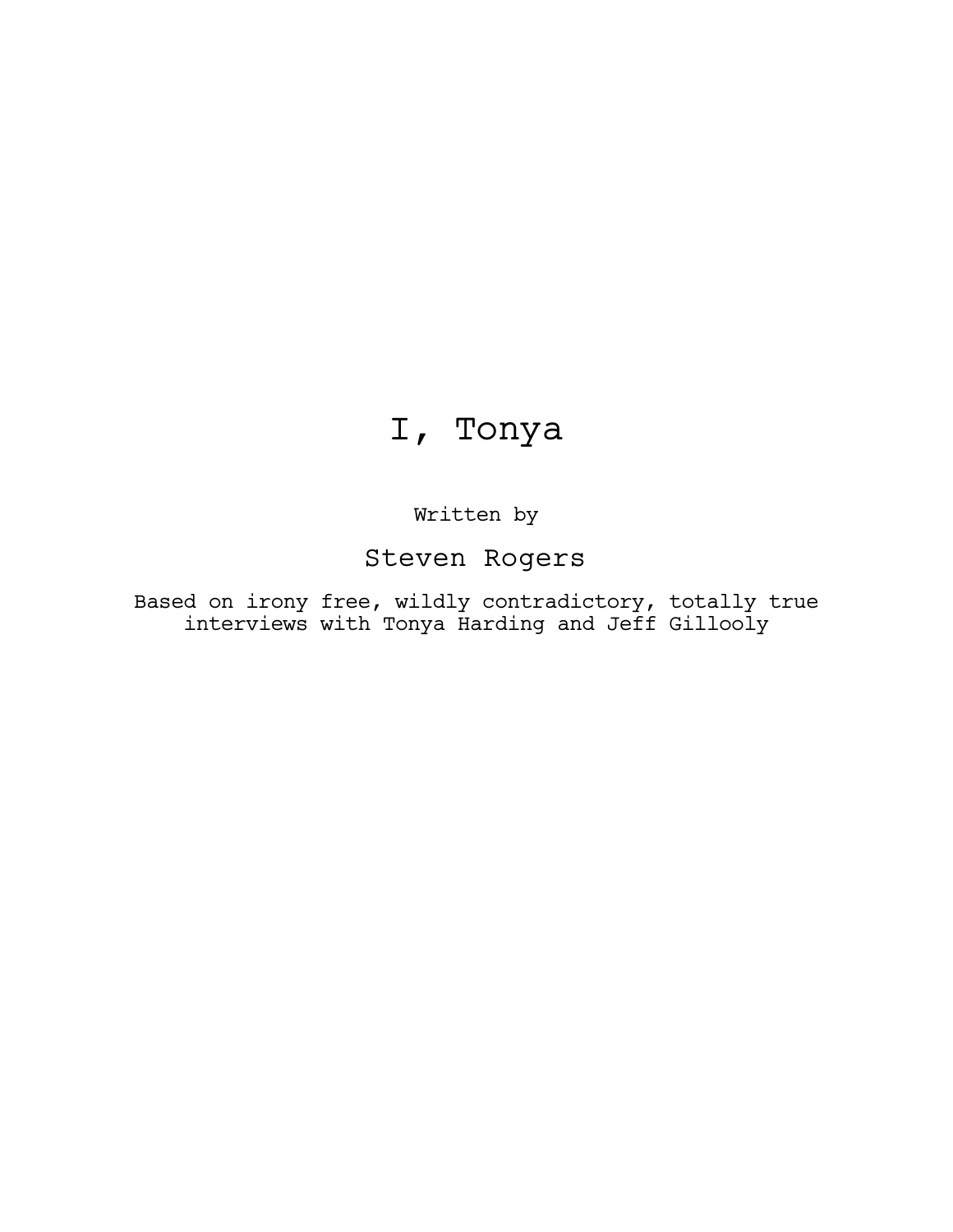- 1 I, TONYA. BASED ON IRONY FREE, WILDLY CONTRADICTORY, TOTALLY TRUE INTERVIEWS WITH TONYA HARDING AND JEFF GILLOOLY.
- 2 INT. TONYA HARDING'S HOME KITCHEN DAY 2 Title card: Tonya Harding. Former Olympic Figure Skater. Present day TONYA HARDING, 44, overweight with the same haircut she had in 1994, glares warily into the camera.
- 3 INT. NANCY'S TANNING AND HAIR SALON DAY 3 Title card: Jeff Gillooly. Tonya Harding's ex-husband.

JEFF (GILLOOLY) STONE, middle aged, nondescript, glances suspiciously at a boom over his head.

> JEFF That's very close, by the way... Just saying.

4 INT. LAVONA HARDING HOME - LIVING ROOM - DAY 4

Title card: Lavona Harding. Tonya Harding's mother.

LAVONA (HARDING) GOLDEN, 70's, wears a moulting half fur coat and A LIVE BIRD on her shoulder. She talks to her bird.

> LAVONA This is my little man. You my little man? (Then to camera) That's my 6th husband right there. The best of them!

5 HOME MOVIES - HARDING FRONT LAWN - DAY 40 YEARS EARLIER 5

Grainy home movie film. Lavona's husband Al Harding plays with 3 year old Tonya. Lavona is disinterested.

> LAVONA (V.O.) Tonya's my 5th child from husband number 4. She was always a handful but I loved her and I guess we spoiled her. Which is a goddamned hat trick when you haven't got shit your entire life. Still. (MORE)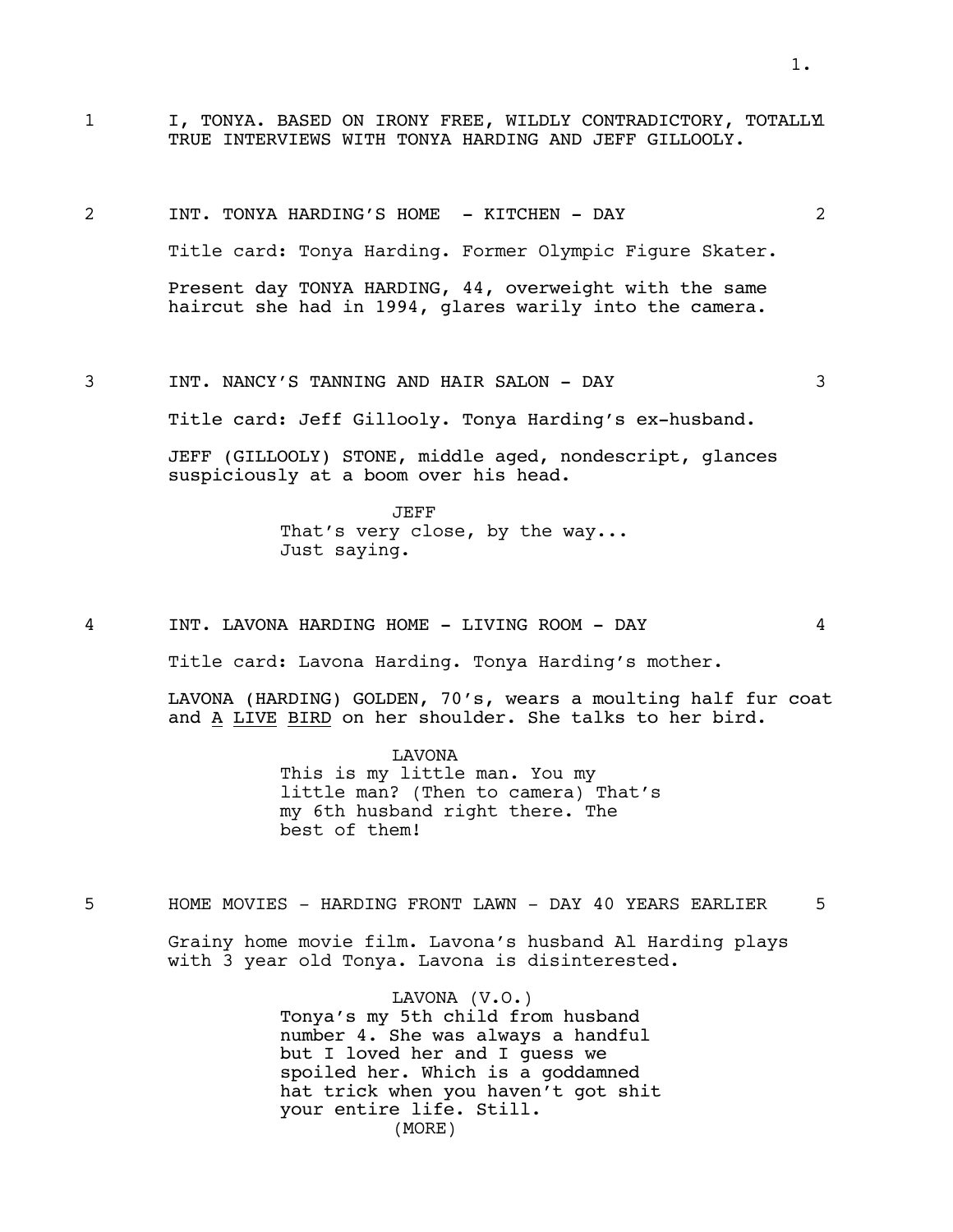I drove her to competitions and practices. I sewed her all her costumes. LAVONA (V.O.) (CONT'D)

6 CLOSE ON MODERN DAY LAVONA. 6

#### LAVONA

But to her, her mother's a monster.

7 INT. RAWLINSON'S HOUSE - LIVING ROOM - DAY 7

Title card: Diane Rawlinson. Tonya Harding's coach

DIANE RAWINSON, late 60's, sits in her well appointed living room with a studied grace. She'd fit in any Ralph Lauren ad.

> DIANE Generally people either love Tonya or are not big fans. Like people either love America or are not big fans. Tonya was totally American.

8 INT. TELEVISION SCREEN - DAY 8

Title card: Shawn Eckardt. Tonya Harding's ex-bodyguard.

On a TV screen marked 'Evidence' a late 1990's interview with SHAWN ECKARDT, obese and delusional. Not a good combination.

> SHAWN (V.O.) Originally Jeff and Tonya wanted to take out Nancy Kerrigan. Take her out. I popped up and said there's other ways to disable people. So. You're welcome.

9 INT. MARTIN MADDOX'S NEWSROOM OFFICE - DAY 9 Title card - Martin Maddox. Hard Copy Reporter 1989-1998. MARTIN MADDOX, oily personified, relishes being on camera.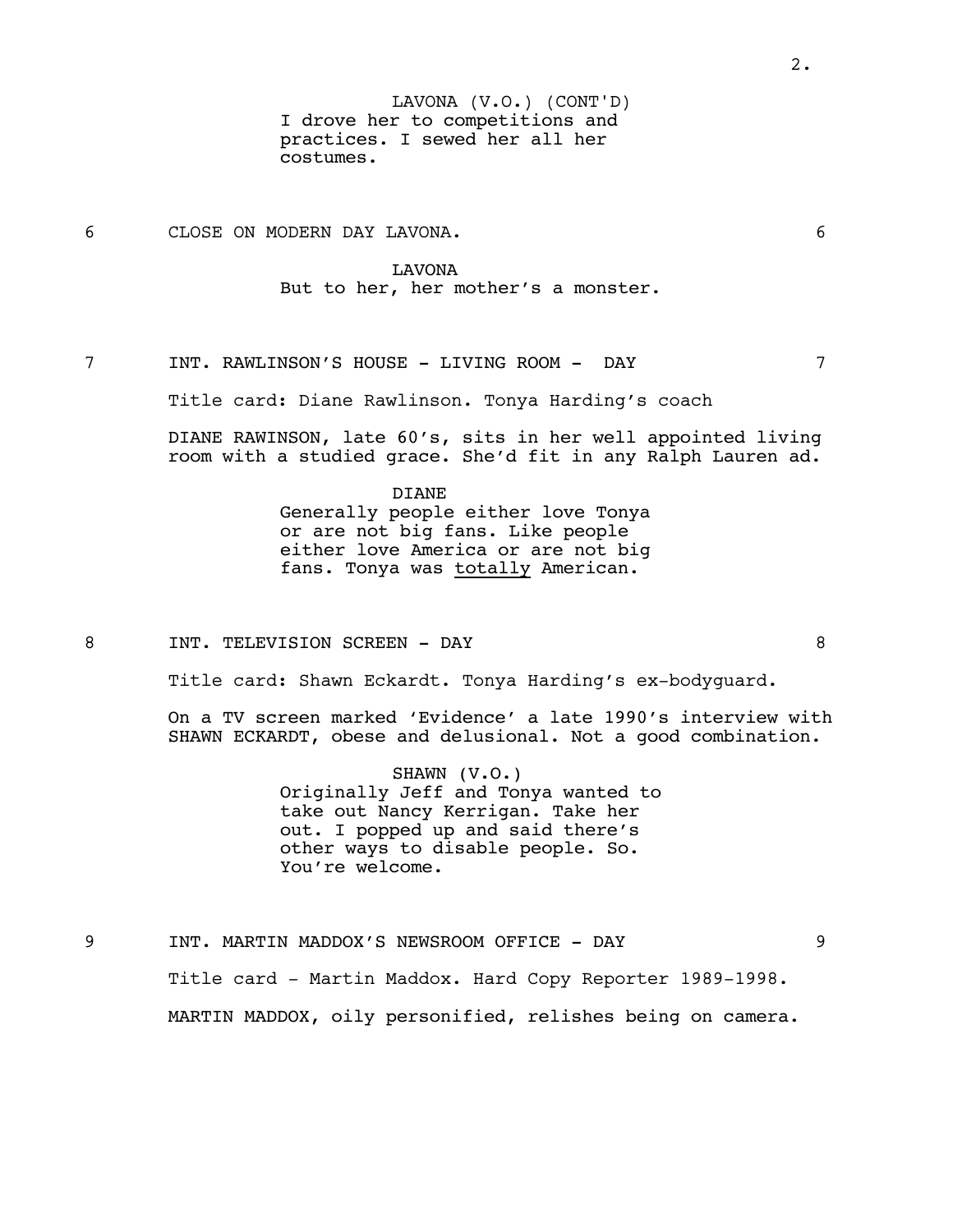I was a reporter for Hard Copy, a crappy show all the 'legitimate' news outlets looked down on- then became.

He laughs at his own joke.

# 10 INT. NAIL SALON - DAY - CLOSE ON MODERN DAY JEFF 10

JEFF

At 27 I was the most hated man in America. Maybe the world- with a moustache I still can't apologize enough for. My name was a verb. Like, if you bash someone in the kneecap, you 'Gillooly' them... That was cool though.

11 INT. TONYA'S HOUSE - DAY - CLOSE ON: MODERN DAY TONYA 11

#### TONYA

What's people's impression of me? That I'm a real person. That I didn' ever apologize for growin' up poor or bein' a red neck which is what I am. In a sport where the friggin' judges want you to be this old-timey version of what a woman's supposed to be. Um. For bein' the first U.S. woman to land a triple axel. So fuck 'em.

12 INT. PRACTICE ICE RINK - OREGON - DAY 12

A TITLE CARD READS: Portland Oregon. 40 YEARS EARLIER.

Tonya, just 3 1/2, in a home made skating outfit and skates, stands on the ice with Lavona, who wears sneakers.

They watch DIANE RAWINSON, pretty, perfect, teaching a group of skaters.

Lavona, puffing on a cigarette, sizes Diane up.

LAVONA Diane! Lavona Harding. I spoke with you on the phone.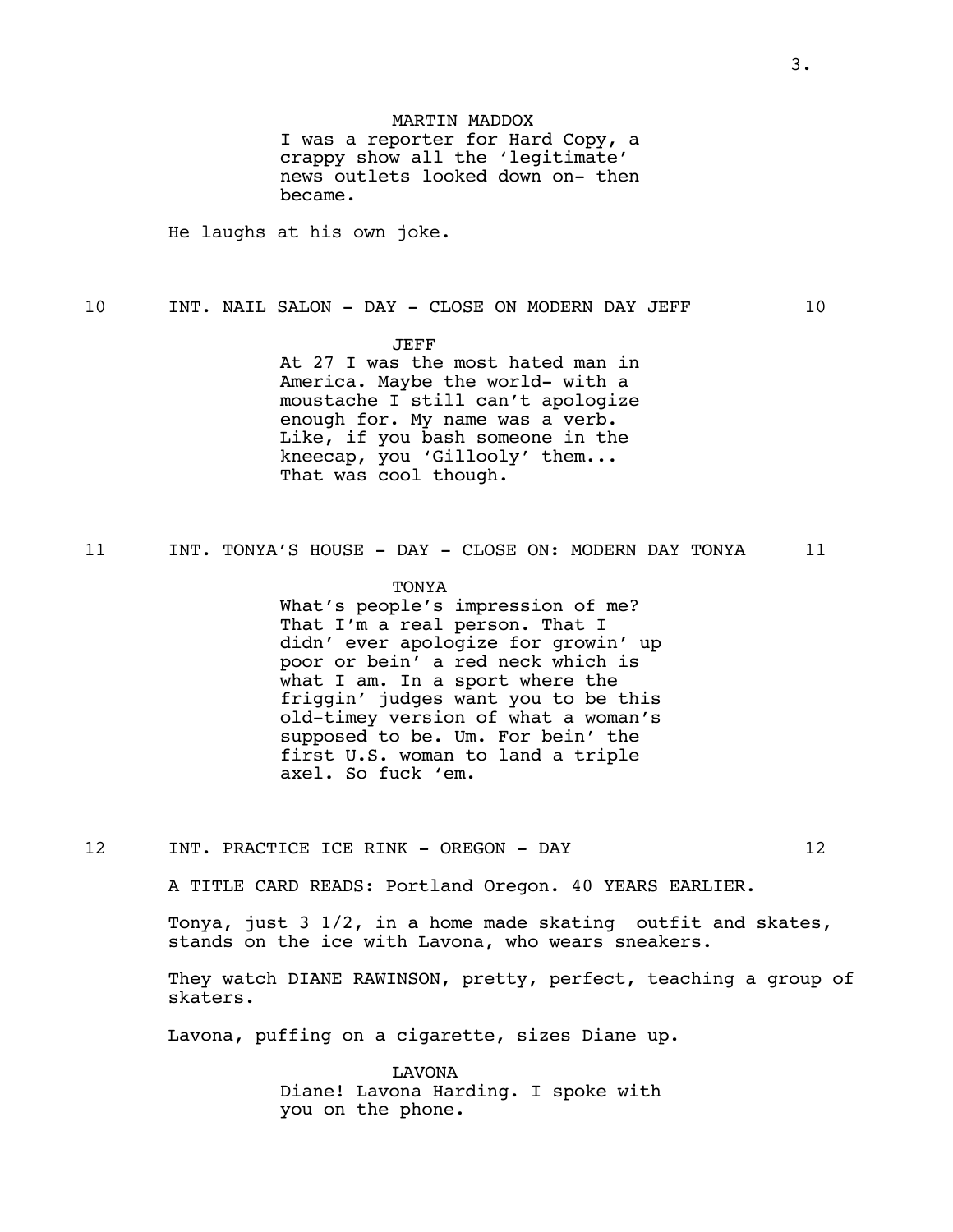# DIANE

Mrs. Harding-

LAVONA Lavona. It's Lavona-

DIANE Sorry. There's no smoking on the ice.

LAVONA Oh... I'll smoke it quietly then. This here's my daughter Tonya.

DIANE Mrs. Harding. I told you on-

LAVONA

I know what you told me. And it's Lavona. Only you never seen her skate.

DIANE I don't train beginners.

#### LAVONA

All she does is talk about skating. All day, all night. I can't make her shut up about it. So it's easier puttin' her on ice if you know what I mean. We figure with the right training she can make the most of her gift. Like Ice Capades maybe one day or something.

Diane looks down at the little girl.

DIANE How old are you, honey?

LAVONA She's a soft 4.

#### DIANE

She's a very pretty girl but I don't take on students this young. I'm sorry. I have a class waiting.

She skates to the center of the ice as students gather round.

Tonya watches her go. Lavona stares bullets at Diane, then nods purposefully to Tonya.

> LAVONA Go on. Skate.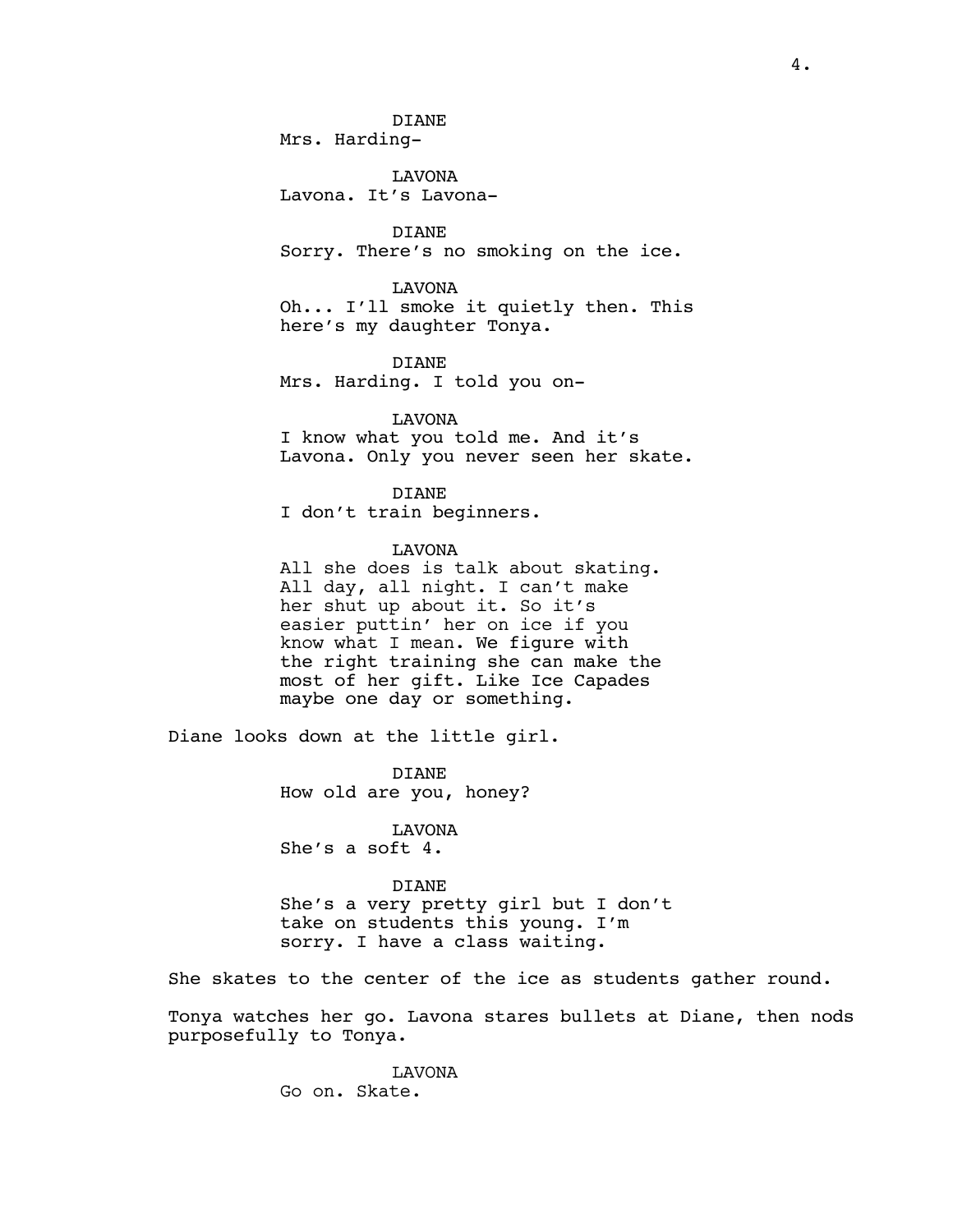Tonya skates around the perimeter of the rink. Never taking her eyes off Diane, she picks up speed.

Diane tries to ignore the little girl but there's something about her. And Tonya thrives on the attention.

Finally Dianne stops teaching. She smiles.

# 13 INT. COMPETITION ICE RINK - OREGON - DAY 13

A line of pagent-y 7 to 9 year old skaters stand in a line as a trashy 4 year old girl (Tonya) receives a 1st place medal.

> TONYA (V.O.) 6 months later I win my first competition. I was 4. Those bitches didn't know what hit 'em.

14 INT. PRACTICE ICE RINK - OREGON - DAY - 4 YEARS LATER 14

Lavona sits in the bleachers sipping 'coffee' from a thermos.

LAVONA Wrooooong!.. Ordinary. Nothing special there.

On the ice, Tonya, 8, in an ugly homemade skating outfit, flounders. Parents sit as far from Lavona as possible.

> LAVONA (CONT'D) Are you even trying. Cause there's other places I'd fucking rather be... Concentrate. Is that what you call a clean skate, for Christ sake?

SKATER MOM Could you not swear in front of the kids please, Lavona?

#### LAVONA

I didn't swear, you cunt. (To Tonyatalking to a skater) Stop talking to her! That girl is your enemy. You're not here to make friends.

Tonya and the girl skate toward the exit. Lavona jumps up.

LAVONA (CONT'D) Where the hell are you going?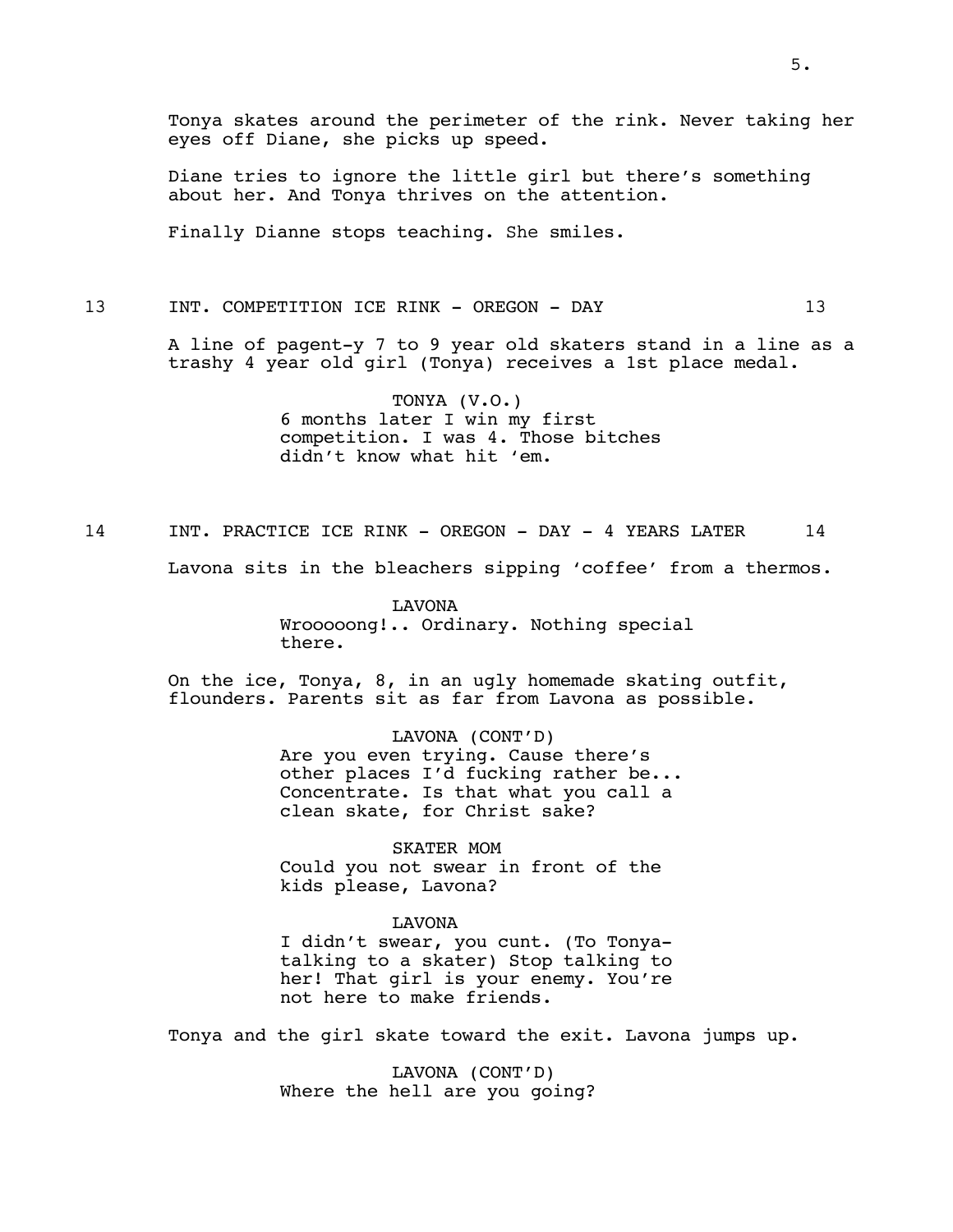I have to go to the bathroom.

LAVONA Don't tell *me* what you have to do. I paid for you to skate. You're gonna stay on the ice and skate.

The other girl heads off. Tonya looks toward the bathroom.

LAVONA (CONT'D) Get over here.

Tonya recognizes the look on her mother's face. She skates backward, away from Lavona.

> LAVONA (CONT'D) You'll have to come off the ice sometime. Ya hear me? I'll be right here waiting.

Tonya knows this is true. She puts all her attention on the ice. Then she twirls IMPOSSIBLY HIGH, landing perfectly.

Tonya stops suddenly. She drops her head. Urine runs down Tonya's leg.

Tonya looks to Lavona who crosses her arms & watches coldly.

LAVONA (CONT'D) Skate wet.

15 INT. HARDING HOME - DAY - CLOSE ON: MODERN DAY LAVONA 15

LAVONA To hear her tell it, I would operate on her daily without anaesthesia. One fuckin' time. I hit her one time, with a hairbrush.

16 INT. PRACTICE RINK - BATHROOM - OREGON - DAY 16

Lavona WHACKS 8 year old Tonya with a hairbrush.

LAVONA Fucking terrible, scum sucking, loser!

A female skating judge walks in, catching them. Tonya and Lavona look up at her, caught.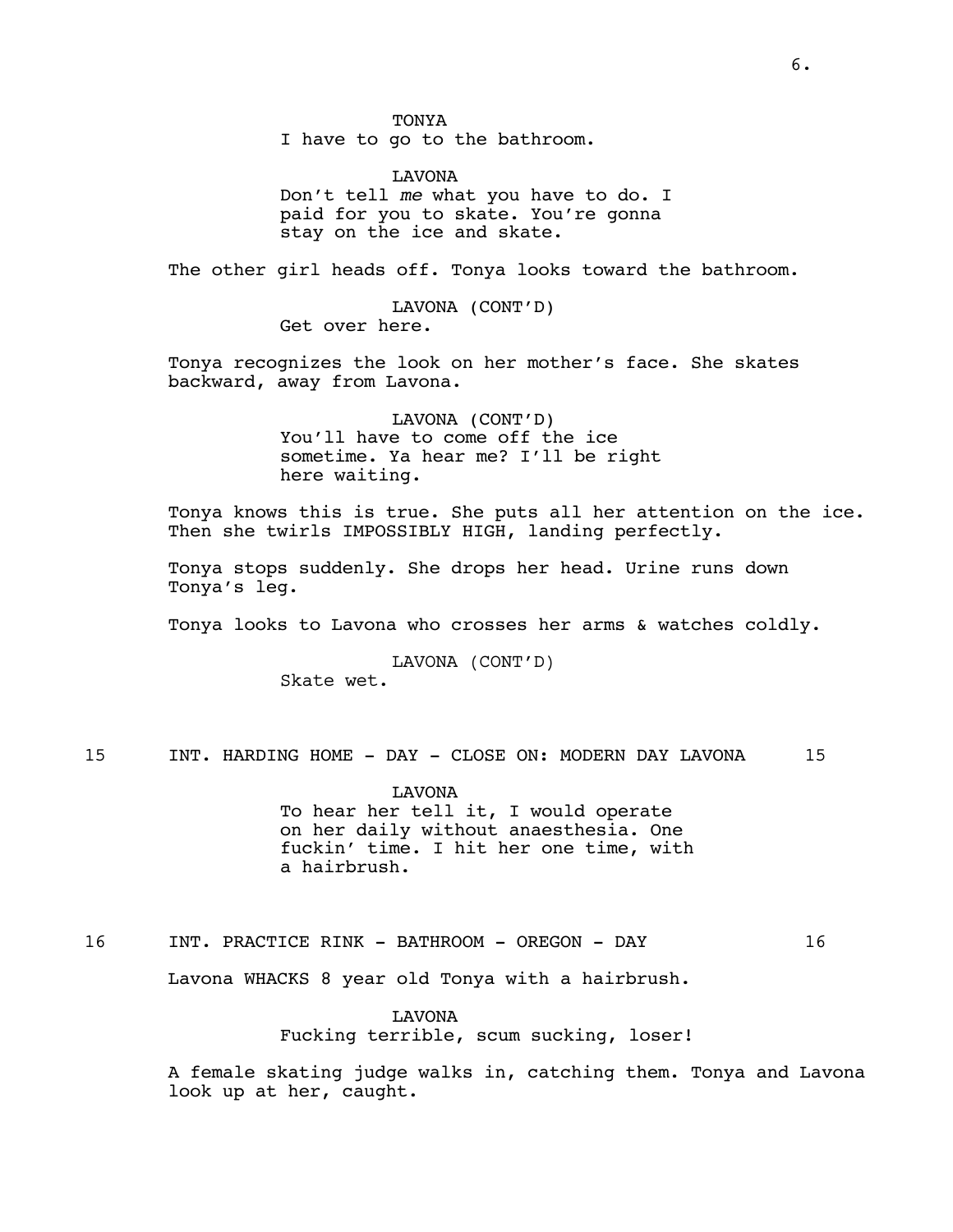LAVONA (V.O.) A child sometimes wants to be corrected.

17 INT. HARDING HOME - DAY 17

Lavona kicks over a tall chair 8 year old Tonya is sitting in.

LAVONA Answer me when I talk to you.

18 INT. HARDING HOME - DAY - CLOSE ON: MODERN DAY LAVONA 18

LAVONA When I felt this, I gave her criticism.

19 INT/EXT. LAVONA'S CAR - PARKING LOT - NIGHT 19

Through the car's BACK WINDOW, we see Lavona slap 8 year old Tonya across the face.

20 INT. HARDING HOME - DAY - CLOSE ON: MODERN DAY LAVONA 20

LAVONA

The thing about Tonya was, she skated better when she was enraged. If there was no "You can't do it" type of thing, she wouldn't do it.

The bird poops on Lavona's shoulder. Lavona keeps on talking.

LAVONA (CONT'D) On the ice, I was there to inspire her. Off the ice she was a happy, well adjusted girl.

21 EXT. WOODS - OREGON - MORNING 21

Close on: Tonya, 12ish. She raises a gun MALEVOLENTLY and fires. BAM!!

A rabbit hops out of the way.

7.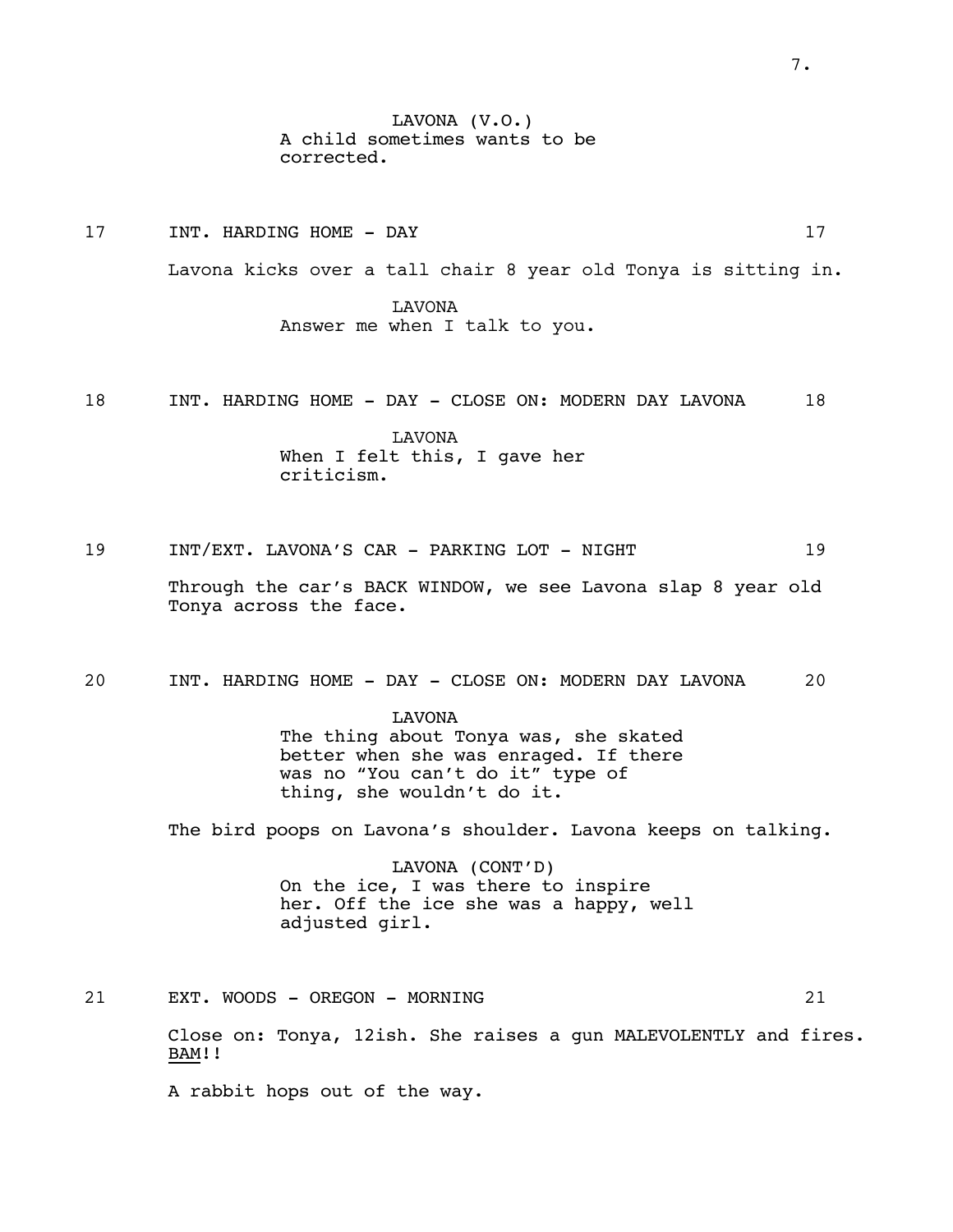Tonya and her father AL, 48, walk through the Oregon woods.

TONYA

Dang!

AL It was a clean shot, Tonnie.

TONYA

I know it. I was aiming for her eyes like you said. Otherwise I coulda got her probably.

AL No sense in shooting a bunny if you shoot half the meat off her.

TONYA When I get older I'm gonna work in an office and have a deadline.

AL I thought you wanted to do Ice Capades.

#### TONYA

I can do both. Yesterday mom made me wear my skating costume to school. The red one with the tassels. Everyone made fun of me.

AT.

Why'd she do that?

#### TONYA

Cause they were taking school pictures and she said we could use the samples for competitions. I told mom that Margie Sussman called us white trash and mom told me -

23 EXT. SCHOOL - DAY 23

Lavona with Tonya in her yellow skating outfit.

LAVONA Spit in her milk!!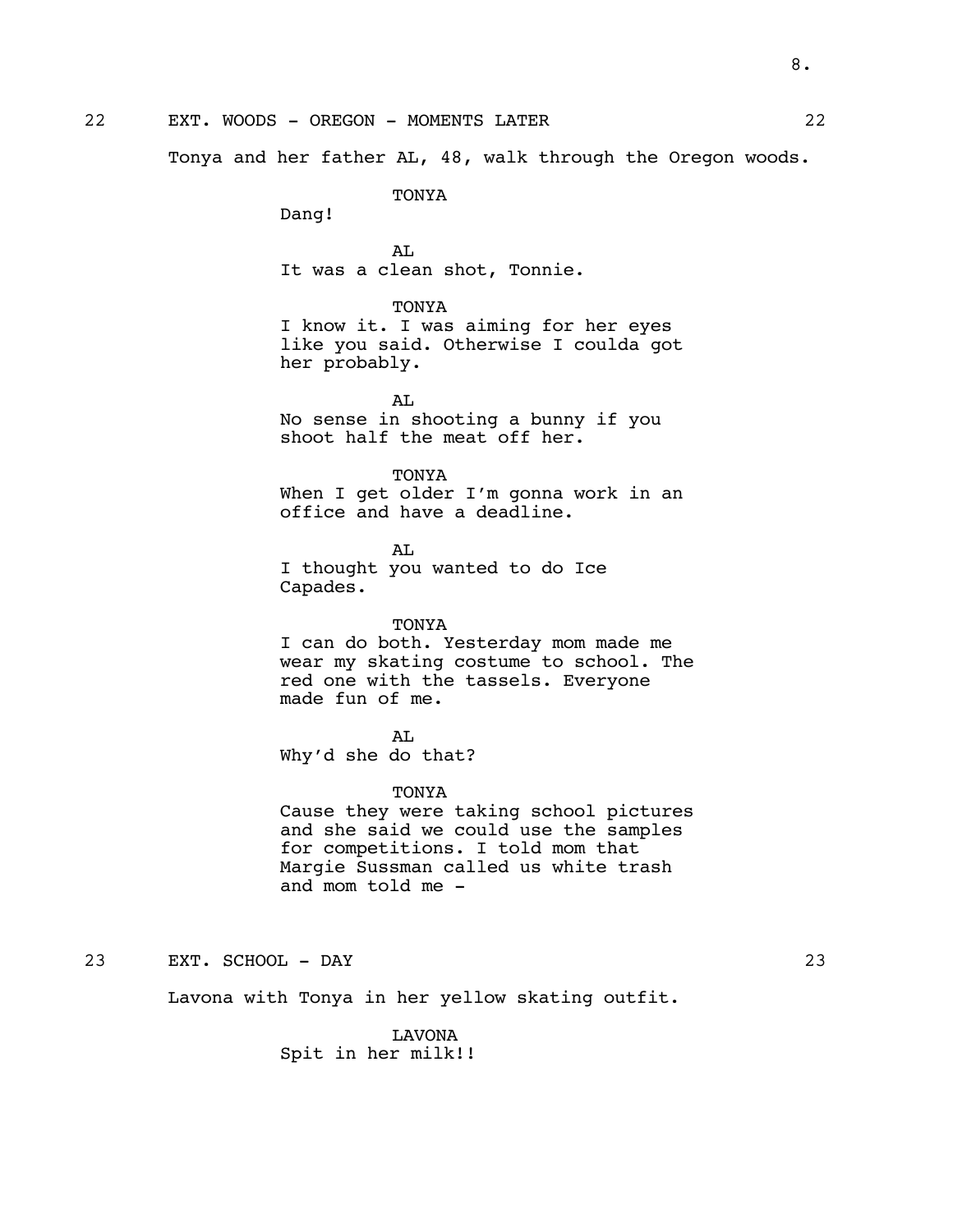24 EXT. WOODS - OREGON - CONTINUOUS 24 BACK TO: Tonya and Al AL I hope you didn't do that. TONYA Not yet... He takes Tonya's gun, reloads it. TONYA (CONT'D) Do you love her? AT. I guess. Do you? TONYA ...Yeah. AL Like you love me? He hands the gun back to her. TONYA Nope. Al nods. She aims. She fires. A bunny flies backward, dead. 25 INT. PRACTICE ICE RINK - OREGON - DAY 25 A DAINTY SKATER glides gracefully on one leg, arms extended. Tonya barrels past, a bull in a china shop. She jumps and lands a triple. She looks to Lavona, standing with Diane. Lavona ignores her.

> LAVONA What does she need a fucking fur coat for? I don't have a fucking fur coat.

DIANE Because it's not just skating. The judges want figure skaters to be-

LAVONA Rich, prissy, a-holes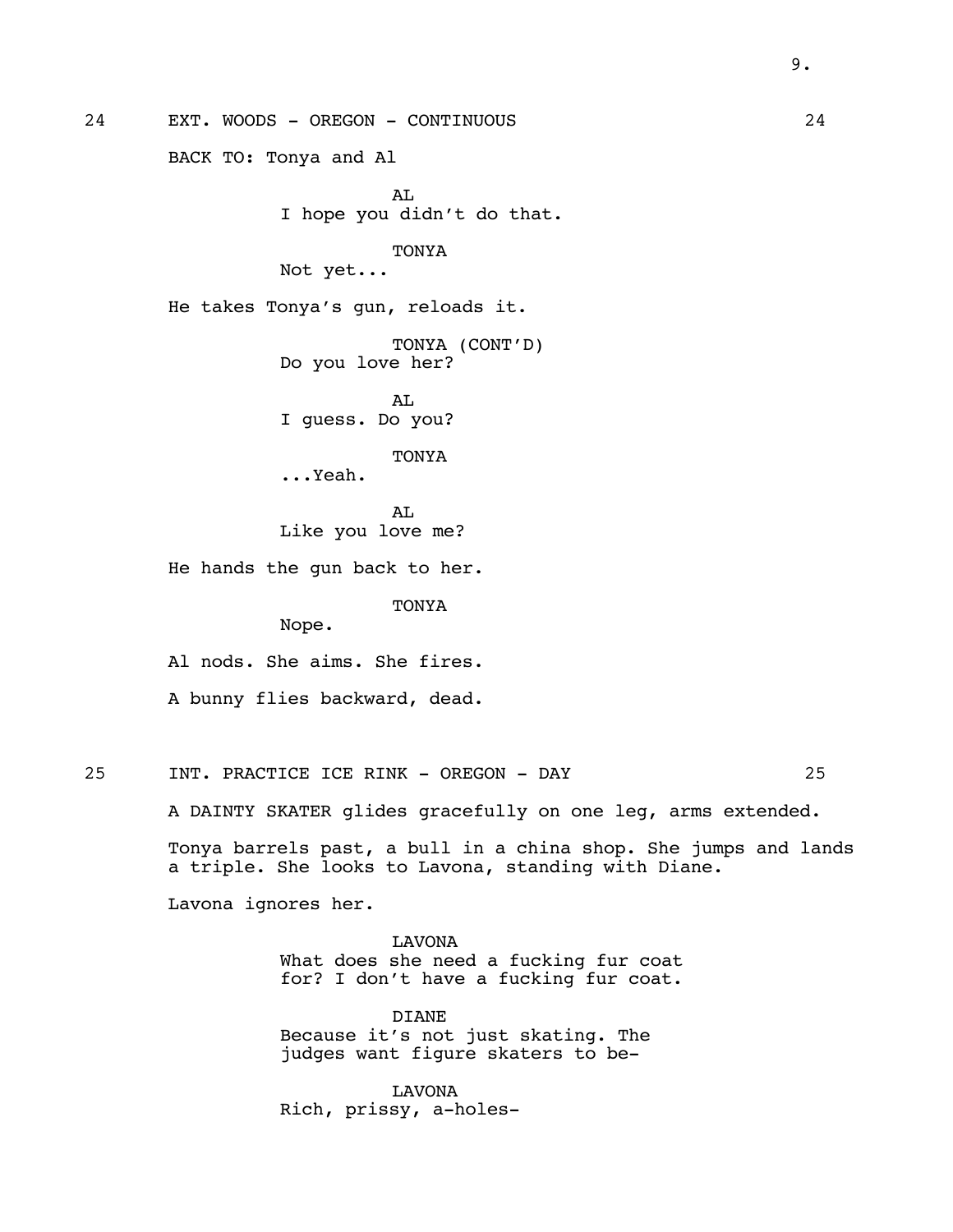**DIANE** 

Well rounded. It's a question of fitting in.

LAVONA She's 12 and she lands fucking triples. She doesn't fit in. She stands out.

DIANE She stands out because she looks like she chops wood every morning.

LAVONA She does chop wood every..?

DIANE

Lavona. You want to work with me a little? 23 skaters I train so I can coach Tonya full time.

LAVONA

And I waitress full time to pay for your coaching.

DIANE Yes, but she's not my child.

#### LAVONA

No she's mine. And I'm not throwing my money away so she can fit in with these little shits. You can dress up a pig however you want, ya know what I'm saying?

**DIANE** It's not about fitting in. It's about how she's growing up.

LAVONA Lick my ass, Diane. She can do a fucking triple.

And in the background, Tonya does.

26 EXT. HARDING HOME - EVENING 26

Al skins rabbits as Tonya, in skates, dances around the yard.

TONYA (V.O.) We didn't have a lotta fun. We never went to Disneyland or on trips. (MORE)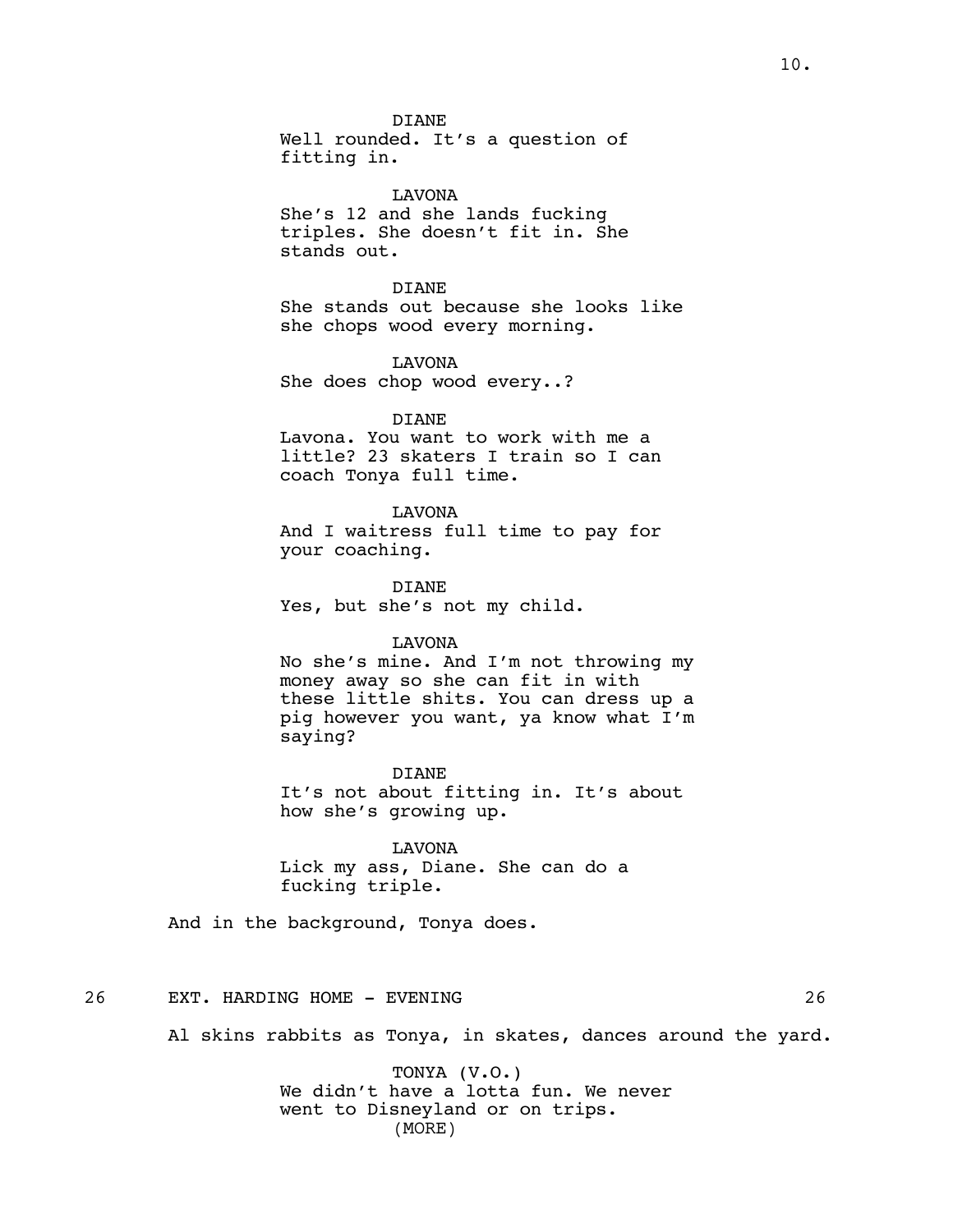If I wanted something, I hada come up with a way to get it. TONYA (V.O.) (CONT'D)

27 INT. PRACTICE RINK - OREGON - LOBBY AREA - DAY 27

Tonya, in a ratty rabbit fur coat walks past girls also in furs.

SNOOTY GIRL What kind of a coat is that?

Tonya shoots her the finger.

28 EXT. HARDING HOME - FRONT YARD - DAY 28

Al heads out as Lavona shouts by the front door.

LAVONA Go on! Get out! I thought you'd never leave!

Tonya stands with her father by his packed up truck.

TONYA I'm sorry.

AL It's not your fault, Tonnie.

TONYA Then take me with you.

AL. I'm gonna be working 12 hour night shifts. I can't look after you.

TONYA You could if you want to.

He gets in the truck, starts the motor. She holds onto his arm, not letting him go.

> AL We'll talk on the phone. It'll all work out.

AL (CONT'D) You gotta move now, honey.

She takes his hand and pats her head with it.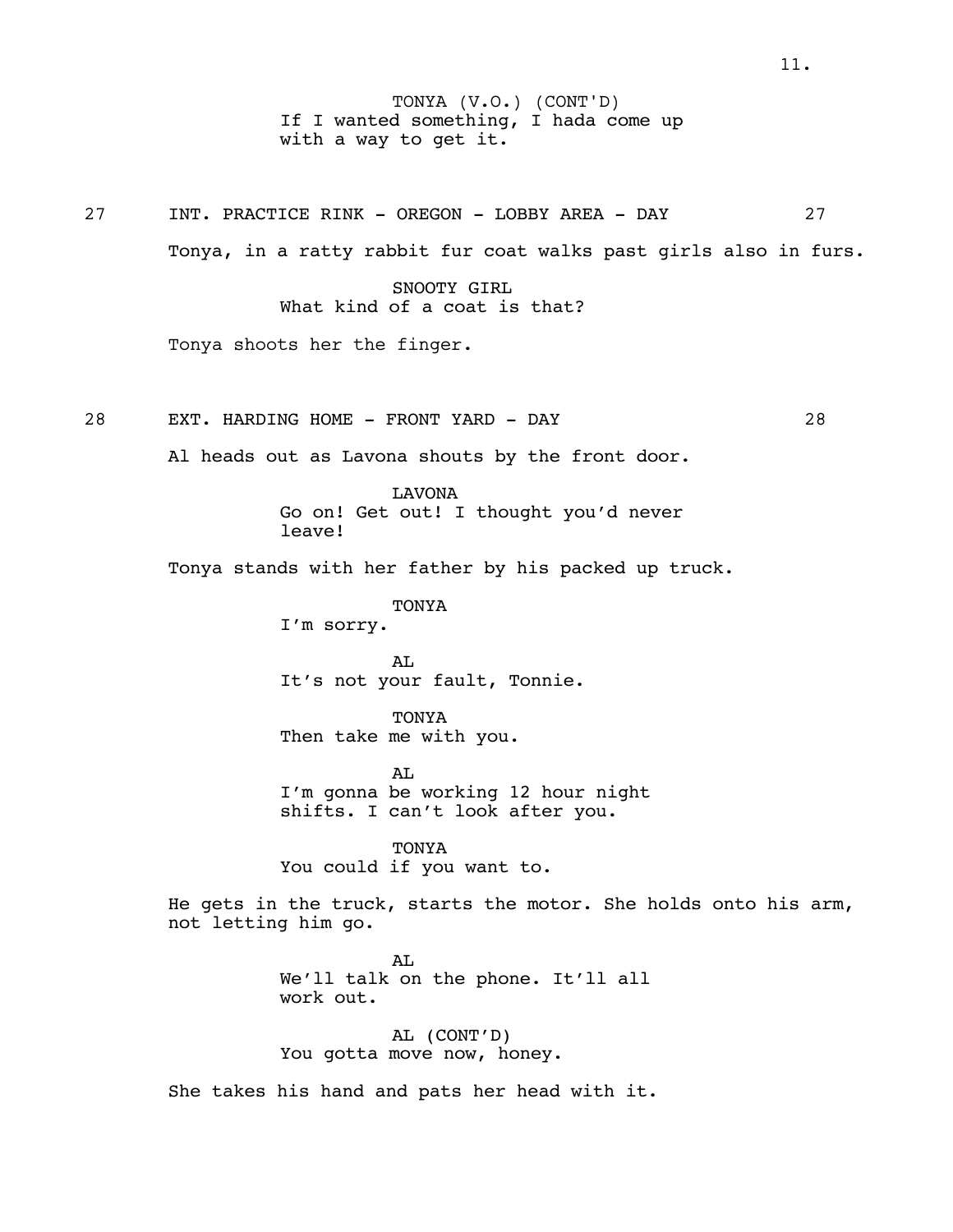Then he pushes her backwards. She stares, dumbfounded.

TONYA

You're not gonna leave me here...

He stares ahead.

TONYA (CONT'D)

Dad..?

He drives off. She watches his truck till it's out of sight.

TONYA (CONT'D) Take me with you!!

Lavona watches silently. Then goes inside and shuts the door.

29 INT. PRACTICE RINK - OREGON - DAY 29

CLOSE ON: The razor sharp edge of Tonya's skate racing at ridiculous speed. The sound of blade scraping against ice.

Tonya, 15, (now played by the same actress who plays modern day Tonya) with short curly hair and braces, prepares for a tricky jump but another skater crosses nearby. Tonya STOPS, skates over to the girl.

> TONYA You're. In. My. Way.

Cowed, the other skater moves aside. Then Tonya JUMPS.

At the other end of the rink, 18 year old JEFF GILLOOLEY watches at the rail with his friend, SHAWN, 18, obese.

JEFF

Who's that?

Shawn squints, ketchup from his hotdog falls on his shirt.

30 SPLIT SCREEN: MODERN DAY JEFF & MODERN DAY TONYA. 30

TONYA We met in an ice rink where I was practicing. I was 15. I was there 8 hours a day, skating. I don't know what he was doing there.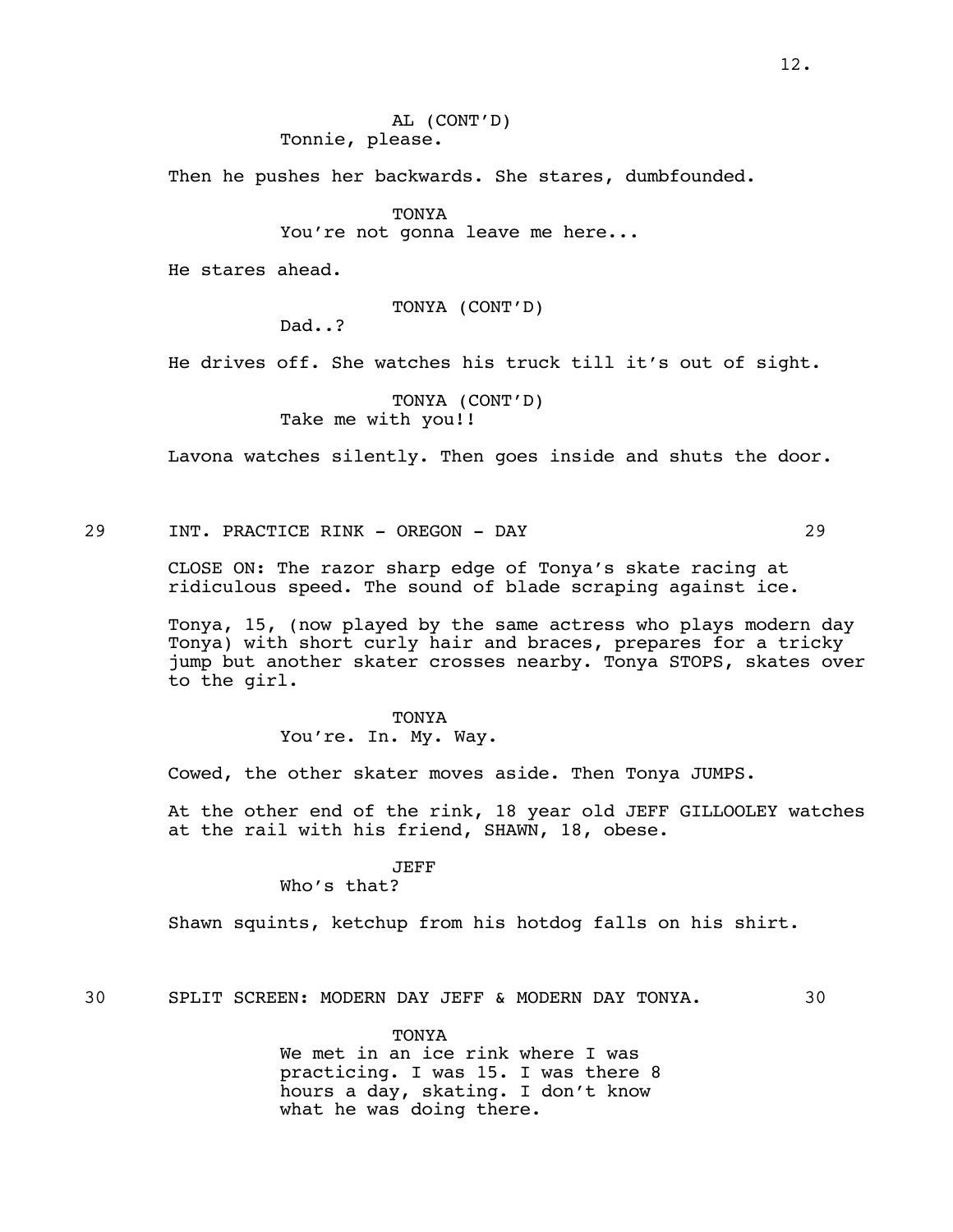# 31 INT. PRACTICE RINK - OREGON - DAY 31

Tonya and Jeff chat awkwardly on opposite sides of the rail.

JEFF (V.O.) I was young. And I had no game whatsoever.

Jeff, nervous, all thumbs, tries to appear super cool:

JEFF So... do you like food?

Tonya hesitates, then nods. In the background, Lavona stops pouring a drink and watches.

32 INT. HARDING HOME - BATHROOM - DAY 32

Tonya uses a curling iron while applying blue eye shadow. Her stepbrother CHRIS, late 20's, watches, hand on his crotch.

> TONYA (V.O.) Back then my step-brother Creepy Chris was living with us. I remember Jeff and my's first date cause I had Creepy Chris arrested earlier that day.

Creepy Chris moves closer, his hands slowly cupping her breasts.

In one quick motion Tonya whirls round, WALLOPING Chris across the face with the curling iron. He goes down HARD. She beats him with it.

33 INT. TELEVISION SCREEN - DAY 33

SHAWN Jeff did consult me regarding Tonya. He asked me what I thought and I said, 'Go for it man.' Not to be a bragger or anything but if I told Jeff, "You could do better, man' no one would be talking about them today.

34 EXT. KING'S BUFFET RESTAURANT - EVENING 34

Jeff jumps out of the car, opens the passenger door for Tonya who smiles shyly, not used to such treatment.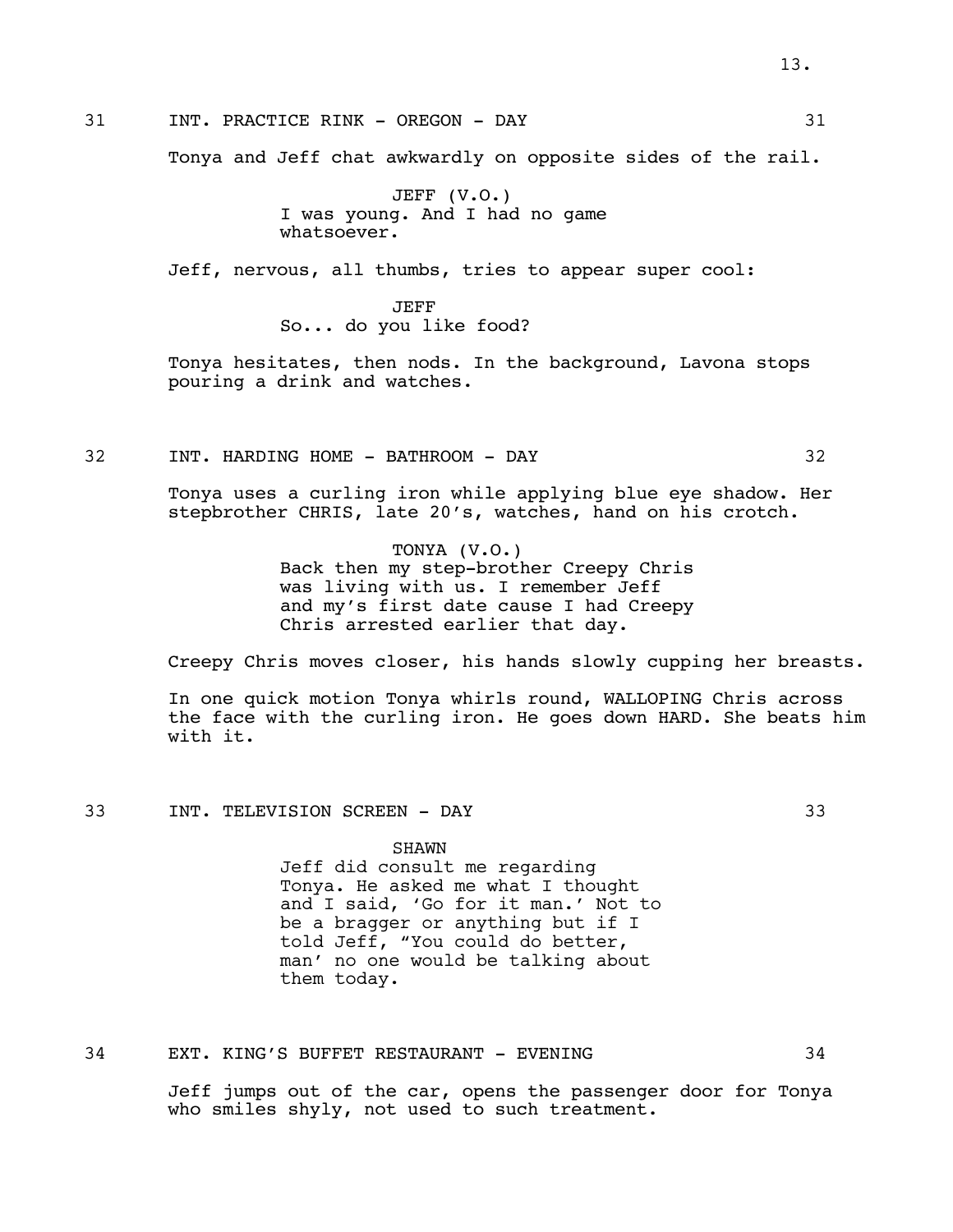TONYA (V.O.) I've never been a girly girl. Jeff was my first date ever... And my mom came.

Then Lavona barrels out, motioning them to follow her inside.

35 INT. KING'S BUFFET RESTAURANT - EVENING TO NIGHT 35

Lavona, Tonya, Jeff sit at a serve yourself style restaurant.

LAVONA You a gardener or a flower, John?

JEFF

Jeff.

LAVONA In a relationship there's a flower and there's a gardener.

TONYA

Mom-

JEFF Um, I don't know. I never thought-

LAVONA I'm a gardener who wants to be a flower. How fucked am I?

She downs a drink.

LAVONA (CONT'D) Tonya won't garden to save her life. You're gonna have to do all the gardening there fella.

TONYA

Mom!

LAVONA

What??

They look at Jeff as if saying, 'See what I put up with?' Finally:

> LAVONA (CONT'D) You two fuck yet?

Tonya and Jeff pretend they're anywhere else.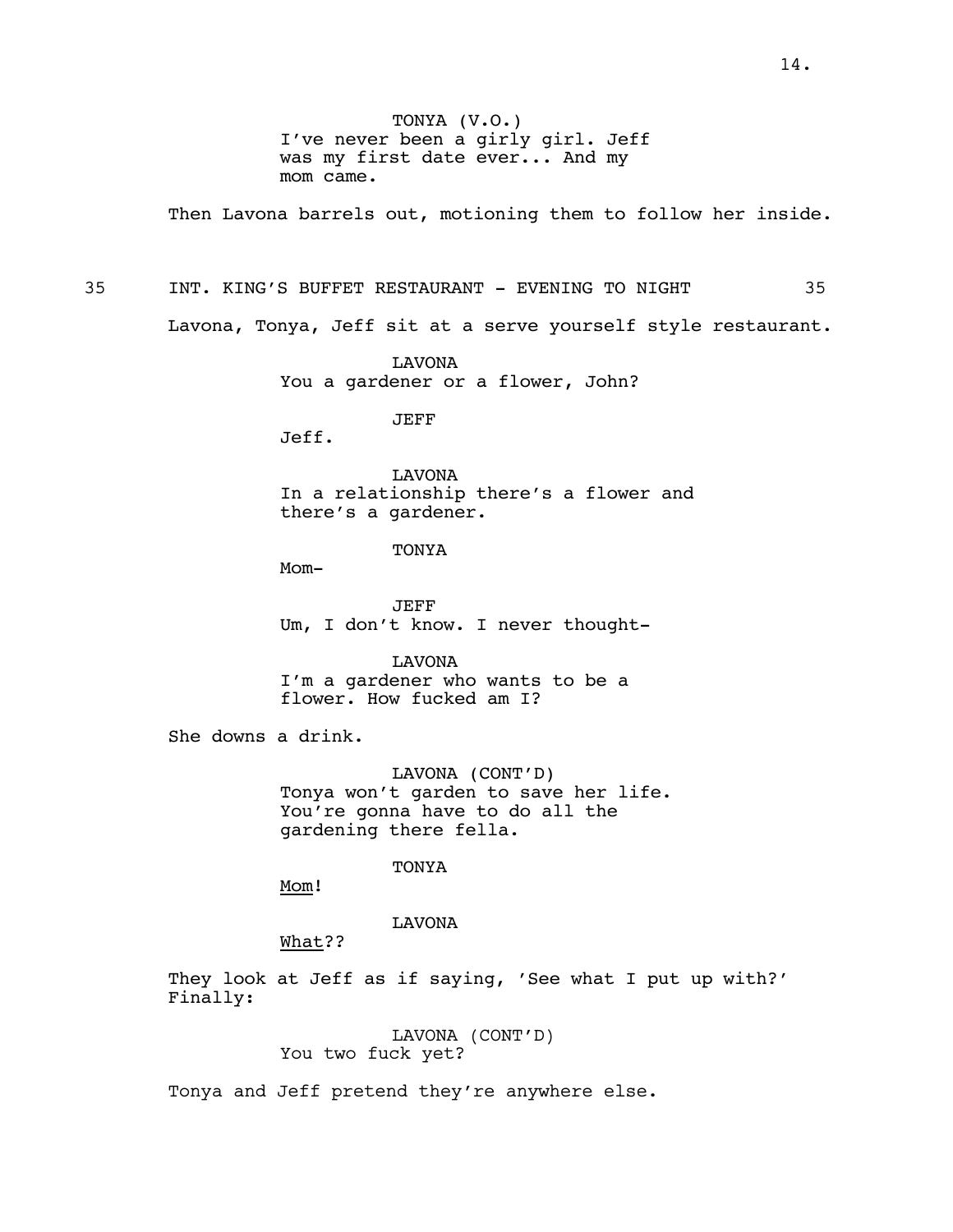36 EXT. JEFF'S HOME - FRONT YARD - DAY 36

By a fixer-upper home on an unmowed lawn with a plastic deer & empty beer bottles, Tonya & Jeff work under the hood of his truck. On it's radio, 1986 hits play.

TONYA

My dad's only been laid off a couple months now so he stopped sending money. We had plenty of money before. I have a fur coat and everything.

JEFF

Yeah?

TONYA

Otherwise-

JEFF (His eyes on the engine) My family's poor.

This quiets her. Tonya watches him.

**TONYA** You need me to disconnect the plugs before you-

JEFF

Kay.

She moves closer as they work. Jeff hands her a towel.

TONYA

That's okay.

She wipes her hands on her pant legs. Jeff smiles.

TONYA (CONT'D) What'cha gonna do now school's done?

#### JEFF

I do this job for the Association For Retarded Persons. I mean, I'm not a retarded person. I'm their driver. Which is cool. My dad was Air Force. He died when I was young so my college is paid for. But- I dunno.

TONYA My parents had me quit school. To concentrate on skating.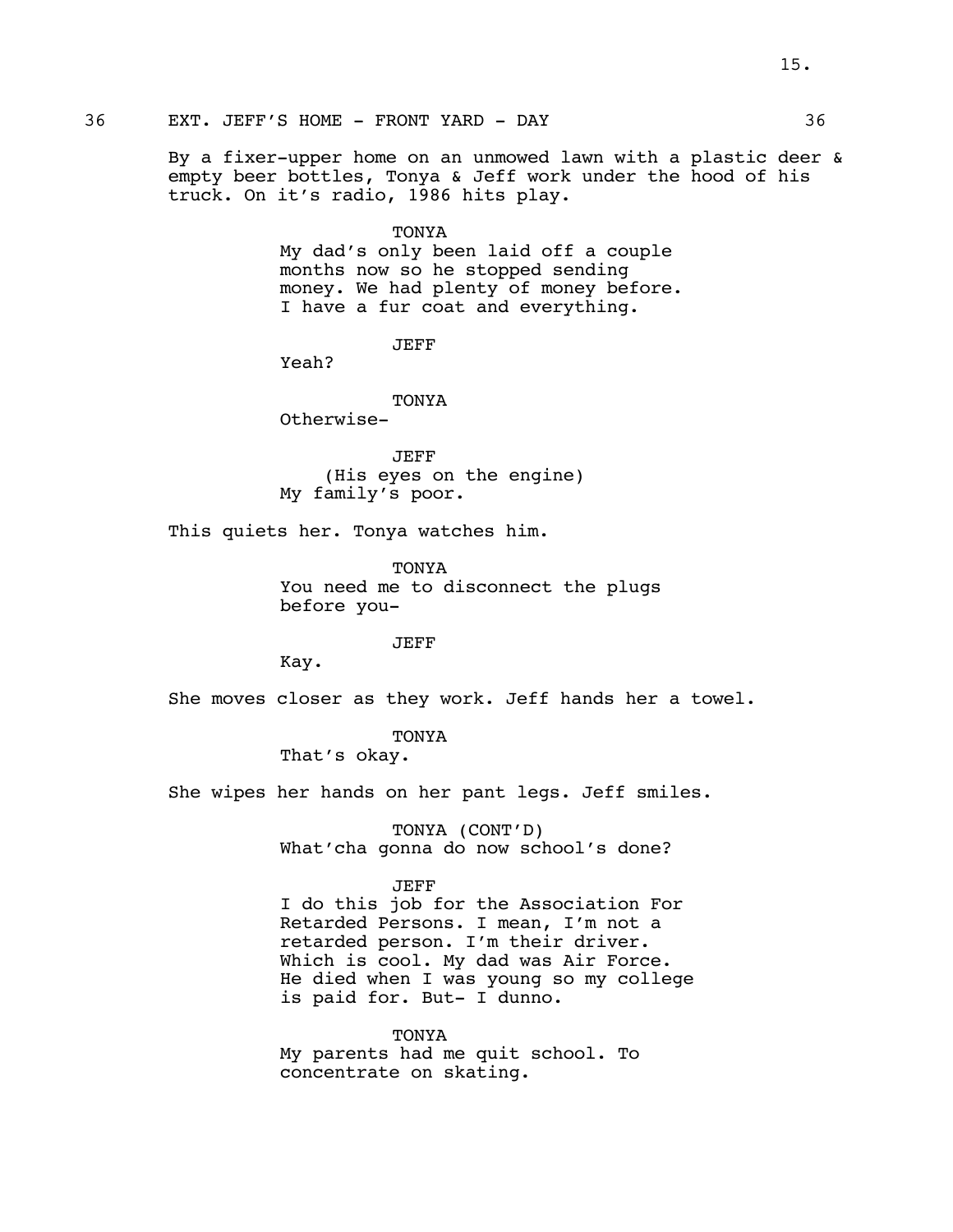JEFF It's like your superpower. It's fucking awesome what you can do.

Tonya stops, unused to compliments or being seen that way.

TONYA So, what? You like me?

JEFF You are so fuckin' pretty.

TONYA

No, I'm not!

She looks COMPLETELY BAFFLED as he moves closer. Then:

TONYA (CONT'D)

You are.

Under the open, greasy hood of his truck, they kiss.

TONYA (V.O.) He was really sweet in the beginning. He was a good kisser. He told me he loved me. And I believed him. But then-

37 INT/EXT. JEFF'S TRUCK - STREET - NIGHT 37

BAM! Jeff pops Tonya in the face. Tonya turns directly to the camera.

> **TONYA** He started hitting me a few months in.

38 INT. MOTEL ROOM - NIGHT 38

Tonya holds Jeff close as they make love for the first time.

TONYA (V.O.) Then he'd say it'd never happen again. But I figured-

Tonya turns to the camera.

TONYA My mom hits me. She loves me.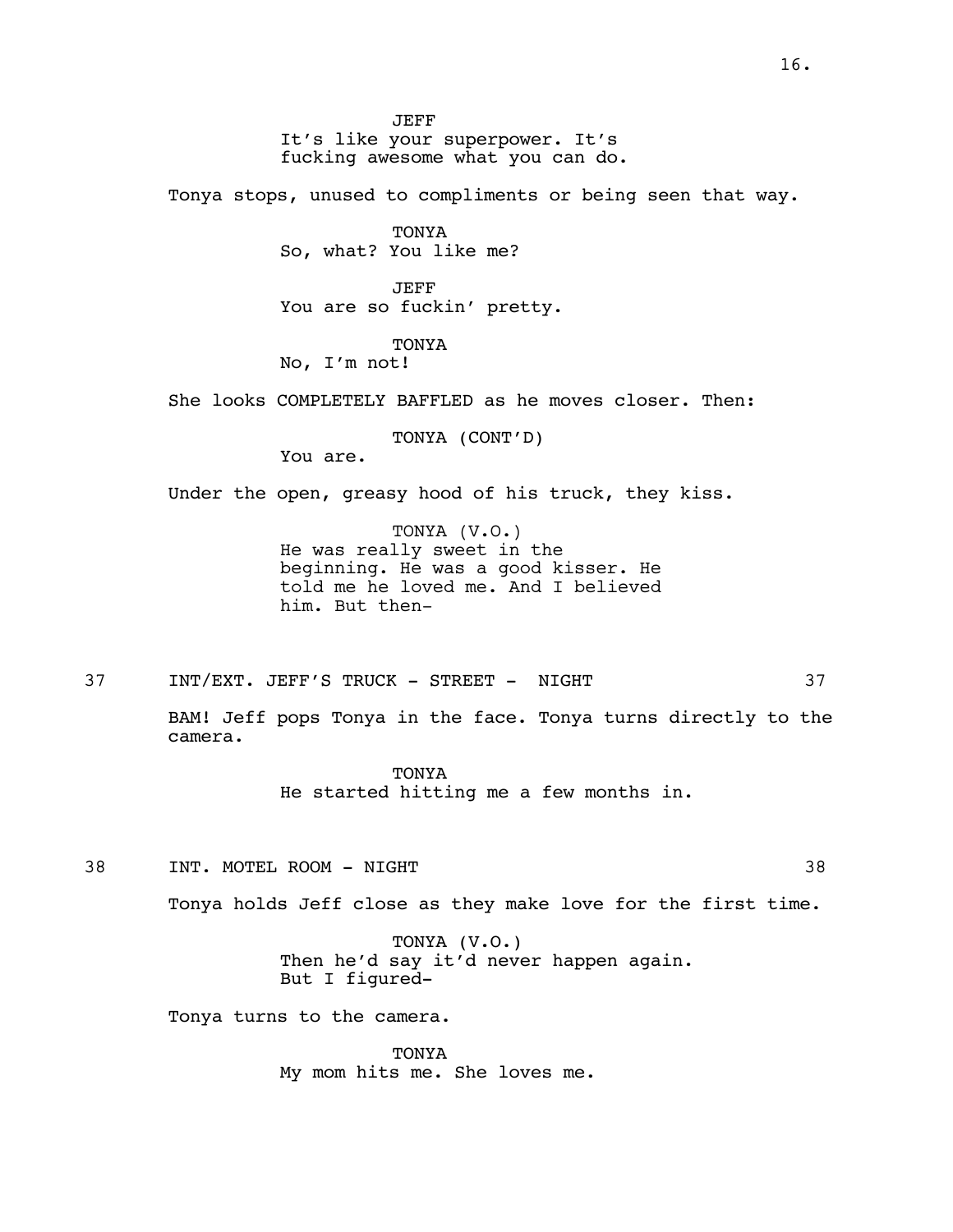39 INT. HARDING HOME - KITCHEN - DAY 39

Jeff corners Tonya. He SLAPS her.

TONYA (V.O.) That's just what I knew.

40 INT/EXT. JEFF'S TRUCK - ROADSIDE - NIGHT 40

Jeff's truck ROCKS as inside, he and Tonya have sex.

TONYA (V.O.) He'd say he was sorry. And things would be normal for a while

JEFF

I'm sorry.

# **TONYA**

I know.

41 INT. HARDING HOME - HALLWAY - AFTERNOON 41

Jeff chases Tonya around the house.

TONYA (V.O.) He was the first boy I ever loved. The only catch was-

Jeff shoves Tonya's head into a mirror. Then to camera:

**TONYA** He'd beat the living hell outta me.

42 INT. TONYA'S HOUSE - DAY - CLOSE ON: MODERN DAY TONYA 42

TONYA And I thought it was my fault. Look Nancy gets hit one time-

43 INT. ICE RINK - DAY 43

Wounded Nancy Kerrigan cries out, "WHY?? WHY??"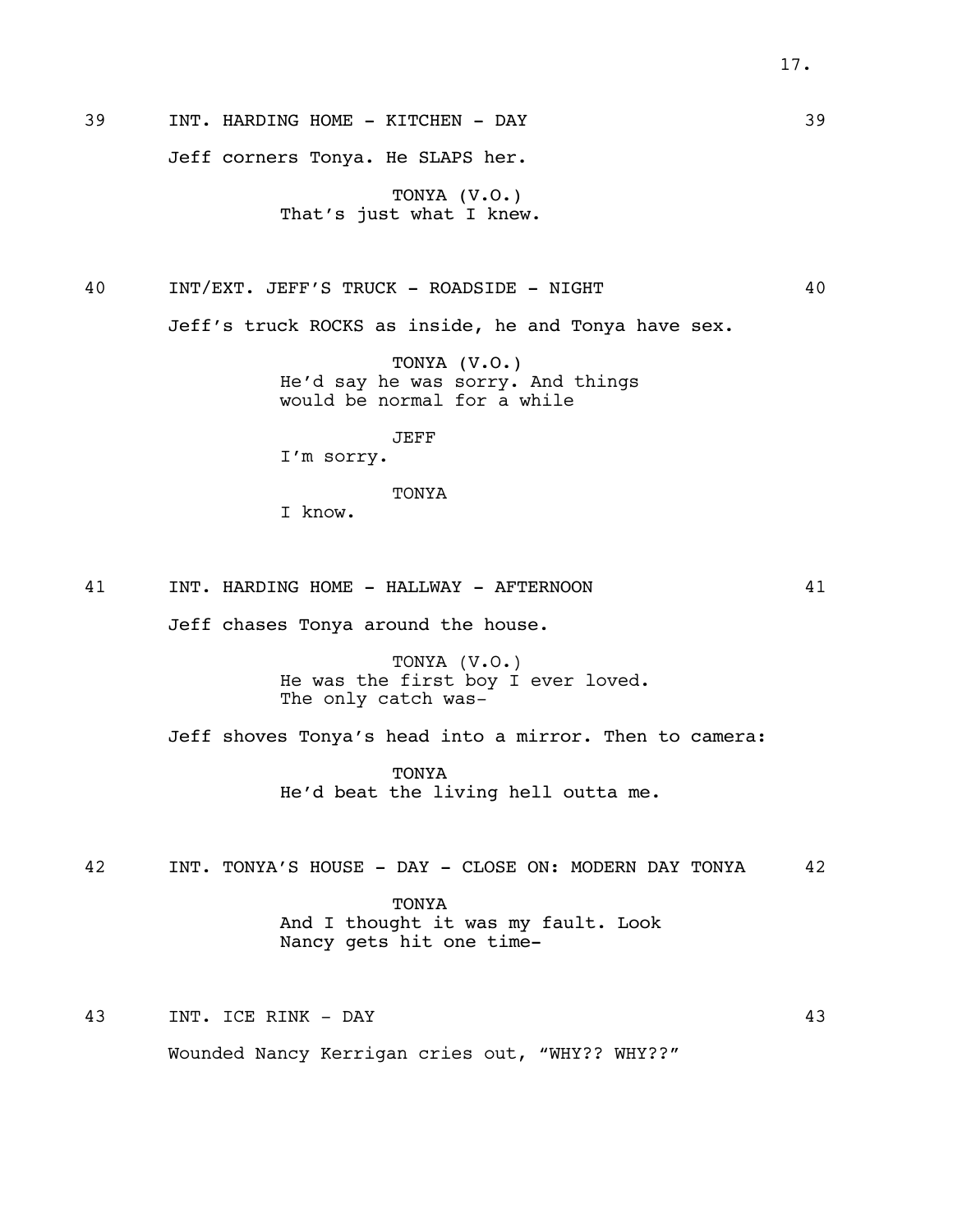44 INT. TONYA'S HOUSE - DAY - CLOSE ON: MODERN DAY TONYA 44

**TONYA** ... and the whole world shits. For me it was an all the time occurrence.

45 INT. NAIL SALON - DAY - CLOSE ON: MODERN DAY JEFF 45

JEFF I never hit her. That's not me. I'm actually a pretty meek guy. (He giggles) She hit me though. And she packed a wallop!

46 INT. JEFF AND TONYA'S HOUSE - NIGHT 46

JEFF (V.O.) Fired a gun at me too.

Tonya, 19, fires a shot gun at Jeff, BAM.

TONYA (To the camera, with a smoking gun) This is bullshit. I never did this.

47 INT. HARDING HOME - KITCHEN - DAY 47

JEFF (V.O.) That comes later. We're still happy now.

Lavona watches Tonya as they eat white bread sandwiches.

LAVONA I can see that shiner through your make up, ya know.

TONYA I fell on the ice yesterday.

LAVONA I don't know, Tonnie. I would never be with someone who fuckin' hit me.

TONYA You hit dad.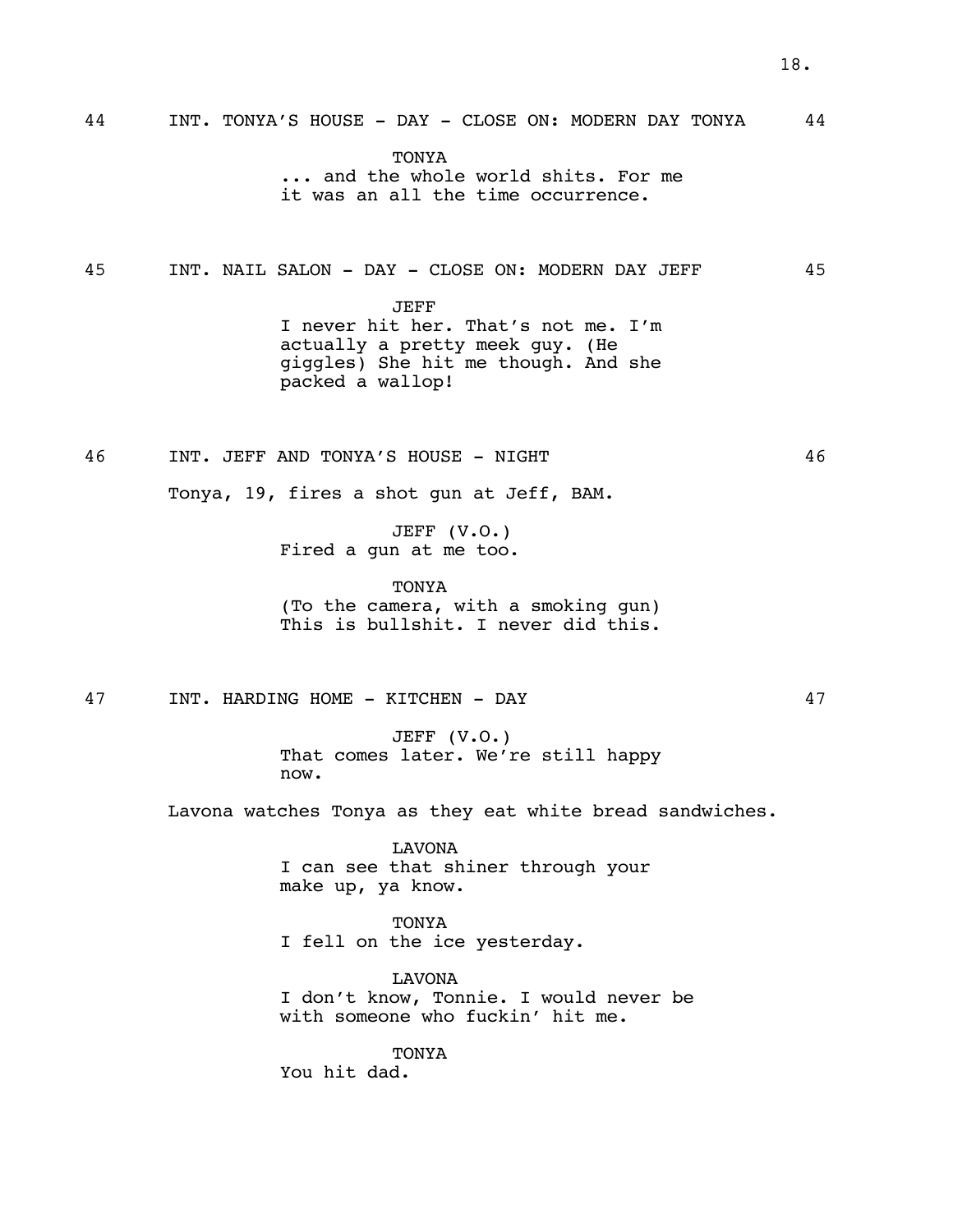TONYA Anyway he said he was sorry.

They each take big bites. Then with their mouths full:

LAVONA Seriously though. You're a dumb piece of shit who thinks she deserves to get hit.

**TONYA** How'd I get that idea?

LAVONA (Reconsidering) Maybe he should hit you. Maybe you'll learn to keep your big mouth shut. Sure helps me out.

Tonya leaves the table, puts her dish in the sink.

LAVONA (CONT'D) I'm supportive of this relationship, do you hear me?

TONYA I gotta go to practice.

#### LAVONA

Hey!!

Tonya freezes.

LAVONA (CONT'D) Kiss your mother goodbye.

Tonya cautiously approaches Lavona and kisses her. But Lavona cannot connect.

48 INT. COMPETITION RINK - LOCKER ROOM/HALLWAY - DAY 48

Title card: 12 months later.

A long line of graceful, angelic, delicate girls make up. At the end of the line, Tonya, in 1980's 'PUNK,' extinguishes a cigarette butt on her skate blade.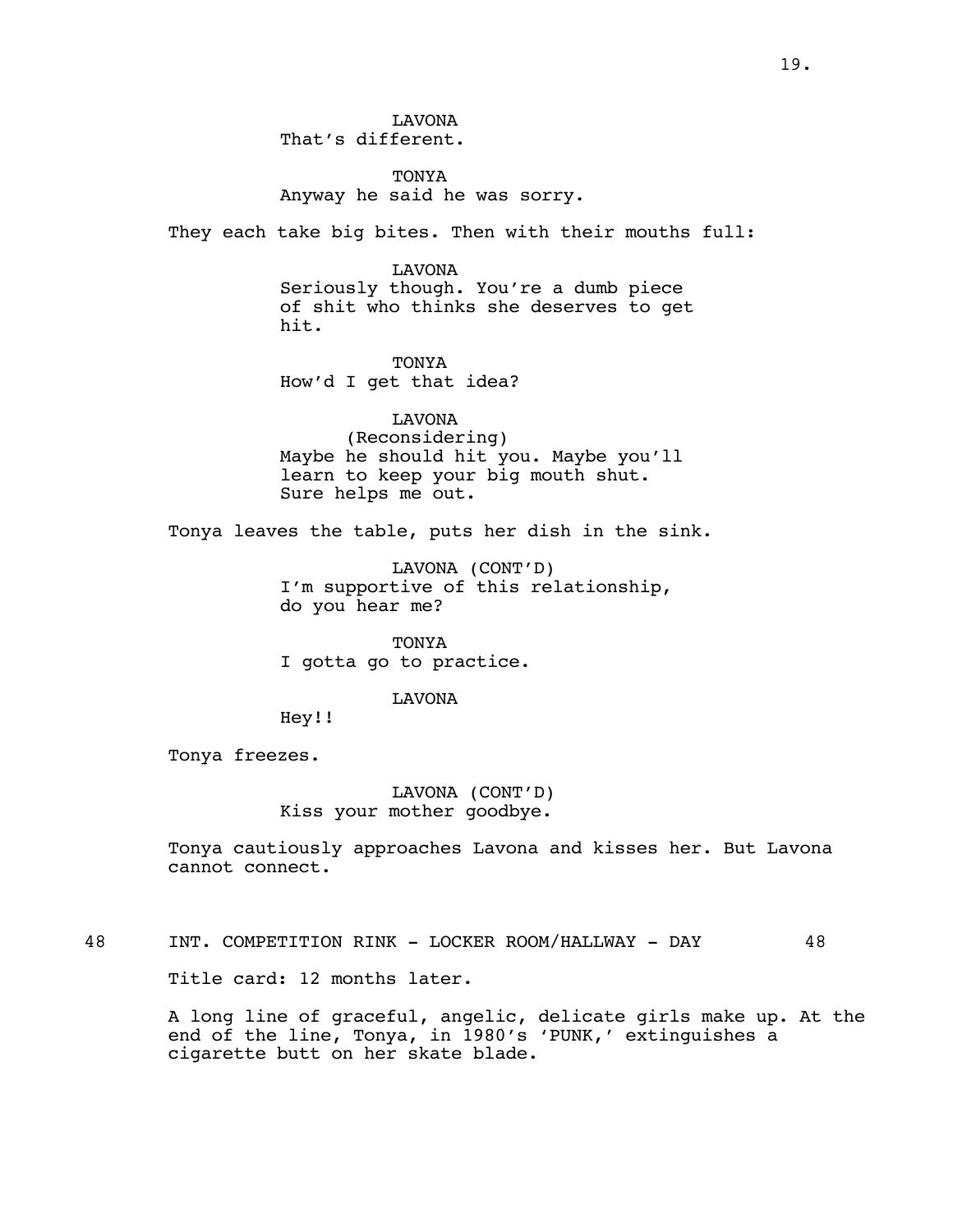# 49 INT. COMPETITION RINK - ON THE ICE - 1986 - DAY 49

Tonya performs to ZZ. Top. It's the first time we really see her skate and she's a wow. The judges clearly dislike her music selection but her skating has a power none of the other skaters possess. This is no old fashioned ice princess.

#### 50 INT. COMPETITION RINK - THE STANDS - DAY 50

Jeff grimaces as Tonya soars. Shawn licks his fingers, watching the monitor instead of live. 4 empty seats away, Lavona studies Tonya. When Tonya finishes, the crowd CHEERS.

51 INT. COMPETITION RINK - SCORING AREA / HALLWAY - DAY 51

Tonya, out of breath, using her asthmas inhaler, waits with Diane. When her scores come in, the crowd BOOS loudly.

Tonya and Diane quickly gather their things and walk off.

**TONYA** They freakin' hate me. Emily Ann fell and scored higher.

DIANE Honey, you're- different.

**TONYA** I'm not dressing like a retarded tooth fairy. This is bullshit.

DIANE The judges expect a conventional-

TONYA I don't want to be conventional!

DIANE And your scores reflect that.

**TONYA** If I did a triple they'd have to give me my fucking scores.

DIANE You can't just do the triple-

TONYA Sometimes I can!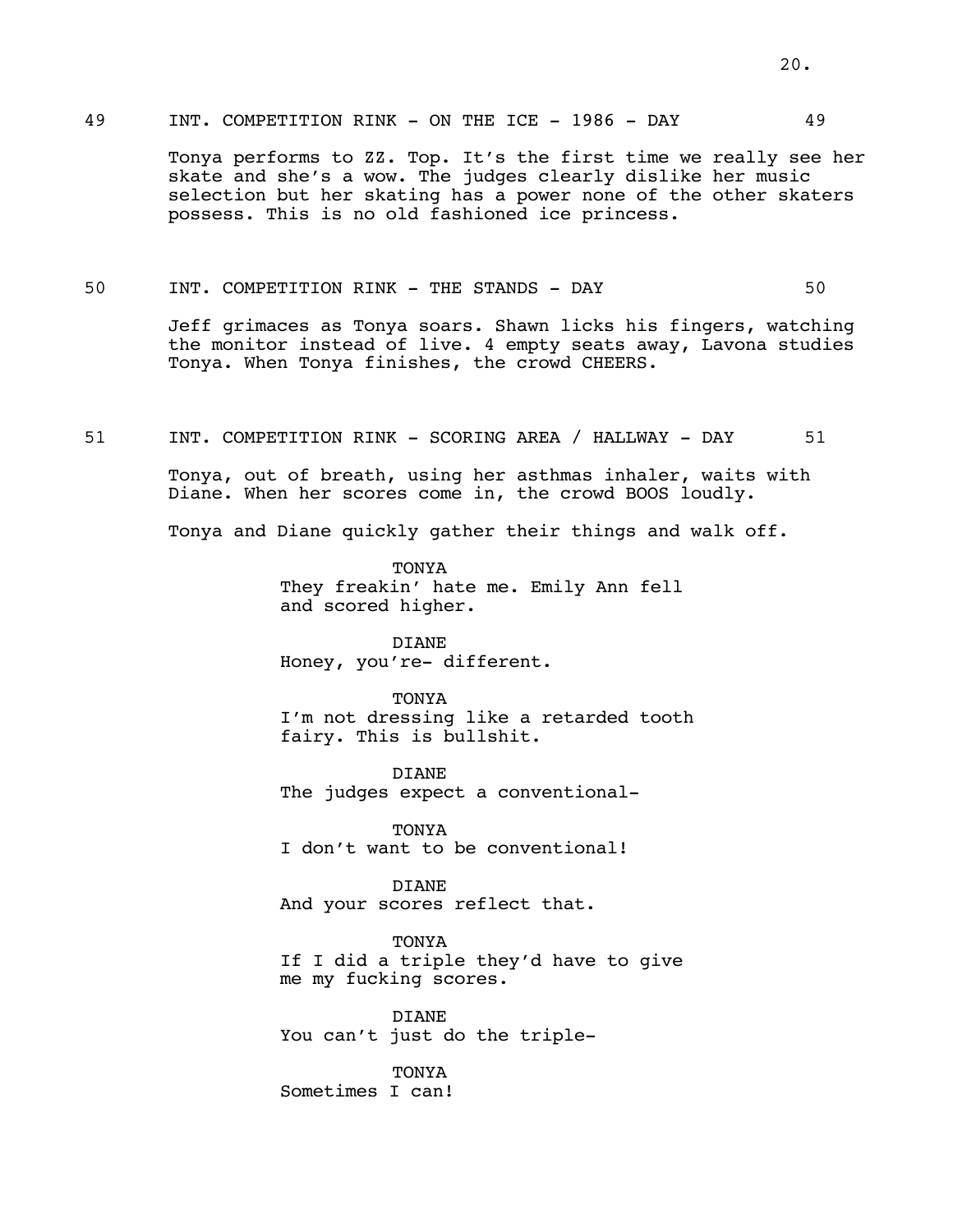52 INT. HARDING HOME - KITCHEN - NIGHT 62

Tonya sits, eating self-consciously. Lavona stands behind her, uncomfortably close, just glaring at her. Finally:

TONYA It wasn't my fault.

LAVONA Nothing's ever your fault.

**TONYA** I out-skated-

LAVONA You skated like a graceless bull dyke! I was embarrassed for you.

### TONYA

I'm sorry.

# LAVONA

Your father's not paying alimony ya know. Every penny I make - every penny - goes to your skating. And you weren't even fucking trying.

TONYA I said I was sorry.

Lavona wallops Tonya across the head from behind.

LAVONA Don't talk back to me.

**TONYA** 

Saying I'm sorry's not talkin back!

LAVONA That supposed to be smart?!

Outraged, Lavona rails on her even harder. Tonya dodges her.

LAVONA (CONT'D) You fucking ungrateful-Stop it!! TONYA

Lavona throws a glass of milk at Tonya but misses.

LAVONA Rolling your fucking alien eyes at me when I'm talking!

TONYA I didn't!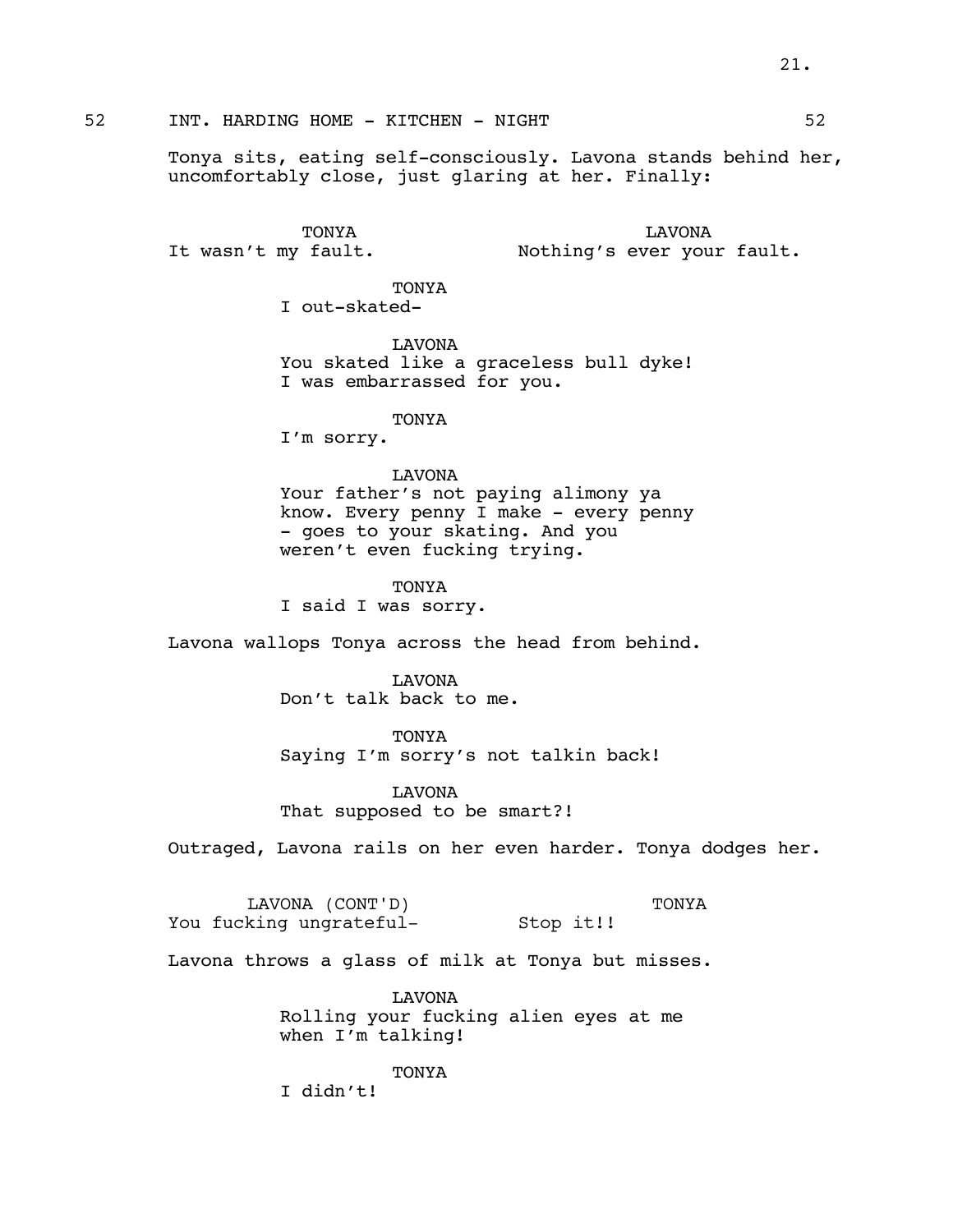LAVONA

You think I like working for you, you selfish bitch? If you're sleeping with that mustache I want you to start paying rent.

TONYA You're crazy!

LAVONA I'm not paying for you to act like a whore and live off me for free!

TONYA Bat shit fuckin' crazy! Ugly fuckin' whore!

LAVONA (CONT'D)

Lavona throws a KNIFE. It lands in Tonya's arm. They stop.

Tonya looks at the knife in her arm. She pulls it out. She takes the knife by the handle and slowly approaches Lavona.

When she is in Lavona's face, she slams the knife on the table. Then she walks out. Lavona doesn't move.

53 INT. HARDING HOME - DAY - CLOSE ON: MODERN DAY LAVONA 53

LAVONA Oh, please! Show me a family that doesn't have ups and downs...

54 INT. NAIL SALON - DAY - CLOSE ON: MODERN DAY JEFF 54

JEFF Tonya needed to get away from her mom so we got a place together.

55 INT./EXT. HARDING HOUSE - FRONT DOOR - LATE AFTERNOON 55 Lavona sits quietly drinking as Jeff struggles past with Tonya's suitcase.

> JEFF (V.O.) There wasn't no more talk of air force or college. I didn't care. I wanted to take care of her. To protect her.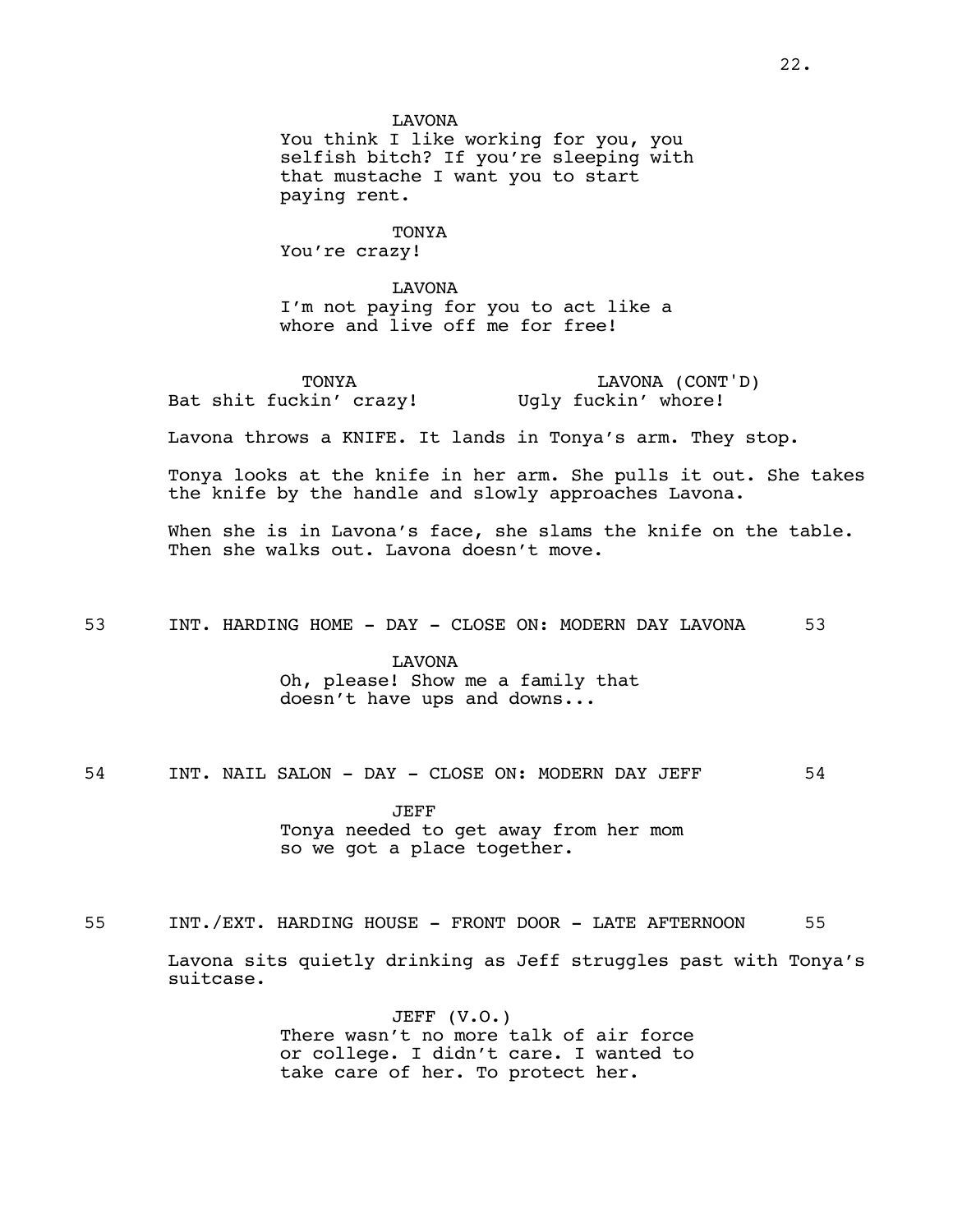Tonya easily marches past with 2 much bigger bags. Lavona and Tonya don't speak or say goodbye. Lavona watches them go.

56 INT. JEFF AND TONYA'S HOUSE - KITCHEN - DAY 56

Tonya stands behind Jeff at the counter. His hands are behind him on her ass. Her arms are looped through his so it looks like he's holding up her costume but it's her.

> **TONYA** Think it needs more tulle? I want it to look pretty. Tulle's classy right?

JEFF You think any more bout getting your high school G.E.D.?

She moves in front of him, examining her costume.

TONYA I don't give a red hot shit about that anymore.

JEFF I think you should look into it.

TONYA Maybe a bow in back?... What if I'm not smart enough?

His hands SLOWLY move to her front. She smiles as she sews.

JEFF I ever tell you what I was most afraid of growing up? Ohmys.

TONYA (As his hands reach her breasts) Ohmys?

JEFF You know in The Wizard Of Oz when they say, 'Lions and tigers and bears! Oh my? My brother convinced me Ohmys were gonna come in the middle of the night and eat me alive.

TONYA You were so freakin' dumb.

JEFF And I got a high school diploma.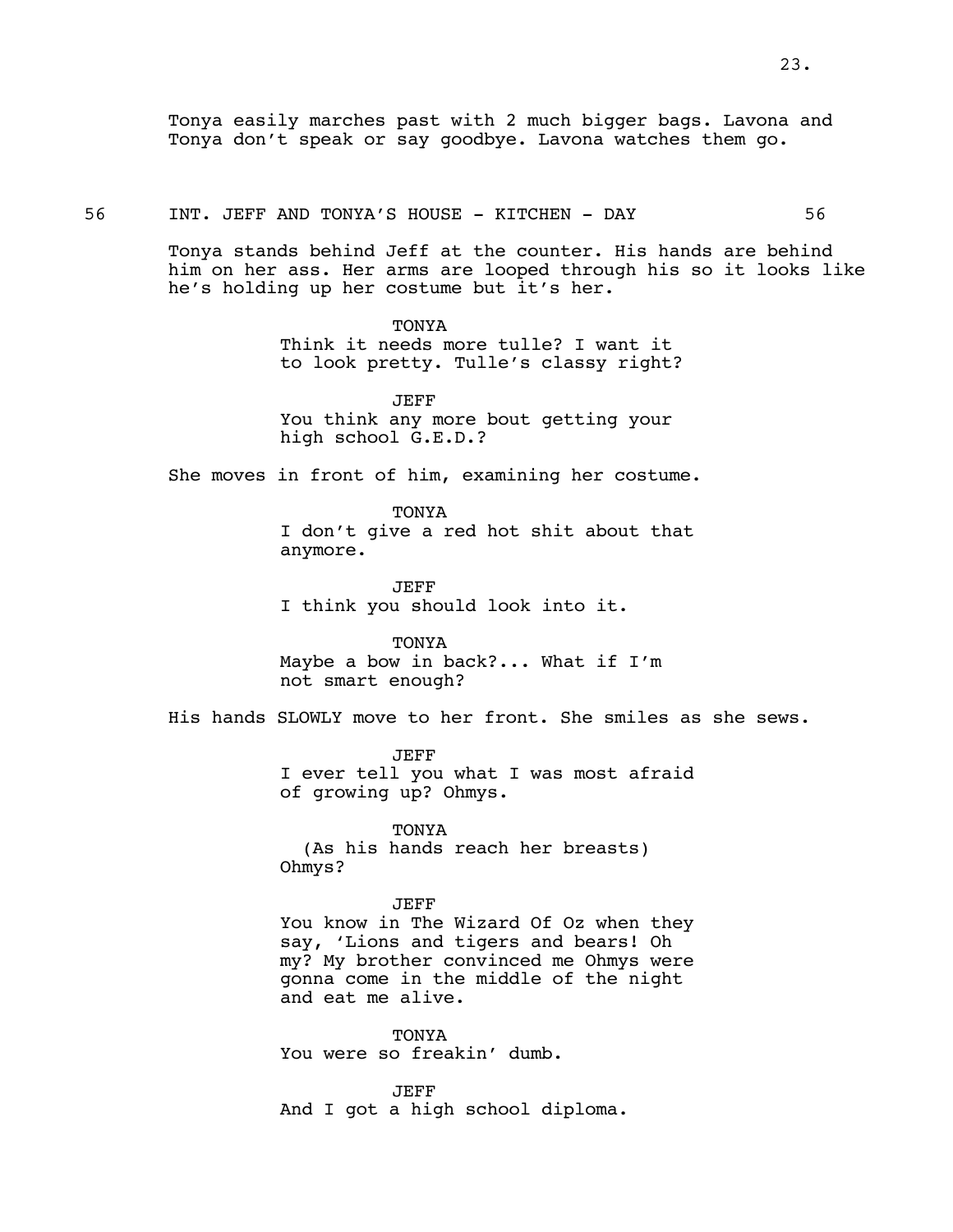JEFF (CONT'D) Well, you're gonna get a medal for your sewin' alone.

Moved, she turns to kiss him. He ROARS a scary Ohmy roar. She screams. He chases her, grabbing her ass into the bedroom.

57 INT. JEFF AND TONYA'S HOUSE - FRONT DOOR - DAY 57

In an overly saturated scene of domestic bliss, Jeff delivers sandwiches to Tonya at the front door with a gym bag.

> JEFF (V.O.) Looking back, that was probably our happiest time. I'd make peanut butter sandwiches and she's go off to competitions. We had exactly the same interests.

She gives him a flirty kiss which turns into a grope which turns to full on making out as they slide down to the floor.

58 EXT. OREGON FOREST / JEFF'S TRUCK - ROAD - DAY 58

Jeff's truck splatters mud. Jeff steers with his feet. Head out the window, mud covered Tonya screams with delight.

> JEFF (V.O.) We both liked trucks. And fixing cars up. So. I thought it would last forever!

59 INT. COMPETITION RINK - SCORING AREA - DAY 59

The crowd BOOS as Tonya's scores are revealed. Tonya, in her tulle outfit with bows, glares. Diane puts an arm around her.

> TONYA This is fucking wrong, Diane.

Tonya jumps back onto the ice as another skater moves into her starting 'graceful swan' pose.

DIANE

Tonya!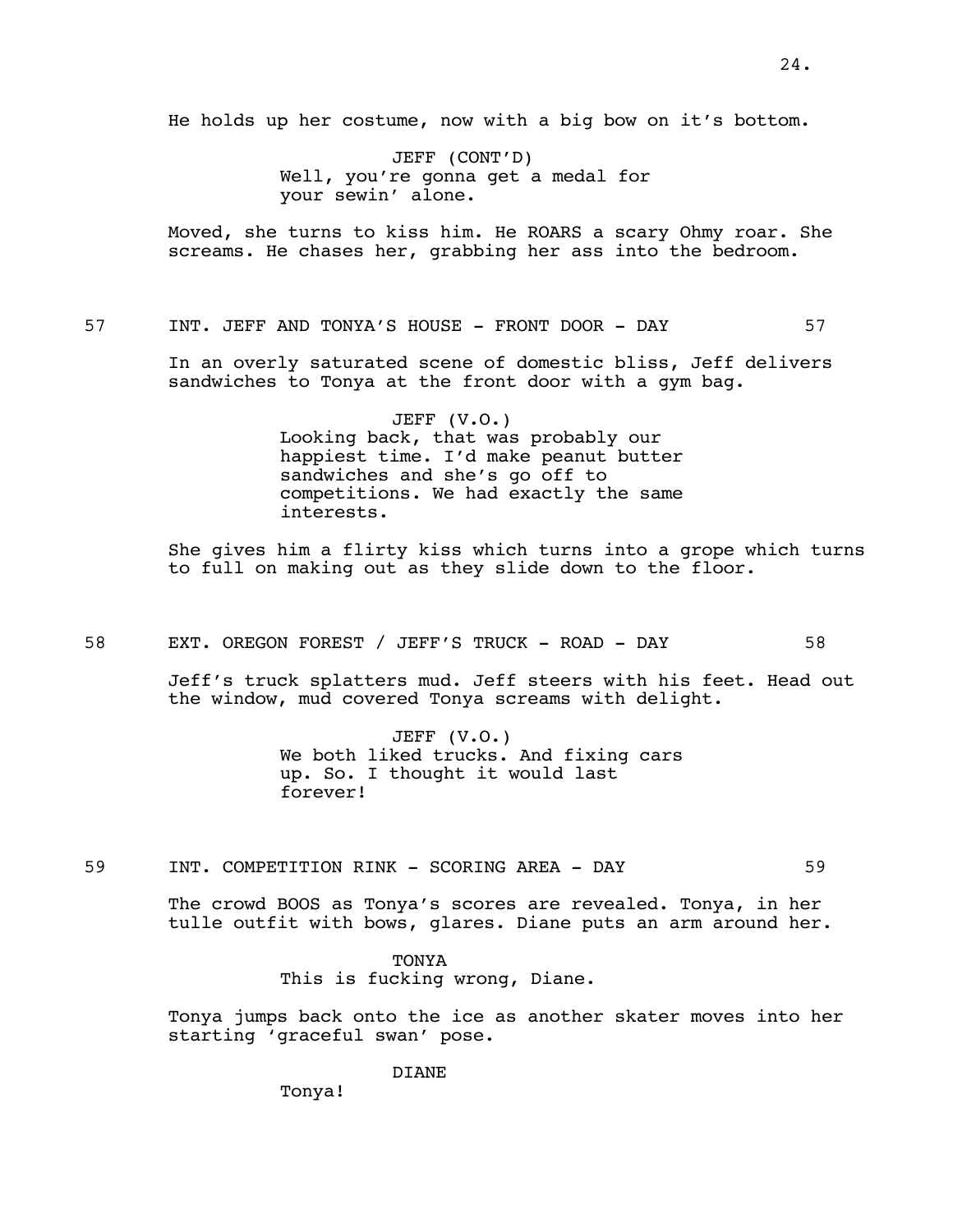60 INT. COMPETITION RINK - ICE - DAY (CONT.) 60

Tonya skates past the posing skater who remains frozen, ONLY HER EYEBALLS follow Tonya who skates over to the judges.

#### TONYA

Hey! How do I get a fair shot here?

The judges are stunned. The audience whistles & hoots.

TONYA (CONT'D)

I'm up at 5 every morning working my ass off. Does someone wanna tell me to my face you're never giving me scores I deserve?

**JUDGE** This is how it's done. Some of these girls have paid their dues-

TONYA I don't give a shit! I out-skated em *today*

JUDGE We also judge on presentation.

TONYA

Well you know what? If you can come up with \$5000 for a costume for me then I won't have to make one. But until then, stay out of my face.

JUDGE Maybe you're just not as good as you think. Maybe you need to pick another sport.

TONYA Suck my dick! This is fuckin' rigged!

The crowd goes wild. Tonya skates past the 'frozen swan,' whose terrified eyeballs watch Tonya race past her.

61 INT. COMPETITION RINK - LOCKER ROOM - DAY 61

DIANE Do you really think your scores will improve now that you told them to (tries to say 'suck my dick')- If you dressed appropriately maybe they'd score you appropriately.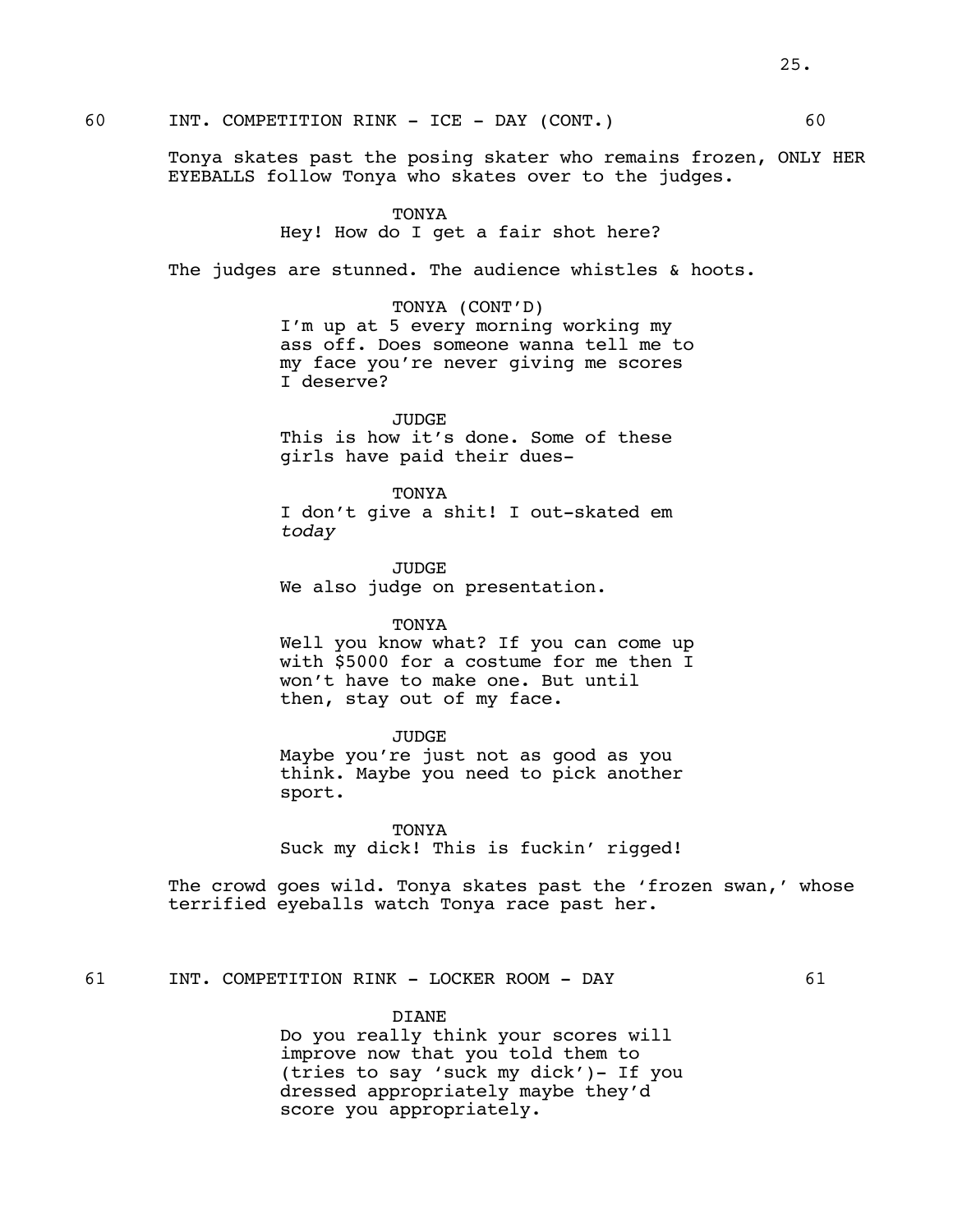**TONYA** 

I dressed pretty! God, you don't like the way I dress or talk or any of my music. It's like you want me to be an entirely different person!

DIANE

I want you to be a better competitor or I'm wasting my time.

TONYA

Well then you're wasting your time! Cause you know what? Doddie Teachman wants to be my coach anyways! You're fucking fired, Diane!

She THROWS her skate hard, just missing DIANE. Then silence. Diane calmly walks out.

62 INT. TONYA'S HOUSE - DAY - CLOSE ON: MODERN DAY TONYA 62

TONYA That wasn't my fault. Unless puberty is *my* fault.

63 INT. TELEVISION SCREEN - DAY 63

SHAWN To be fair, Jeff did love her. He really loved her. I remember one time he took her to a Richard Marks concert. That's when I knew shit was serious.

64 INT. COMMUNITY CENTER - WEDDING RECEPTION - DAY 64

Tonya and Jeff, just married, gather the family together for a photo. Al stands tensely by Lavona.

> TONYA (V.O.) You do dumb things when you're young. Like marrying Jeff.

Tonya & Jeff unite for their first dance as husband & wife.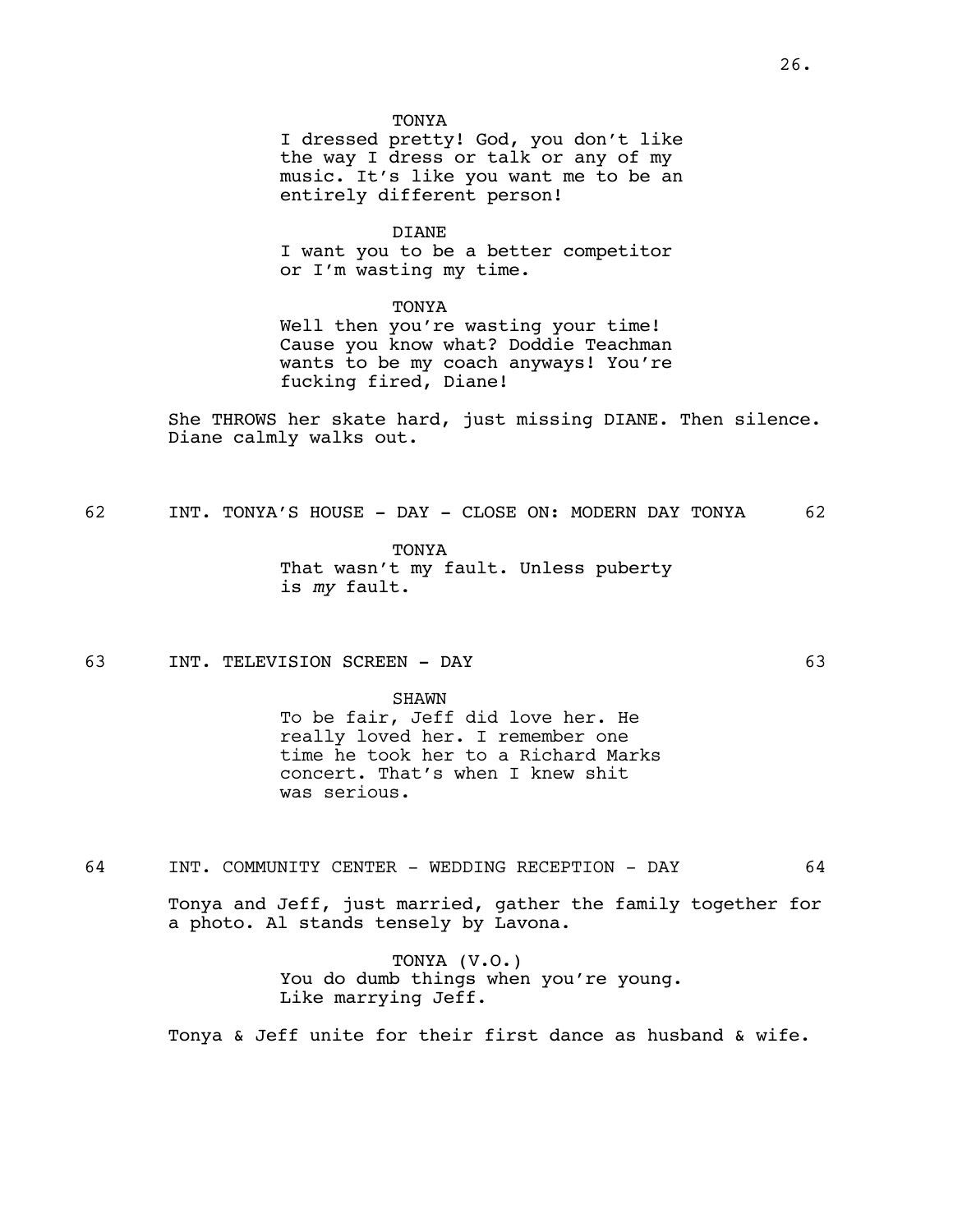TONYA (V.O.) The wedding was nice. It made sense at the time. I could have insurance. Good benefits all around. He had a car.

Guests applaud. Shawn ignores them, filling his plate with food and licking each of his fingers.

65 INT. COMMUNITY CENTER - WEDDING RECEPTION - EVENING 65

Tonya, excited, turns her back and throws the bouquet.

TONYA (V.O.) Plus I was doing 6 hours a day of practice while I worked a drill press, I did welding, I ran a fork lift. But now, now I could just skate like all those other girls.

The bouquet hits Lavona, stonefaced, in the chest. She lets it fall to the floor as Jeff and Tonya kiss.

The music changes. Lavona approaches Tonya and straightens her wedding dress.

> LAVONA I don't know what to tell you.

Tonya smiles at her mother who takes Tonya by the shoulders.

LAVONA (CONT'D) Marrying the first idiot who said you're pretty. You fuck dumb. You don't marry dumb.

Lavona heads to the food table. Tonya stands there, stunned.

66 INT. MODERN DAY MARTIN MADDOX - OFFICE - DAY 66

MARTIN MADDOX Most people don't understand how insanely difficult it is to even attempt a triple axel. There's a reason no one was trying it.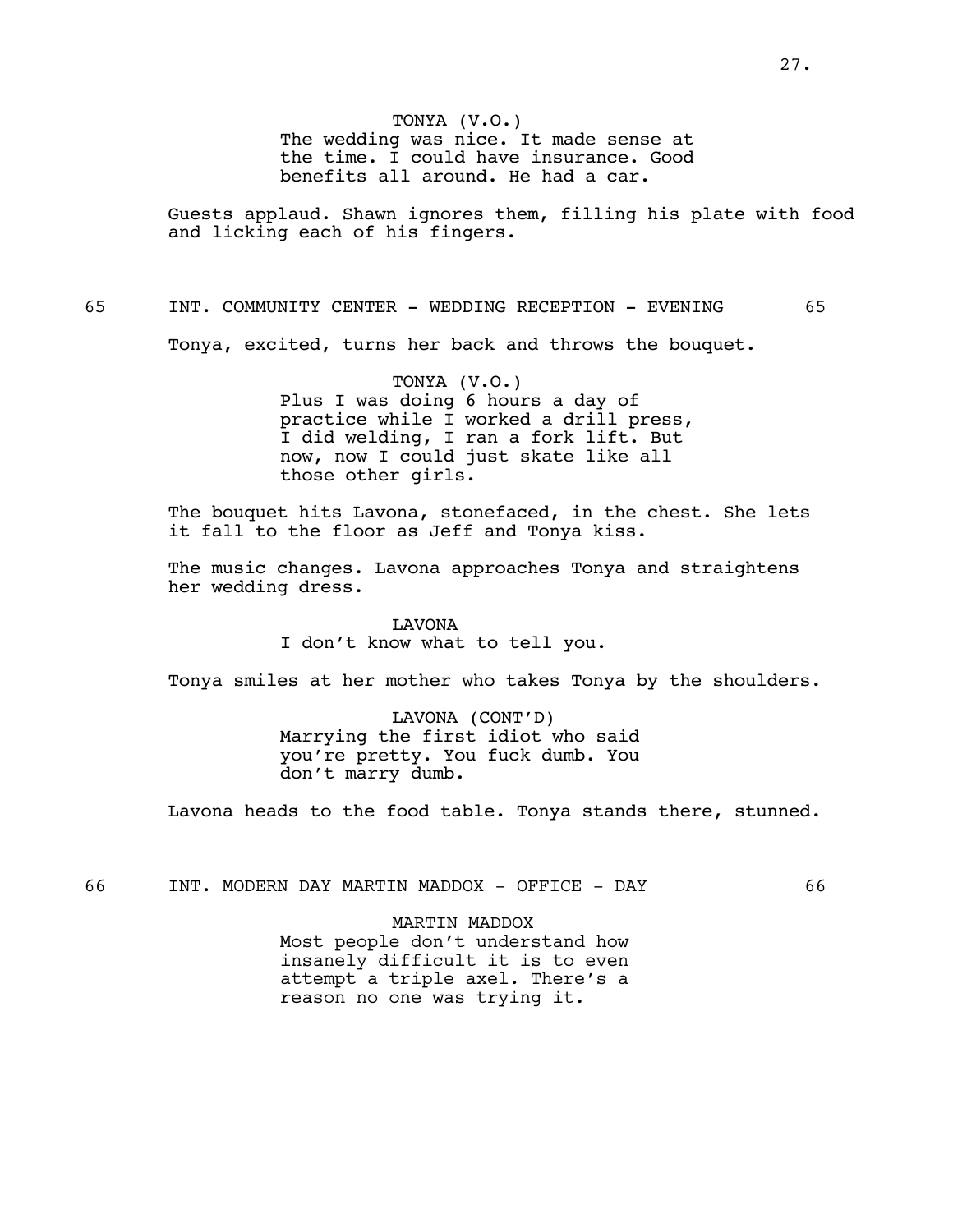# 67 INT. MODERN DAY DIANE - DAY 67

DIANE

You skate backward then take off from a forward position on your left leg and somehow-

68 INT. MODERN DAY LAVONA - DAY 68

LAVONA

-fuckin' hurl yourself blindly for 3 1/2 rotations like you're light as shit which I'm telling you Tonya never was-

69 INT. MODERN DAY DIANE - DAY 69

DIANE -landing on the opposite foot on the back outside edge of that razor thin blade.

70 INT. MODERN DAY JEFF - DAY 70

JEFF

It's that extra half rotation when you already did 3 that made us call Tonya the Charles Barkley of skating. It was bad ass.

71 INT. LARGE RINK - MINN. NATIONALS 1991 - DAY 71

A title card reads: Nationals. 1991. Minneapolis, Minnesota.

Tonya waits with her new coach, DODDIE TEACHMAN, late 20's. She spots Lavona sitting in the stands, frowning. Tonya psychs herself up, a killer's intensity behind her eyes.

> **TONYA** I don't know if I can do this, Doddie. I missed it in my last training.

DODDIE Of course you can. You got this.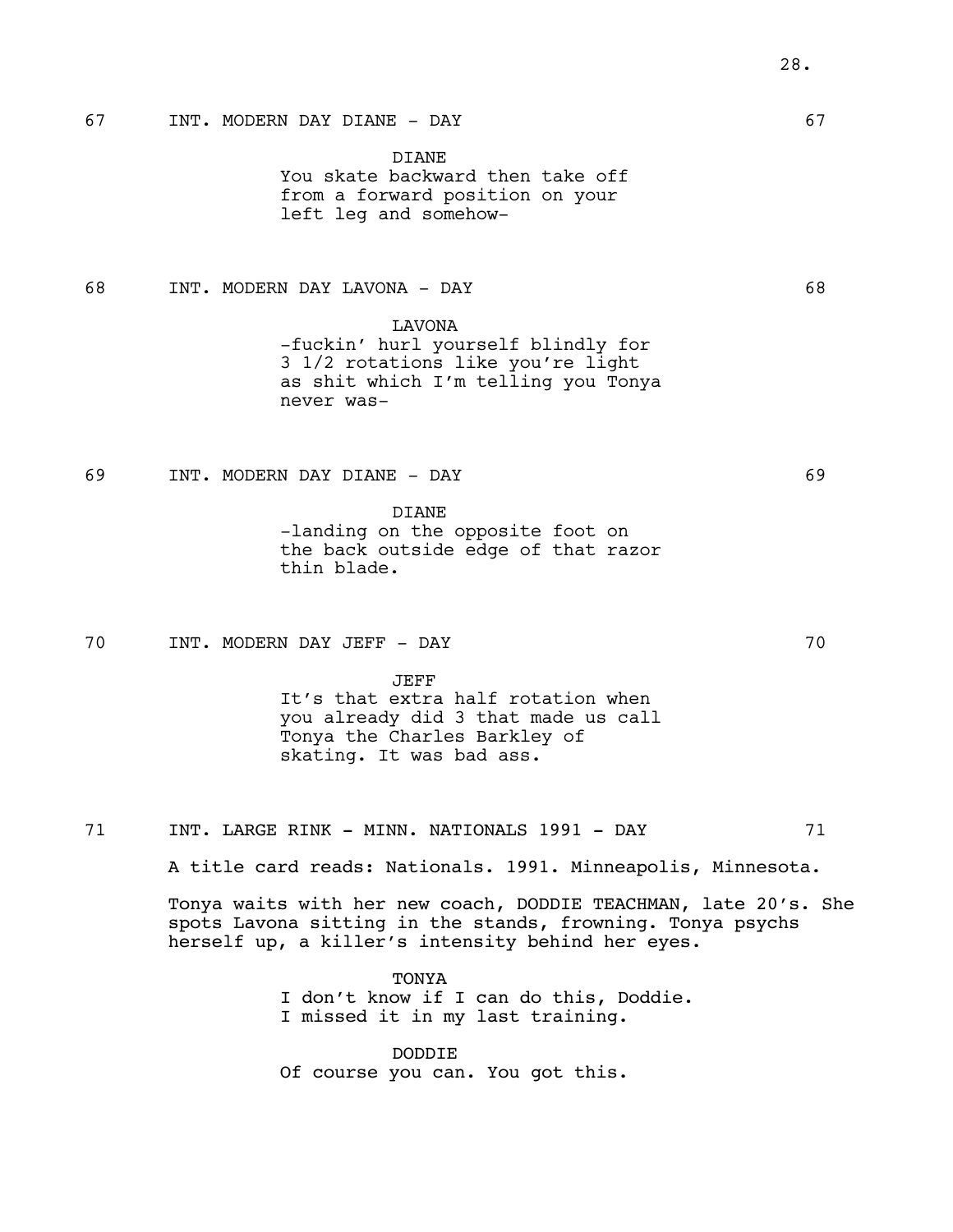# SPECTATOR

You suck, Tonya.

Behind Lavona, a young male spectators laughs.

SPECTATOR (CONT'D) What is this? Rednecks On Ice?

Tonya turns to answer. Doddie stops her, turns her around.

SPECTATOR (V.O.) The Lice Capades!

DODDIE No woman in the history of U.S. Figure skating has landed a triple axel. All those women who came before you. Not 1 of them did it.

Tonya is still.

#### DODDIE (CONT'D)

The skating association doesn't think you can do it. 'Trashy Tonya' doesn't belong. Your own mother doesn't think so. Now show them.

Tonya, focused, enraged, nods. She skates off onto the ice. Doddie nods to Lavona.

Lavona slowly turns to the heckler. He stares. She pays him 5 dollars. Then she crosses herself.

72 INT. LARGE RINK - MINN. NATIONALS 1991 - DAY (CONT.) 72

Tonya takes to the ice and strikes a pose. Her music begins.

TV ANNOUNCER 1 (V.O.) Here now is Tonya Harding. Second after the original program. Just 20 years old from Portland Oregon. Great power. Great speed. Great athletic ability.

She begins skating, spinning in one spot then opening up.

TV ANNOUNCER 2 (V.O.) And now the question is- whether 3 moves into the program she will do a triple axle. First a triple Lutz-

Tonya soars HIGH and delivers perfectly. The crowd applauds.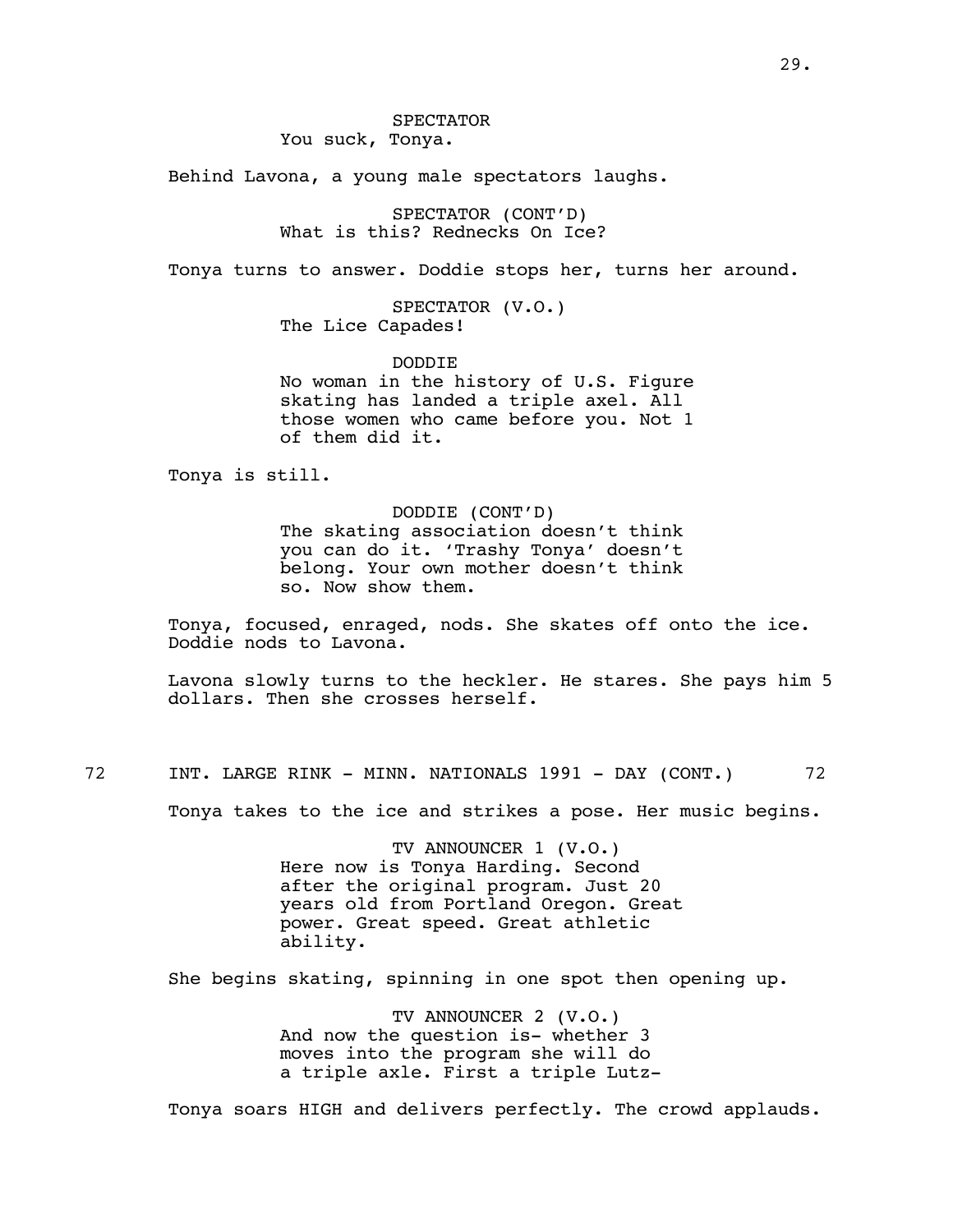TV ANNOUNCER 1 (V.O.) And now we will find out- will she become the 1st American woman to attempt and complete a triple axel jump.

Skating almost beside the wall, she moves closer to the center, backwards, looking over her shoulder, preparing.

> TV ANNOUNCER 1 (V.O.) We'll know here whether she tries or not-

Sound falls away. Just her heartbeat and blades on the ice.

IN SLOW MOTION - Tonya GRUNTS as she powerfully leaps high (whoosh) once, (whoosh) twice, (whoosh) three times, BOOM, landing backward on her opposite leg.

REAL TIME. There is a moment of silence then DEAFENING SCREAMS from the crowd.

> TV ANNOUNCER 2 (V.O.) Good girl!!! Isn't that great!

SLOW MOTION: the realization of what she's done hits her. She looks doubtful, stunned, thrilled, disbelieving, elated.

> TONYA (V.O.) It was totally the most awesomest thing. Cause leading up it you're like, '"I can't do it! I can't. I can't.' BAM! I CAN! All those people who said I couldn't make it. Well fuck you I did! I proved everyone wrong.

Her mouth is open wide in elation. Instead of throwing her arms back gracefully, she fist pumps.

She performs 2 more HUGE jumps back to back, perfectly.

TV ANNOUNCER 2 (V.O.) Oh!... Oh!

On the ice, Tonya flies through the air, lands a double axel goes into a spin & throws her arms up in a triumphant FINISH.

The crowd is going ape shit. Tonya, mouth open wide, cheers. She fist pumps, applauds herself, clutches her throat, finally bowing to the crowd, receiving her standing ovation.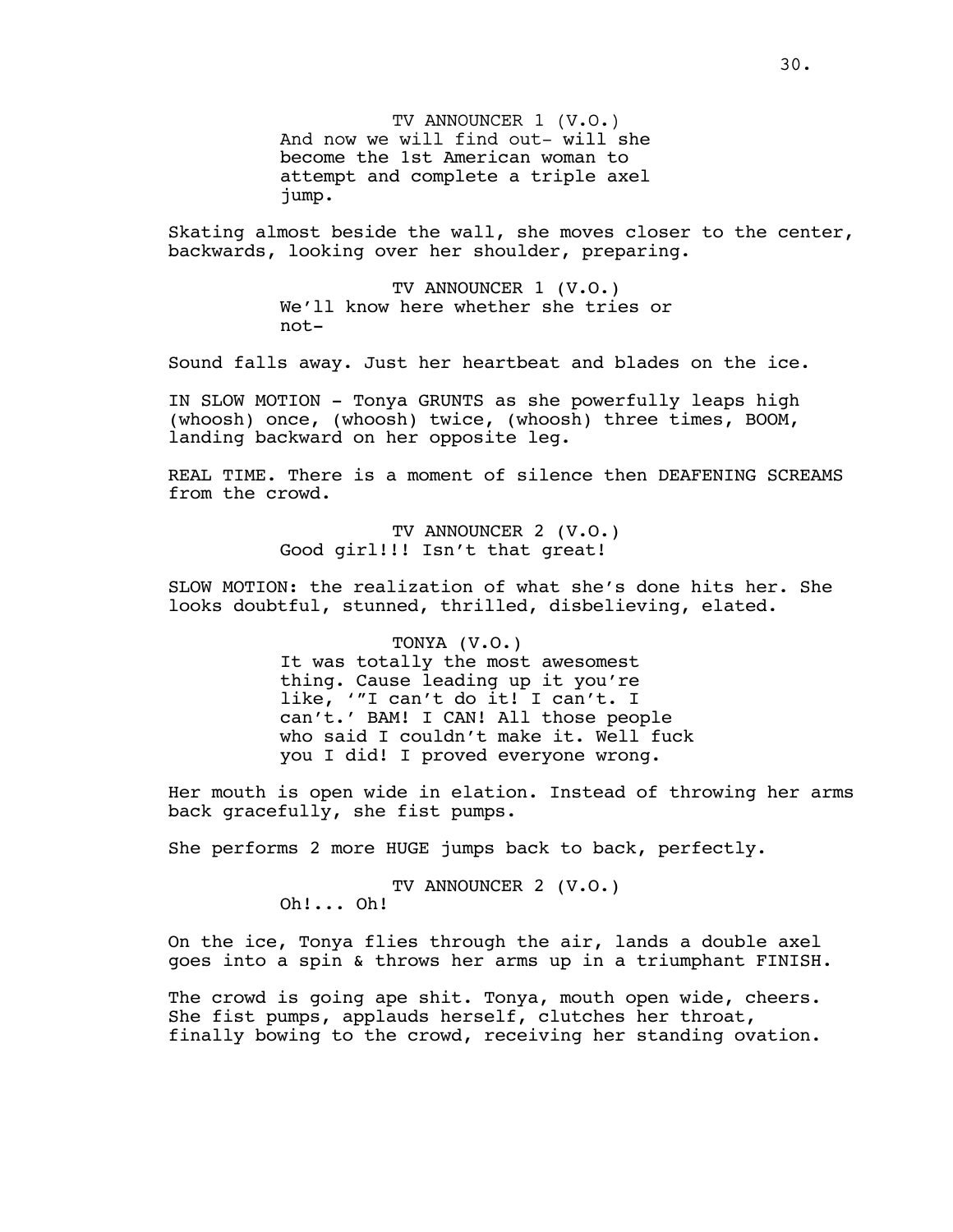73 INT. TONYA'S HOUSE - DAY - CLOSE ON: MODERN DAY TONYA 73

# **TONYA**

# I was loved.

She nods, overwhelmed. Then the sound of crowds cheering.

74 INT. LARGE RINK - MINN. NATIONALS 1991 - SCORING AREA - DAY74

Tonya waits with Doddie. Laughing, pointing, covering her face, screaming, wiping away tears as her marks come in.

> TONYA (V.O.) I can't describe how that felt. There was people standing up. For the first time, I knew.

She can't hold it in and breaks down crying. The press swarm. Jeff tries to reach Tonya but is shutout. He can't get close.

75 INT. TONYA'S HOUSE - DAY - CLOSE ON: MODERN DAY TONYA 75

TONYA I knew I was the best figure skater in the world. At one point in time.

She wells up, turning away from the camera.

TONYA (CONT'D) I'm sorry. Nobody ever asks me about this anymore.

She turns her gaze back to the camera, her mind reeling.

76 INT. NAIL SALON - DAY - CLOSE ON: MODERN DAY JEFF 76

JEFF I was blind-sided. As soon as she got back from Nationals she was an entirely different person. And that person didn't want old Jeff no more.

77 INT. JEFF AND TONYA'S HOUSE - KITCHEN - DAY 77

Jeff puts a grocery bag down in front of Tonya at the counter then slips behind her to cuddle.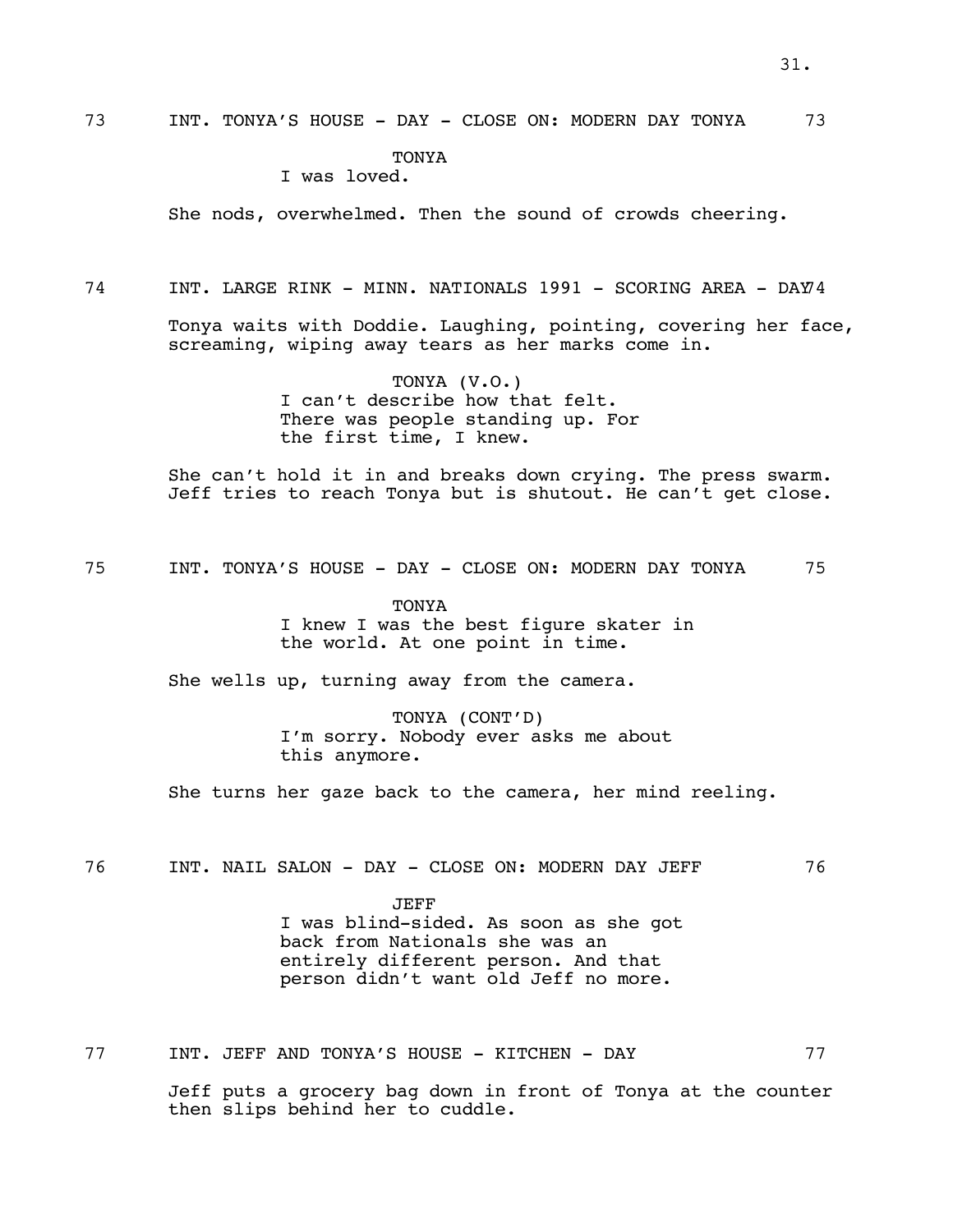**TONYA** Where the fuck are my Dove Bars?

JEFF We can't afford em. Eskimo Pie is just as good.

TONYA I'm America's best figure skater! I don't want friggin' Eskimo Pies.

Jeff knows he's losing her. He tries an embrace. She recoils.

TONYA (CONT'D) When was the last time you even showered? I want a friggin' Dove Bar!

He studies her. He doesn't know how to keep her and he doesn't have the words. BAM! He punches her.

78 SPLIT SCREEN: MODERN DAY JEFF AND MODERN DAY TONYA 78

JEFF (Mournful) After the triple everything After the triple everything changed. TONYA (Elated) changed.

79 INT. JEFF AND TONYA'S HOUSE - BEDROOM - DAY 79

Tonya, confidently throws clothes into a suitcase, races out.

TONYA (V.O.) The Jeff I fell in love with was gone. If I got up in the morning, I got hit. If I took a shit, I got hit. He didn't need a reason anymore is what I'm saying. I just had enough. My whole entire life I been told I wouldn't amount to anything. Well. Maybe I would.

She SLAMS the front door behind her, triumphantly.

80 INT. LARGE RINK - MINN. NATIONALS - 1991 - EVENING 80

Tonya stands with Kristy Yamaguchi and Nancy Kerrigan as a GOLD MEDAL is slipped around her neck. Then to the camera: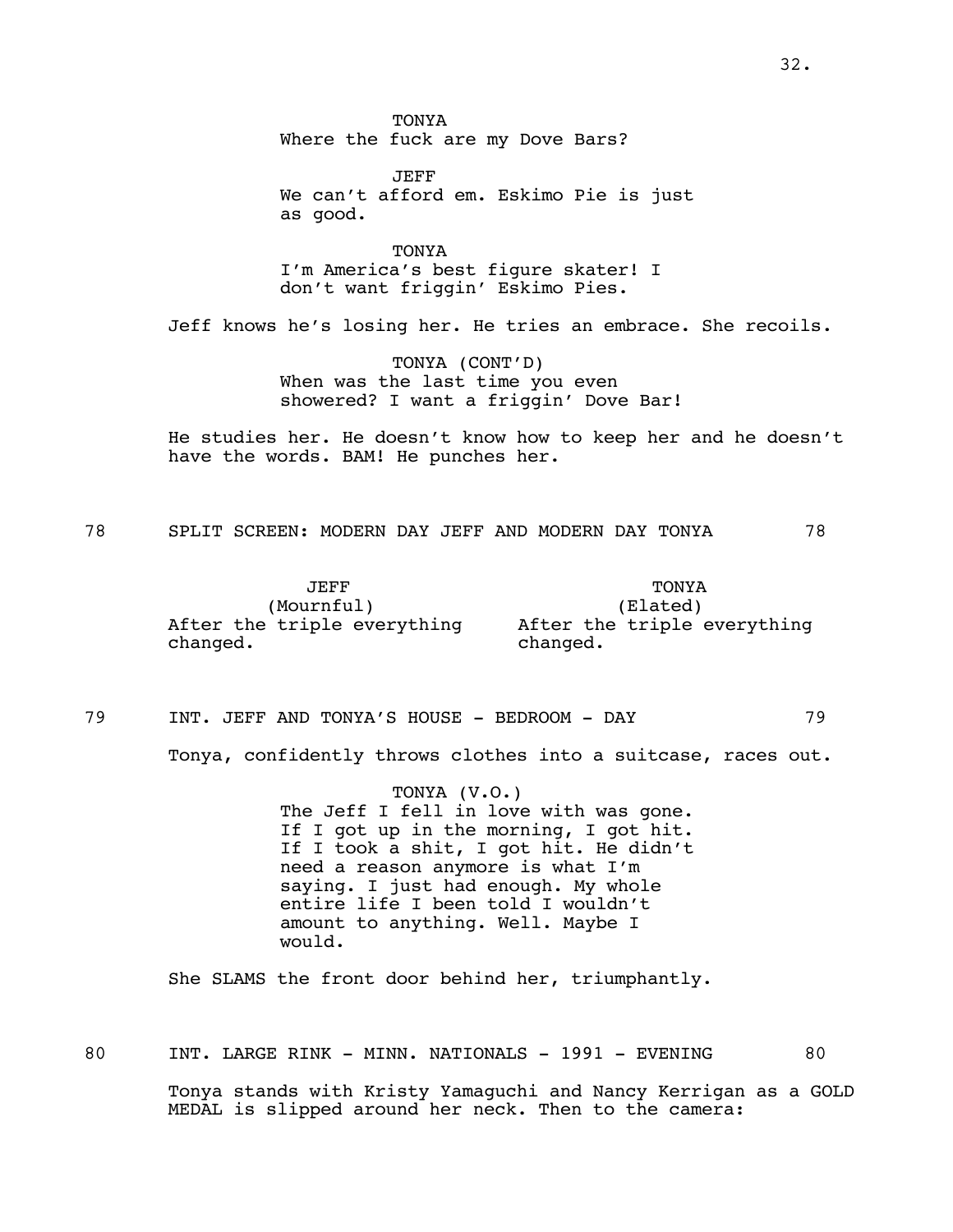MARTIN MADDOX (V.O.) 78A Suddenly Kristi & Nancy were 2nd & 78A 3rd. Then Tonya was 2nd at World Championships & won Skate America.

> TONYA And fuck him! I'm skating better than ever!

# 81 INT. MARTIN MADDOX'S NEWSROOM OFFICE - DAY 61

Close on: MARTIN MADDOX, the ex-hard copy reporter.

MARTIN MADDOX In the skating community the feeling was like, "Oh my God. Oh shit! This is our skating champion?"

He laughs at his own joke.

82 INT. LARGE RINK - OAKLAND, CA - SKATE AMERICA 1991 - DAY 82

Tonya performs incredibly high jumps. She nails the triple.

MARTIN MADDOX (V.O.) Tonya did the triple. No one else could or even had the balls to try.

The audience cheers. The judges watch stone faced.

83 INT. NEWSROOM OFFICE - DAY - CLOSE ON: MODERN MARTIN 83

MARTIN MADDOX Tonya Harding wasn't the image-

84 INT. TONYA'S HOUSE - DAY - CLOSE ON: MODERN DAY TONYA 84

TONYA Could I interrupt with a quick word about Nancy Kerrigan? It'll just take a sec.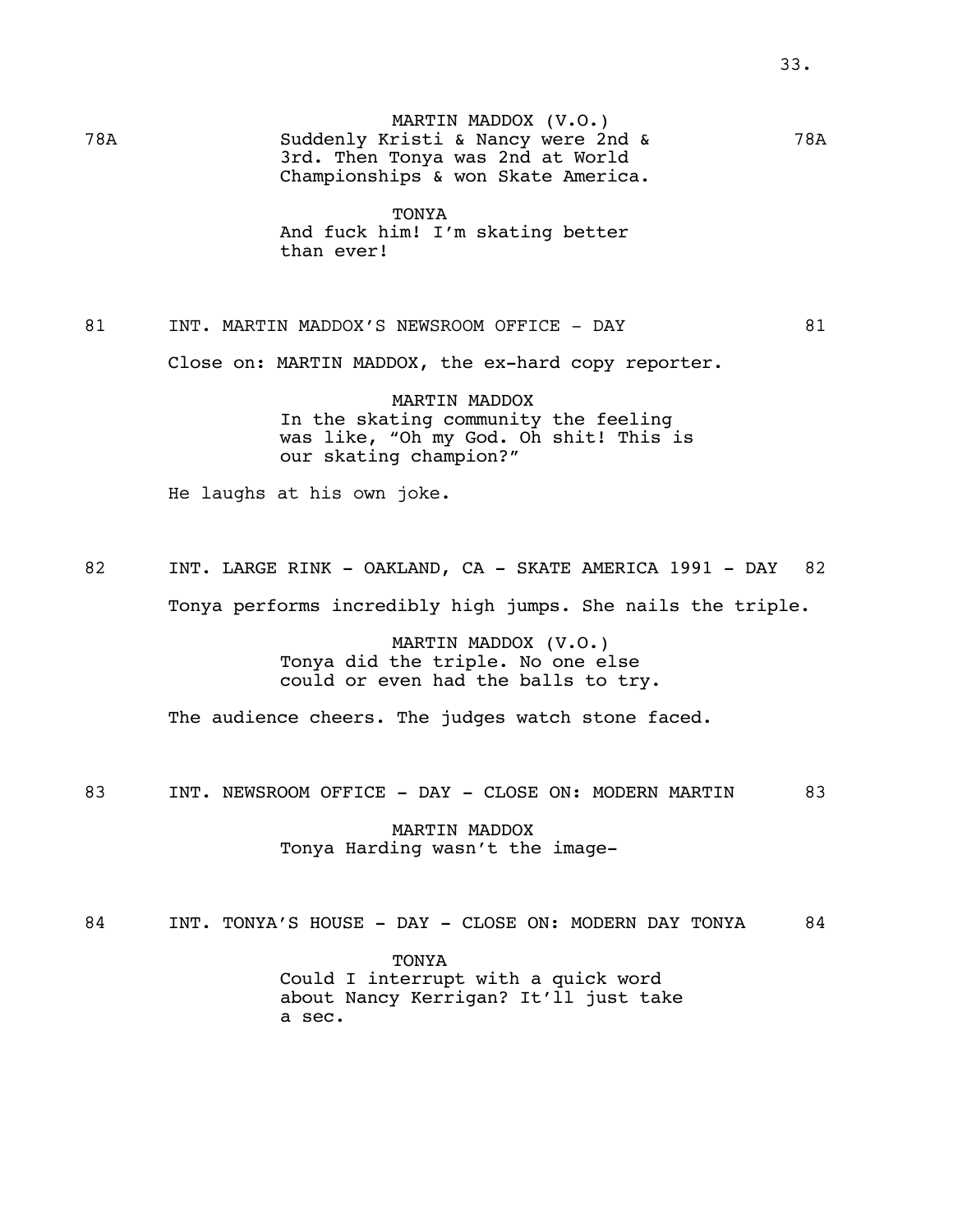# 85 INT. COMPETITION RINK - WINNERS CIRCLE - EVENING 85 Tonya and Nancy stand together smiling, posing for pictures.

TONYA (V.O.) Nancy and I were *friends*. We were roommates sometimes on the road.

86 INT. HOTEL ROOM - NIGHT 86

Tonya & Nancy, laughing, drink beers, take turns belching.

TONYA (V.O.) But the press wanted her to be the princess and me to be the pile of crap. To sell papers!

87 INT. TONYA'S HOUSE - DAY - CLOSE ON: MODERN DAY TONYA 87

TONYA What kind of friggin person would bash in their friend's knee?... Who would do that to a friend?...

Tonya just stares into the camera.

88 INT. SHAWN'S PARENTS' HOUSE - BASEMENT - DAY 68

Jeff talks on the phone while his obese friend Shawn paces.

SHAWN This is bullshit! You gave her everything and this is how she treats you? Tell her that!

JEFF Why are you such a bitch? You're acting completely different from-

TONYA (O.S.) I am different! Everything's different. People smile at me now.

SHAWN What she saying? What she saying?

JEFF People smile at her now.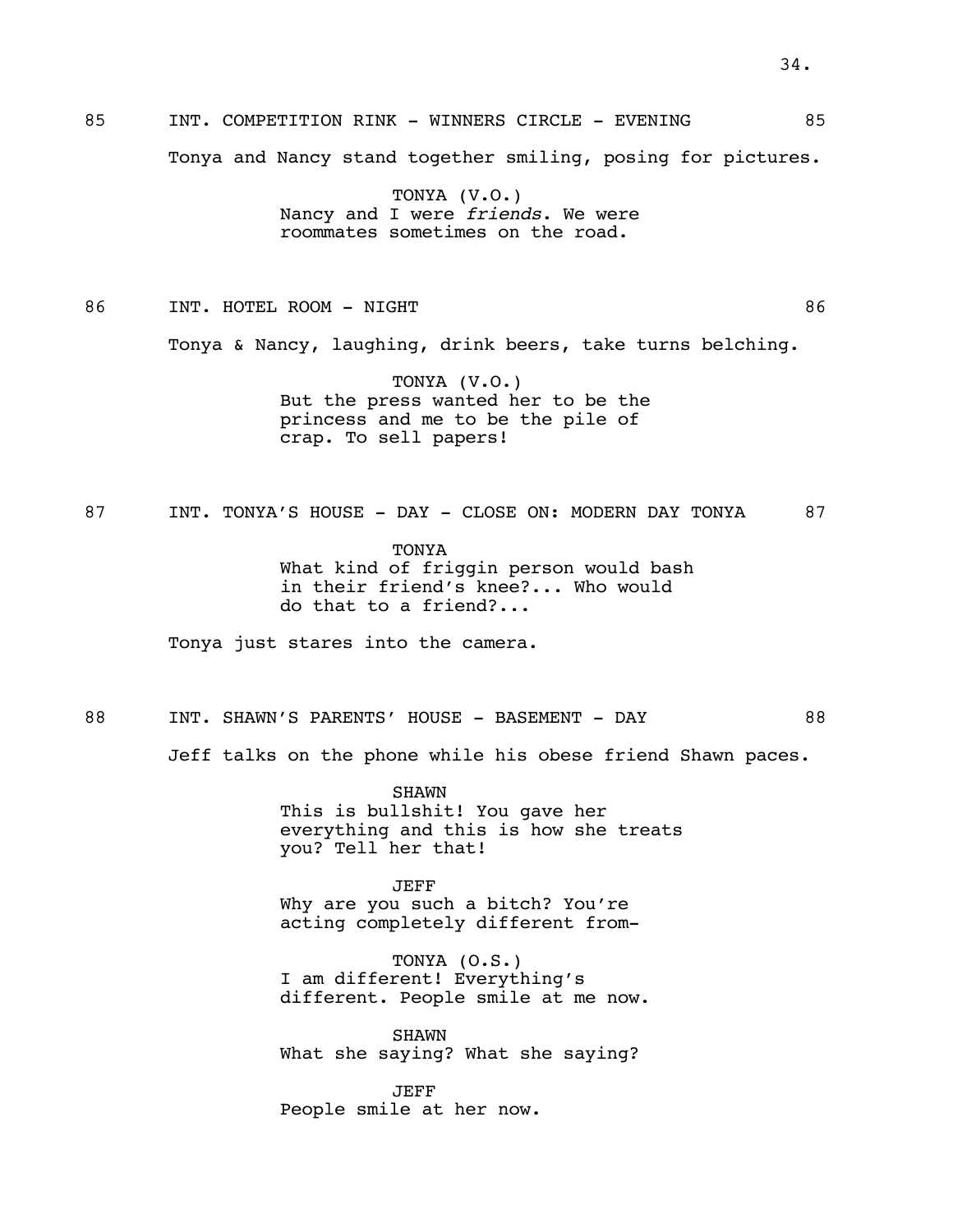**SHAWN** (Throwing up his hands) Oh, man!!

JEFF How could you file a restraining order on me?

89 EXT. VAN - PARKING LOT - DAY 69

Jeff opens the door of the Retarded Persons Association's van and 2 policemen are standing there. Citizens watch fascinated as he's presented with the order.

> JEFF (V.O.) They showed up at work in front of everybody and-!

> TONYA (V.O.) Yeah, I filed a restraining order so I wouldn't have to look at your face!

Tonya is heard hanging up.

90 INT. SHAWN'S PARENTS' HOUSE - BASEMENT - DAY 90

JEFF She hung up!

SHAWN No she didn't!

JEFF I'm calling her back!

SHAWN Call her back!

JEFF Mrs. Eckardt? Do you mind dialing that number again?

The phone cord goes all the way up the stairs.

91 INT. SHAWN'S PARENT'S HOUSE - KITCHEN - DAY (CONT.) 91 Shawn's mother, at the top of the stairs, dials the phone.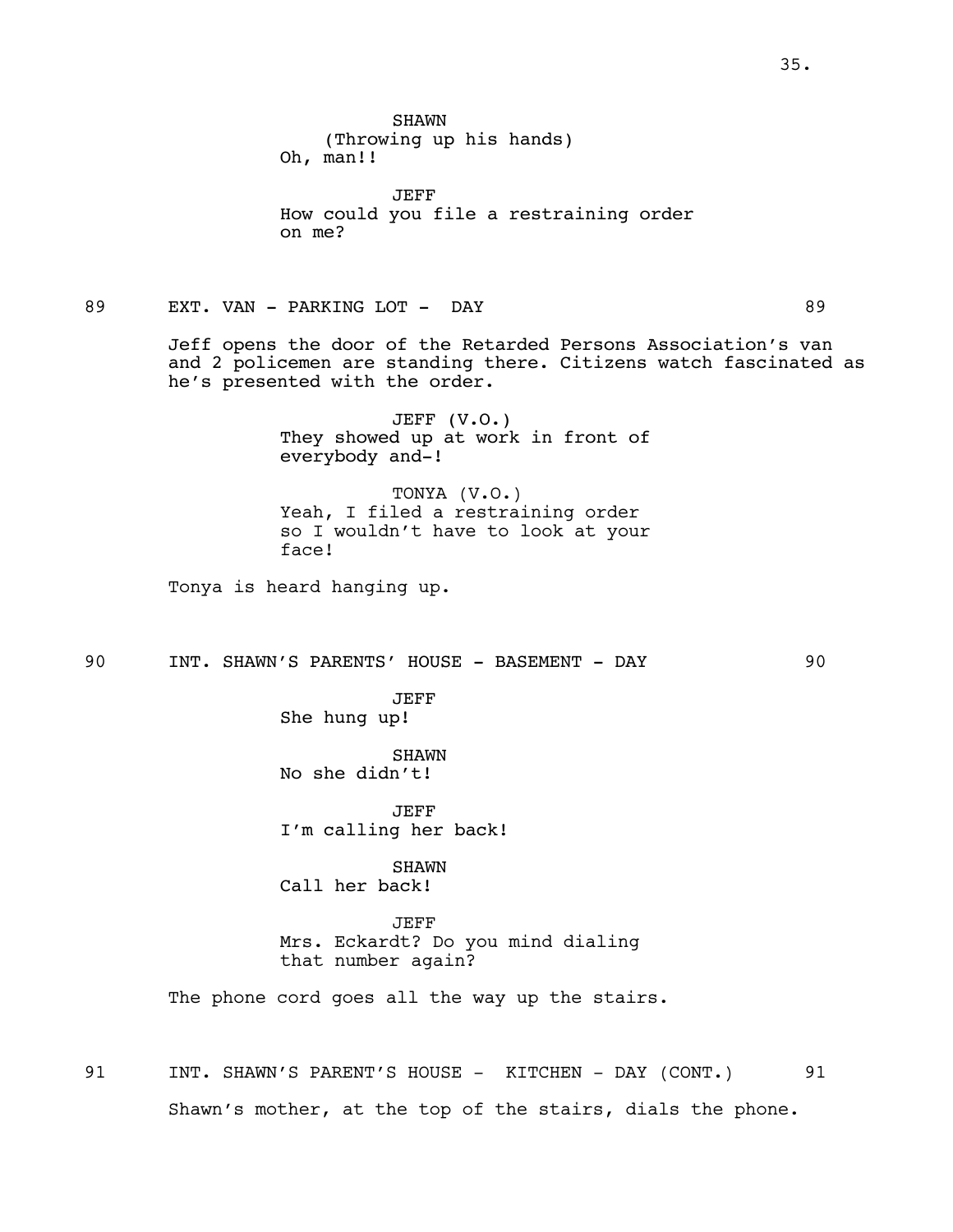92 INT. SHAWN'S PARENTS' HOUSE - BASEMENT - DAY 92 Jeff waits. He is about to speak when:

> TONYA (O.S.) Fuck you!!

She hangs up again. Jeff slow burns.

SHAWN What she say?

JEFF (Calling upstairs) Just one more time, Mrs. Eckhardt!

93 INT. SHAWN'S PARENT'S HOUSE - KITCHEN - DAY (CONT.) 93 Again. Shawn's mother dials.

94 INT. SHAWN'S PARENTS' HOUSE - BASEMENT - DAY 94

TONYA (V.O.) I said, fuck you!!

JEFF

Don't-

She hangs up. Jeff's on his feet.

JEFF (CONT'D) We're going to Sun Valley. Lets go.

He's out the door. Shawn follows.

95 EXT. SHAWN'S PARENTS' HOUSE - DAY 95

Jeff and Shawn walk quickly to the truck.

SHAWN You're not gonna let her have the last word, man?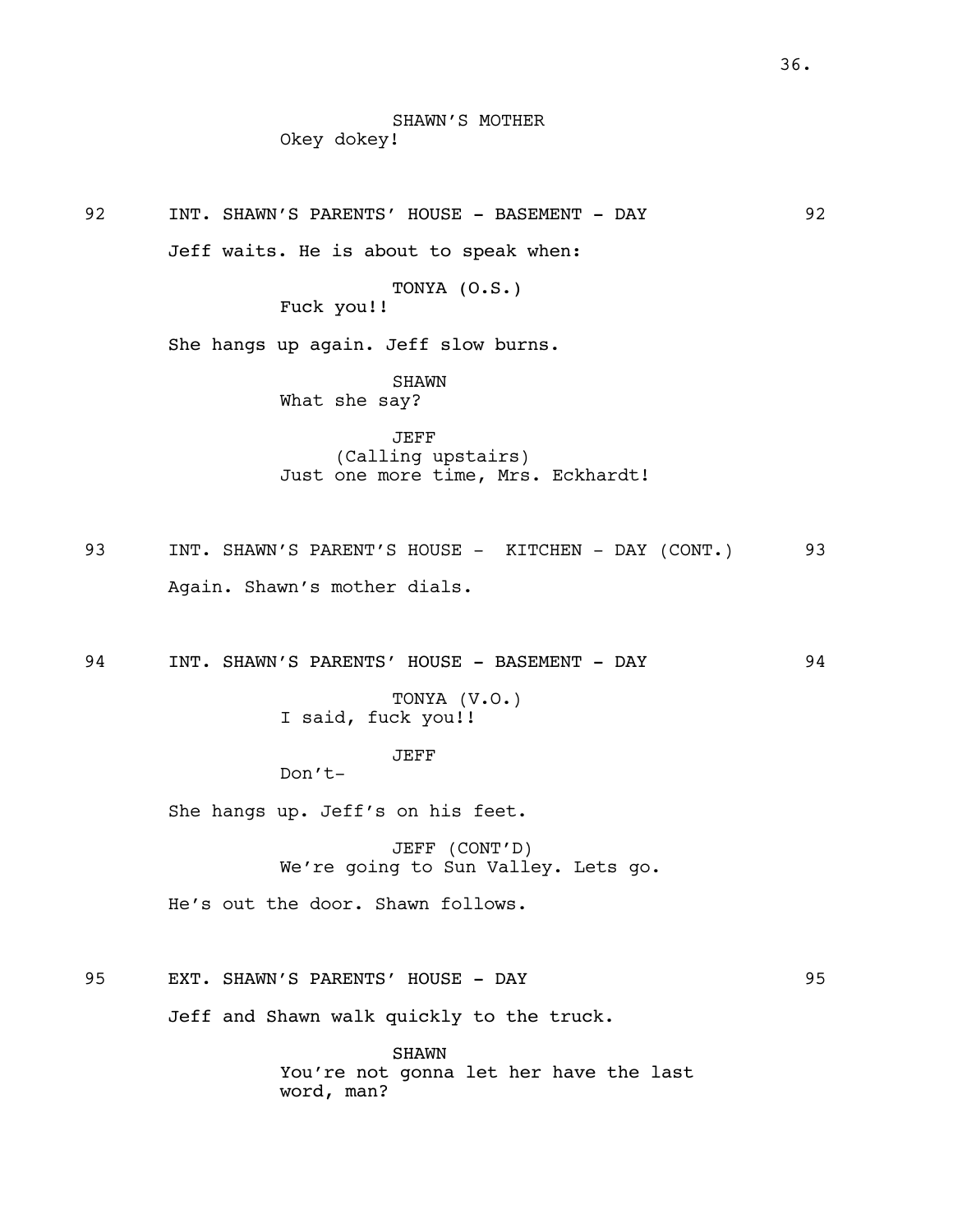JEFF

No way!

**SHAWN** None of my women get the last word!

Jeff stops, looks at him. *What women?* Then they're off again.

JEFF I'm going to Sun Valley! She'll be there for a competition. I'm getting the last word! I'm the man!

SHAWN WHOO! WE'RE THE MAN!!

Shawn flexes his muscles, bares his teeth, beats his chest. They get in the truck and peel out.

96 INT/EXT. TRUCK (DRIVING) - ROAD - DAY 96

Shawn spins the radio dial NON-STOP as Jeff drives his truck.

SHAWN Jeff. I have been a co op specialist in Switzerland AND Europe. Hostage retrieval is my area of expertise.

97 INT/EXT. TRUCK (DRIVING) - ROAD - DAY 97

Driving, Shawn talks with his mouth full. Food FLIES at Jeff.

SHAWN I'm telling you. We're in, we're out. Mind control may be necessary. Which I've been practicing in Kenya, Korea-

98 INT/EXT. TRUCK (DRIVING) - ROAD - DAY 98

Shawn sits shirtless in the backseat as Jeff drives.

SHAWN When traveling internationally I'm resourceful as a lizard. My skills have been honed by years of infiltrating underground organizations.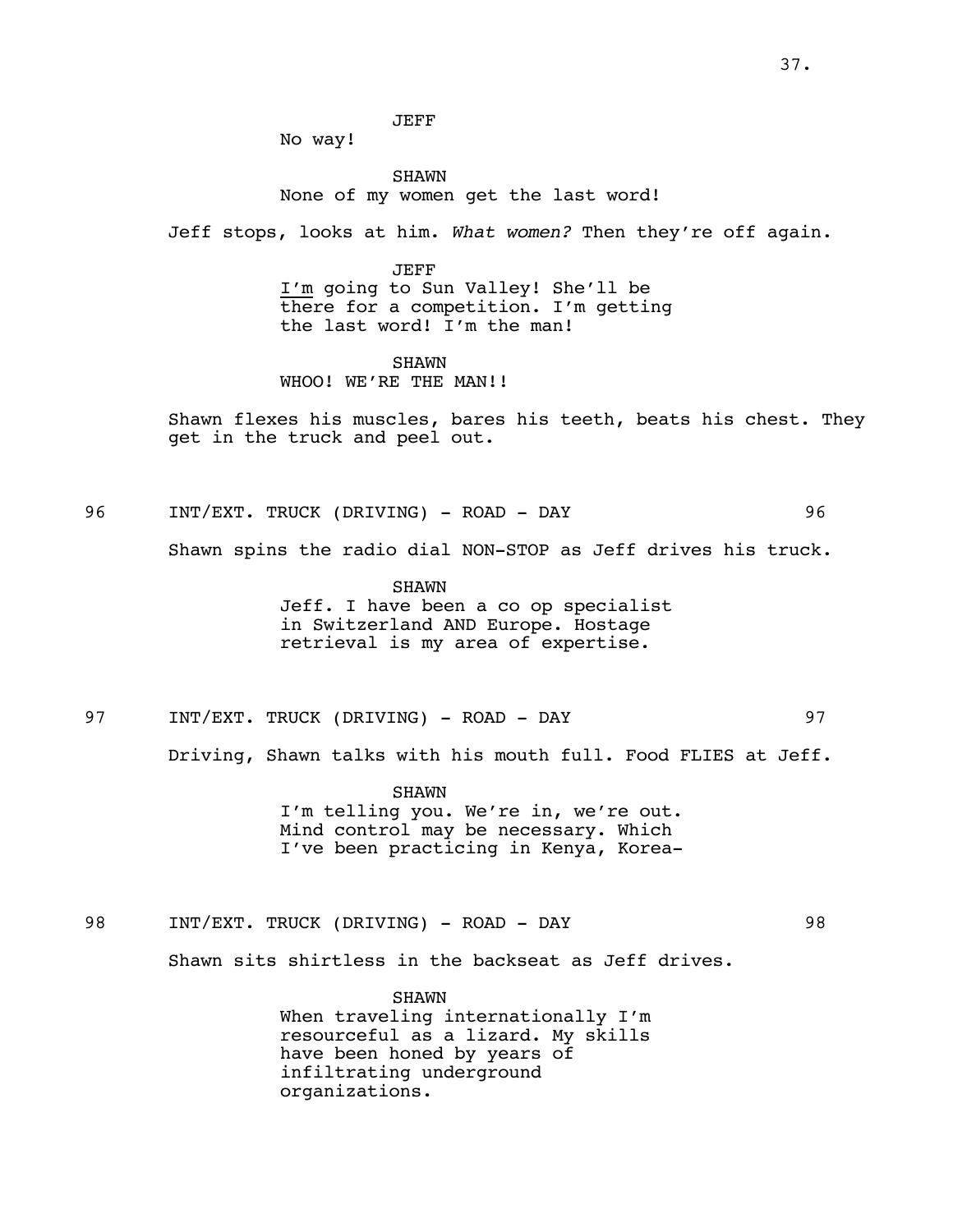Jeff walks purposefully. Shawn fights to keep up.

SHAWN We blend. We disappear. Under no circumstances do we create a scene.

JEFF (A la Stanley Kowalski) TONYA!!

Tonya stands with other skaters. She turns.

JEFF (CONT'D) No. Fuck you!

Jeff & Shawn turn to each other, double high five.

JEFF AND SHAWN

Whooo!!!!!!

Tonya shakes her head at their idiocy. But she smiles.

100 INT. TONYA'S HOUSE - DAY - CLOSE ON: MODERN DAY TONYA 100

TONYA The truth is I liked being married. Just not to him.

101 INT/EXT. JEFF AND TONYA'S HOUSE - FRONT DOOR - DAY 101 Jeff & Tonya carry her bags from the truck to the front door.

> TONYA (V.O.) He was calling all the time saying "I've been to therapy. I love you. We belong together. Take me back.'

Tonya follows a path of flower petals on the floor throughout the house leading to the kitchen. On the freezer is a note that says 'Look inside.'

Inside the freezer is stacked with boxes of Dove Bars.

TONYA (V.O.) I wanted to be loved. And I hoped it would work. So I went back.

They kiss.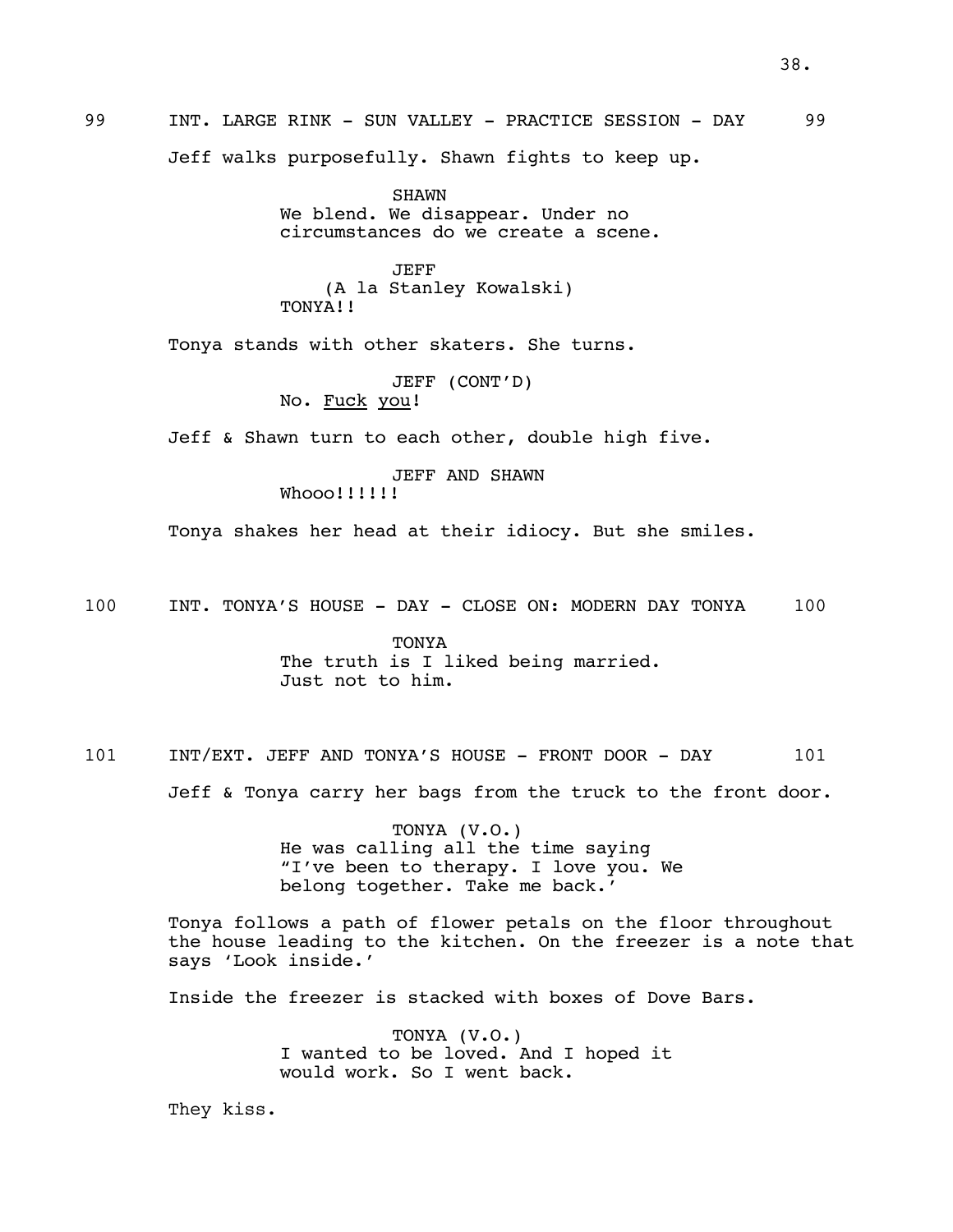**TONYA** The second Jeff came back (Shaking her head)..everything went to shit.

103 INT. COMPETITION RINK - ICE LEVEL - DAY 103

Tonya tries the triple and FALLS HARD on the ice.

TONYA (V.O.) The closer the Olympics got the worse my skating got.

104 INT. COMPETITION RINK - ICE LEVEL - NIGHT 104 Tonya tries & FALLS HARD. She bangs the ice with her fists.

> TONYA (V.O.) It was like a nightmare. Or a freaking curse.

105 INT. COMPETITION RINK - ICE LEVEL - NIGHT 105 Tonya tries & FALLS HARD. She scowls.

106 INT. TONYA'S HOUSE - DAY - CLOSE ON: MODERN DAY TONYA 106

**TONYA** But I still believed- I knew I was gonna do it. I would be the first and only woman to do the triple in the Olympics. My whole life was leading to this one moment!

107 A TITLE CARD READS: THE 1992 WINTER OLYMPICS. ALBERTVILLE.107

108 INT. RINK - ICE LEVEL - ALBERTVILLE 1992 - DAY 108 Tonya, in harsh makeup, slightly overweight, walks to the ice with Doddie. She's confident, ready to fulfill her destiny.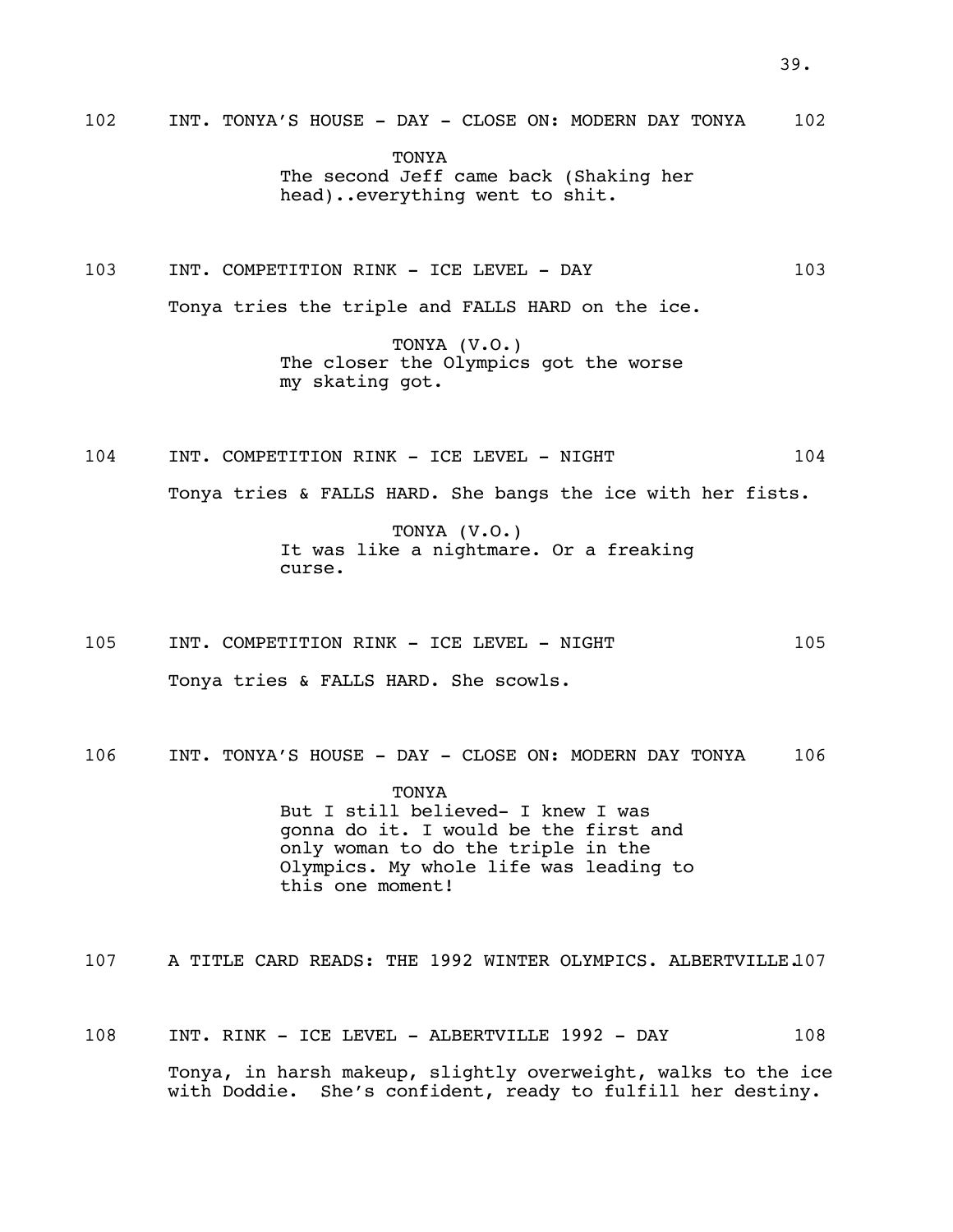DODDIE Visualize the triple when you're in the lay back. This is everything you've been working for.

TONYA I fuckin' got it, Doddie.

ANNOUNCER 1 (V.O.) She was 1st in the United States in 1991. She was 2nd in the world in 1991. 3rd in Nationals in Orlando. She arrived late for these games & missed the opening ceremony entirely. Here is Tonya Harding.

The music starts and Tonya performs a sort of robot dance with a Karate kick. Then she leans backward and twirls.

> ANNOUNCER 2 (V.O.) Her opening move, a lay back spin is unique because you're dizzy from the spins. And her next jump, the triple axel, is the most difficult jump being performed in the ladies event.

Tonya skates backward, picking up speed.

ANNOUNCER 1 (V.O.) And this is so exciting. No woman has attempted and completed a triple axel in Olympic competition.

She uses the entire ice rink in preparation. This is her destiny. And she knows it.

> ANNOUNCER 2 (V.O.) Tonya Harding could make olympic history. Right... here-

In front of a huge crowd, Tonya leaps & SOARS.

109 INT. HARDING KITCHEN - DAY - CLOSE ON MODERN DAY TONYA 109

TONYA (V.O.) Soooo- I'd broken off my skate blade 2 days before in practice. They put it back on a little off so-All my landings were off. All of them. I mean, that wasn't my fault.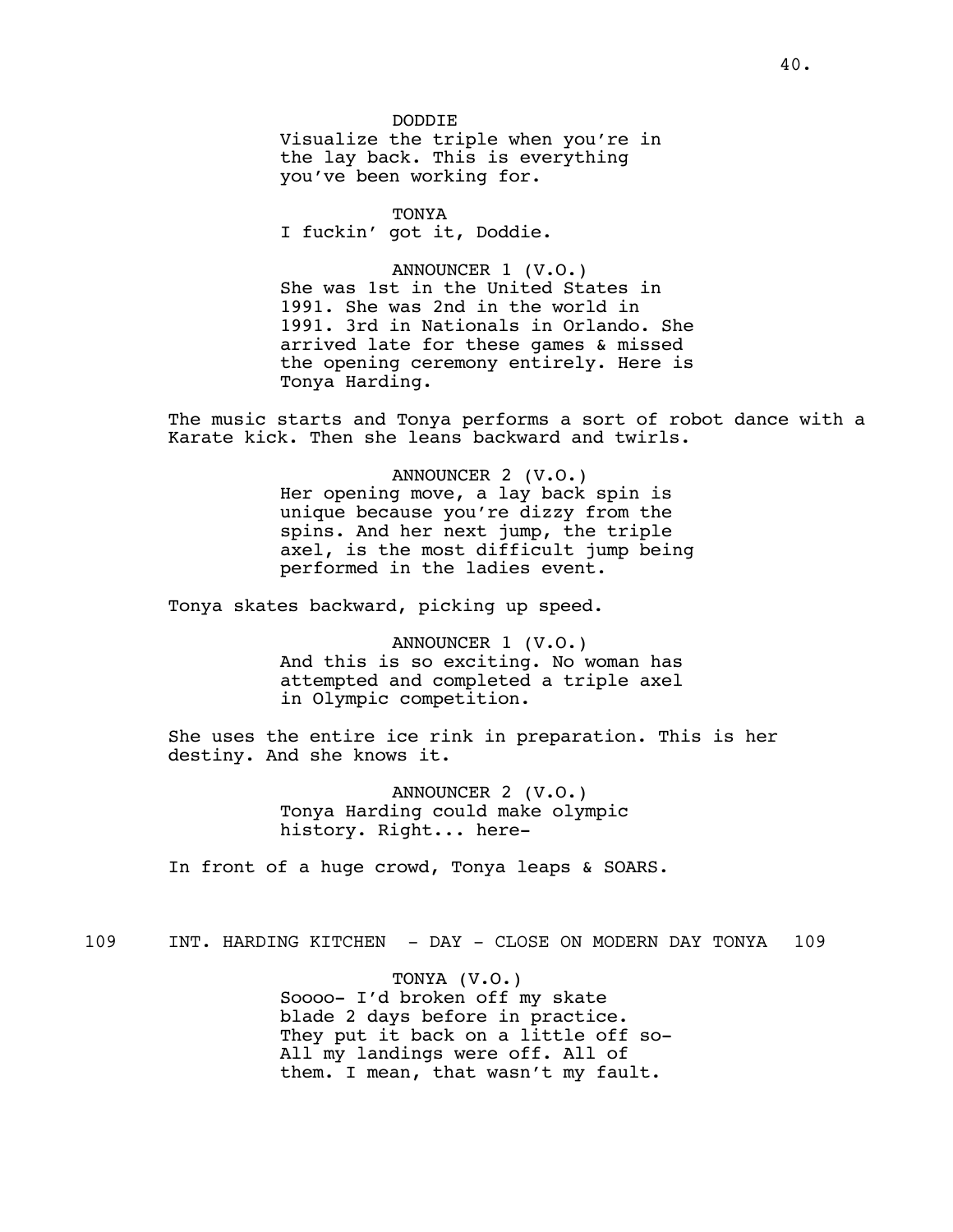110 INT. JEFF AND TONYA'S HOUSE - BEDROOM - MORNING 110 A TITLE CARD reads: 2 MONTHS EARLIER. Tonya hits 'snooze' on the alarm next to sleeping Jeff. She

takes a swig of beer, turns over and goes back to sleep.

111 INT. BAR - OREGON - NIGHT 111 211 Late at night, Jeff brings Tonya shots as she shoots pool.

- 112 INT. PRACTICE RINK LOCKER ROOM DAY 112 Tonya on a scale as Doddie checks her weight. Everyone frowns.
- 113 INT. RINK LOCKER ROOM ALBERTVILLE 1992 LATER 113 On the locker room TV, Tonya watches as Kristi Yamaguchi, Madori Ito and Nancy Kerrigan get their Olympic medals.

TONYA (V.O.) So, I came in 4th behind Nancy. I was really happy with that! It was awesome. Except it fucking wasn't fair.

114 INT. NAIL SALON - DAY - CLOSE ON: MODERN DAY JEFF 114 JEFF This next part. I mean... Not true. He throws up his hands, helplessly.

- 115 EXT. JEFF AND TONYA'S HOUSE JEFF'S TRUCK DAY 115 Jeff SMASHES Tonya's hand in the car door.
- 116 INT. JEFF AND TONYA'S HOUSE BEDROOM NIGHT 116 Jeff rips Tonya's hair out. She screams.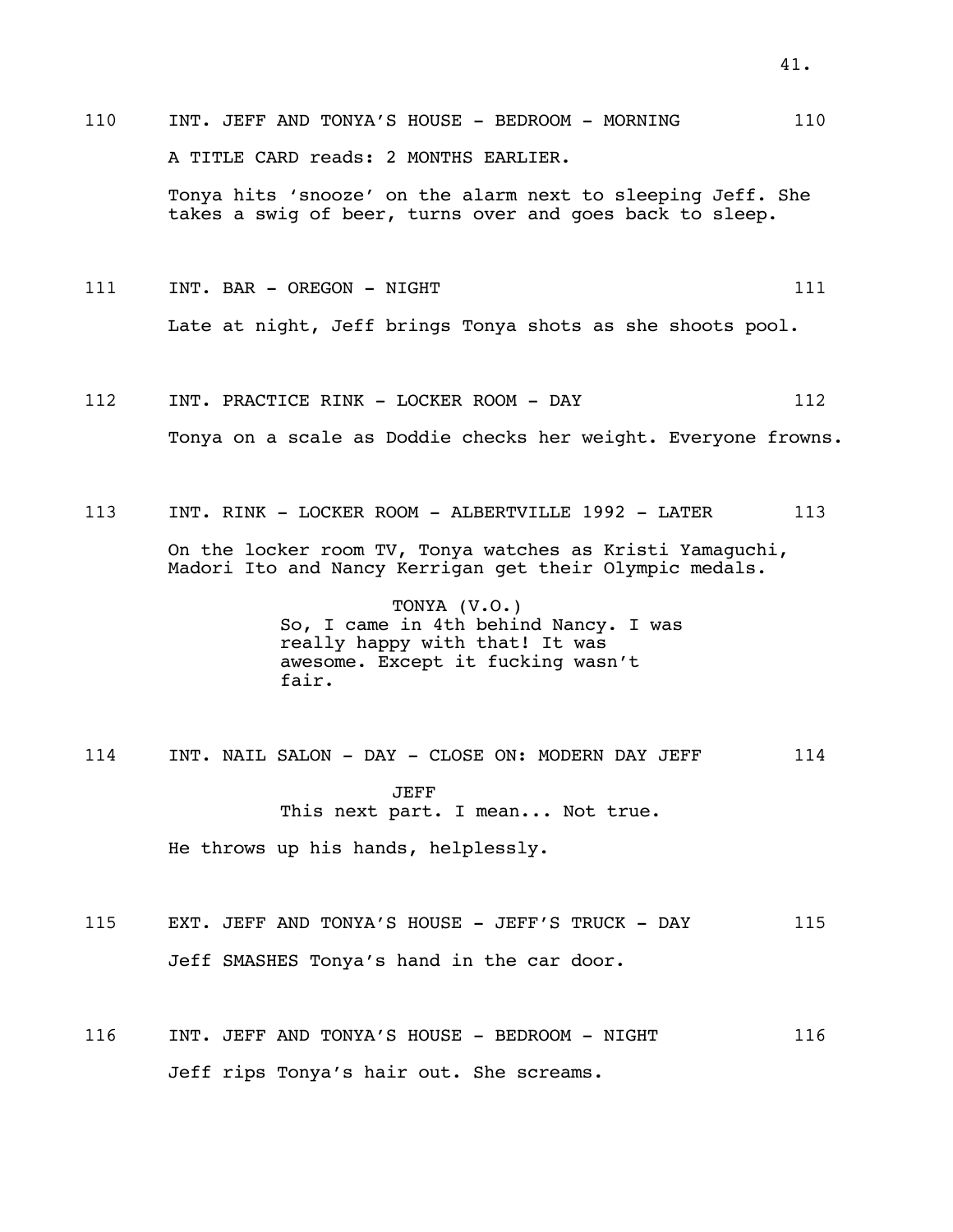# 117 I/E. JEFF AND TONYA'S HOUSE - NIGHT 117

Police lights FLASH as Tonya gives her statement to officers.

TONYA (V.O.) Things got out of hand. We couldn't be in the same house together. I called the authorities on him the whole summer. Filed restraining orders. Finally I divorced him.

# 118 I/E. TONYA'S APARTMENT / JEFF'S TRUCK - NIGHT 118

Jeff pulls up in his truck honking his horn. When Tonya looks out the window, he gets out and holds up a purse.

> JEFF Missing something?

Tonya locks the bolt on the door. Suddenly, BANGING on the door.

JEFF (CONT'D) Tonya I've got your bag. Open the door. Can I not drop something off?

TONYA Jeff you can't be here. You can't be within a hundred feet of me. I'm calling the cops.

She goes to the phone. He BASHES through the door.

She races around the couch as he jumps over the couch.

JEFF I am gonna break your fucking legs!

He grabs her and he shoves her up against the wall. He pulls out a gun and puts it against his head.

> JEFF (CONT'D) I'm gonna fucking kill you! Do you want me to kill you? Do you want me to kill myself?

TONYA Put down the fucking gun. Stop it!

JEFF Which is it, bitch? What'd ya want?

He puts the gun right in her face.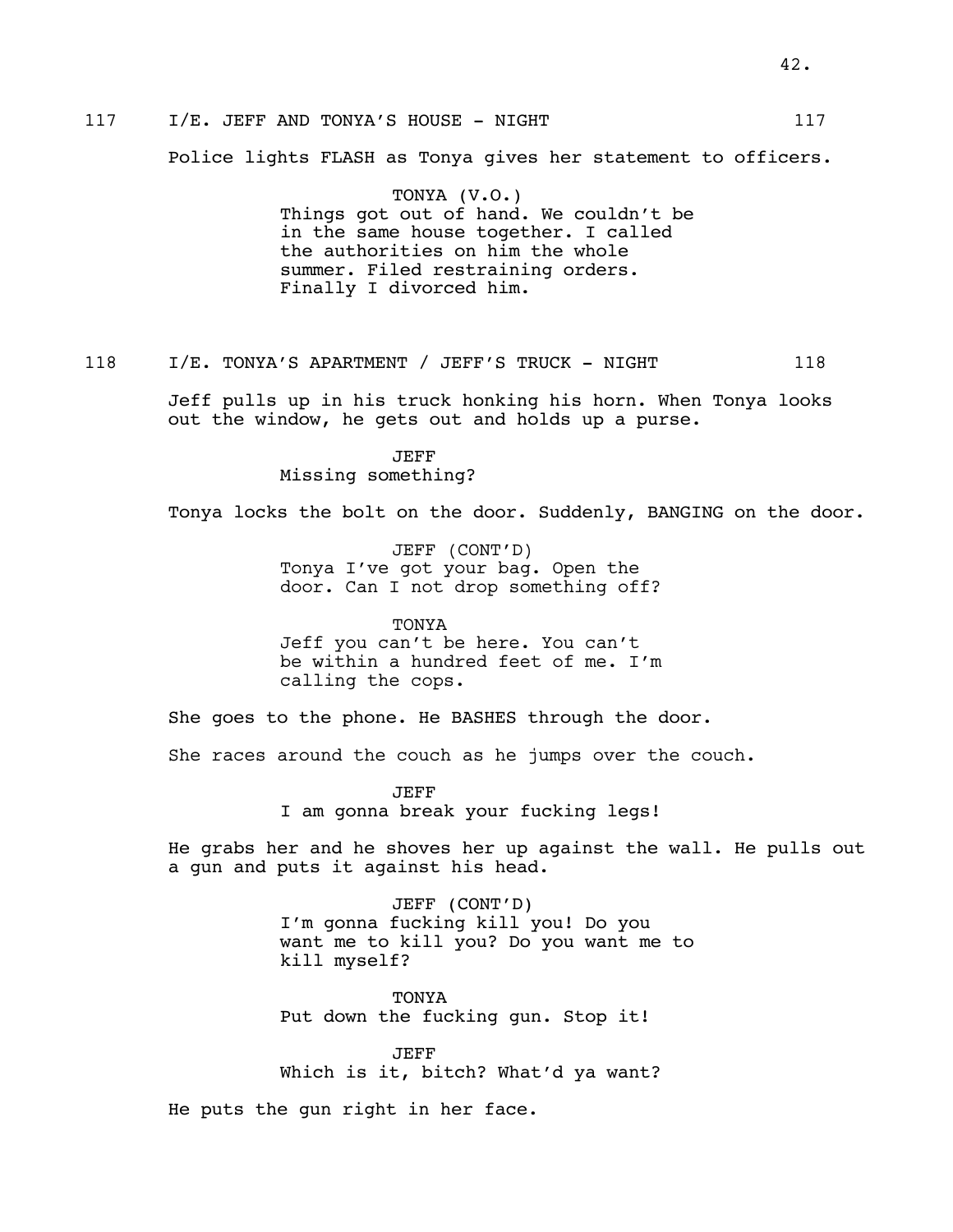## TONYA

Okay... Okay. Put down the fucking gun. Just put down the fucking gun.

He points the gun under his chin. He tears up and turns away. She runs but he catches her and bangs her head into a mirror. She knees him hard in the balls & runs out the door.

## 119 EXT. TONYA'S APARTMENT / JEFF'S TRUCK - NIGHT 119

Tonya runs out SCREAMING.

Jeff reaches the doorway and FIRES.

He fires into the ground near Tonya's feet but a fragment ricochets into her head. BOOM. She goes down hard.

Tenants come out of their apartments. Jeff waves his gun.

JEFF Get back! Stand back! Everything's fine!

He drags her into his truck and SCREECHES away.

# 120 INT/EXT. JEFF'S TRUCK - ROADSIDE - NIGHT 120

Tonya, blood gushing from her head, is dazed.

JEFF You fucking bitch! Look what you did! Look what you made me do!

POLICE SIRENS are heard telling them to pull over. He does.

JEFF (CONT'D) I will kill you if you say anything! Shit!

Then he kisses her. She hits him. A POLICEMAN comes over to Jeff's window.

POLICEMAN'S P.O.V.: Jeff and Tonya sit calmly. Jeff nods at the policeman. Tonya, her head bleeding profusely smiles brightly at the officer.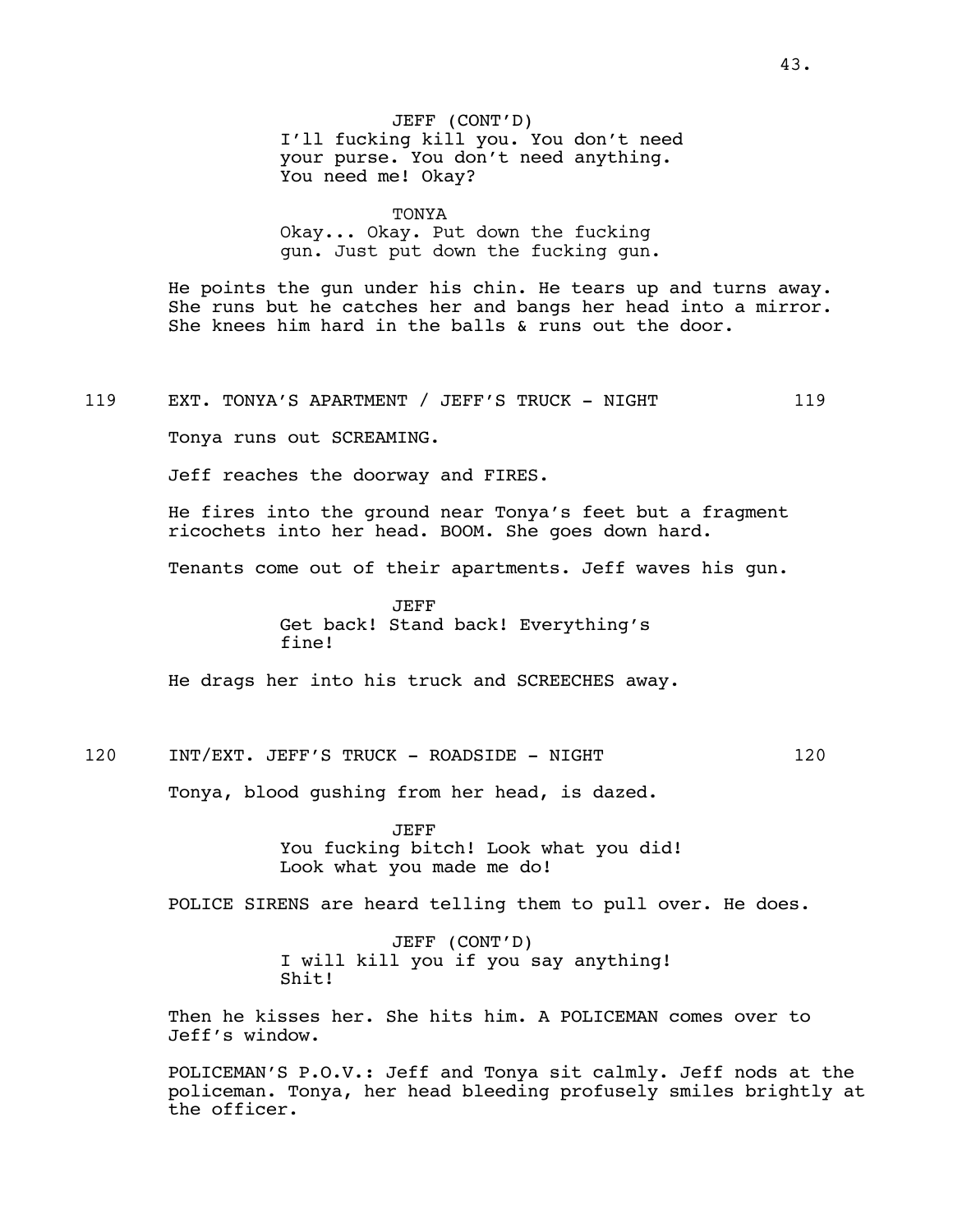POLICEMAN I'm going to need you to get out of the car.

121 INT/EXT. JEFF'S TRUCK - ROADSIDE - LATER 121

Tonya sits in the truck as Jeff good-naturedly chats with the policeman who pulls 2 guns out of the back seat.

> TONYA (V.O.) Didn't say a thing about the blood! Took alcohol and 2 guns outta the truck! Then he just leaves me there with him which is why I don't trust the authorities. Or *anyone*. (To the camera) Jeff can talk his way out of anything. Never talk to him.

122 INT. HARDING HOME - DAY - CLOSE ON: MODERN DAY LAVONA 122

LAVONA Well *my* story line is disappearing right now. What. The. Fuck.

Lavona inhales her cigarette. The bird on her shoulder SQUAWKS. Lavona exhales cigarette smoke at it.

123 INT. RESTAURANT - DAY 123

Tonya, in a waitress uniform, buses tables as she heads out on a break.

> TONYA (V.O.) When you come in 4th in the Olympics you don't get endorsement deals. You get the 6 a.m. shift at Spud City.

124 INT/EXT. SPUD CITY RESTAURANT - AFTERNOON 124

Tonya, out of shape, miserable, walks out and sits on the deck of the restaurant, grabbing a smoke between shifts. Then: Tonya looks up. Diane is there. Tonya smiles, apprehensively.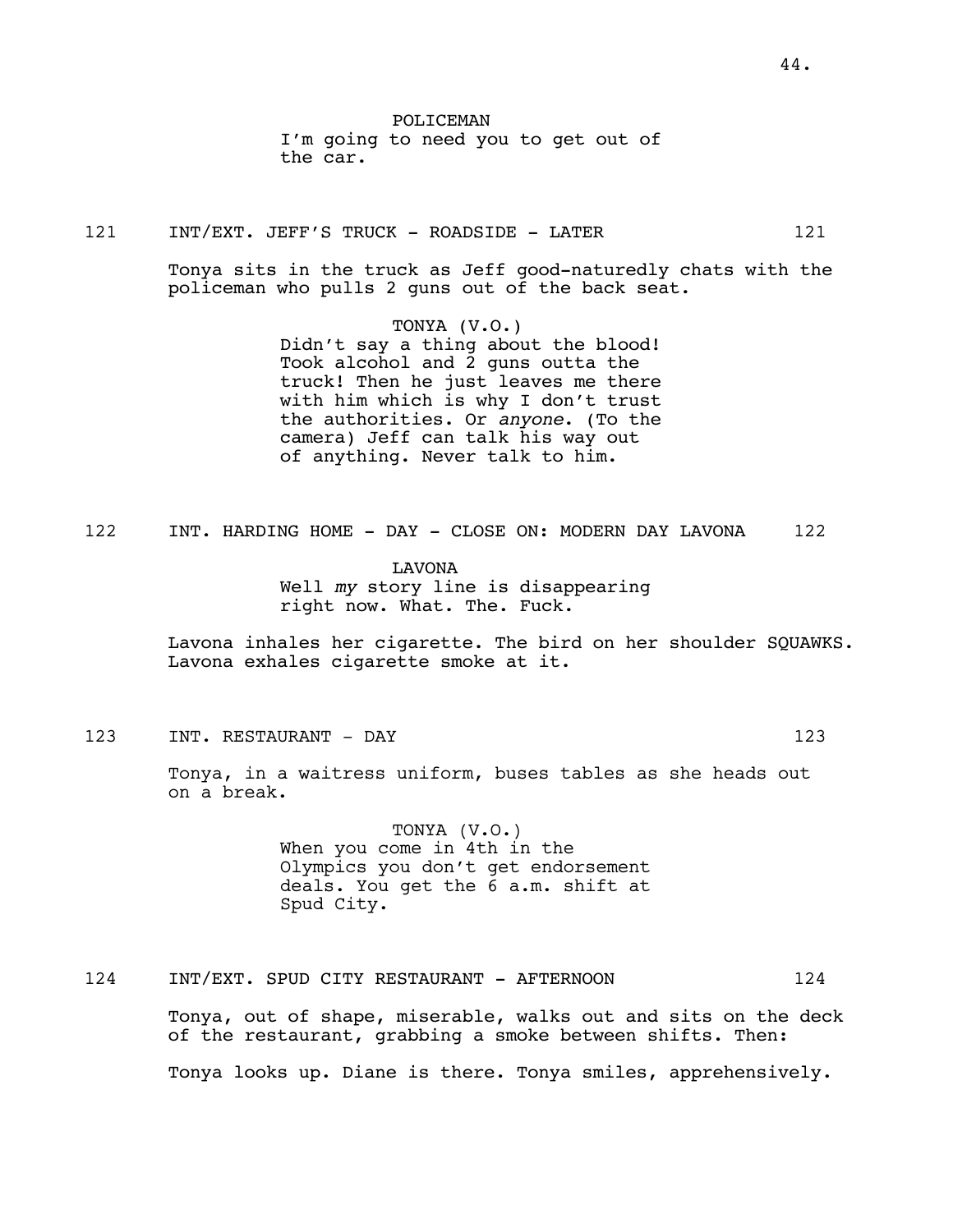**DIANE** You look well.

**TONYA** I look like someone who had a way outta this shit and fucked it up.

DIANE

I was being polite.

Diane sits. They both look down the road. Diane smooths her already smooth skirt.

DIANE (CONT'D)

You okay?

## TONYA

Well. My skating career's over. I have no savings. I ended up a waitress like my mom. On the plus side I'm unskilled.

**DIANE** 

The Olympic committee announced today the next Olympics are going to be in 2 years instead of 4.

Tonya and Diane lock eyes.

DIANE (CONT'D) No heavy metal. Lose the blue nail polish.

TONYA I'm too outta shape.

DIANE Pear is a shape. (They smile) The world's giving you a 2nd chance. I know you don't believe in them but I do.

- 125 MONTAGE: INT. DANCE STUDIO DAY 125
- 128 THE THUMPING OVERTURE OF BARRACUDA PLAYS OVER: 128
- 126 INT. PRACTICE RINK OREGON DAY 126

Diane checks Tonya's hands for polish. They're clear.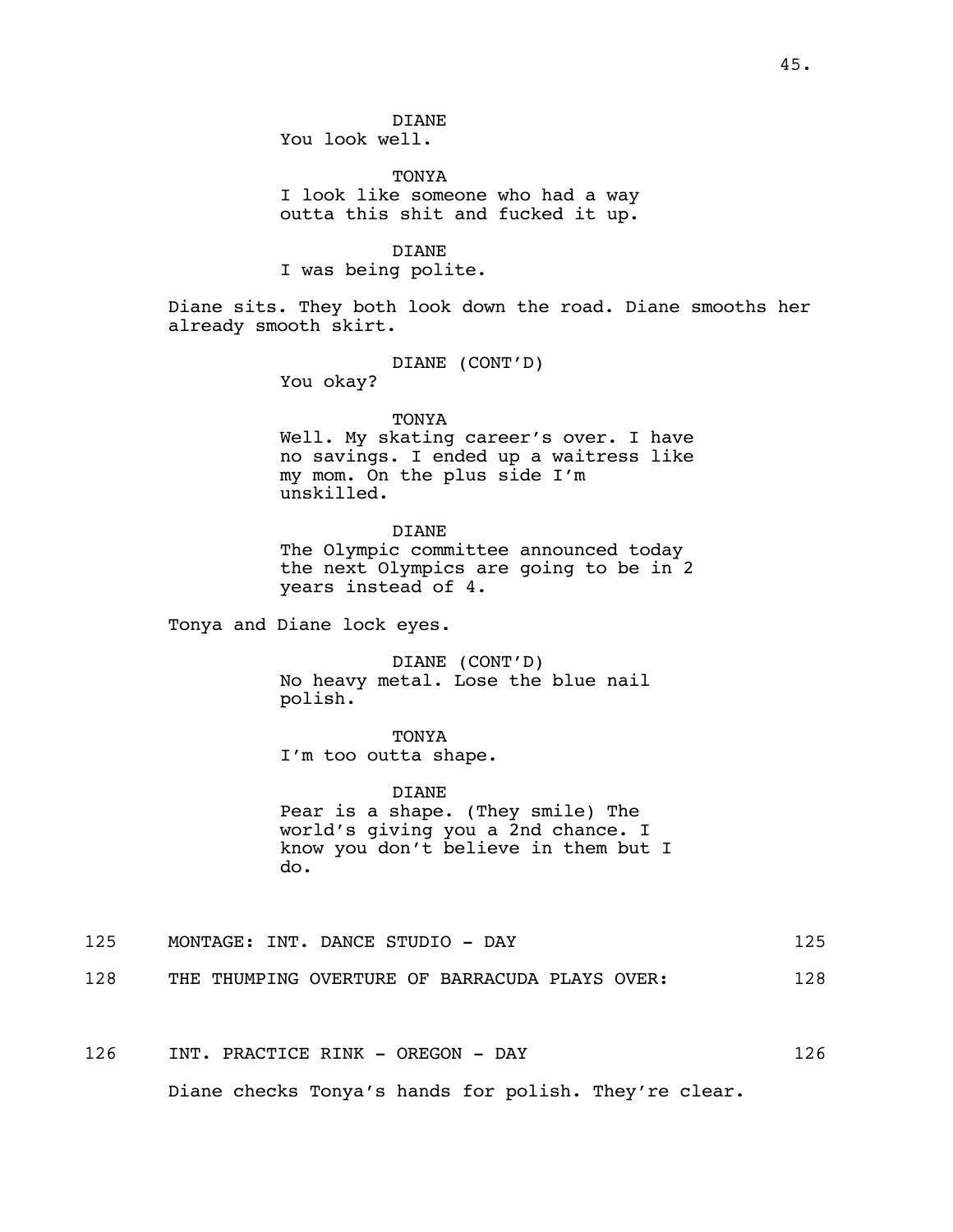# 127 INT. DANCE STUDIO - DAY 127

A ballet teacher elongates Tonya's fingers, straightens her back, raises her chin. Tonya hates it.

### 128 EXT. WOODS - DAY 128

Tonya runs using a large bag of dog food on her back for endurance. Diane watches alongside.

Tonya talks directly to the camera as she runs by.

TONYA This is how Rocky trained when he had to fight the Russian. And it worked!

## DIANE

(To the camera) She actually did this.

129 INT. GYM - DAY 129

Tonya is instructed in a series of graceful moves.

130 EXT. WOODS - DAY 130

Tonya lifts logs, sweating. Diane watches, doubtfully.

DIANE And this.

131 INT. PRACTICE RINK - OREGON - DAY 131

Tonya works with Diane, extending her leg as she glides along the ice.

132 INT. TONYA'S APARTMENT - NIGHT 132

Tonya hikes with 2 large water bottles for weights. She collapses and uses her inhaler.

> DIANE And this.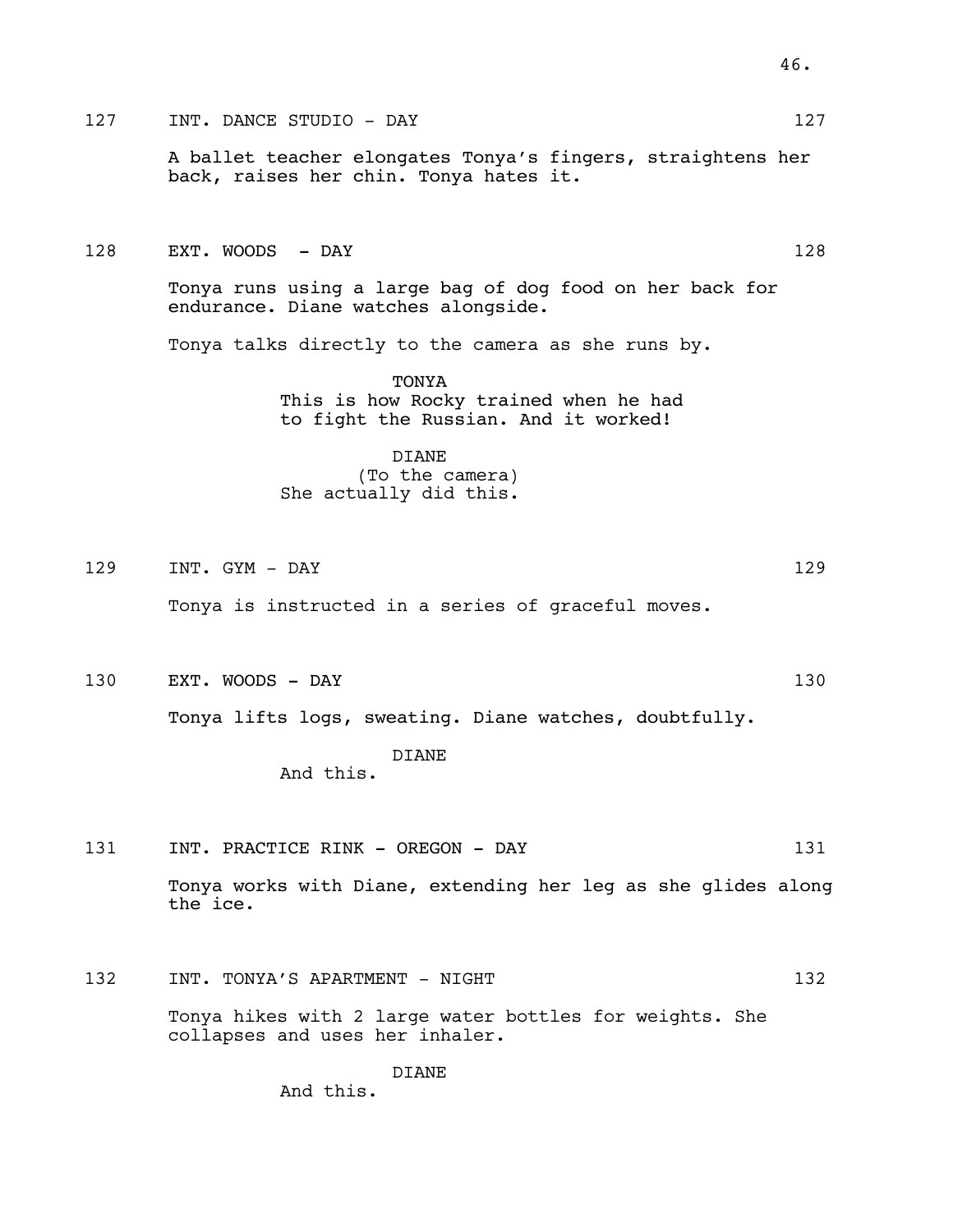- 133 INT. COMPETITION RINK ICE LEVEL EVENING 133 Tonya jumps HIGH on the ice and lands perfectly.
- 134 INT. COMPETITION RINK SCORING AREA EVENING 134 Diane and Tonya react to her low scores minutes later.
- 135 INT. COMPETITION RINK EVENING 135 Tonya spins rapidly, ending her routine to a cheering crowd.
- 136 INT. COMPETITION RINK SCORING AREA EVENING 136 Tonya and Diane react in frustration to her low scores.
- 137 EXT. PARKING LOT COMPETITION RINK DAY 137

Tonya ambushes a skating judge as he gets in his car.

TONYA Sir? Excuse me. Can we talk a minute about my score?

The judge LOCKS the car door & rolls the window down A BIT.

JUDGE

Happy to.

TONYA I know you don't like me. But I'm landing all my jumps out there.

JUDGE

Tonya... It's never been entirely about skating. I'll deny I ever said it honey, but you're just not the image we want to portray. You're representing our country, for goodness sake. We need to see a wholesome American family. And you refuse to play the along.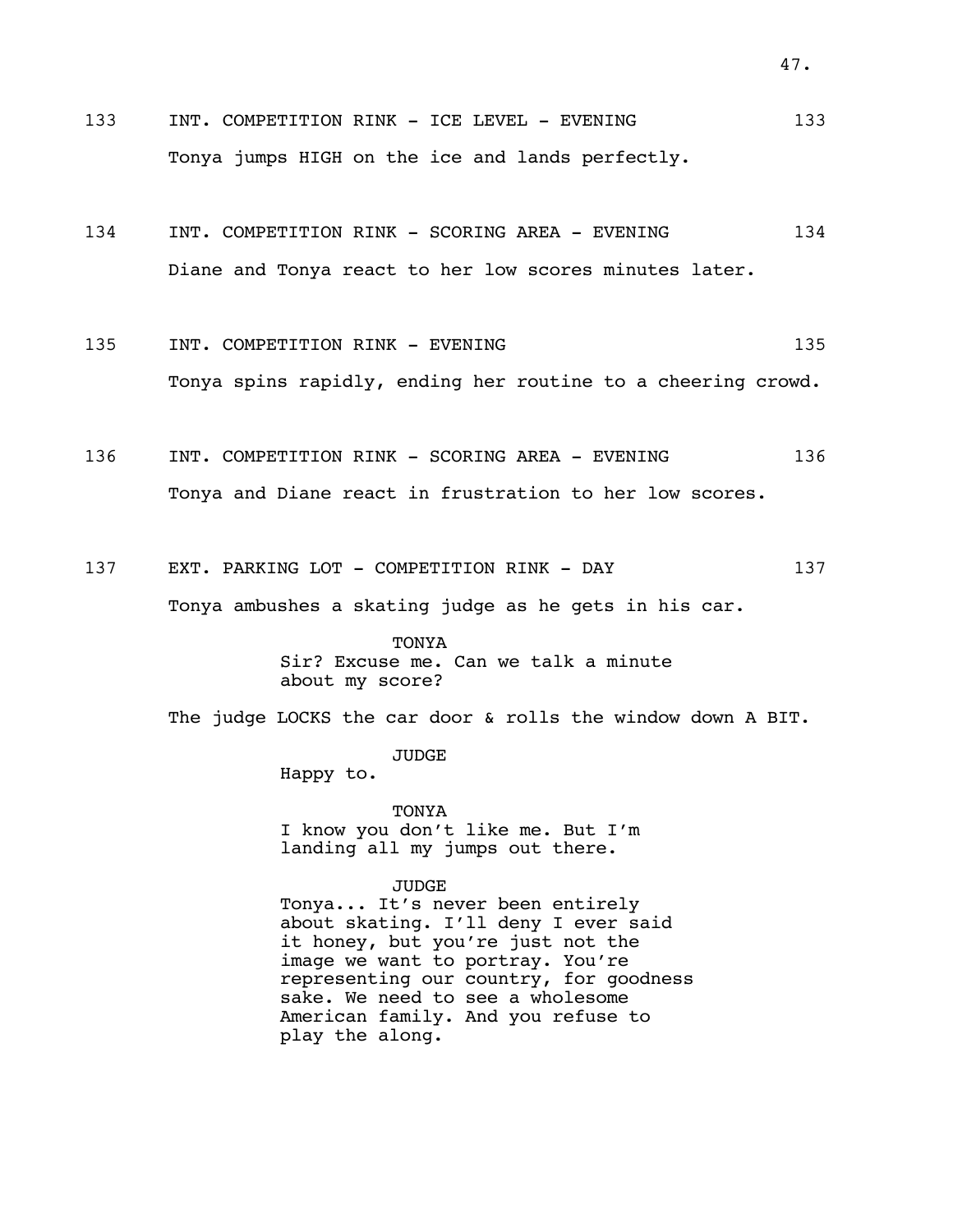I don't have a wholesome American family. Why can't it just be about skating?

# 138 INT. DINER - OREGON - DAY 138

Lavona spots Tonya sitting at a table.

TONYA (V.O.) They want a wholesome American family? It's not gonna be easy. But I could pull that outta my ass.

LAVONA Shit. I know you don't expect me to wait on you.

TONYA I don't expect a thing, mom.

LAVONA Well aren't you a little hot house flower.

TONYA I'm training for the Olympics anyhow.

LAVONA So what do you want from me? Money?

TONYA God. I just wanted to see you.

LAVONA

You're a taker. Every cent I made went to your skating and you took it. What do you want?

TONYA

Well this was a stupid fucking idea. Was anything I ever did good enough for you?

LAVONA You were soft.

TONYA

At 3??

LAVONA And I made you a fighter. You never-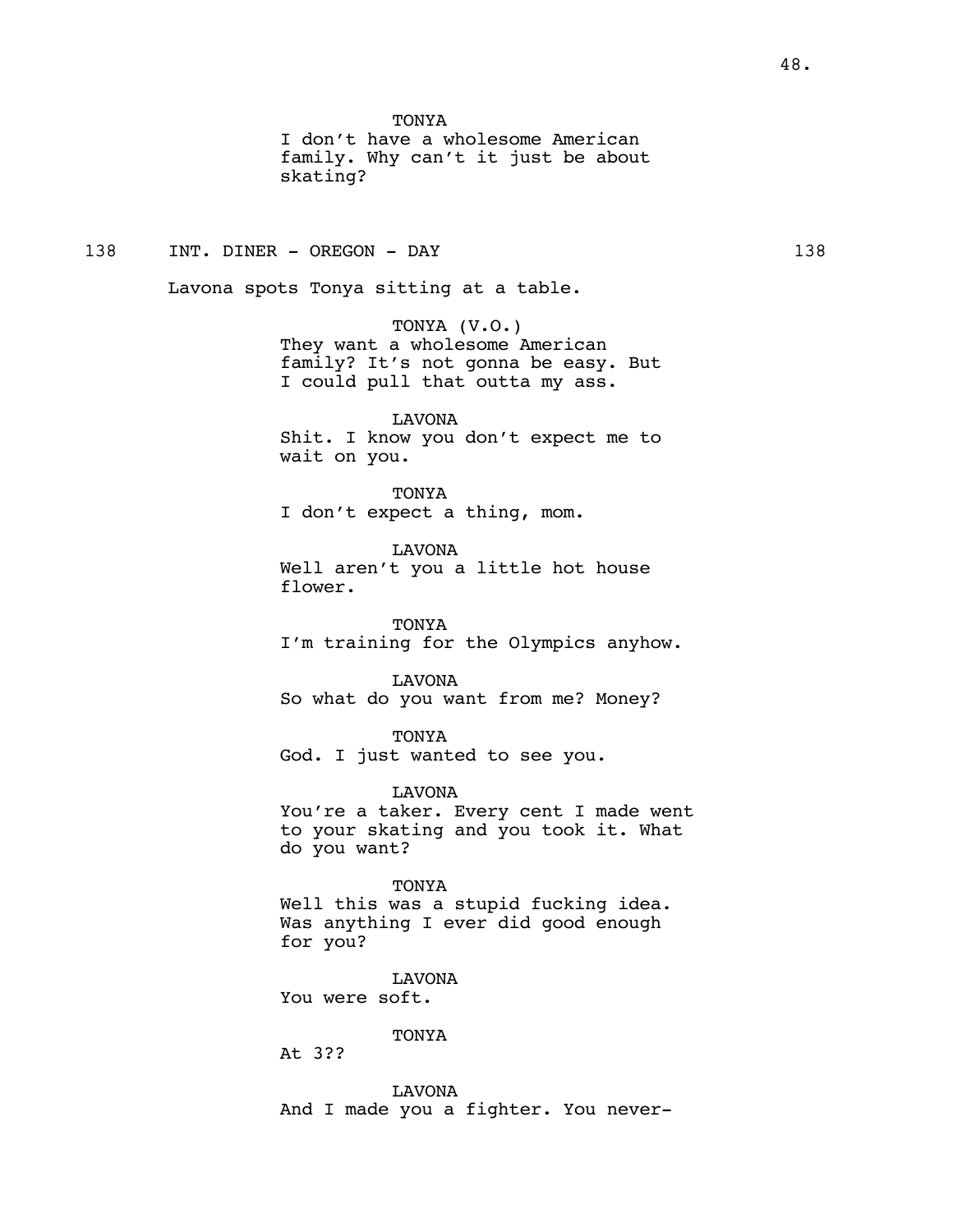**TONYA** You made me think I skate best when my life is shit. And now my life is shit. You made that true. I don't want that-LAVONA You woulda picked it in a heartbeat! You should be thanking me. Not blaming me. TONYA Did you ever love me? Or anything even? Lavona is momentarily thrown. But she recovers quickly. Then: LAVONA You think Sonja Henie's mother loved her? Poor fuckin' you. I didn't stay home making Apple Brown Bettys. No I made you champion! Knowing you'd hate me for it. That's the sacrifice a mother makes. I wish I had a mother like me. Instead of nice. Nice gets you shit. I didn't like my mother either. So what? I gave you a gift. Tonya stands, faces Lavona. Before she walks away: TONYA You cursed me. You're a monster. LAVONA Spilled milk, baby. 139 INT. SHAWN'S PARENTS HOUSE - BASEMENT - NIGHT 139 Shawn's mom hands a LONG phone chord to Jeff in the basement.

JEFF (V.O.) I was pretty surprised when Tonya called me. But she said-

140 INT. TONYA'S APARTMENT - NIGHT 140

The screen splits in 2. Tonya is on the phone in both shots.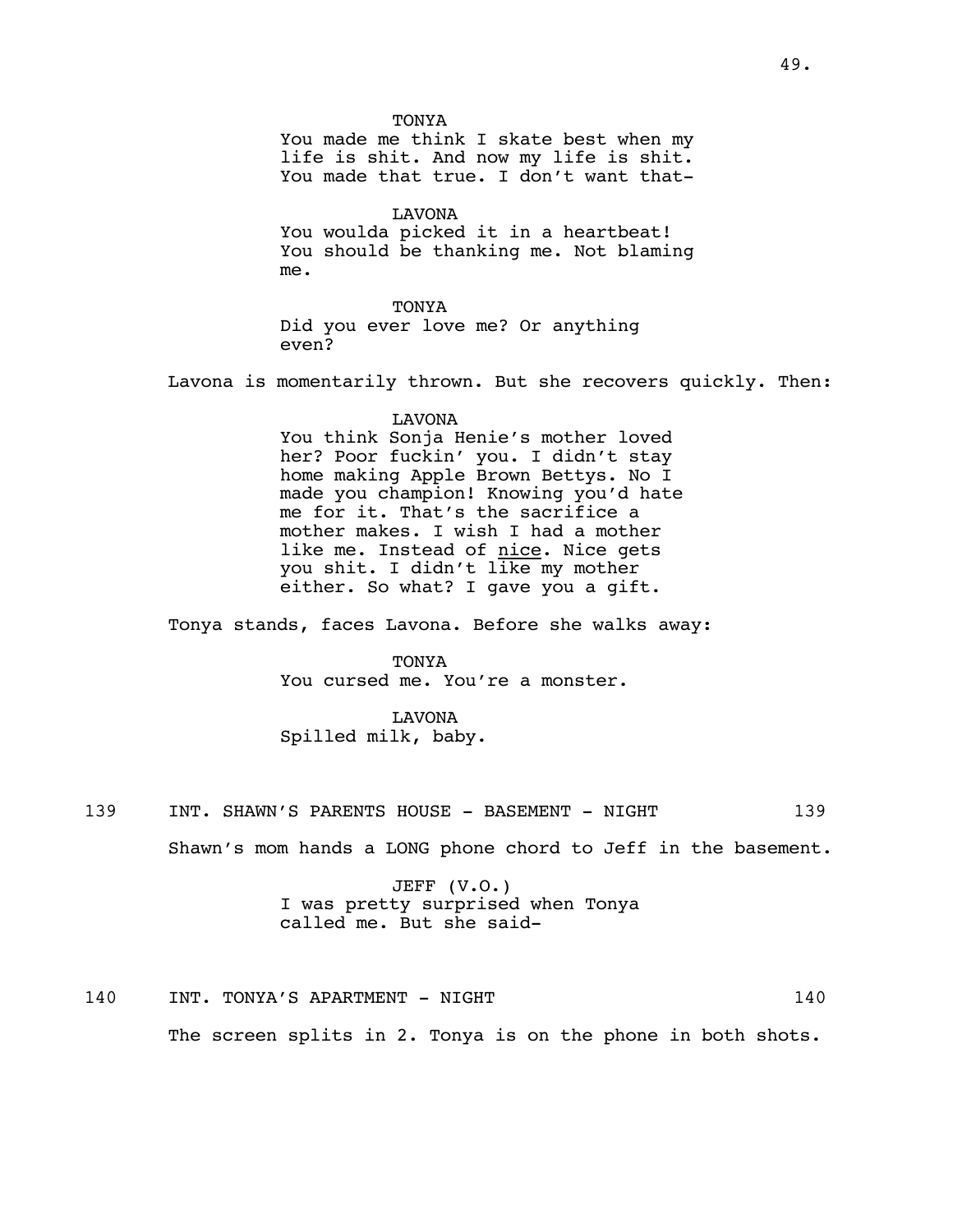| TONYA                        | TONYA                        |
|------------------------------|------------------------------|
| (Lovingly)                   | (Disqusted)                  |
| I don't think I can make it  | I don't think I can make it  |
| to the Olympics without you. | to the Olympics without you. |

141 INT. NAIL SALON - DAY - CLOSE ON: MODERN DAY JEFF 141

JEFF I admit it. A part of me still thought the sun rose and set with her. I just wanted her to look at me like she used to. I just wanted to hold on.

142 INT. JEFF AND TONYA'S HOUSE - BATHROOM - AFTERNOON 142

Tonya covers her face with makeup to hide the bruises. Jeff hands her a beer, apologetically. He kisses her neck and she lets him.

> TONYA (V.O.) I figured it was just for 3 weeks. The second I made the team I was gonna dump his ass. But...

143 INT. TONYA'S HOUSE - DAY - CLOSE ON: MODERN DAY TONYA 143

TONYA Before I could think too much on that, I mean, it's what you all came for folks! THE FUCKING INCIDENT.

144 INT. MADDOX NEWSROOM OFFICE - DAY - CLOSE ON: MARTIN 144 MARTIN MADDOX rubs his hands together gleefully.

> MARTIN MADDOX The incident!

145 INT. RAWLINSON HOME - DAY - CLOSE ON: MODERN DAY DIANE 145 Diane looks away, distastefully.

> DIANE The incident...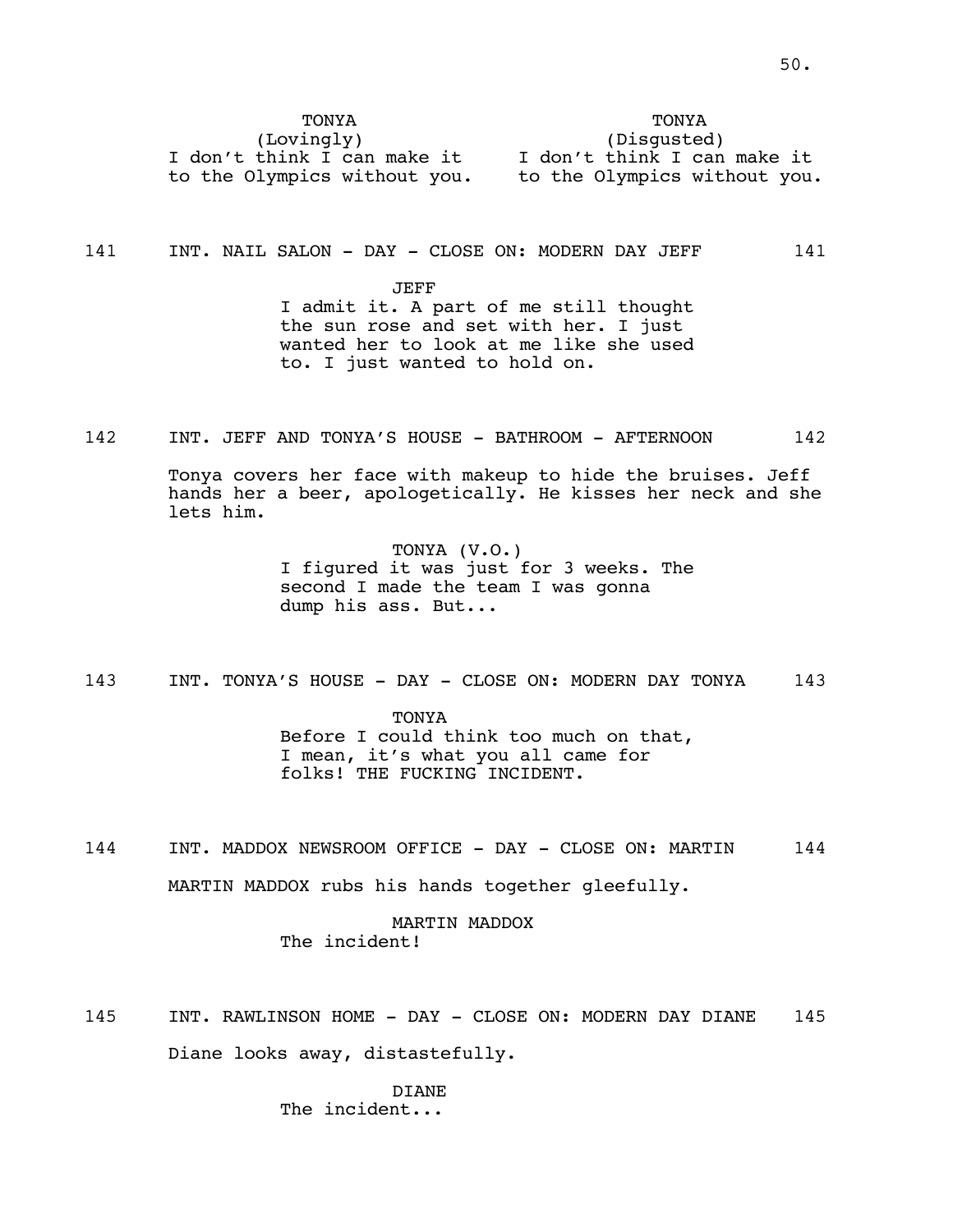146 INT. HARDING HOME - DAY - CLOSE ON: MODERN DAY LAVONA 146 Lavona looks directly into the camera.

> LAVONA The fucking incident!

147 INT. NAIL SALON - DAY - CLOSE ON: MODERN DAY JEFF 147

JEFF Everyone remembers the incident differently and that's a fact.

148 INT. COMPETITION RINK - TENTED AREA - DAY 148

Tonya, in her skating costume, lays in wait with a large wooden baseball bat in her hands.

> JEFF (V.O.) Some people honest to god remember Tonya whacking Nancy herself.

When Nancy appears, Tonya swings wildly as Nancy SCREAMS.

149 INT. NAIL SALON - DAY - CLOSE ON: MODERN DAY JEFF 149

JEFF I never talked about how it went down except to the FBI. The press got everything wrong.

150 INT. PRACTICE RINK - AFTERNOON 150

Jeff, Tonya and Diane chat when a POLICEMAN approaches.

SHERIFF Excuse me. I'm with the Canton County Sheriff's office. I'm gonna need to talk with you.

**TONYA** Goddamnit, Jeff what'd you do??

**SHERIFF** I've received a death threat.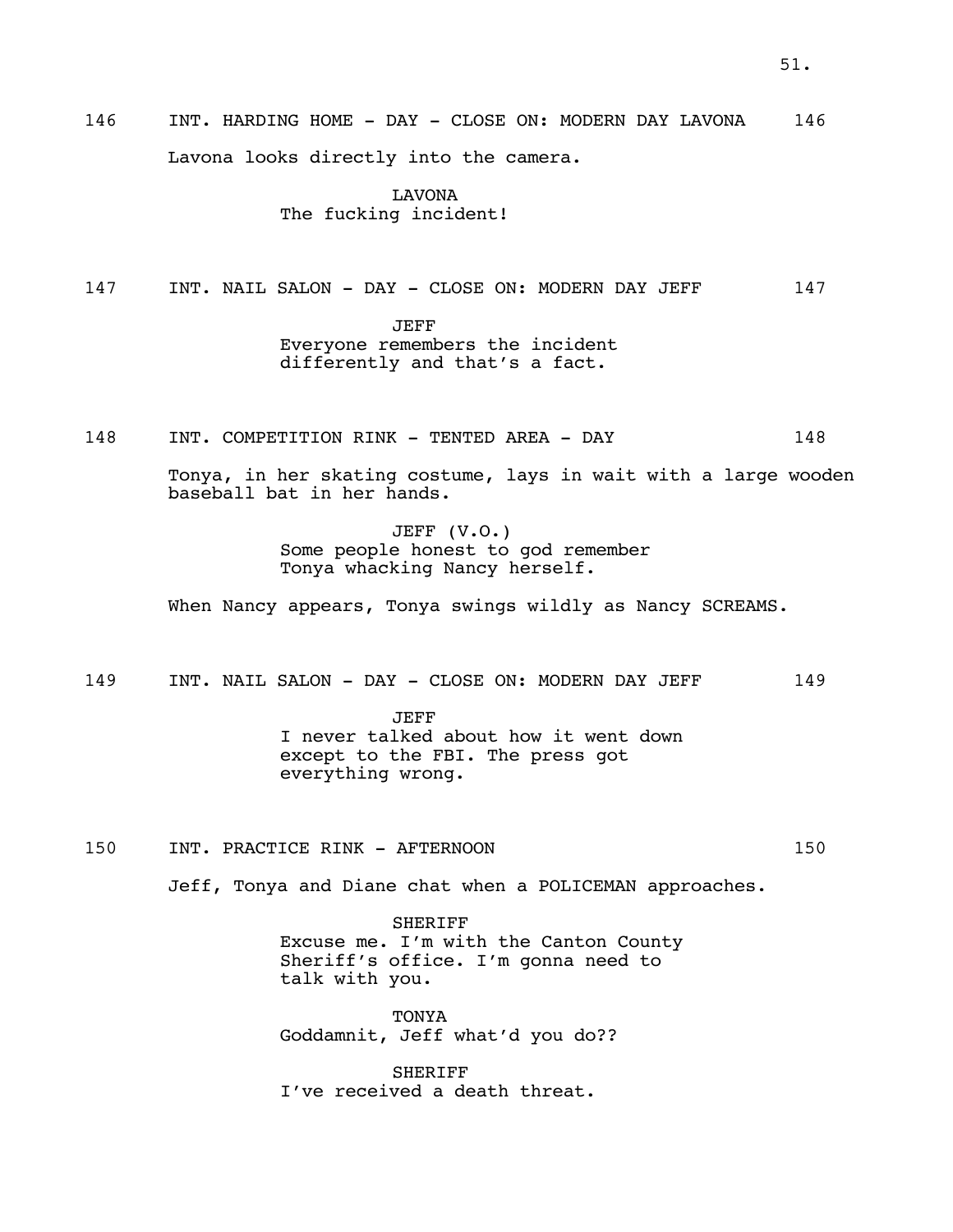TONYA From Jeff? SHERIFF Against you. TONYA What the F?! JEFF What'd they say exactly? SHERIFF If Harding skates today, she'll get a bullet in the back. TONYA What the F???! DIANE How serious should we take this? JEFF Right? I mean, girl skaters at this level. They're always messing with each other's skate blades. With each other's costumes. SHERIFF I never knew that. JEFF Yeah, it's a thing. SHERIFF The point is this is a large venue and we can't protect you. Tonya looks out at the growing crowd, nervously. 151 INT. NAIL SALON - DAY - CLOSE ON: MODERN DAY JEFF 151

JEFF In the end she's too freaked out to skate. It screwed with her head for a long time.

He pauses. He's not proud of this next part.

JEFF (CONT'D) And. It got me thinking... Which isn't always my strength.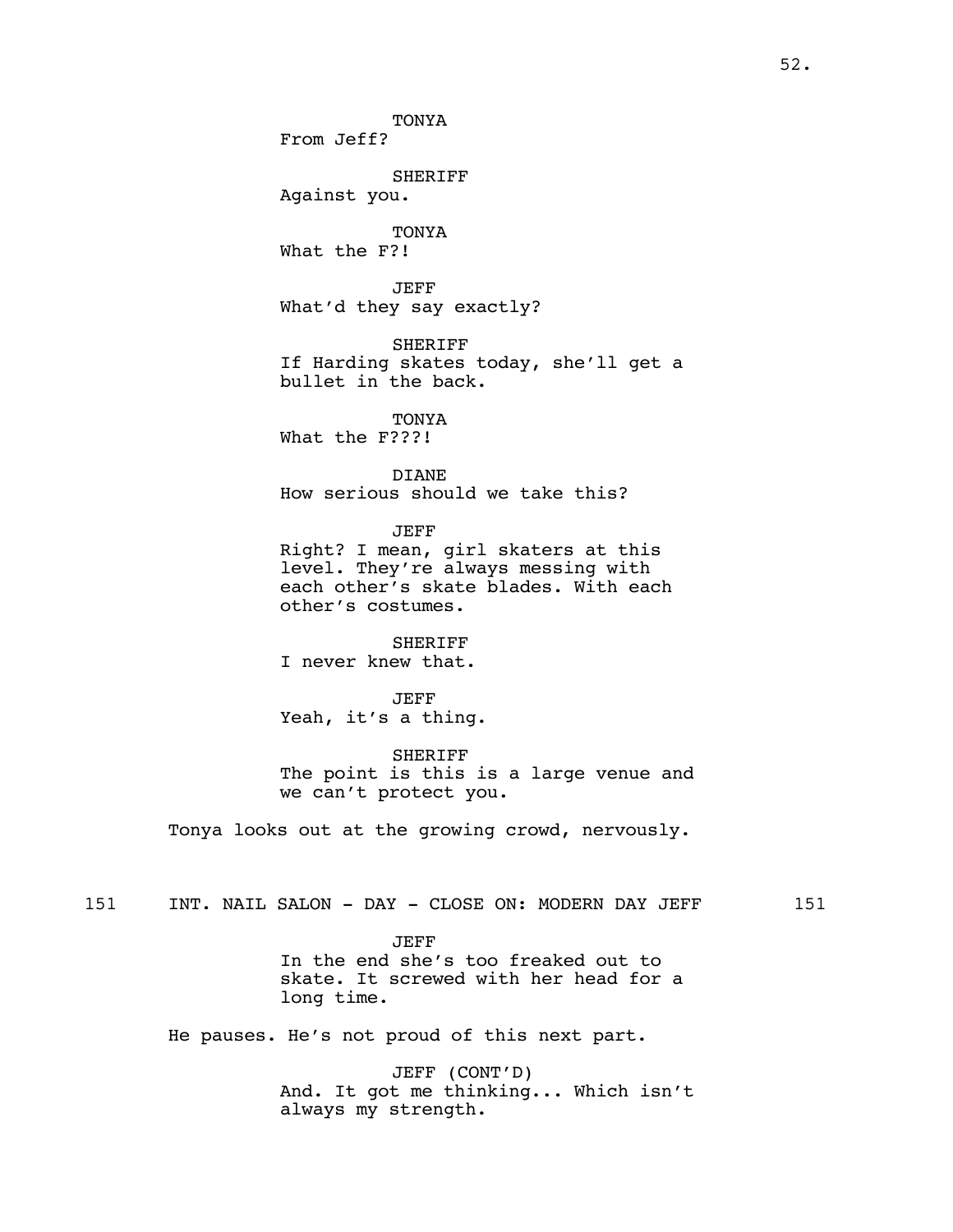Jeff and Shawn sit across from each other, eating.

JEFF What if I do the same thing... to Nancy Kerrigan? Only right before Nationals?

SHAWN To sort of even the playing field.

JEFF Right. I wouldn't be the first person to cheat at figure skating. A lot of those judges are corrupt. It's not exactly prim and proper.

SHAWN Someone did it to Tonya!

JEFF It's my way of saying I love you.

SHAWN Interesting. Go on.

### JEFF

No, that's it. I figure I'll mail Nancy a couple of letters to screw with her head.

#### SHAWN

Whoa! You f-ing greenhorn! You can't mail letters from here, have it postmarked from Portland.

JEFF

No.

#### SHAWN

What we do see is, we fly someone over there or maybe to Massachusetts where she's from, to keep suspicion off a us, see?

# JEFF

Yeah.

### SHAWN

And you're not gonna know them and they're not going to know you.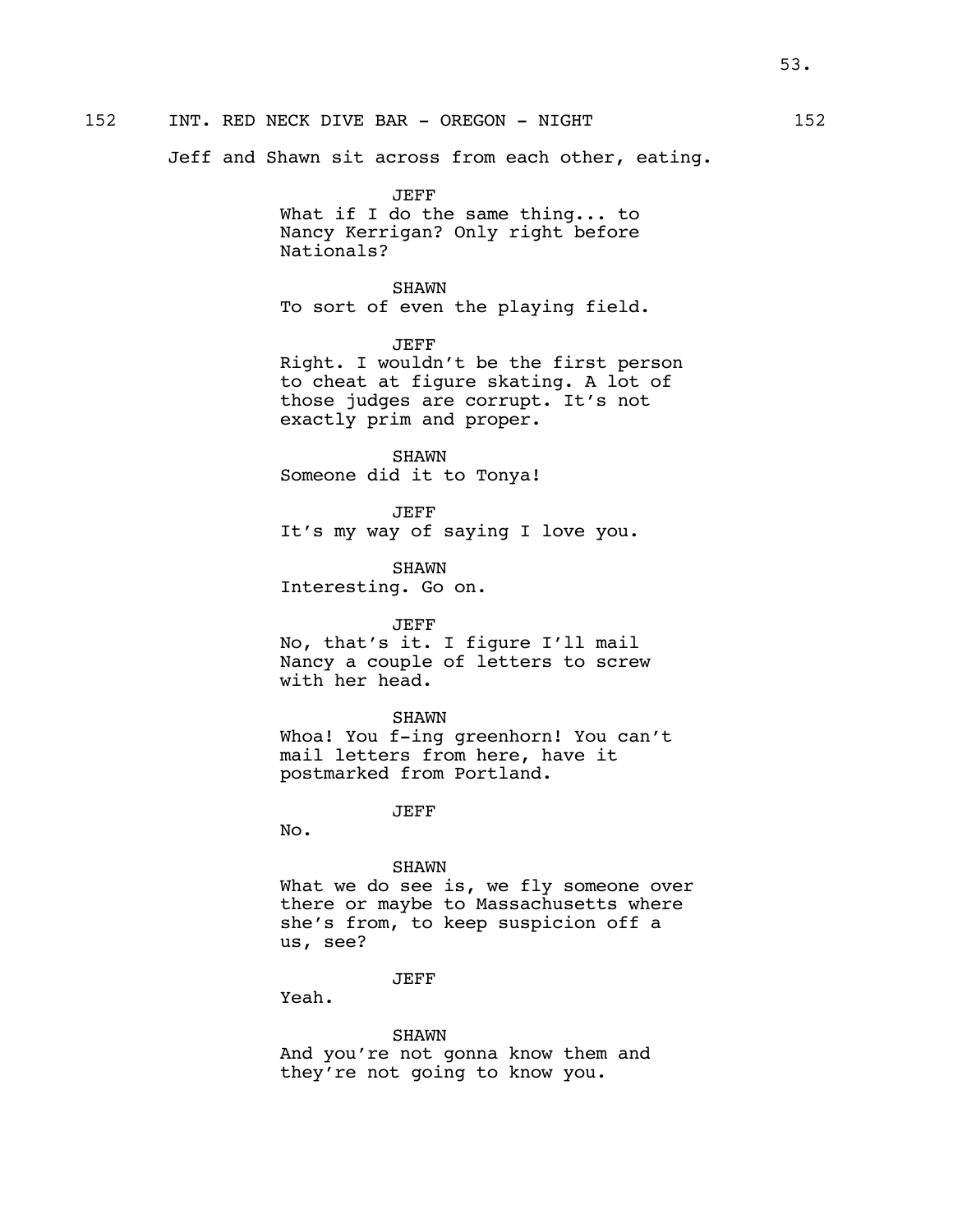JEFF

Right.

SHAWN I know a guy. I shouldn't even be sayin' his name. Derrick. All in, we're talking- \$1,000. You better let me handle everything.

153 INT/EXT. GETAWAY CAR (DRIVING) - EVENING 153

A TITLE CARD READS: SHAWN'S GUYS. Their names appear under their images.

DERRICK SMITH 29, balding & SHANE STANT 22, a mouth breather. The car juts and starts in time to the music.

154 INT. JEFF AND TONYA'S HOUSE - LIVING ROOM - NIGHT 154

Jeff and Tonya listen to an answering machine message over and over but it's inaudible due to wear.

> JEFF (V.O.) Us bein' great spies, we call a friend who leaves a message sayin' where Kerrigan trains but our machine's so old we sorta can't understand it.

**TONYA** She's saying Nancy Kerrigan trains at Tuna Can Arena.

JEFF Who's gonna name an arena Tuna Can?

TONYA

(Dialing the phone) Fishermen. Everyone's fishermen in Massachusetts. Hi Vera. It's Tonya again. Our machine's a piece of crap. Could you tell me where Nancy Kerrigan trains again? I have a bet with Jeff. Spell that, hon? Uh huh. And what times does she train?

She writes it all down, hangs up and gives the paper to Jeff.

TONYA (CONT'D) It's that fuckin' easy. Tony Kent.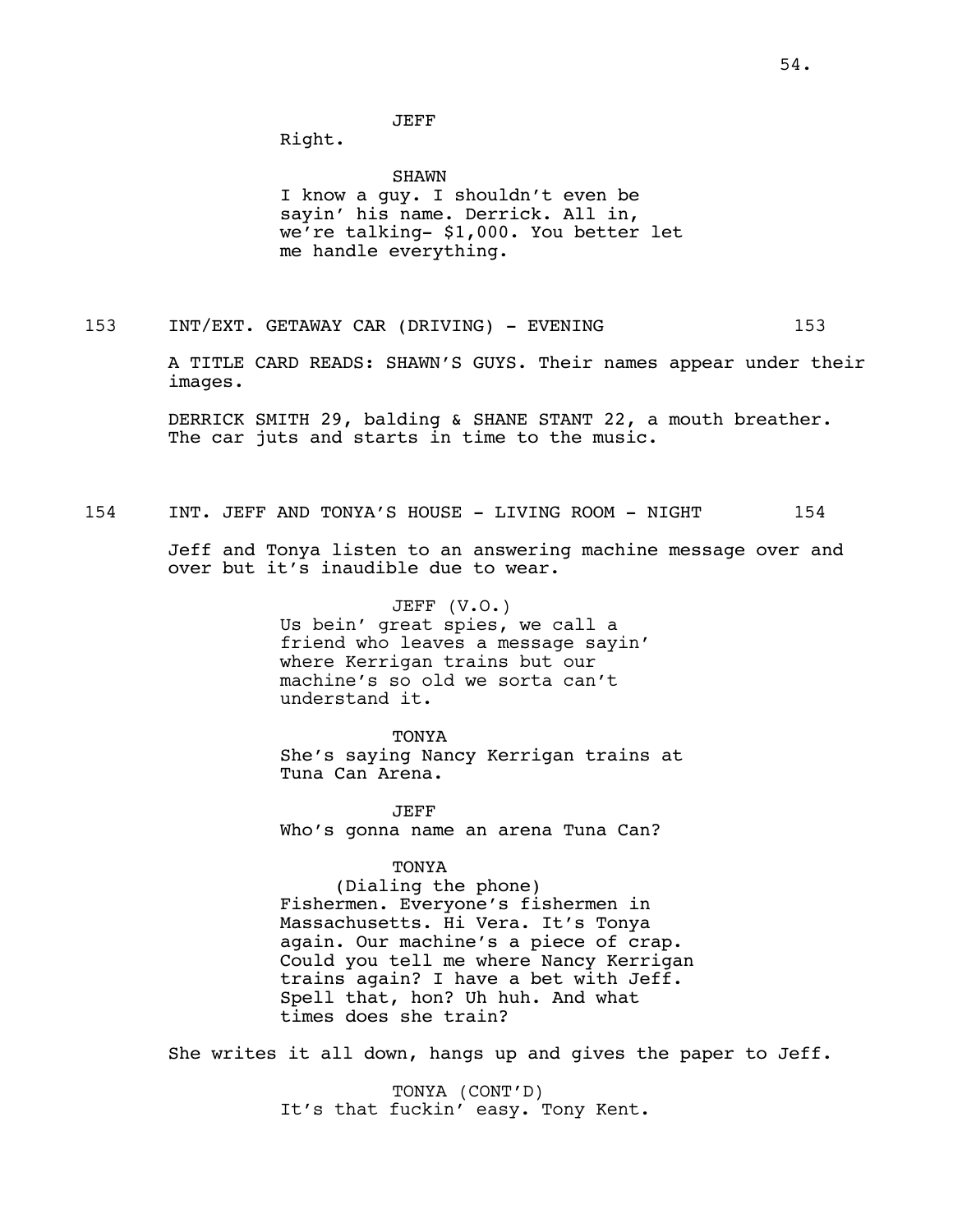JEFF Thank you. Tony Kent?

TONYA Tony Kent Arena.

JEFF Not - Tuna Can.

**TONYA** Tony Kent Arena. It's the same thing!

155 INT. TONYA'S HOUSE - DAY - CLOSE ON: MODERN DAY TONYA 155

TONYA That is such bullshit! The FBI found this piece of paper in some random dumpster supposedly in my hand writing with Nancy's training schedule and shit on it.

156 INT. MADDOX NEWSROOM OFFICE - DAY - CLOSE ON: MARTIN 156

MARTIN MADDOX It was the arena Nancy skated at and her training times. Why did they need training times if they were mailing letters? Gillooly can change his story all he wants to make himself feel better, but he confessed to the FBI. Guilty.

157 INT. NAIL SALON - DAY - CLOSE ON: MODERN DAY JEFF 157

JEFF I told the FBI that Tonya was in on planning it and she was. But the plan was to mail some letters.

158 INT. F.B.I. HEADQUARTERS - POLYGRAPH ROOM - DAY 158 Jeff is wired for a polygraph. He talks to the camera.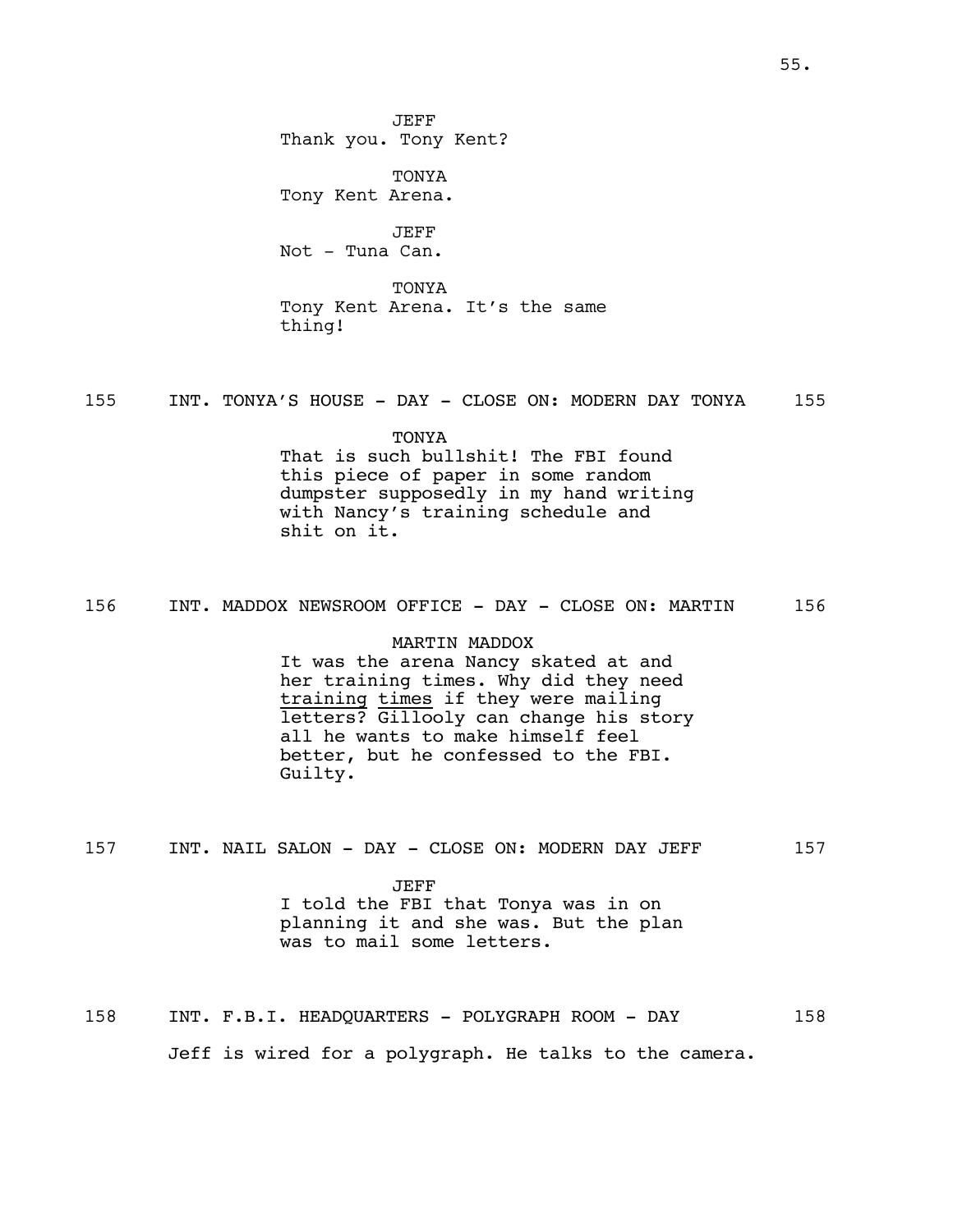Tonya didn't know about the assault cause there was never suppose to be an assault. Just letters.

159 INT. SHAWN'S PARENTS' HOUSE - MORNING 159

Jeff hands Shawn a wad of money as his parents watch TV.

JEFF (V.O.) I gave Shawn a thousand bucks. Nothing happens.

160 INT. PRACTICE RINK - OREGON - NIGHT 160

Tonya practices on the ice as Shawn follows Jeff around.

SHAWN You're gonna need to come up with more money.

JEFF Do I have stupid written across my head? All they gotta do is mail the letters someplace. I'm not giving them more money.

SHAWN These are 2 of my top operatives. Derrick needs expense money-

JEFF You know what? Call Derrick. Tell him we're calling the whole thing off. (Yelling to Tonya) Sweetie, the death threats off.

TONYA (As she jumps) Whatever.

SHAWN Whoa! You can't call it off. This baby has moving parts. Balls are already being played with.

JEFF Too bad. All they had to do was mail fucking letters, Shawn!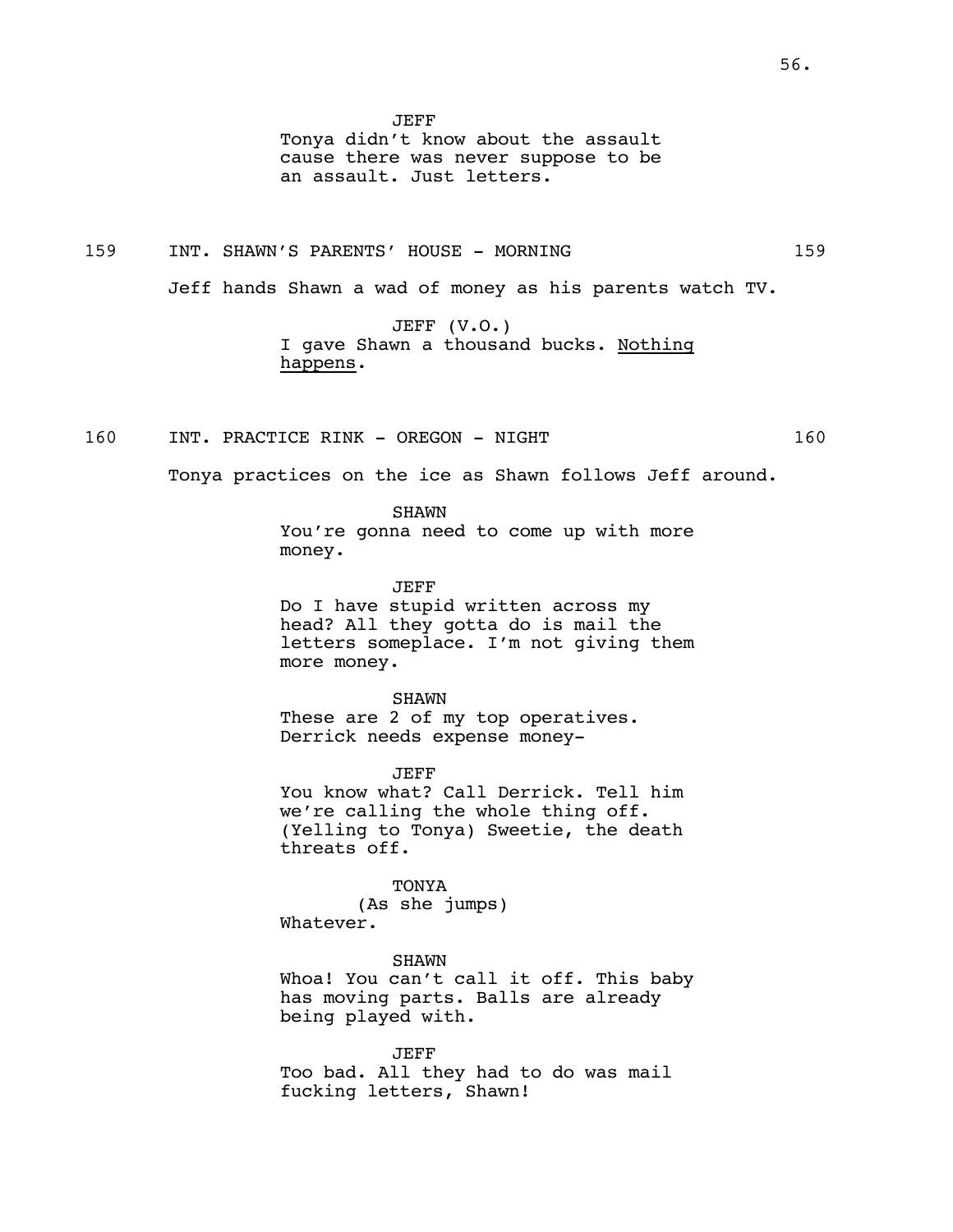Tonya skates over to them, catching her breath.

SHAWN These are not the kind of guys you want to double cross. Trust me.

JEFF That's your problem. And get me my thousand bucks back. They didn't do anything.

SHAWN

Tonya. You still want this to happen, right? I can still make this happen.

**TONYA** I don't care, Shawn. I clearly have bigger shit to fry.

SHAWN You eat shit?

**TONYA** 

What?

SHAWN Fish to fry, not shit to fry. Shit to fry is a meal best served never.

TONYA Who cares, you big, fat, fuck?! You can't make it happen anyway.

He starts to respond but she snaps her fingers in his face.

TONYA (CONT'D) You're not a secret agent. You're not a hit man. You're a fat nobody gas bag who lives with his parents, drives a '76 Mercury, is laughed at behind his back and has never been laid. Just stay away from me.

As she skates away, every truth Shawn's been avoiding is held up like a mirror. It DEVASTATES him. He can't comprehend it.

161 SPLIT SCREEN: MODERN DAY TONYA AND MODERN DAY JEFF 161

**TONYA** I had a session later that night. So I was asleep.

JEFF January 6th. I was sleeping in.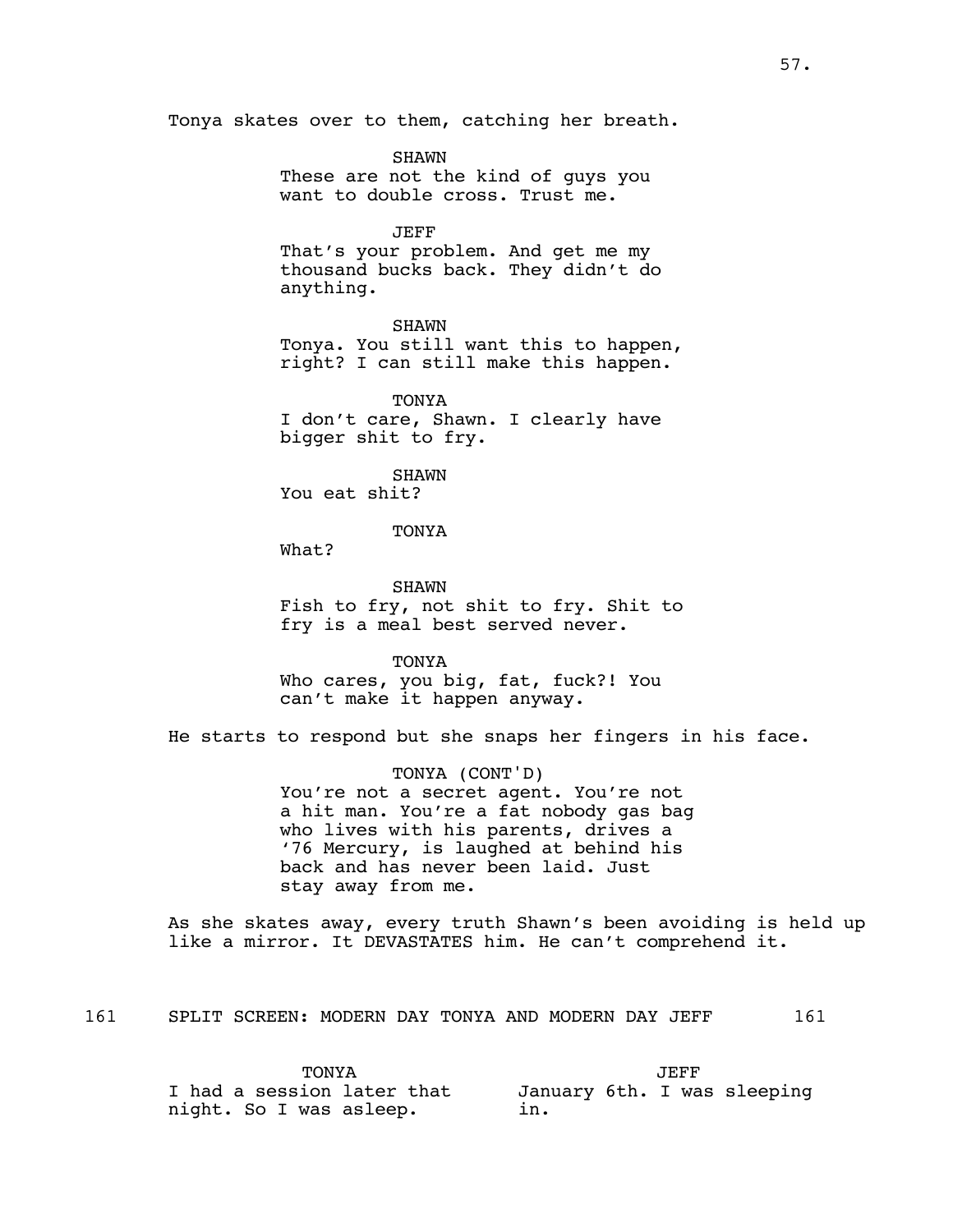- 162 TITLE CARD: DETROIT NATIONALS. JANUARY 6 1994. PRACTICE 162 SESSION
- 163 INT/EXT. GETAWAY CAR/RINK PARKING LOT DETROIT DAY 163 Derrick, Shawn's 'hit man' preps younger Shane, pointedly.

DERRICK Remember, if your mind's blank, no one can pick up your vibes. Also- they can't identify you if they don't see your eyes.

Shane listens solemnly and nods. Derrick opens Shane's door.

164 INT. RINK - DETROIT NATIONALS 1994 - LOBBY - DAY 164

Huge banners announce 'L'eggs Presents 1994 Women's National Figure Skating Championships.'

SHANE stands slightly bug-eyed watching the security guards in front of a 'Restricted Area' sign, psyching himself up.

> **SHANE** My mind's blank. Don't let 'em see my eyes-

His face goes slack as his mind blanks. He gazes down and oddly to the right. He takes a deep breath, holds it. Then:

He walks right past security.

165 INT. RINK - DETROIT NATIONALS 1994 - BACKSTAGE - DAY 165

Shane wipes his brow as he gets his bearings. Cameramen, skaters, technicians, coaches, all mill about.

A PRETTY YOUNG SKATER is bent over, tying her shoe.

Shane stares at her ass as he passes, trips into a security guard. They lock eyes.

> SHANE ...The john?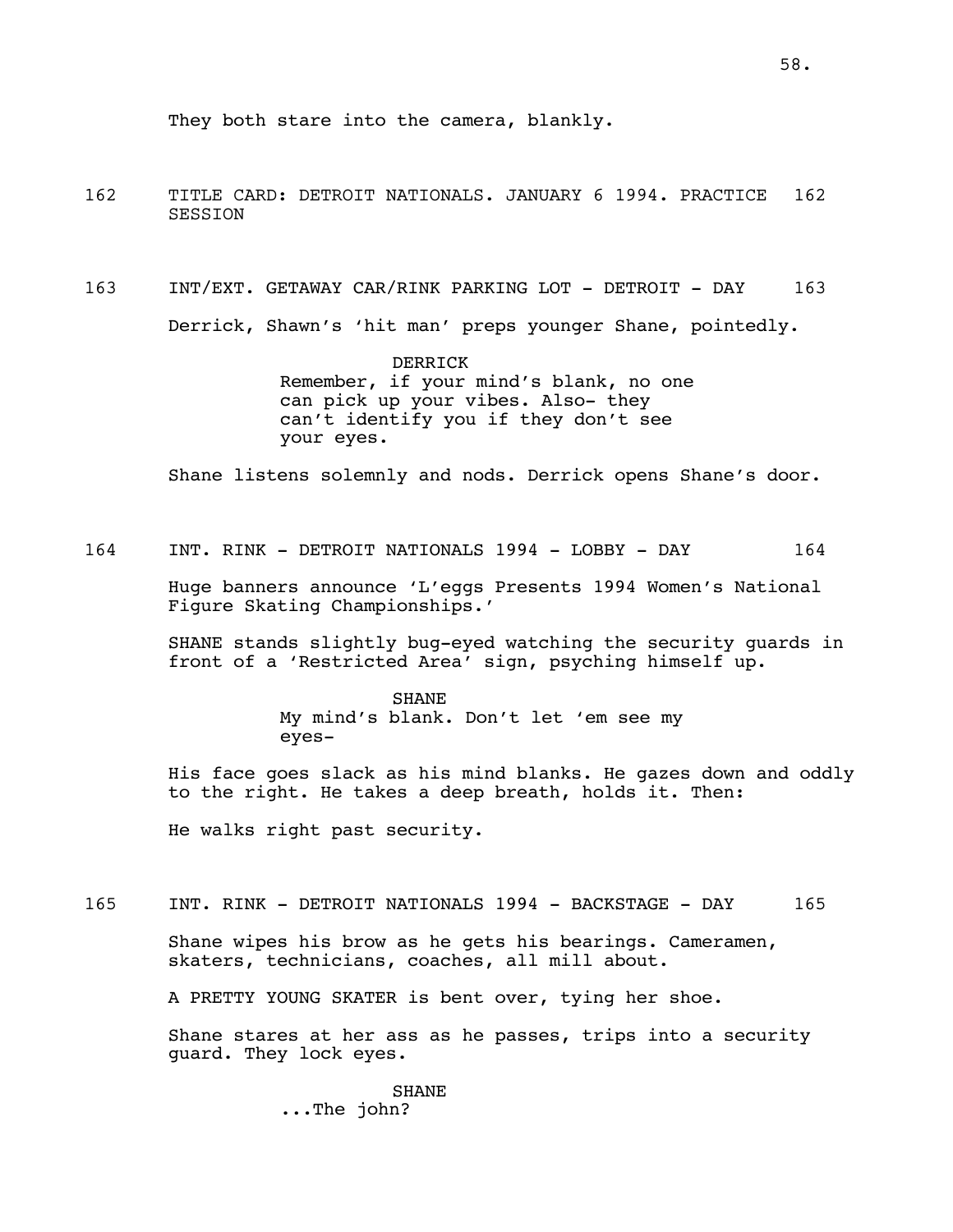The guard points. Shane mind-blanks again as he heads off. Shane looks around, lost. He stops Michelle Kwan's coach.

> SHANE (CONT'D) Which one's Kerrigan?

The coach points to the ice rink. Shane watches Nancy Kerrigan walk off the ice, PASSING right by him. He does a double take.

Shane psychs himself up. He can turn back or not. He hesitates then follows Nancy. They disappear behind the curtain.

166 INT. RINK - DETROIT NATIONALS 1994 - BEHIND THE CURTAIN - 1066Y

Shane SNAPS open a baton. He STRIKES NANCY KERRIGAN'S LEG from behind as he hurries out, never looking back.

167 INT. RINK - DETROIT NATIONALS 1994 - HALLWAY - DAY 167

Shane walks quickly as the first screams are heard. He heads toward 2 large glass doors that lead to the street.

He CRASHES into them. He pushes & pulls them. They're locked.

He looks at the baton in his hand then at the glass doors. He RAISES the baton.

But instead of using the baton, HE SMASHES THE GLASS WITH HIS HEAD, baton held high.

He pulls his head back, dazed, then pushes through the door.

168 EXT. RINK - DETROIT NATIONALS 1994 - BACK ENTRANCE - DAY 168

A bit baffled, Shane takes a step in one direction then the opposite one.

An OLD MAN happens to be standing there. Shane inexplicably tackles him. They hit the ground hard.

Then Shane jumps up.

He races down the street just as a car pulls alongside him, never stopping. Shane throws the baton underneath a random car and jumps inside the getaway car as it skids off.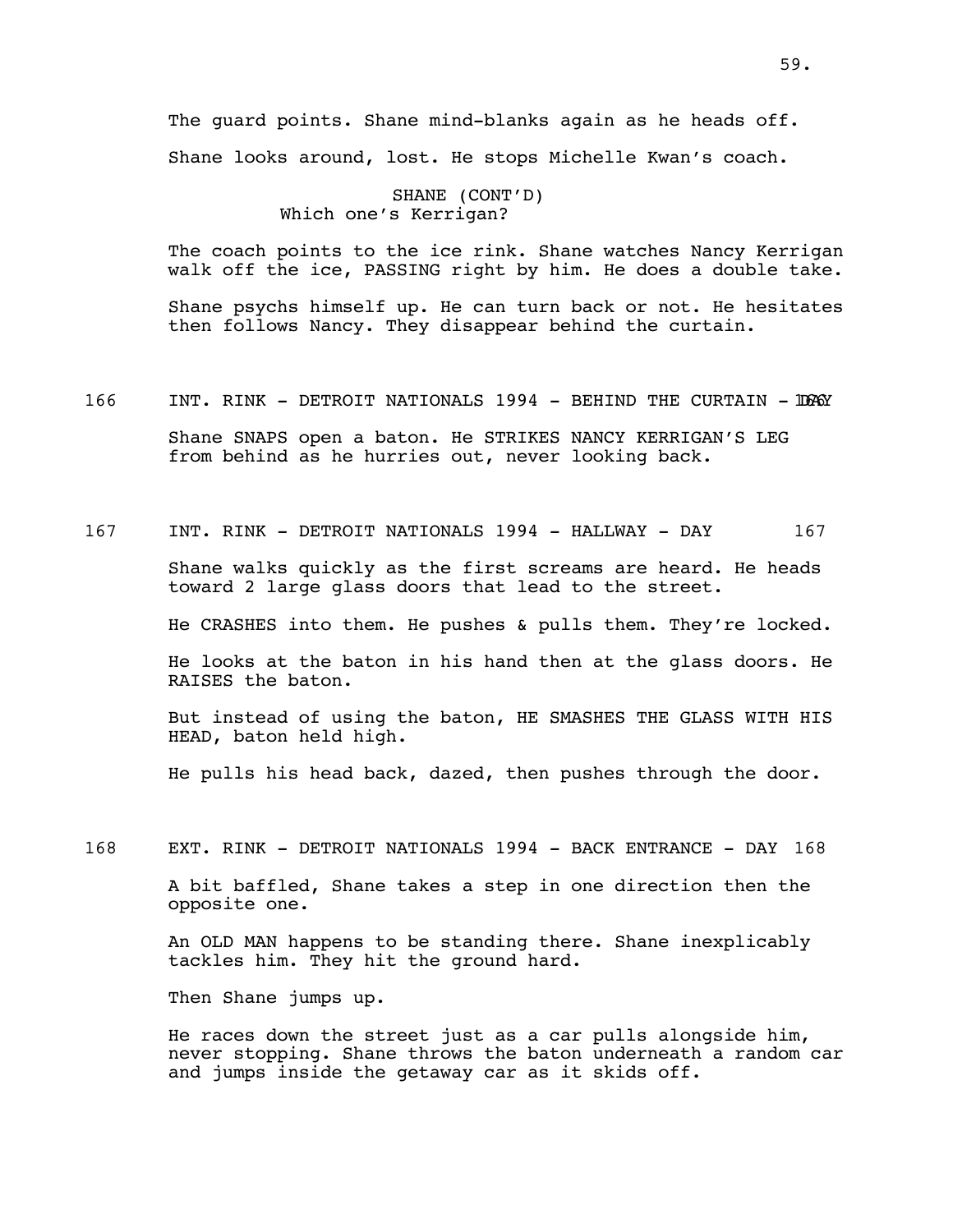MARTIN MADDOX (PRESENT DAY) We had no idea something like this could be done by 2 of the biggest boobs in a story populated solely by boobs.

170 INT. JEFF'S LIVING ROOM/ INT. TONYA'S HOTEL ROOM - DAY 170 We cut between:

> Tonya watches Nancy getting hit on TV, phone receiver in hand, waiting for Jeff to pick up.

Jeff lays sprawled out on the bed. Finally he answers his ringing phone.

TONYA

Holy shit!

JEFF

Tonya?

TONYA They broke her knee!

JEFF Who's knee? What are you talking-

TONYA Turn on the TV. It's everywhere. Nancy Kerrigan's. Some guy. He-

Jeff bolts upright..

JEFF No, no, no, no. It's supposed to be letters-

TONYA It's not a letter Jeff. They broke her fucking knee--

JEFF No, no. It's- just a death threat.

She hangs up. Jeff falls out of bed, turns on the TV and stands naked in front of it. He channel surfs.

On every station Nancy cries out "WHY??"

60.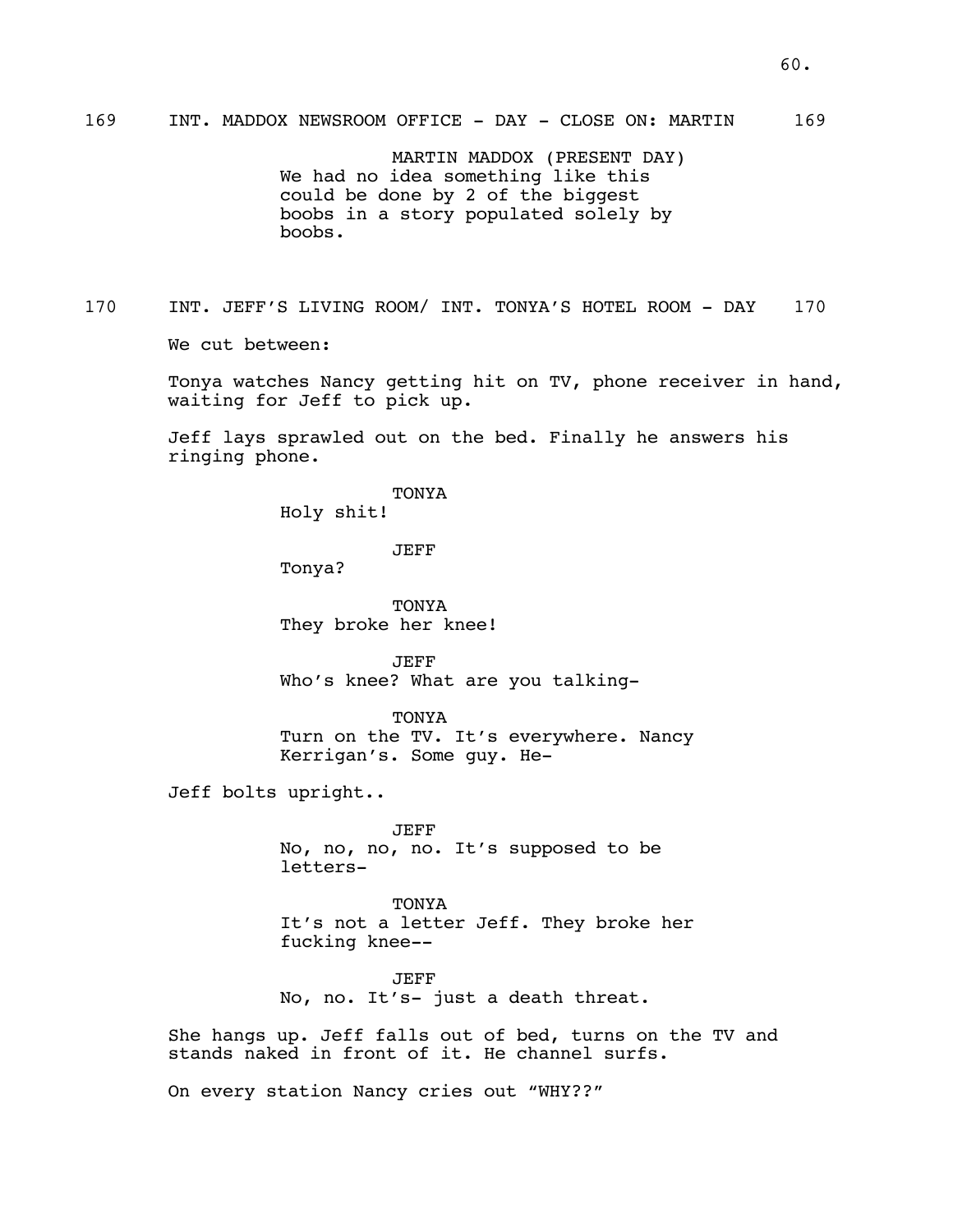# JEFF (CONT'D) AAAAAAAAAARGH!!!

He throws the remote across the room.

171 INT. DINER – OREGON – DAY 171

Lavona stops waiting tables and watches the scene on TV.

LAVONA The fucking Moustache...

172 EXT. SHAWN'S PARENTS' HOUSE - DRIVEWAY - DUSK 172

Jeff's truck skids and screeches to a halt. Dust flies.

173 INT. SHAWN'S PARENTS' HOUSE - KITCHEN/LIVING ROOM - NIGHT 173

Jeff burst through the door. Shawn and HIS PARENTS are watching the news reports on the attack.

> SHAWN We did it man! We're everywhere! It's so friggin' awesome!

JEFF What the hell, Shawn?!? What the fuck did you do??

SHAWN I changed the course of history! Whoooo!

JEFF Are you insane?! No one's supposed to get hurt. It's supposed to be psychological warfare re-

SHAWN What if it didn't work, Jeff? What if it didn't scare her? All our hard work woulda been for nothing.

JEFF What hard work? It was mailing fucking letters!!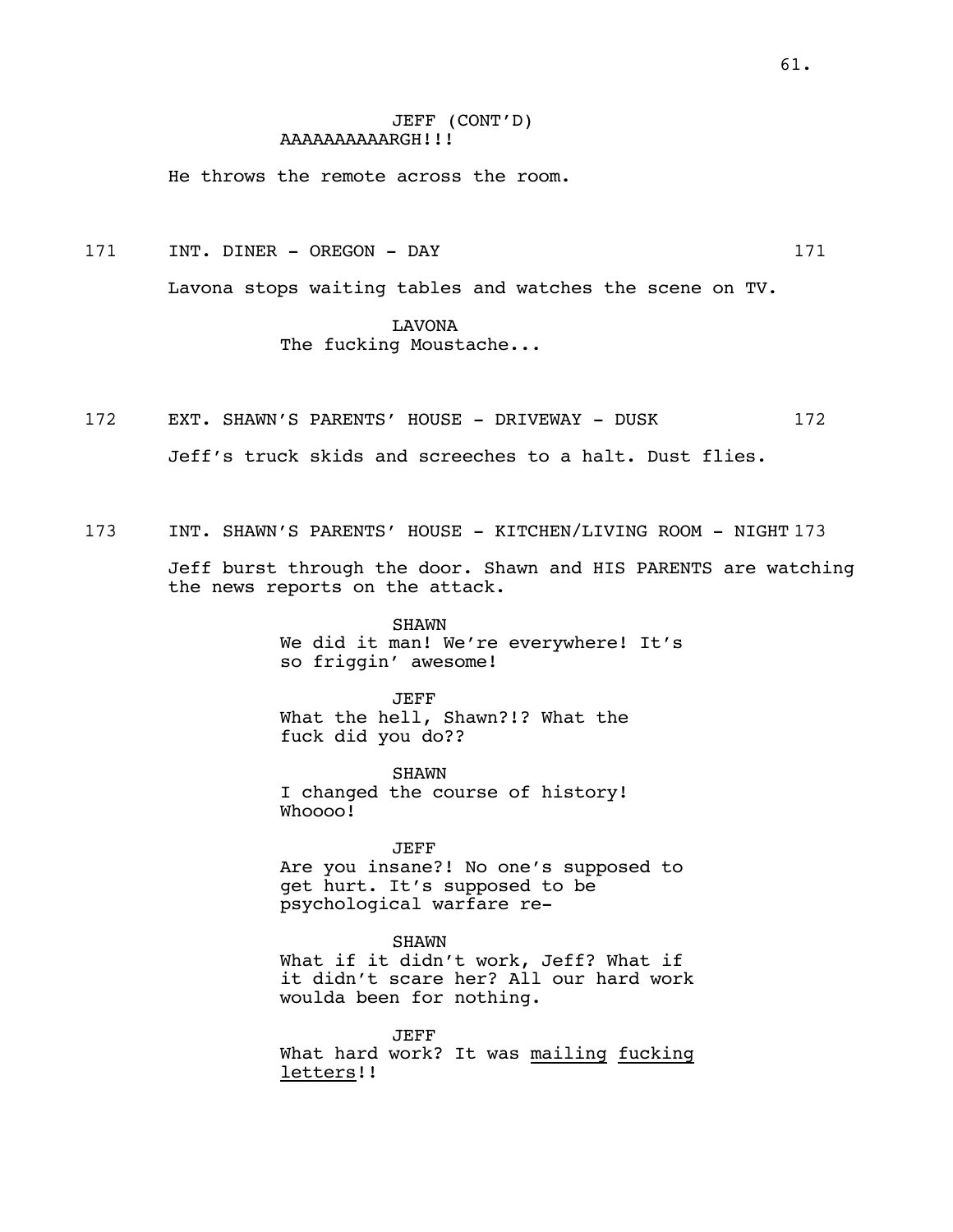I had to make sure it would happen. Look, I'm Tonya's bodyguard. Now all the skaters are gonna need one. The money's gonna be pouring in. I changed the course of history!

Shawn hoots and applauds. Jeff holds his head in his hands.

JEFF It was a simple plan, Shawn. Why didn't you just stick to it?

SHAWN I did stick to the plan.

JEFF This was not the plan!

# SHAWN

This was always the plan. You think it's easy? In my profession I have to think 4 steps ahead of everyone. Or did you not realize that I was the one who... called the death threat on Tonya?

Jeff is stopped in his tracks.

JEFF

Why- wait, what???

#### SHAWN

People don't take me seriously, Jeff. But I am in control of the situations. I think I proved that.

JEFF This is outta control!

### SHAWN

Relax. Everything's great. Yes. My parents taped over my favorite Star Trek episode to record the CNN but I'm keeping it together!

JEFF

You're a fucking idiot!

## SHAWN

We gotta get those guys out of Detroit though. They're stuck there and they don't have any money. 4 steps ahead.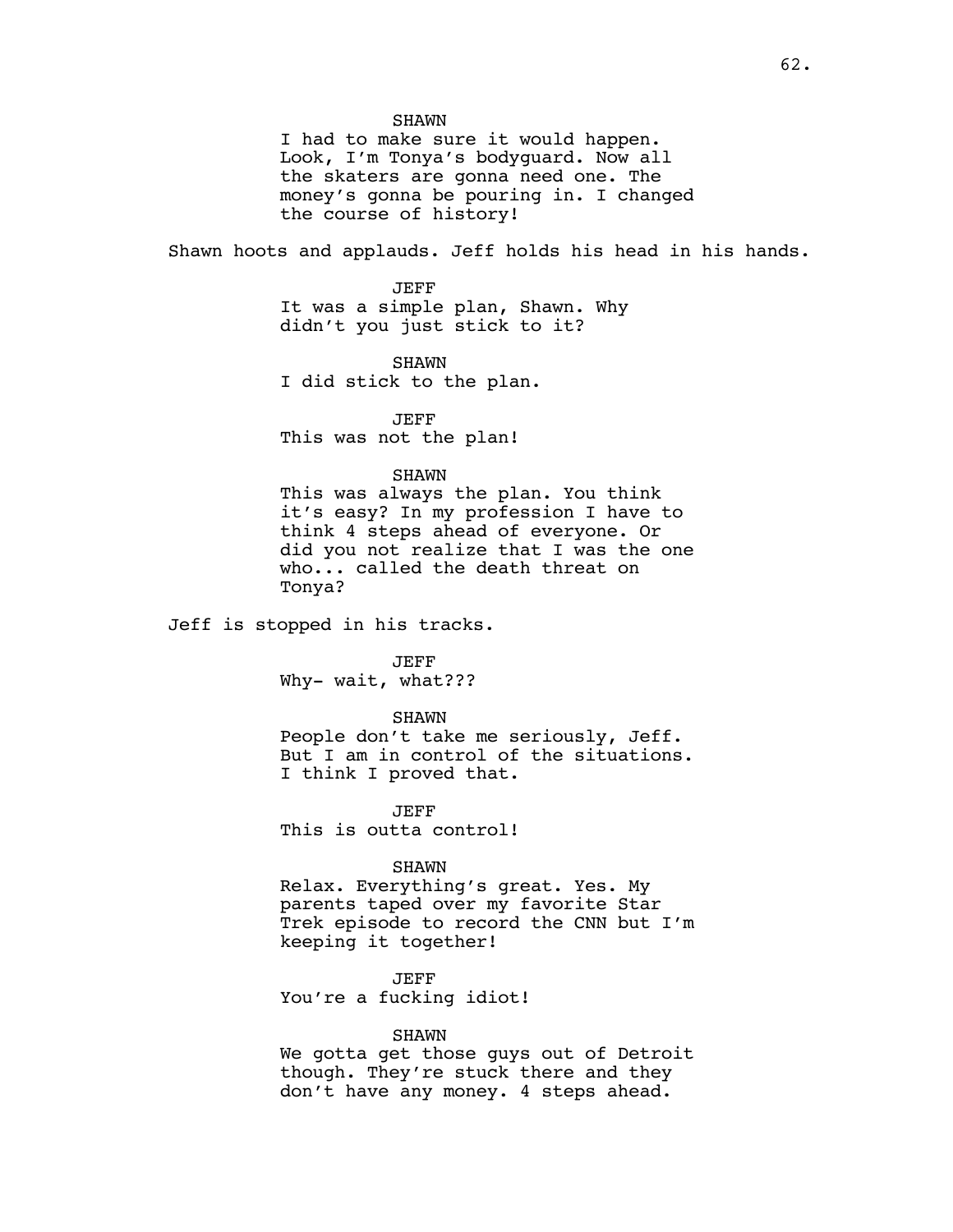Jeff, looking like he wants to kill Shawn, heads towards the door.

> JEFF Unbelievable!

SHAWN Jeff?.. Jeff..!

The door slams after Jeff.

# 174 INT. RINK - DETROIT NATIONALS 1994 - NIGHT 174

A TITLE CARD reads: January 7, 1994. (The next day)

Fans hold signs cheering her on as Tonya skates around the ice. She looks determined, focused, almost mercenary.

> TV COMMENTATOR 1 (V.O.) She told us- I know there are a lot of people out there who think I'm a has been. I have a lot to prove.

TV COMMENTATOR 2 (V.O.) It'll be very interesting to see if she plays this conservatively - or not.

Tonya begins to skate to the music.

# 175 INT. WESTERN UNION - NIGHT 175

A CLERK watches Tonya skate on a small TV as Jeff sends a money order. Jeff is extremely overly casual.

> TV COMMENTATOR 1 (V.O.) She can be powerful, intimidating, and athletic all at the same time.

JEFF Its to Derrick Smith & Shane Stant.

On the TV, Tonya SOARS HIGH and lands a triple Lutz.

176 INT. DINER - OREGON - NIGHT 176 176

Lavona watches Tonya skate on the TV set in the bar.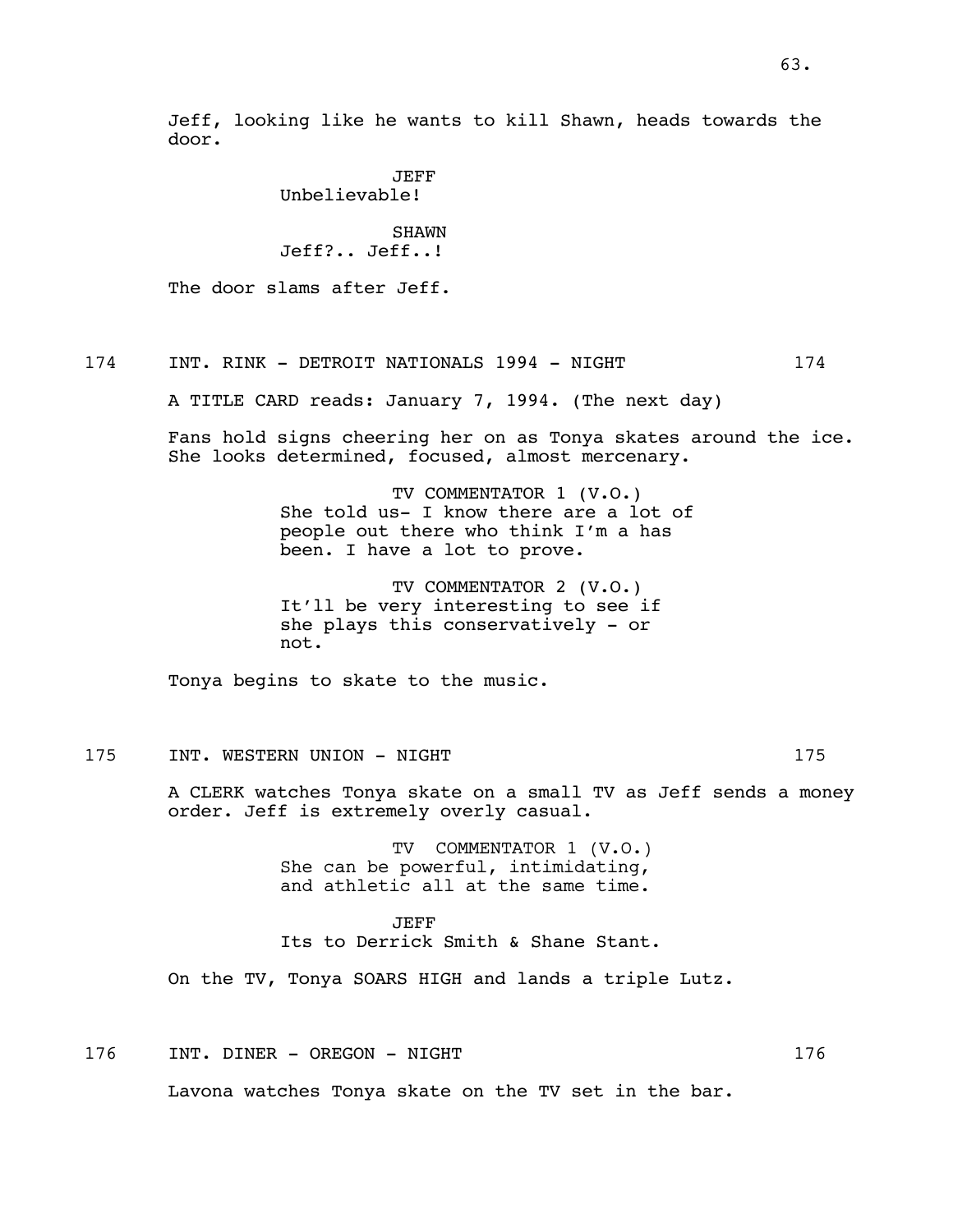TV COMMENTATOR 1 (V.O.) The height and the speed are so different than all the other women.

TV COMMENTATOR 2 (V.O.) This is a big improvement from 2 yeas ago.

Lavona stands stock still amid the chaos of the restaurant, watching Tonya. She hold herself tightly, afraid to breathe.

> MANAGER Lavona, you got customers waiting.

TV COMMENTATOR 1 (V.O.) Oh! Huge jumps she's doing.

ON THE TV: Tonya jumps IMPOSSIBLY HIGH into a triple loop.

TV COMMENTATOR 1 (V.O.) Great control. This is her final combination.

Lavona is in the routine with Tonya, focused, alert.

MANAGER Lavona, c'mon!

COMMENTATOR 2 (V.O.) ...Nicely done!!

LAVONA I wanna see her face.

MANAGER

I said c'mon!

LAVONA I wanna see her fucking face at the end!!

Lavona searches Tonya's face for guilt or innocence..

COMMENTATOR 1 (V.O.) For all the skeptics who felt that Tonya's peak had passed, I think she proved she's still a winner.

COMMENTATOR 2 (V.O.) This is a great moment for Tonya. She's had everything go wrong. She's let everything go wrong. (MORE)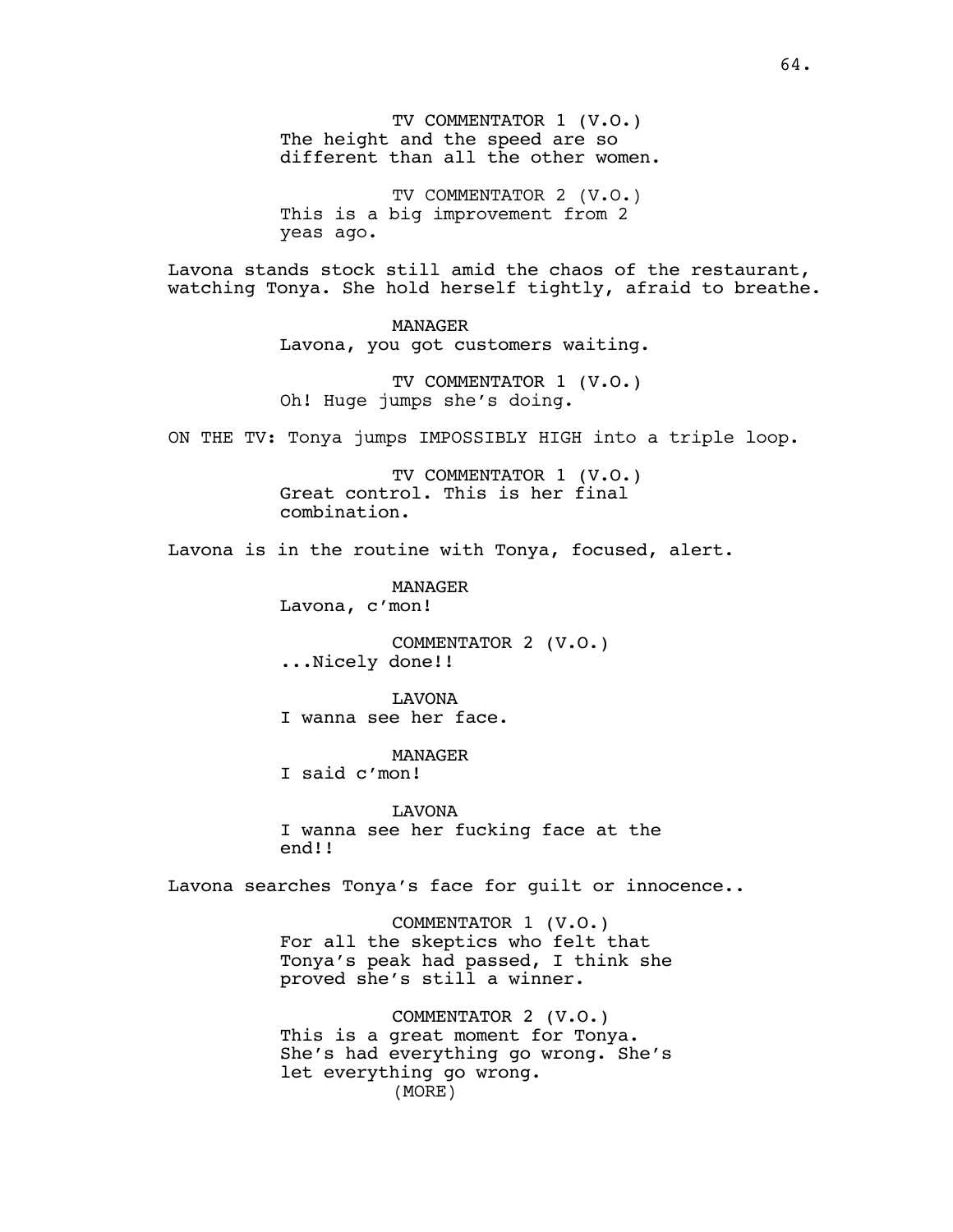And yet now all of a sudden to pull this off and become our national champion - is terrific. COMMENTATOR 2 (V.O.) (CONT'D)

TV COMMENTATOR 1 (V.O.) And it looks like she has most definitely earned herself a place on the U.S. Olympic team.

Tonya is triumphant. Elated. The crowd is on their feet.

Lavona takes it all in, stonefaced. Is she happy? Jealous? Missing out? Proud? Plotting her next move?

When she turns away from the TV, her mask is already back on.

177 EXT. TONY KENT ARENA - MASS. - 4 DAYS EARLIER - DAY 177

Shane sits inside his car in front of the arena. He moves the car up a foot and STOPS.

> MARTIN MADDOX (V.O.) Shane Stant was clueless. Before the attack, he waited outside the arena in Massachusetts he thought Nancy Kerrigan was training at- and moved his car every 15 minutes to *avoid* suspicion.

Shane moves his car up a foot and STOPS.

MARTIN MADDOX (V.O.) He did this for 2 days until he found out Nancy was in Detroit.

178 EXT. TIRE SHOP - DAY 178

Police lights FLASH as a team of police handcuff Shane.

MARTIN MADDOX (V.O.) Later we found out they left a trail as big as the Cumberland Gap. Phone records. Bank records.

SHANE How'd you find me?

POLICEMAN Next time you pull off a hit, son, don't put it on Visa.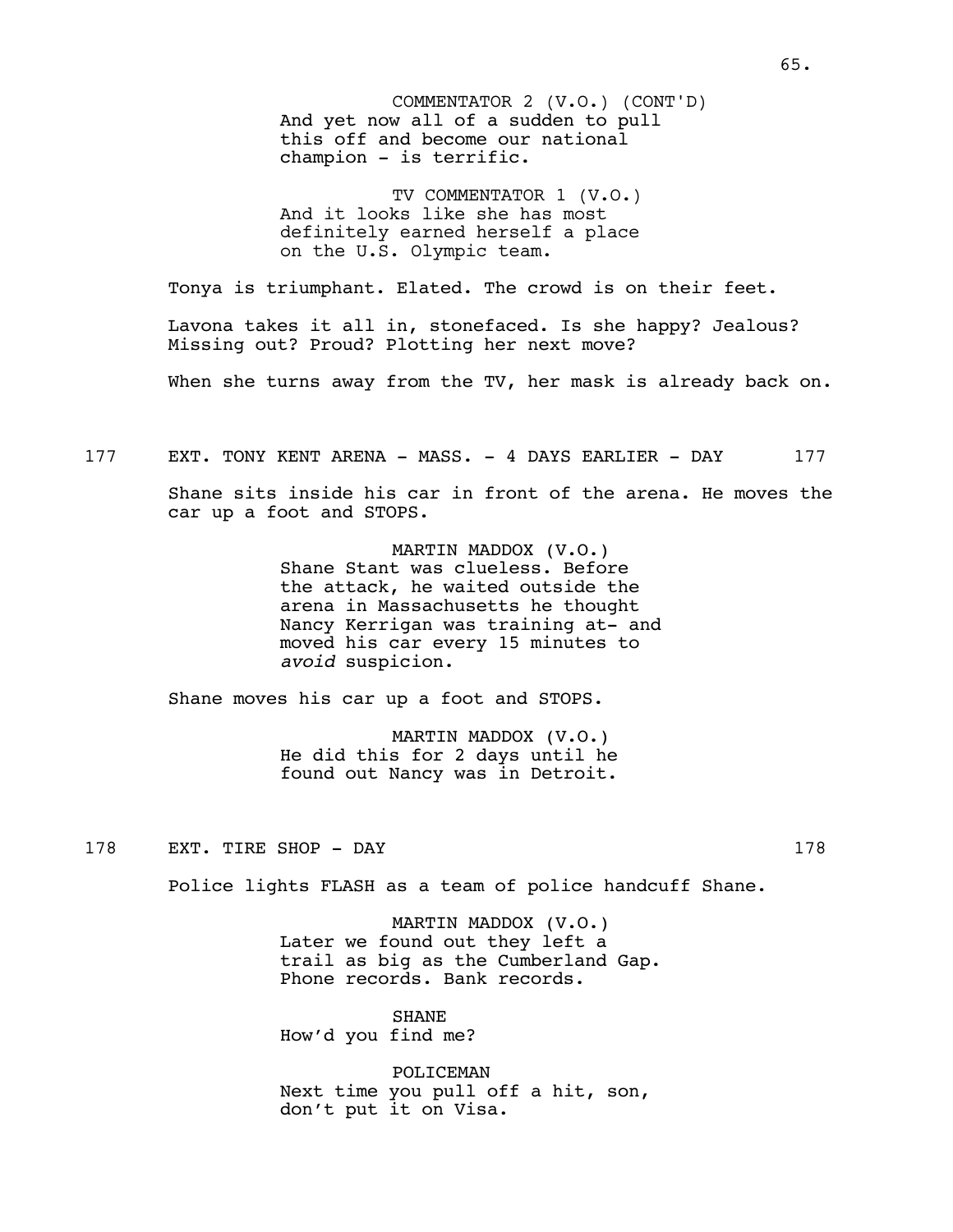Shane stares at him, slack jawed.

### 179 INT. HOTEL LOBBY - DETROIT - LATE AFTERNOON 179

Tonya is elated. Photographers take pictures as Jeff and Tonya walk through the lobby of their hotel.

> JEFF Okay, fellas. That's enough.

They head quickly to the elevators.

JEFF (CONT'D) Before this blows up, we have to get our story straight.

TONYA You do the talking. You're my manager.

JEFF Okay. Cause we have to be real careful about what we say.

TONYA We can't afford to make a mistake. I waited so long for this!

A shy 6 year old girl approaches with pen and paper.

6 YEAR OLD GIRL Tonya I wanna be a skater like you.

TONYA Thanks. Hope you mean it!

She signs an autograph and the girl moves on.

JEFF We play it cool. After all, we both have alibis.

TONYA Alibis?... For Wheaties?

JEFF Wheaties? What are you talking about?

TONYA My endorsement deals! Isn't that what you're talking about?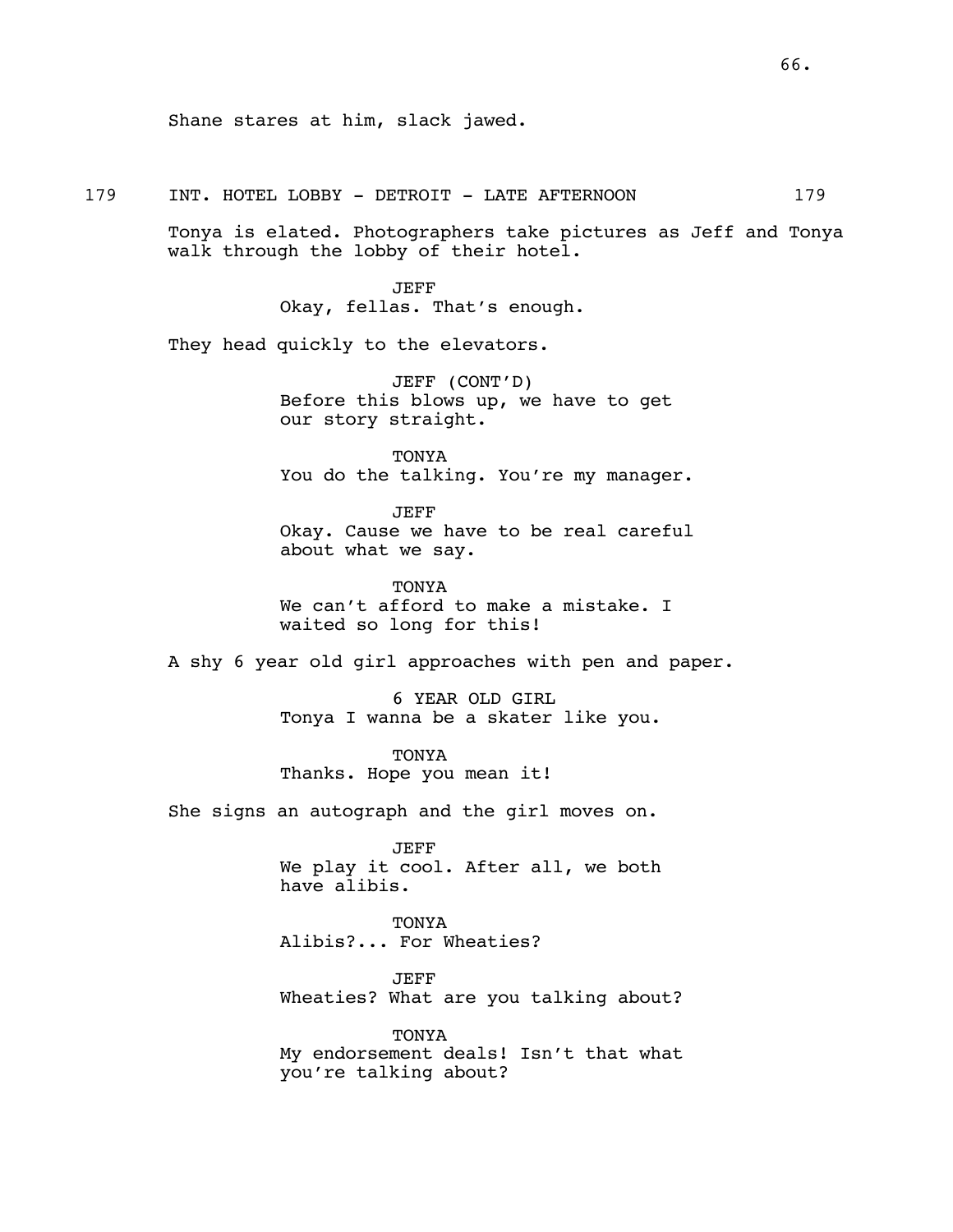JEFF The attack, Ton-

VOICE

Excuse us.

Jeff and Tonya turn. 2 men in suits stand before them.

FBI AGENT 1 We're with the FBI.

Jeff and Tonya stare.

180 INT. TONYA'S HOTEL ROOM - DETROIT - LATE AFTERNOON 180

Tonya and Jeff sit with FBI men.

FBI AGENT #1 It's just a formality. We're talking to everyone.

TONYA We don't know anything.

FBI AGENT #2 That must make life difficult.

He laughs at his joke, alone. Then:

FBI AGENT #2 (CONT'D) Maybe you heard something or saw-

TONYA I was asleep. And Jeff wasn't here.

JEFF I wasn't even here!

They turn to Jeff.

JEFF (CONT'D) I was asleep too. In Oregon. At home. In Portland. Which is where I live. Which is in Oregon.

He takes a deep breath. Instead of exhaling, he holds it.

FBI AGENT #1 What do you make of all this, Jeff?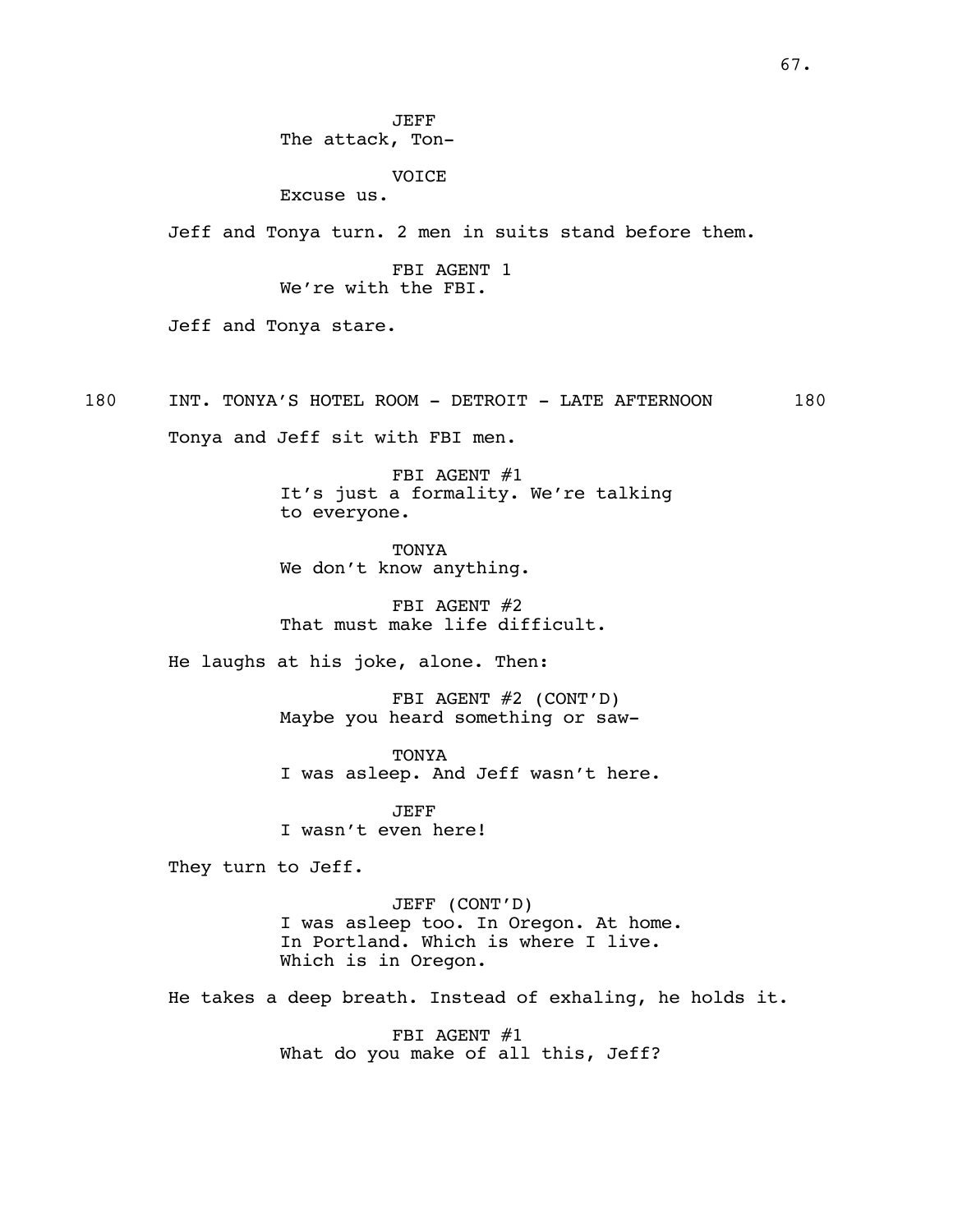JEFF Well. It's a scary prospect what this world is coming to.

FBI AGENT #1 How long are you in Detroit?

JEFF We're heading to the airport now.

FBI AGENT #1 Well, why don't we give you a ride?

TONYA Thank you. That is so-Oh, that's not-JEFF

> FBI AGENT #2 But first. Who's Derrick?

Jeff looks like he just pooped his pants and doesn't want anyone to know it.

> TONYA I don't know any Derrick.

JEFF I know lots of Derricks.

They all turn to Jeff.

JEFF (CONT'D) We're gonna miss our plane.

The FLASH of cameras going off.

181 INT. PORTLAND AIRPORT - CORRIDOR - NIGHT 181

FLASH! Tonya, teary-eyed, carrying a stuffed bear is mobbed by friends, reporters & camera crews. Jeff lags behind. Shawn, trench coat & tie, plays bodyguard.

> REPORTER (V.O.) How does it feel to be going to the Olympics?

**TONYA** I'm really happy! But it won't be a true crown until I get my chance with Nancy. And that'll be Olympics. And let me tell you - I'm gonna whip her butt.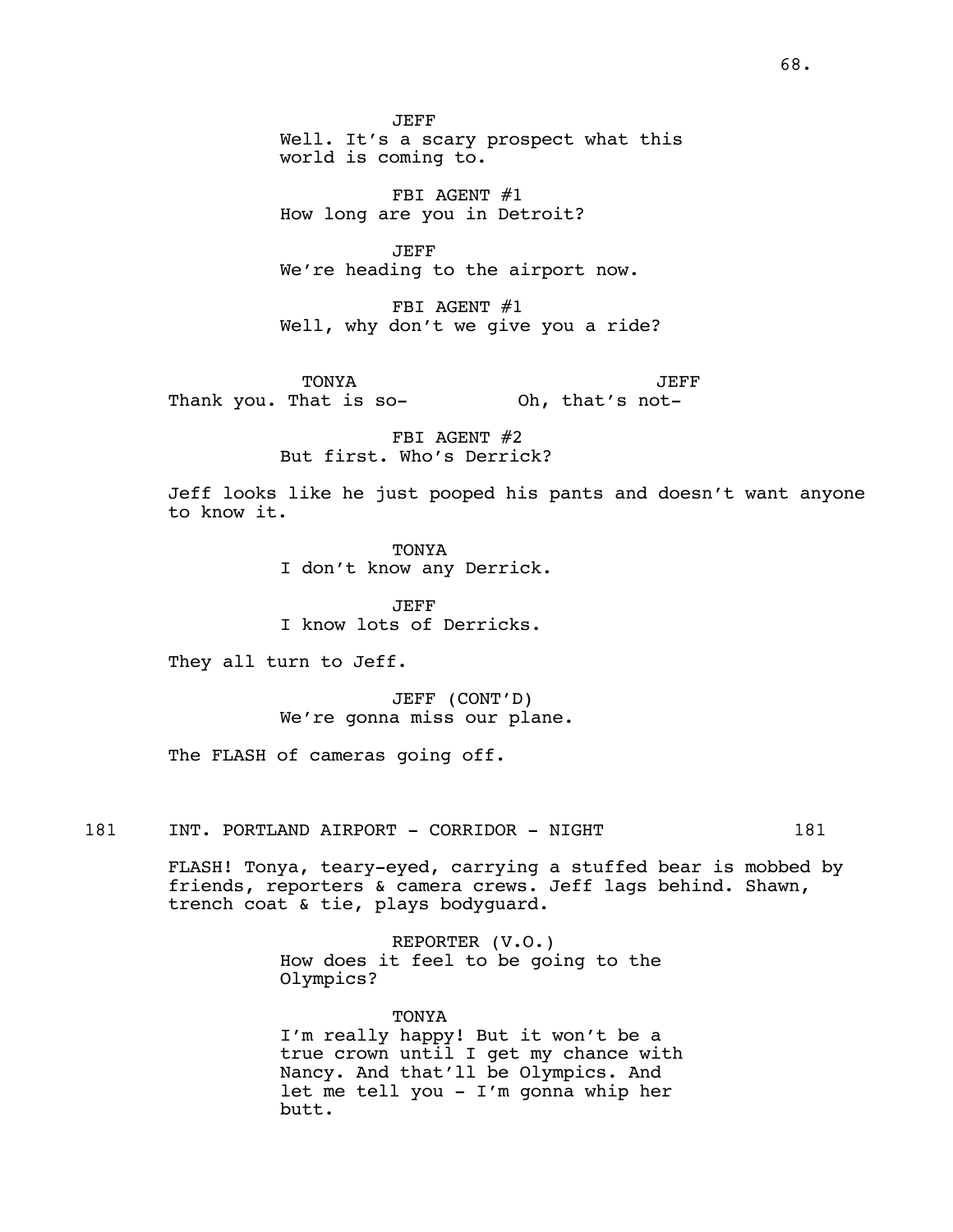She laughs. None of the reporters do.

REPORTER (V.O.) Did the FBI talk to you?

## TONYA

I mean, they talked to everybody. And they, they're doing,  $um - let's see$ a thorough investigation to try to find the man who did it.

She walks on with the reporters followed by Shawn and Jeff.

182 INT/EXT. CADILLAC (DRIVING) - NIGHT 182

Shawn and Tonya are elated. Jeff, not so.

TONYA AND SHAWN Whooo!!!!!!!

**TONYA** I get to go to the Olympics again!

SHAWN They were taking my picture!

TONYA Fuck the Skating Association!

JEFF This is a cluster-fuck!!!!!

TONYA AND SHAWN Whooo!!!!!!!

JEFF It's not funny. We gotta fix this!

TONYA Fix what? We talked to the FBI. Everything's fine.

SHAWN She's right man. We outsmarted em. My guys are paid & deep in hiding-

JEFF AAAAAAAAARGH!!!!!!!!!

TONYA What is the problem?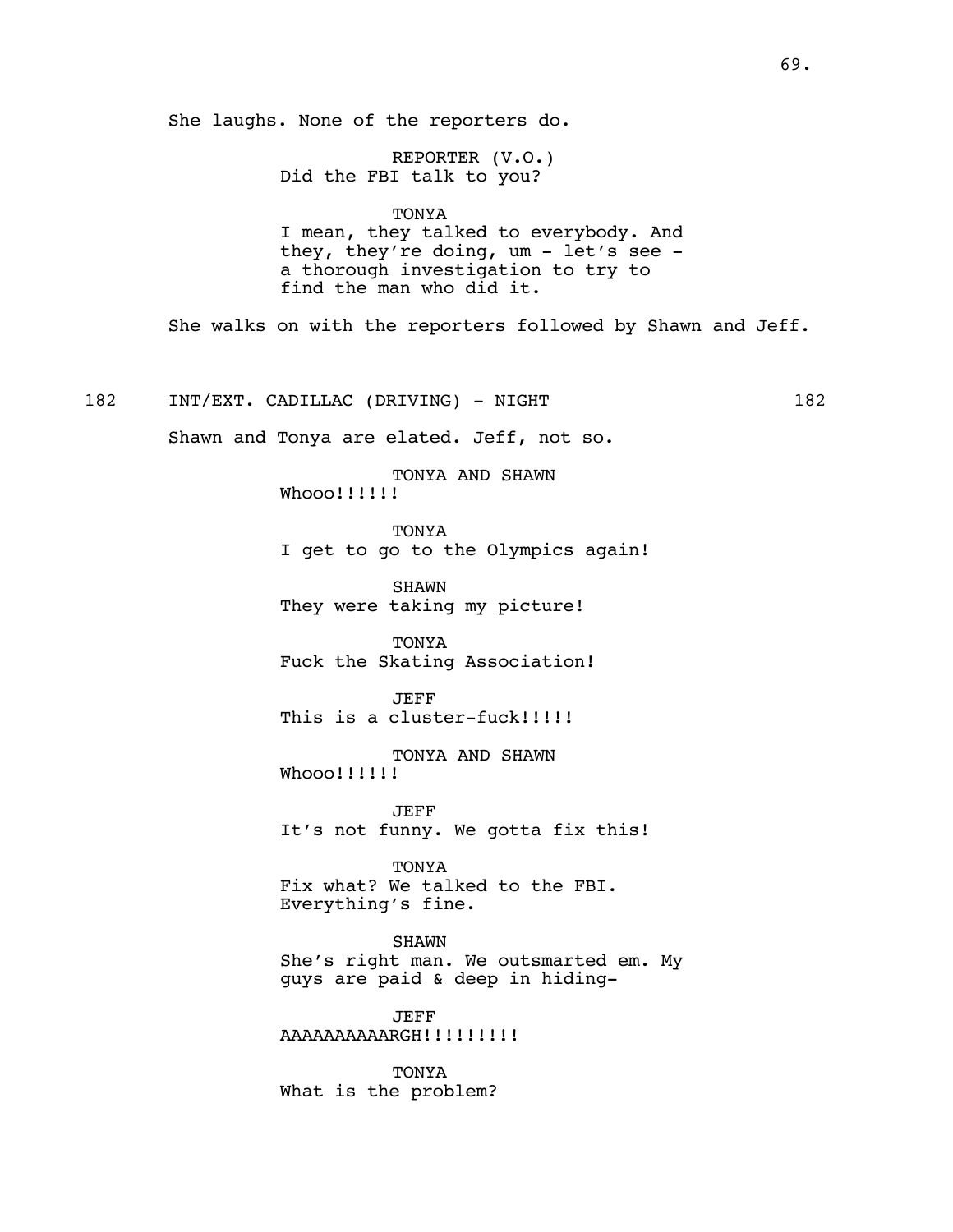JEFF You want to tell me what happened, Shawn?? Who did you talk to?

SHAWN

Nobody!

## JEFF

If you tell me now, maybe I can fix it. But if you don't tell me, we're gonna be all fucked.

SHAWN I didn't talk to anyone.

JEFF Somebody knows something and they shouldn't know anything.

SHAWN I never said anything!

JEFF How did they come up with the name Derrick, Shawn??

SHAWN I don't know? How can you even ask me that? I could withstand torture and never talk. They could never break me!

183 INT. RED NECK DIVE BAR - OREGON - NIGHT 183

A TITLE CARD reads: 24 HOURS EARLIER.

Shawn sits at the bar, bragging to a group of people.

SHAWN That whole Nancy Kerrigan thing? That's my team! We got \$65,000 to take her down!

184 EXT. SHAWN'S PARENTS' HOUSE - STREET - DUSK 184 Shawn brags to a neighborhood kid as Shawn empties the trash.

> SHAWN ...Then my team obtained press credentials by beating up a reporter and used it to get inside the rink.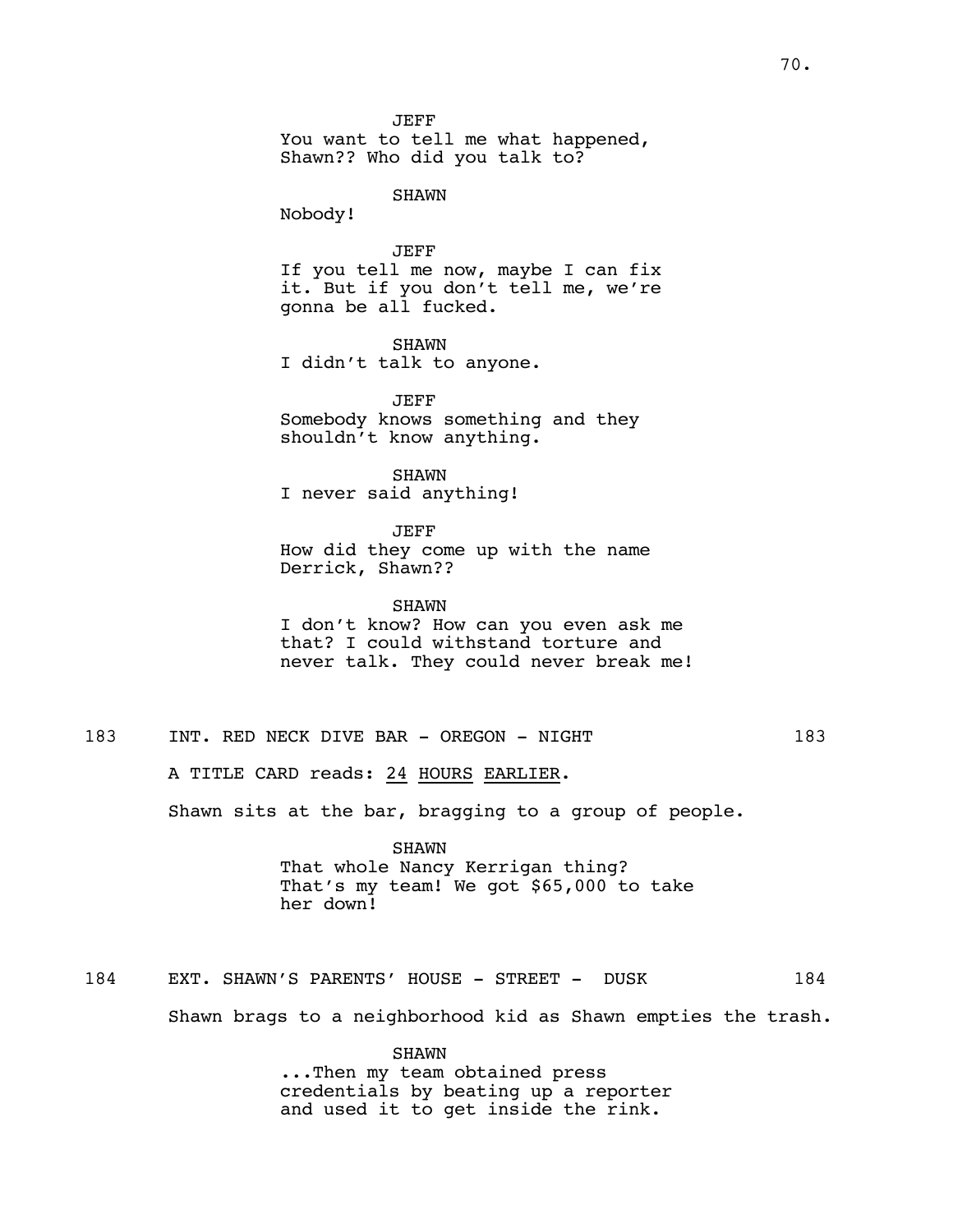Shawn brags to a fellow peeing man.

SHAWN BAM! My hit man whacks Kerrigan with a retractable baton 3 times in the knee & again on the head. BAM! Then he shouts at her, he says-

186 EXT. SHAWN'S PARENTS' HOUSE - DRIVEWAY - NIGHT 186 A TITLE CARD reads: 48 HOURS AFTER THAT.

A group of FBI men and Policemen knock of Shawn's front door.

FBI AGENT 1 Shawn Eckhardt?

SHAWN

No.

SHAWN'S MOTHER Who is it, Shawny?

187 INT. SHAWN'S PARENTS' HOUSE - FAMILY ROOM - NIGHT 187

Shawn sits on the couch surrounded by agents in suits.

FBI AGENT #1 What can you tell us about Tonya Harding?

SHAWN I don't know Tony Harding.

FBI AGENT #2 Aren't you her bodyguard?

SHAWN ...Let me finish... Well. I don't know her well.

FBI AGENT #2 How about Nancy Kerrigan?

SHAWN

Who?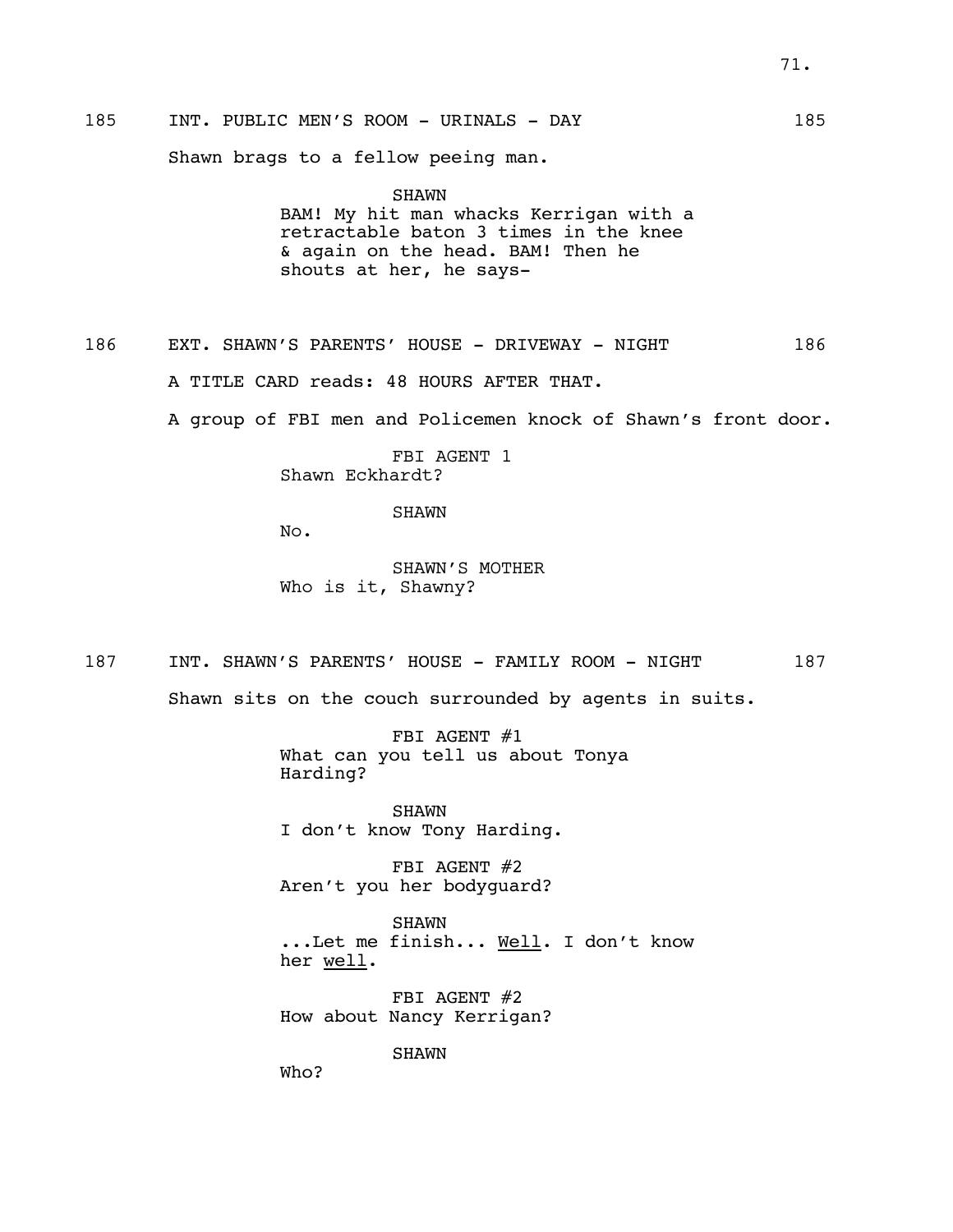FBI AGENT #1 You haven't heard of Nancy Kerrigan?

SHAWN Oh. I thought you said Nancy Herring.

Shawn wipes his brow. The Agents exchange a look.

FBI AGENT #1

Shawn-

SHAWN Jeff did it!!!

188 INT. JEFF AND TONYA'S HOUSE - KITCHEN - DAY 188

Tonya looks out the window and sees the gathering press.

**TONYA** What the fuck's going on?

JEFF

Nothing.

The phone rings. Jeff is quickly pulling all the shades as Tonya goes for the phone.

> JEFF (CONT'D) Don't answer it!!

They both stare, inches away from the ringing phone. A beat. Then Jeff can't help himself. He answers it.

> JEFF (CONT'D) Jeff Gillooly speaking?

INTERCUT WITH SHAWN:

SHAWN You gotta pay me my money and I gotta get outta town. They know something.

JEFF What? Why do you-

SHAWN We gotta meet or I'm-

JEFF Shawn, calm down. Where do you want to meet?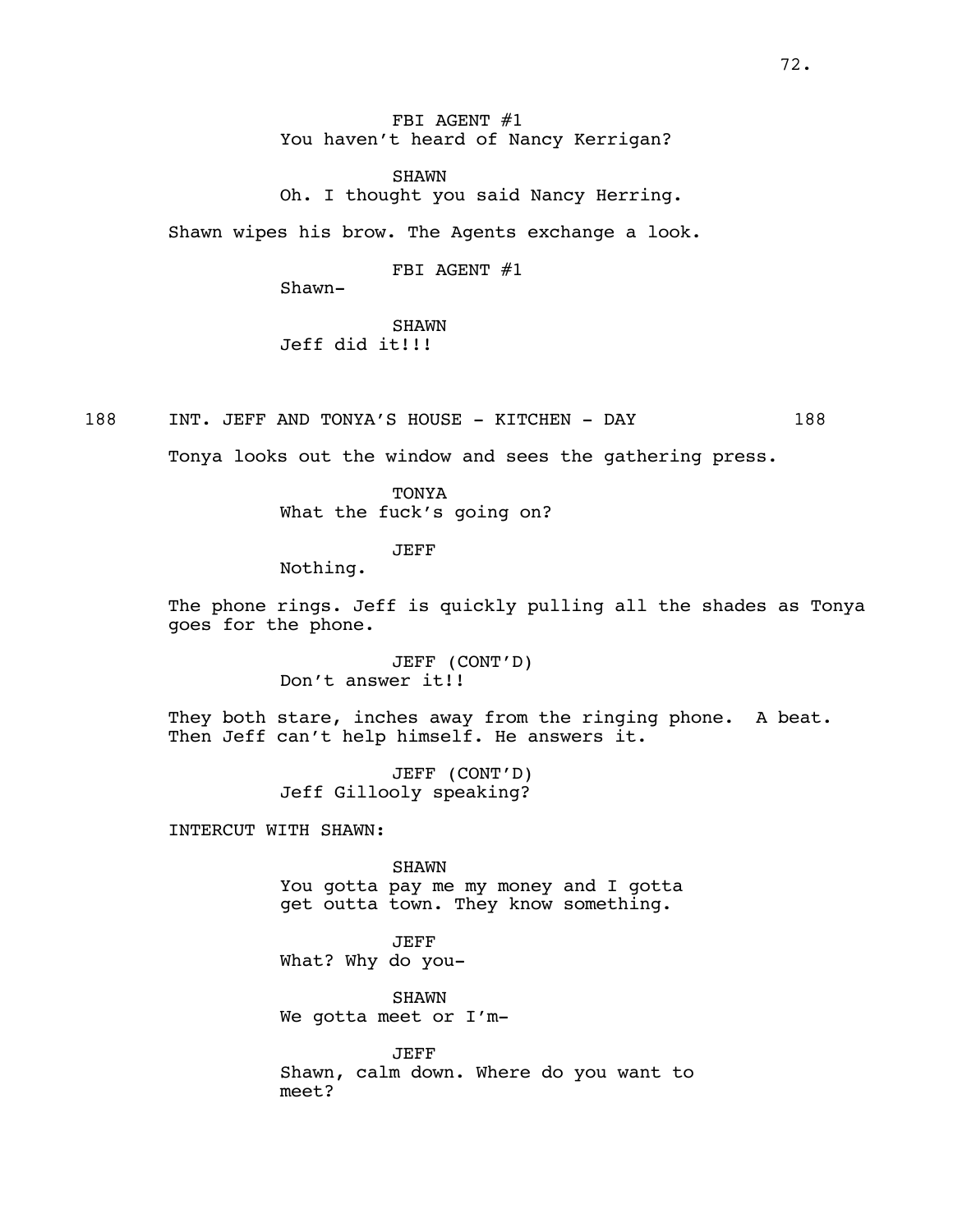**SHAWN** At the Golden Buddha. Meet me at the stroke of midnight.

JEFF I'm not meeting at the fucking stroke of-

SHAWN That's the plan, man. And bring the money!

Shawn hangs up. The two F.B.I. agents nod.

189 EXT. THE GOLDEN BUDDHA - PARKING LOT - MIDNIGHT 189

As Jeff heads in, he can't help but notice TWO IDENTICAL BLACK SEDANS parked in the lot. Something's clearly up.

190 INT. THE GOLDEN BUDDHA - MIDNIGHT 190

Shawn wipes sweat from his face and the back of his neck. When he spots Jeff approaching, his several chins tremble.

> JEFF What's going on, Shawn?

SHAWN Nothing... Why don't you sit down, Jeff?

JEFF You wanna go to that bar on-

SHAWN No, no, no. This is good. Sit down.

Jeff sighs. He stares at Shawn hard as he sits.

JEFF What's up, man? You okay? You're sweating an awful lot even for you.

SHAWN No I'm not okay! You know I'm not okay... They know.

JEFF

Who?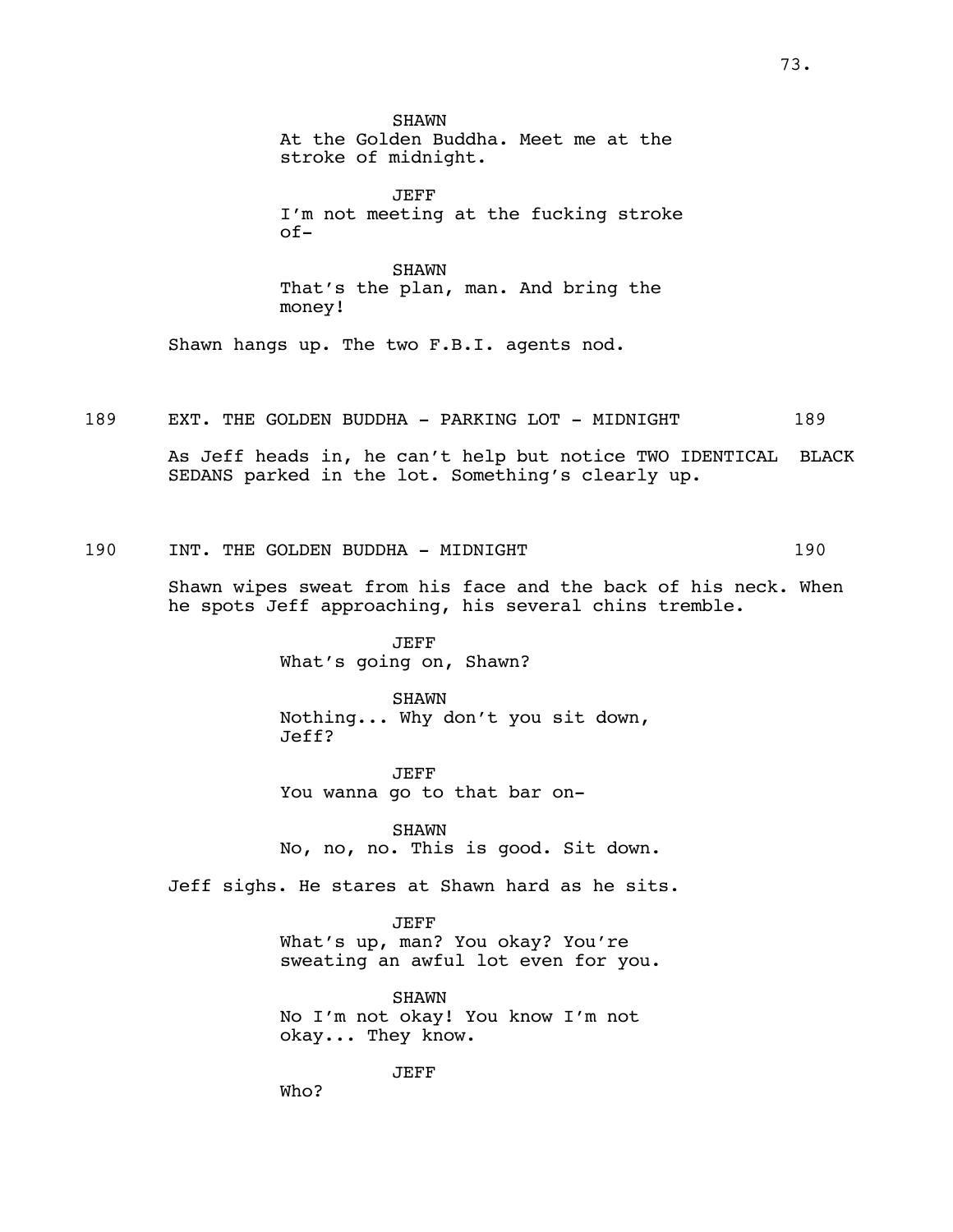You know.

JEFF

No.

SHAWN The FBI! They know something's up.

JEFF

What's up?

Shawn mimes whacked Nancy crying out 'Why?!?'

JEFF (CONT'D)

Whoa!!

SHAWN

Yeah!

JEFF Shawn. Are you trying to tell me you had something to do with this whole Nancy Kerrigan thing?

SHAWN What the fuck, Jeff?! Of course I-

JEFF Don't- say another word or I'll be forced to go to the authorities.

And Shawn realizes Jeff knows he's wearing a wire. Jeff leans in close to Shawn. KISSING CLOSE.

> JEFF (CONT'D) I've had love in my heart for you only I can't help you with this. But you made your bed. Now die in it.

Jeff walks out. Shawn looks outside nervously to the G-men.

# 191 INT. DIANE RAWLINSON'S HOUSE - LIVING ROOM - DAY 191

Tonya and Jeff wait for Bob Rawlinson, Tonya's lawyer.

TONYA (V.O.) Diane's husband's a lawyer so in the morning we meet up at their house. It was nice. They had a living room and stuff like that...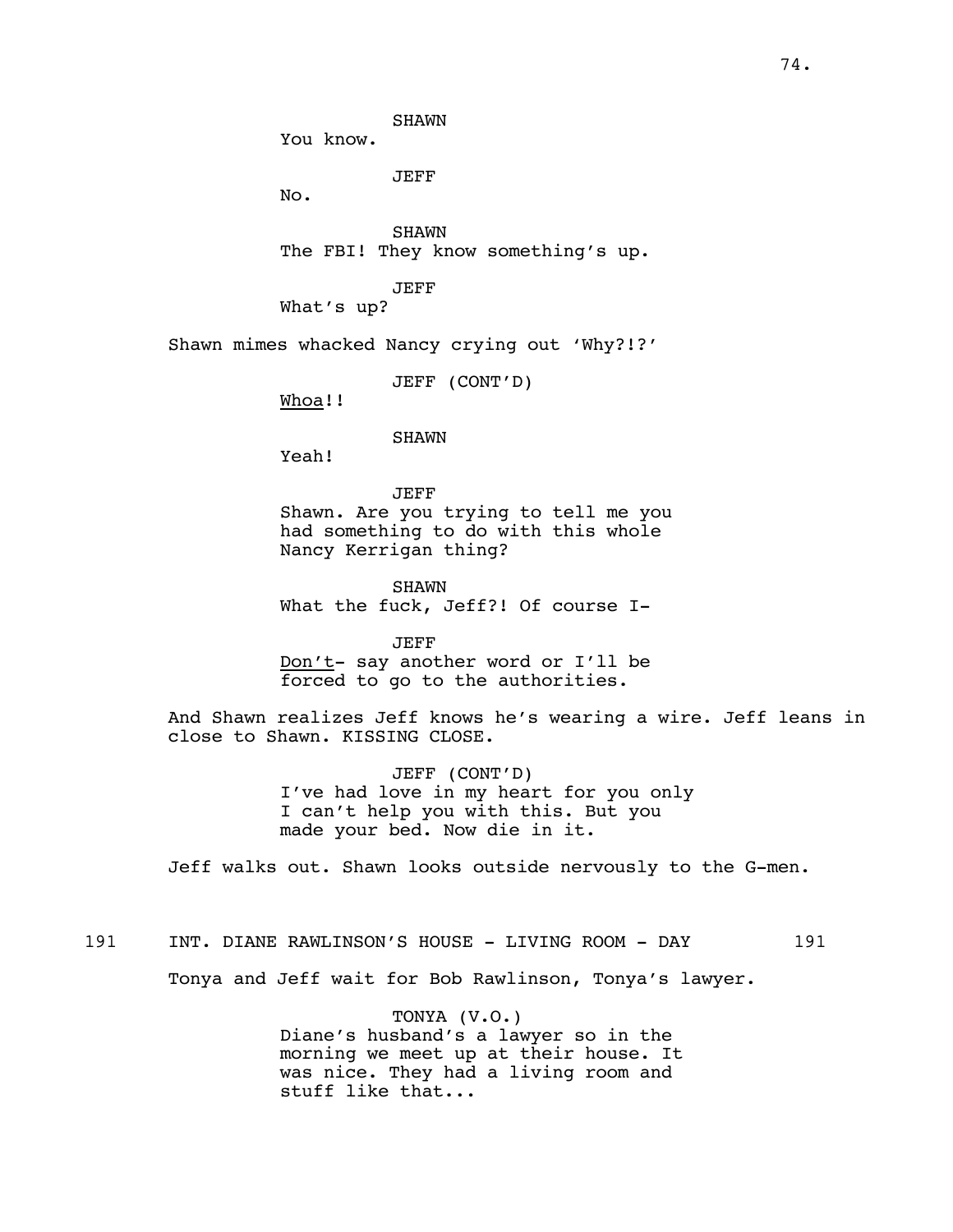**TONYA** Why don't we turn his ugly, fat ass in? Big, dumb, freakin', tub a guts.

JEFF Cause it's only his word against ours. You & I gotta stick together-

TONYA I'm gonna lose everything! I worked my whole life for this and he-

JEFF If it ever came down to that, I'd tell them you didn't have anything to do with it. But right now we gotta get our story straight. Since they can't pin anything on us - we didn't know anything.

**TONYA** We didn't know anything.

Diane and Bob Rawlinson, lawyerly handsome, join them.

BOB Look. They arrested Shawn and he's saying it was all your idea, Jeff.

TONYA We didn't know anything!

JEFF We didn't know anything!

TONYA It was supposed to be mailing some-

Jeff squeezes her arm hard. She screams, turns to him.

JEFF It's gonna be a shit show for us real soon. We gotta get home.

Tonya nods. He yanks her quickly out the door.

192 INT/EXT. JEFF'S TRUCK - RAWLINSON'S DRIVEWAY - DAY 192

The second Jeff gets in the truck, he turns to her.

JEFF What part of keeping your mouth shut was unclear, you stupid cunt?!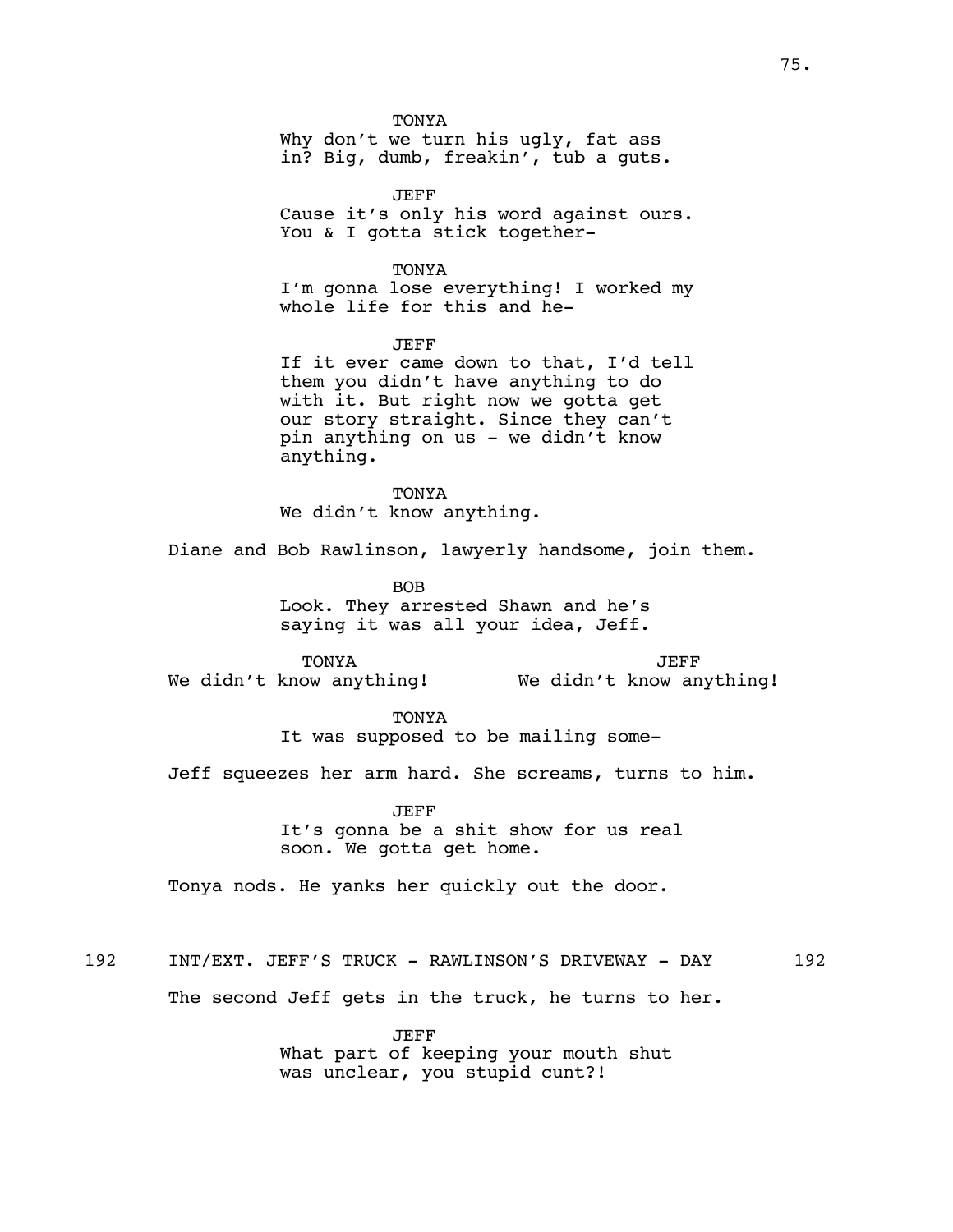Jeff, furious, screeches onto the road. Tonya, humiliated, studies him in film noir like shadows. It dawns on her:

> TONYA There's... There's more than what you're saying the story is, isn't there..? (Finally) Did you do it?

JEFF Shut up I'm telling you!!

TONYA

Shit! Shit! Goddamnit- How could you do that? Then say you love me? You know skating's my life! Fuck! What did you do?! What did you, Jeff? What did-

She screams as Jeff throws back his fist and swings HARD-

193 INT. TONYA'S HOUSE - DAY - CLOSE ON: MODERN DAY TONYA 193

TONYA BAM. He freakin' nails me right in the face. That's when I knew.

194 INT. F.B.I. HEADQUARTERS - DAY 194

Tonya, in a business suit with lawyer Bob, meets the F.B.I.

TONYA (V.O.) To this day he has never admitted to me, which I wouldn't care anyways, but he's never admitted to me he actually did it. But I knew. In that moment I knew he planned it and he had it done.

195 INT. JEFF & TONYA'S BEDROOM/OUTSIDE BEDROOM DOOR - DAY 195

Tonya packs furiously as the front door slams. As she hears Jeff approach she quickly locks the bedroom door. He BANGS.

> JEFF I can't believe it. You gave me up.

TONYA No. I didn't!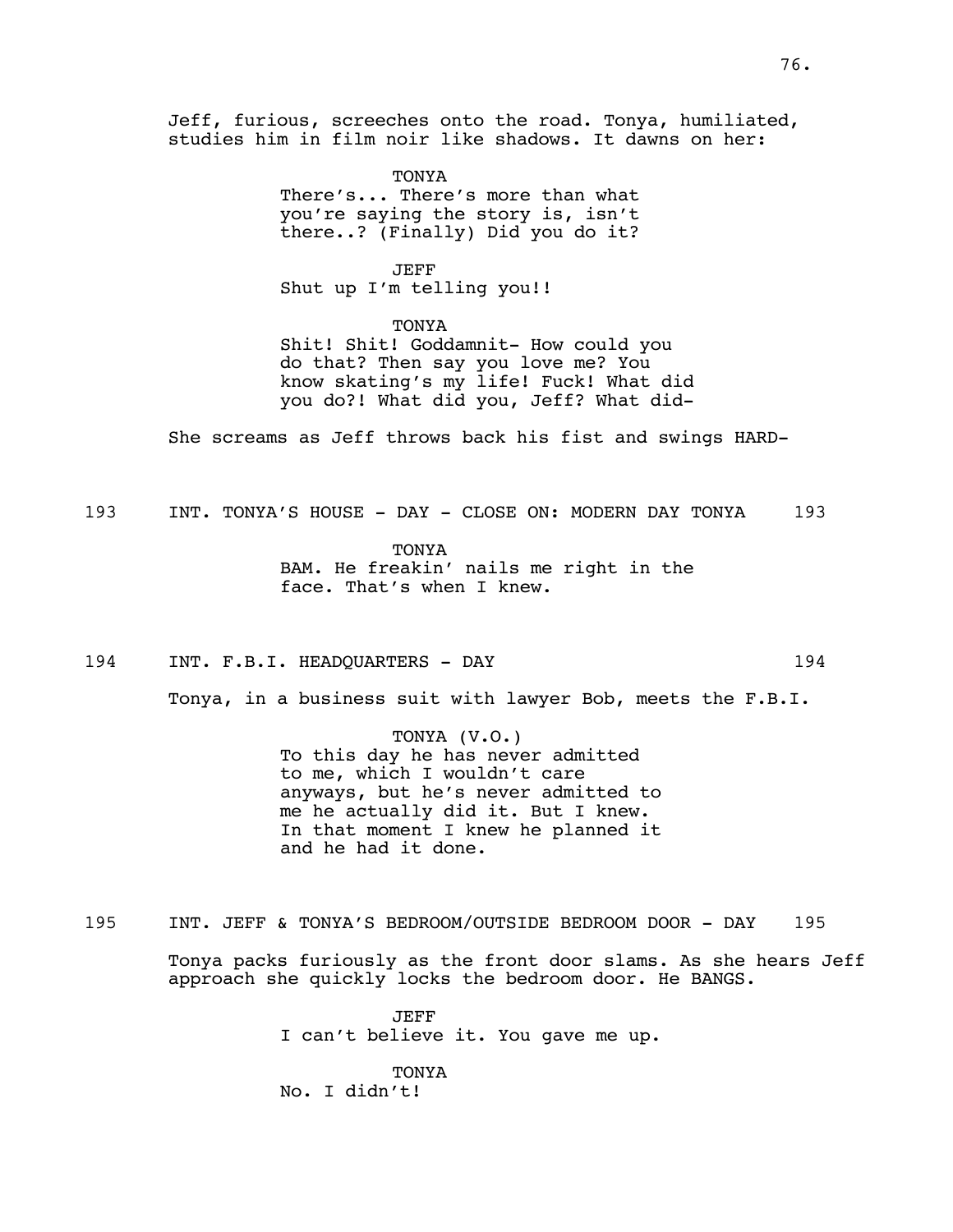JEFF

The FBI showed me your transcript.

196 INT. F.B.I. HEADQUARTERS - OFFICE - DAY 196

Jeff is dumbfounded as he reads the report. G-Men gloat.

197 INT. JEFF & TONYA'S BEDROOM/OUTSIDE BEDROOM DOOR - DAY 197

## **TONYA** That's cheating!

She throws everything she can into the suitcase & zips it up.

# JEFF Damn it I told you they couldn't prove anything. All I wanted to do, baby, was protect you. You're all I ever wanted.

She stops momentarily. She considers opening the door.

JEFF (CONT'D) Honey? I fuckin' lost you now didn't I?

She rises. But instead she races to the window and opens it.

TONYA What did you want me to say? I told them that you did this because you did fucking did this!

JEFF Tonya, what am I supposed to do?

She throws her suitcase out the open window. She hesitates.

**TONYA** I- Oh, Jeff... (Sincerely) I think-You really need to just kill yourself.

Then she escapes through the window. Jeff stares, open mouthed on the other side of the door. He begins to cry.

198 INT. SHAWN'S HOTEL ROOM - NIGHT 198

A nervous but excited Shawn is interviewed.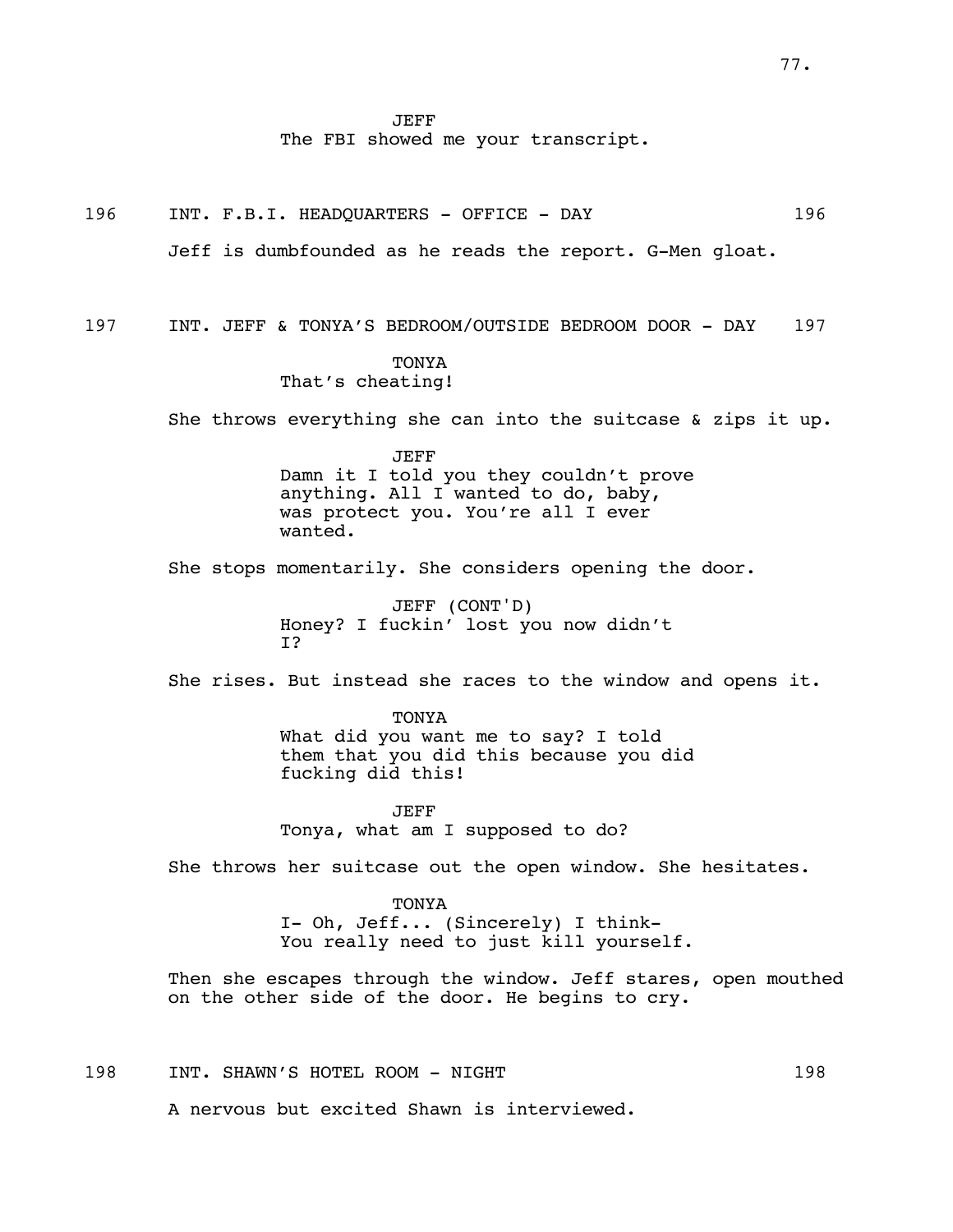## INTERVIEWER

There is a feeling out there that the person who was power mad, who was megalomaniacal was you. And that you had all these fantasies of espionage and that this whole thing was something you cooked up to fulfill a deranged fantasy.

#### SHAWN

Incorrect. Um. I'm a bodyguard and international counter terrorism expert. I work around the world for espionage agencies.

#### INTERVIEWER

But Shawn, you don't.

## SHAWN

But I do.

INTERVIEWER But Shawn, we've checked and you don't.

SHAWN

But I do.

INTERVIEWER But you don't.

SHAWN But I do. Um. I've been quoted as an expert on terrorism trends and profiles-

#### INTERVIEWER

Where?

## SHAWN

Um. In. I believe it was the- oh... It was a travel magazine a couple years ago during the Gulf War.

199 INT/EXT. TONYA'S APARTMENT - FRONT - MORNING 199

Tonya steps outside and is SURROUNDED on all sides by reporters. Overwhelmed as she heads to her car she tries to remain 'casual' but their shouts are deafening.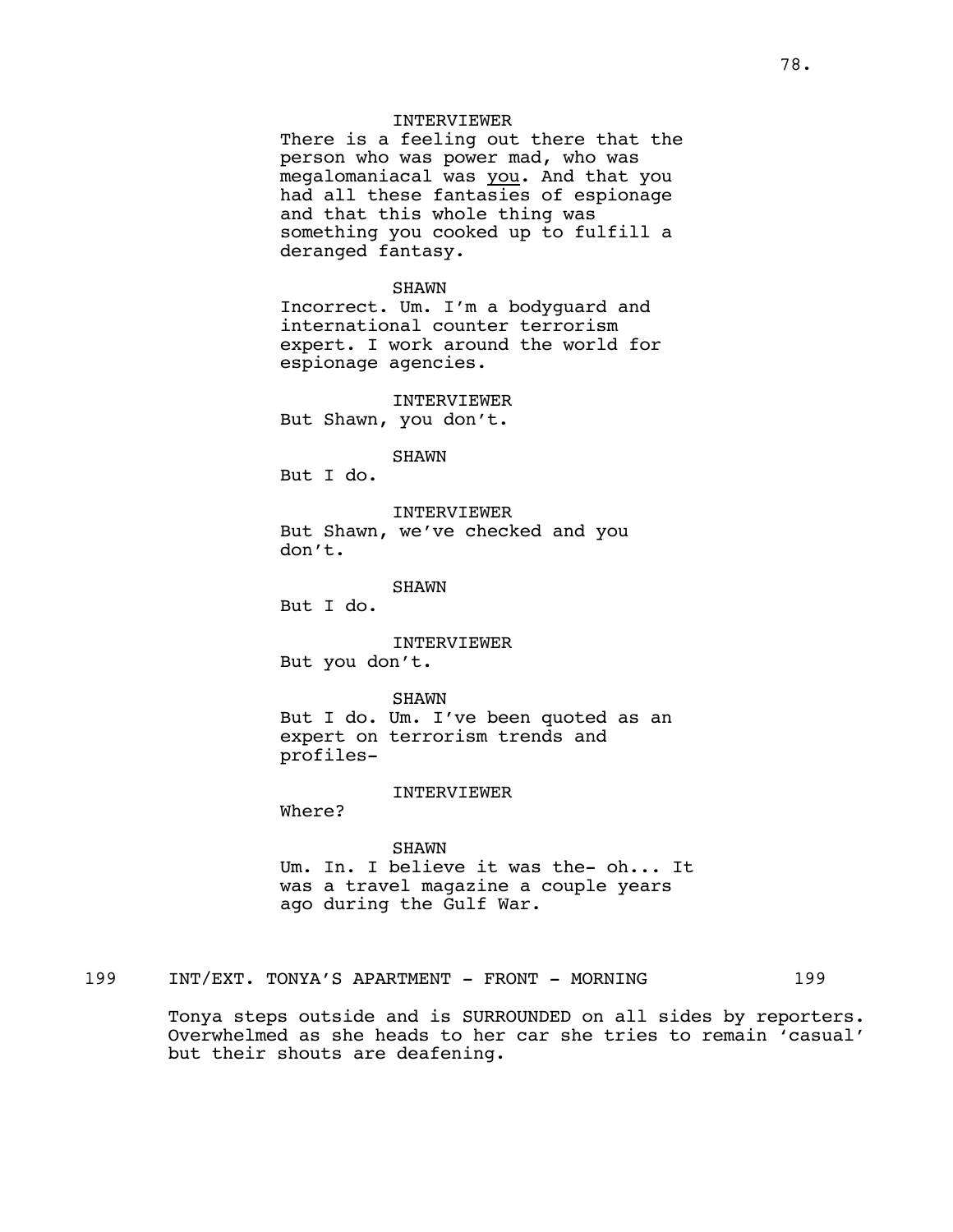Tonya, mobbed by press, GIDDY over the attention, makes her way to practice. 4,000 spectators fill 3 levels of the mall.

Fans hold up homemade signs reading, "Portland is Proud of Tonya!" "We Love Tonya! Deal With It America!"

Many languages shout questions at Tonya. She smiles & waves.

201 ARCHIVAL TV FOOTAGE: 201

## CONNIE CHUNG

Here in Portland Oregon, another day of practice for skater Tonya Harding. She's still working out everyday right behind me, fully expecting she'll compete later this month at the Olympics in Norway.

## MATT LAUER

Police and the FBI continue to keep looking into last weeks attack on skater Nancy Kerrigan-

#### ABC REPORTER

...Even as the U.S. Figure Skating Association convenes a hearing panel to consider if there are grounds to remove Tonya Harding from the American Olympic team.

#### ANN CURRY

...Harding's former husband said Tuesday that she knew about the attack on Nancy Kerrigan from the beginning.

202 INT. LLOYD CENTER ICE RINK - OREGON - DAY 202

Tonya finishes her routine & the crowd cheers. She looks up.

TONYA'S P.O.V- As far as the eye can see, cameras are pointed at her like weapons. Lenses and flashes and clicks capture her every move. Tonya is the most famous woman on earth.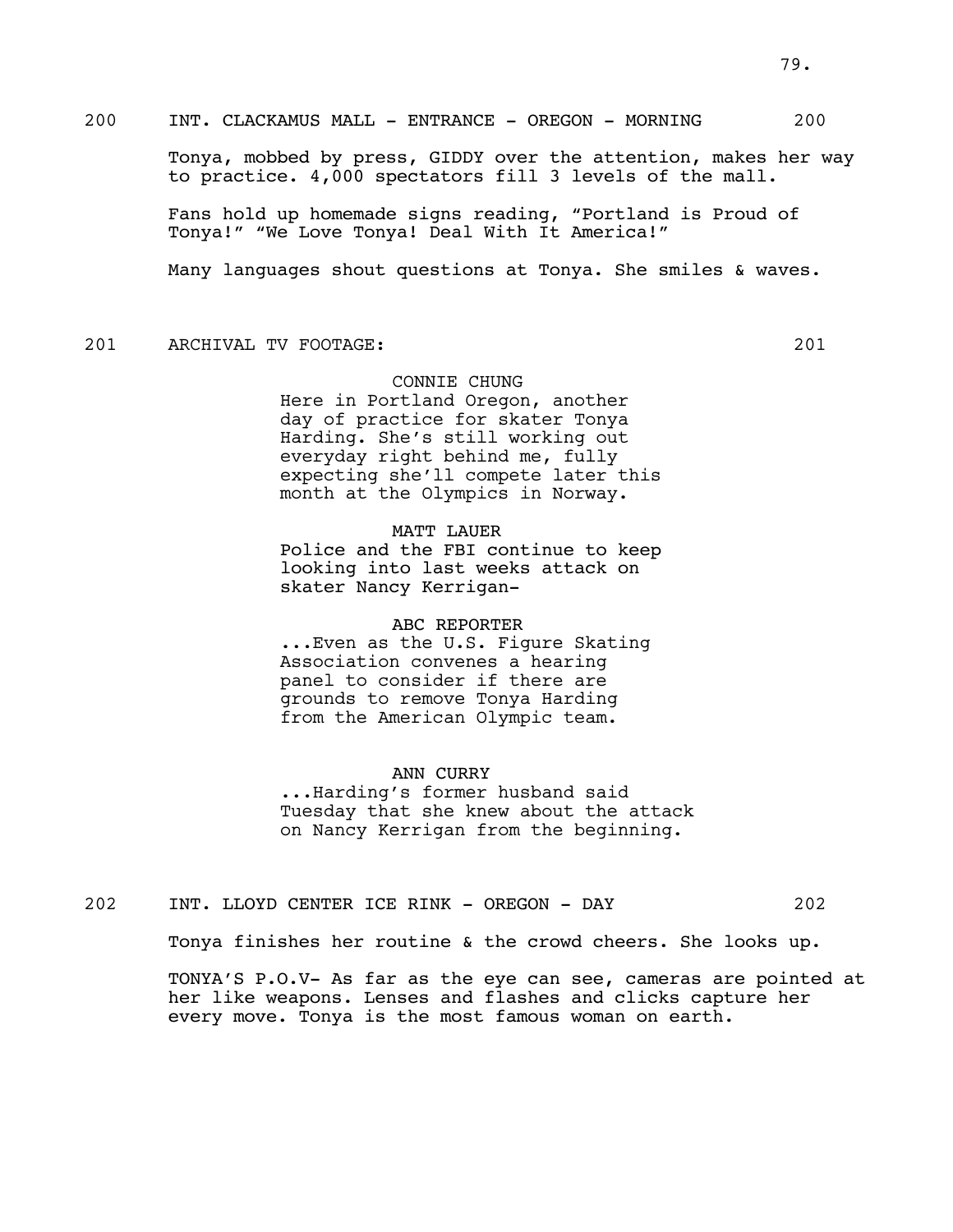Jeff, hair slicked, moustache shinning (if possible) is led off in cuffs followed by Shane, Derrick & Shawn. Bulbs flash.

> JEFF (V.O.) The papers all said I plead guilty, which I did. But not to planning the attack which it turns out didn't matter. (To the camera) Once I knew about it and didn't report it and tried to cover it all up, I was guilty.

## 204 EXT. HARDING HOME - FRONT YARD - DAY 204

The press all stand behind red velvet ropes shouting and snapping pictures of Lavona taking out the trash.

> MARTIN MADDOX (V.O.) Tonya's mom put out a red velvet rope in front of her house and told us if we wanted to take her picture we all had to stand behind it.

LAVONA (To a reporter who is off sides) Get your fat ass where it belongs!

MARTIN MADDOX (V.O.) AND WE DID!

205 INT. RED NECK DIVE BAR - OREGON - NIGHT 205

Jeff sits where he used to with Shawn, now drinking alone.

JEFF (V.O.) I made bail but I was charged with racketeering and fined \$100,000... Which I never paid. I never talked to Shawn again.

206 INT. TONYA'S HOUSE - DAY - CLOSE ON: MODERN DAY TONYA 206

TONYA I thought being famous would be fun. I was loved for a minute. Then I was hated. (MORE)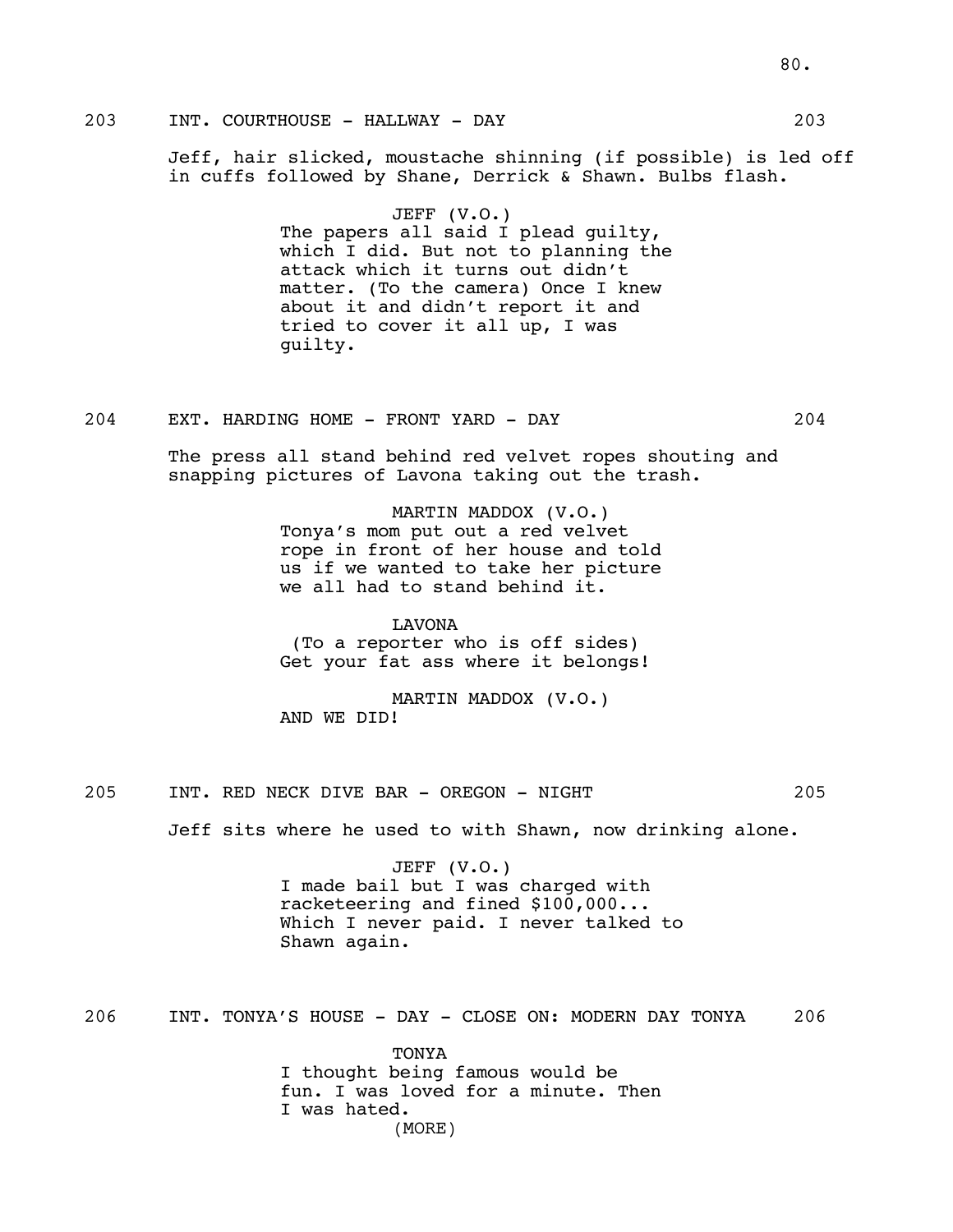Then I was a punch line. It was like being abused all over again. Only this time it was by you. All of you. You're all my attackers too. TONYA (CONT'D)

207 INT/EXT. TONYA'S APARTMENT / FRONT DOOR - DAY 207

Tonya sews extra sequins on a costume, shades drawn. The doorbell RINGS continuously. She STOPS and takes a look around. She's a prisoner.

She moves to the front door. Finally she opens it.

TONYA Could you please just leave me alone?... For now.

She slowly closes the door. A quiet beat. BANGING and RINGING continue. Tonya's head drops. She opens the door angrily.

Lavona is standing in the doorway, sheepishly, not meeting her daughter's gaze. Cameras FLASH.

LAVONA

So what's new?

Tonya pulls her mother inside and slams the door. They stand awkwardly in the middle of the room. Finally:

> LAVONA (CONT'D) I like your hair pulled back like that. Makes you look young.

> > TONYA

I'm 23, mom.

LAVONA You seem like you're holding up good. Fuck 'em, you know?

## TONYA

I know.

LAVONA I never did like that Jeff.

TONYA

Mom-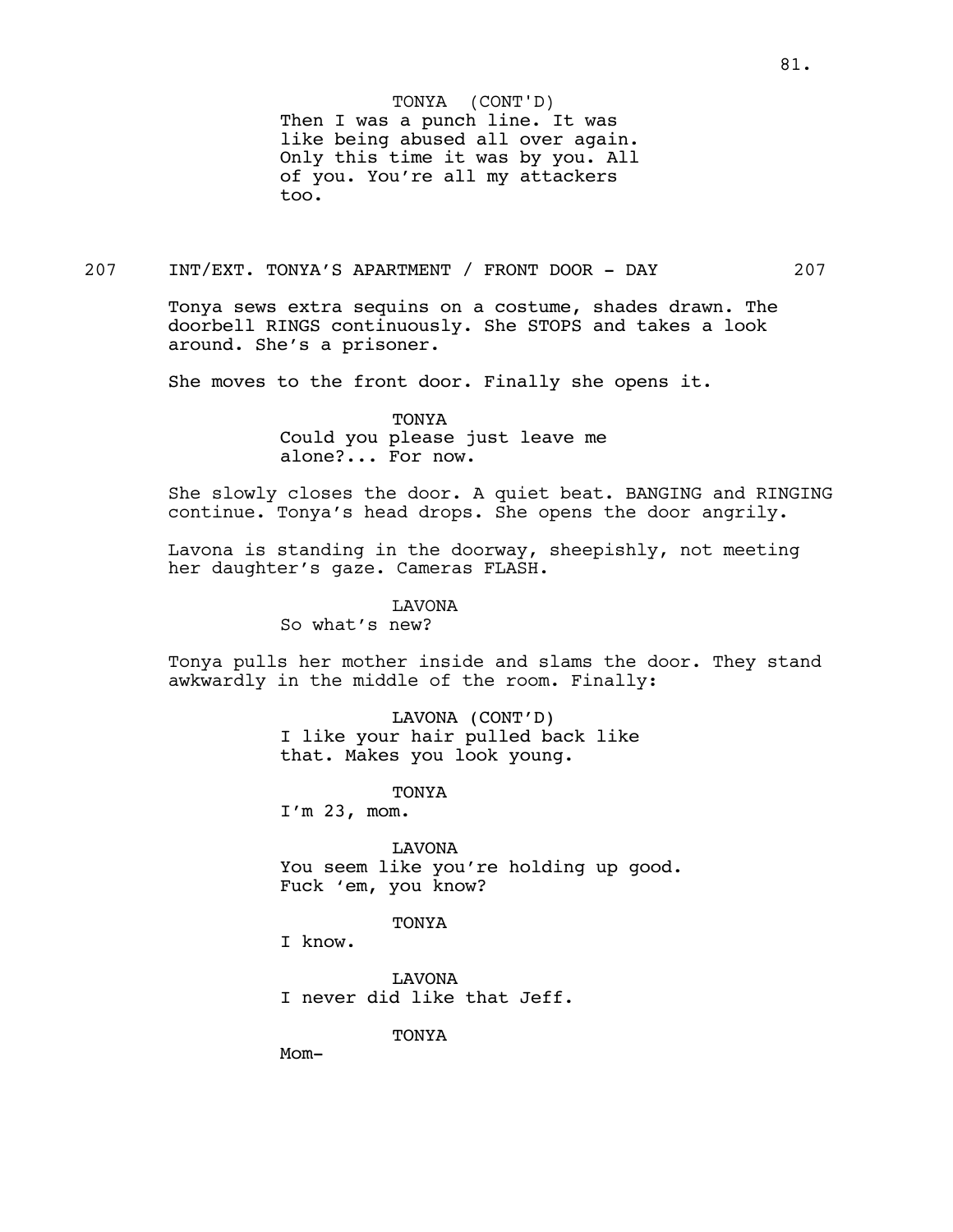LAVONA I'm not here to say I told you so. I'm not.

TONYA Why are you here?

A beat.

LAVONA I want you to know... I don't know. I'm on your side. I want you to know.

Tonya watches her. Lavona looks away.

LAVONA (CONT'D) Big crowd out there. A lot of people support you.

Tonya is silent.

LAVONA (CONT'D) You've done good. I'm proud of you.

Tonya wells up.

LAVONA (CONT'D) All right. I'm going.

But Tonya hugs her mom. Lavona tries to hug her back but can't.

LAVONA (CONT'D) Hon- Did you know about the attack?

Tonya steps back.

LAVONA (CONT'D) You can tell me.

Tonya almost laughs. She puts her hand on Lavona's shoulder. Lavona waits. Then Tonya searches Lavona's coat. She pulls a tape recorder out of Lavona's pocket.

TONYA

Perfect.

Tonya turns away and throws opens the front door.

LAVONA ...I still meant everything I said.

A CAR ALARM rings out as a tow truck attaches itself to Tonya's truck. Tonya races out. Lavona shouts after her.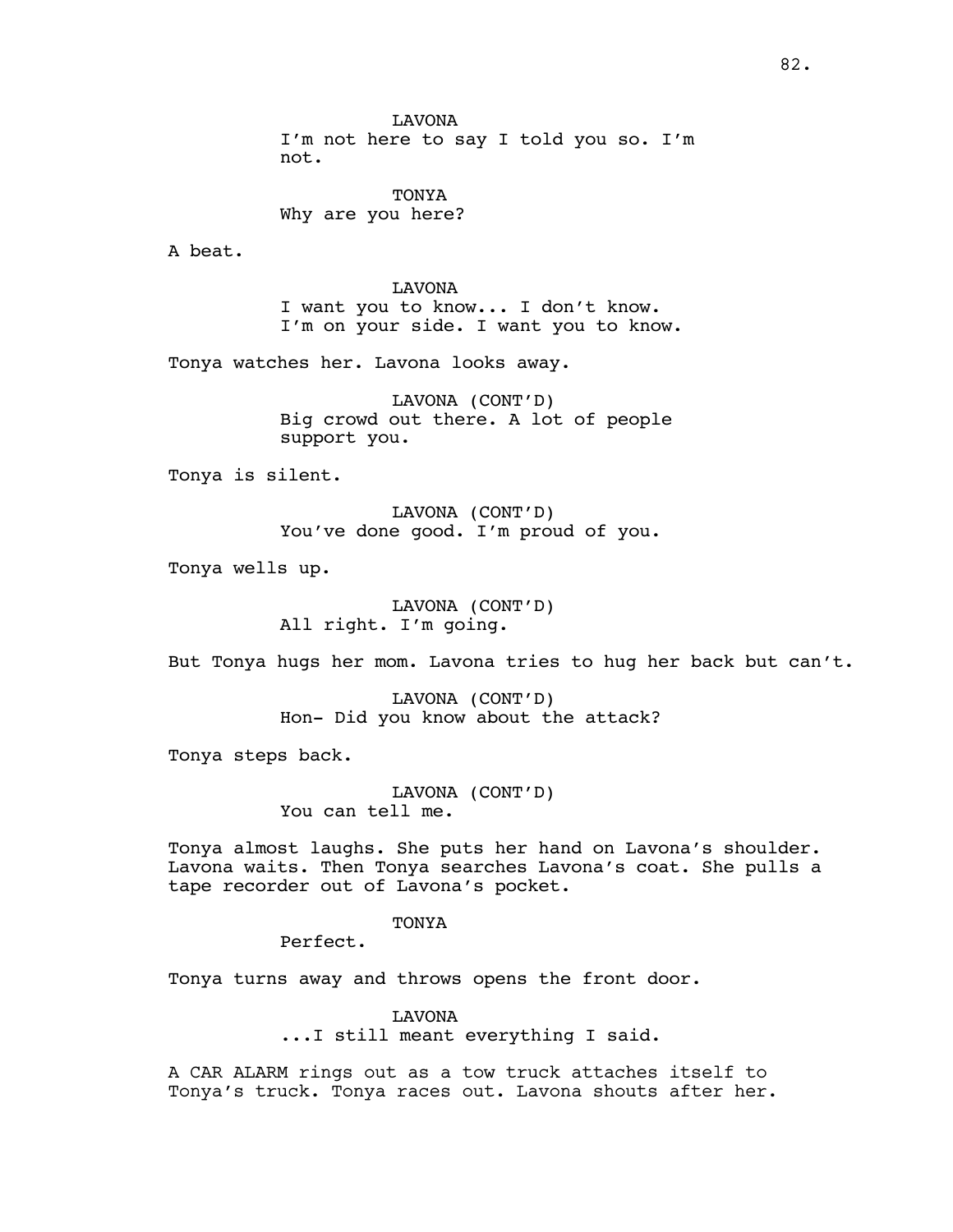LAVONA (CONT'D) I still meant everything I said!

## 208 EXT. TONYA'S APARTMENT / STREET - DAY 208

Tonya is chased by reporters as she runs down the street.

MARTIN MADDOX (V.O.) Okay- I used to flatten her tires, have her truck towed so we could get a shot of her, ya know? This was the 1st time there was a 24 hour news cycle to fill. We all needed that story.

Tonya races after her towed truck but it is too late. She is holding back tears, her veneer starting to crack.

209 INT. PRACTICE RINK - LOCKER ROOM - OREGON - DAY 209

A title cad: 3 Weeks To Lillehammer Olympics.

Diane helps Tonya dress. Bob faces the wall, chivalrously.

TONYA

This is bullshit. I shouldn't have to apologize for what I didn't do.

BOB

Tonya there's talk about not letting you skate in the Olympics at all. You need to give them this. We're hanging on by a thread here.

TONYA I earned my place on the team fair and square!

BOB Well. Taking out the competition with a retractable baton doesn't strike everyone that way.

TONYA I didn't know about it!

DIANE And that's exactly what you're gonna say. Jesus! Did Jeff do that?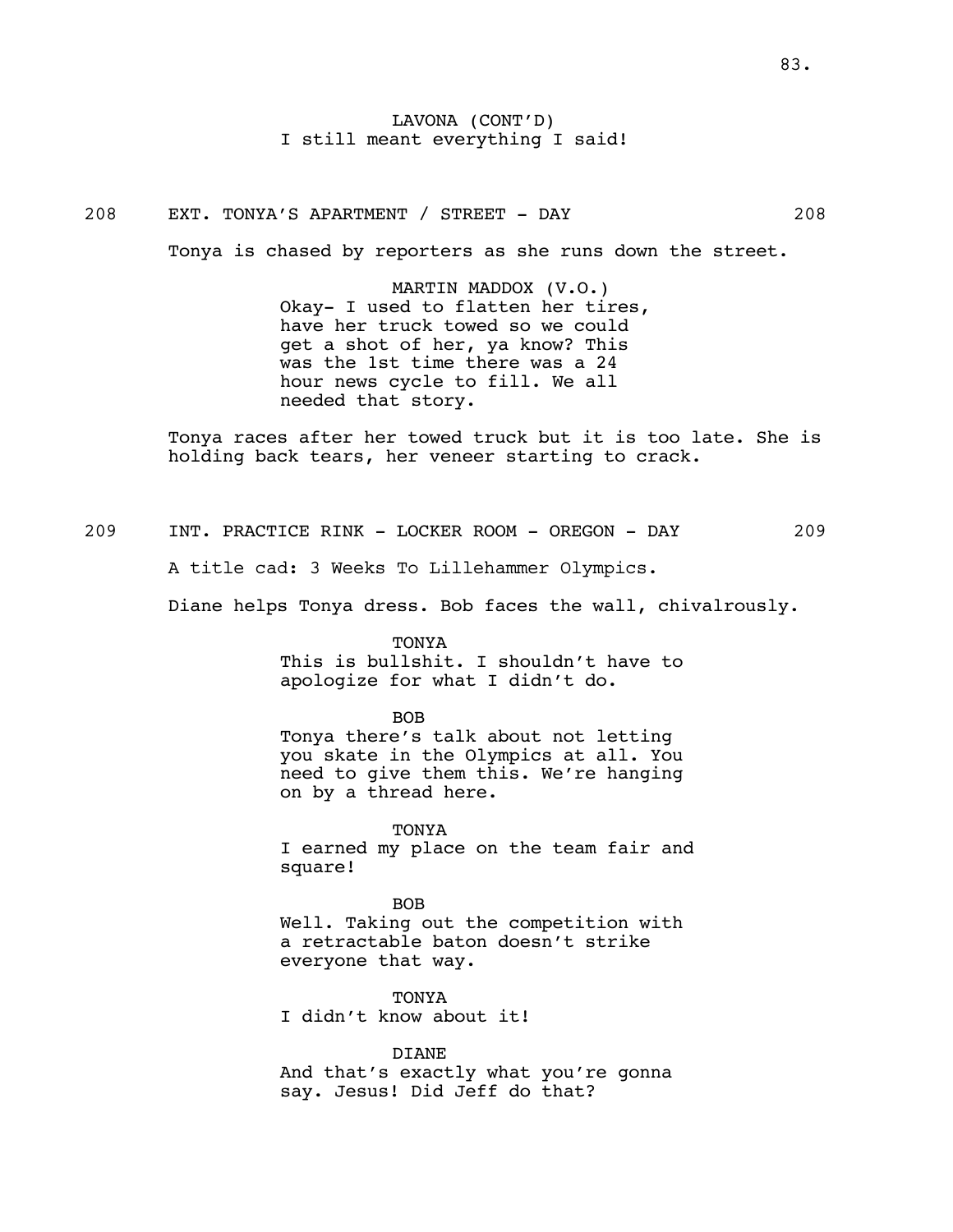Bob turns around. Bruises scar Tonya's back, legs & arms.

TONYA I can't fucking focus when I'm skating and I keep falling in front of everyone. While Nancy gets her own private rink where they catch her before she falls probably and-

DIANE Honey. You'll apologize and this whole thing will be over.

She hands Tonya her Team USA jacket.

**TONYA** Okay. I'll do whatever it takes.

#### 210 INT. PRESS CONFRENCE - 1994 - DAY 210

Tonya stands in front of many microphones smiling tightly and reads a prepared statement.

> TONYA (V.O.) I apologized for ever knowing or being associated with Jeff which it looks like I'll never stop doing ever.

> > TONYA

I had no prior knowledge of the assault on Nancy Kerrigan. I am responsible however for frailing (she laughs nervously, whispers excuse me, checks her notes) for failing to-

211 INT. COURT ROOM - OREGON - DAY 211

Tonya & Bob stand before the judge. Tonya looks like a kid.

TONYA (V.O.)

Then when the Olympic Committee threatened to take me off the team, I filed a \$10 million lawsuit against them. I mean, it was getting ugly. (To the camera) But do you think CBS who was showin' the games was gonna let this ginormous ratings fucker not happen?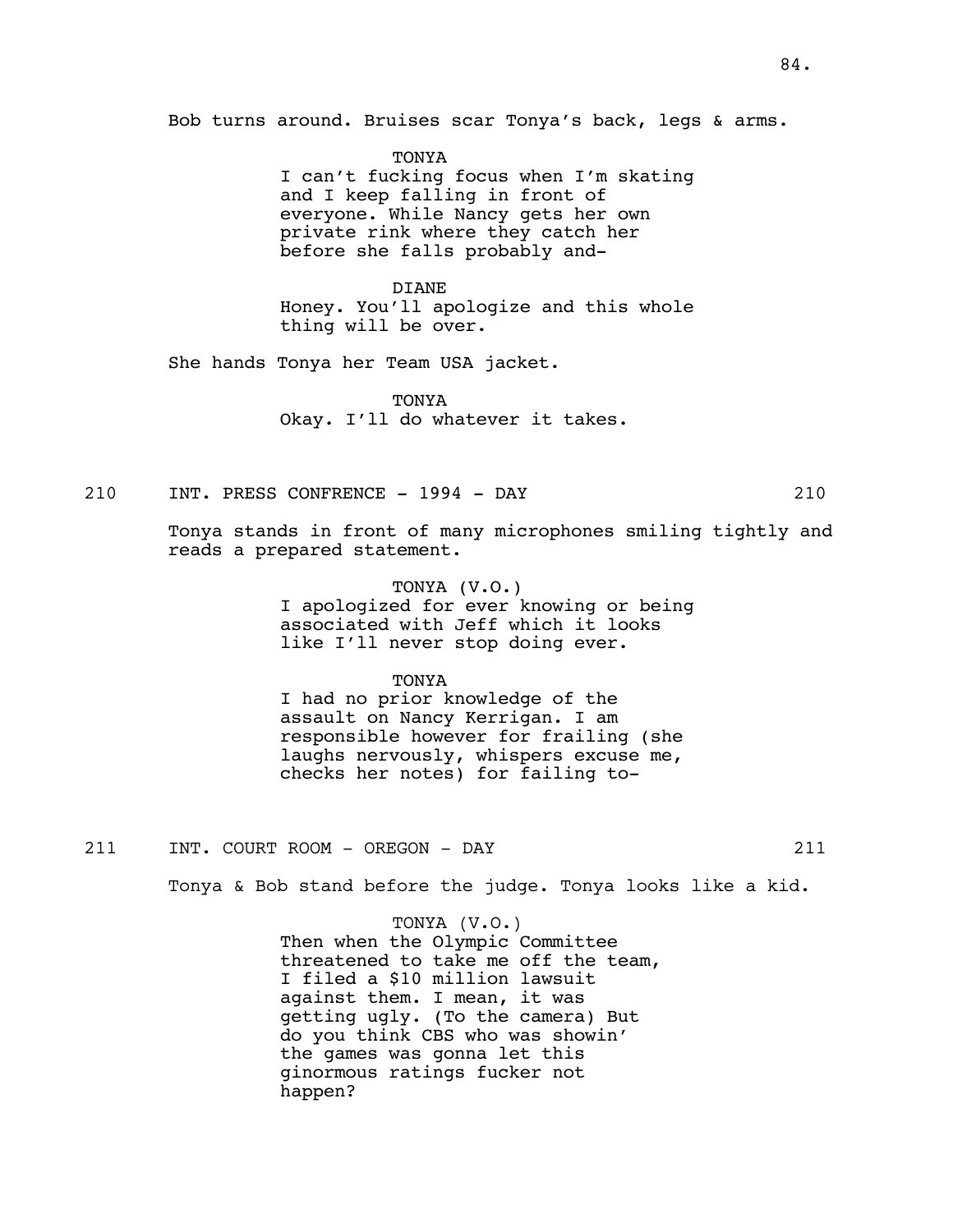**TONYA** The whole entire world was waiting for a showdown between me and Nancy. No. I made the team. And I was ready to show you all.

## 213 INT. RINK - LOCKER ROOM - LILLEHAMMER 1994 - NIGHT 213

Silence. Tonya sits by the mirror in her costume but without a stitch of makeup. She looks much younger than her 23 years.

The air is still but dust floating is visible. Tonya paints her cheeks with lipstick for rouge then wipes it in with her fists. She tries to hold it together. Slowly, very slowly, she begins to paint her face. Despite her best efforts, tears begin to fall. She smiles into the mirror. Lipstick is on her teeth.

214 INT. TV STUDIO - NIGHT 214 214

Title card: Hard Copy Offices. KABC-TV Los Angeles.

Jeff sits getting made up while a microphone is attached.

JEFF (V.O.) I was asked to comment on everything for Hard Copy. And they paid me a lot which was cool.

But Jeff looks anything but happy. He looks conflicted and ashamed as the director points at him to begin.

215 INT. RINK - LILLEHAMMER 1994 - NIGHT 215

The ENORMOUS crowd in the stands wait BUT THE ICE IS EMPTY.

CBS ANNOUNCER (V.O.) And now the public address is announcing Tonya Harding's name. It is her turn to be on the ice right now.

216 INT. RINK - BACKSTAGE HALLWAY - LILLEHAMMER 1994 - NIGHT 216 Diane and 2 others frantically try to tie up Tonya's skates.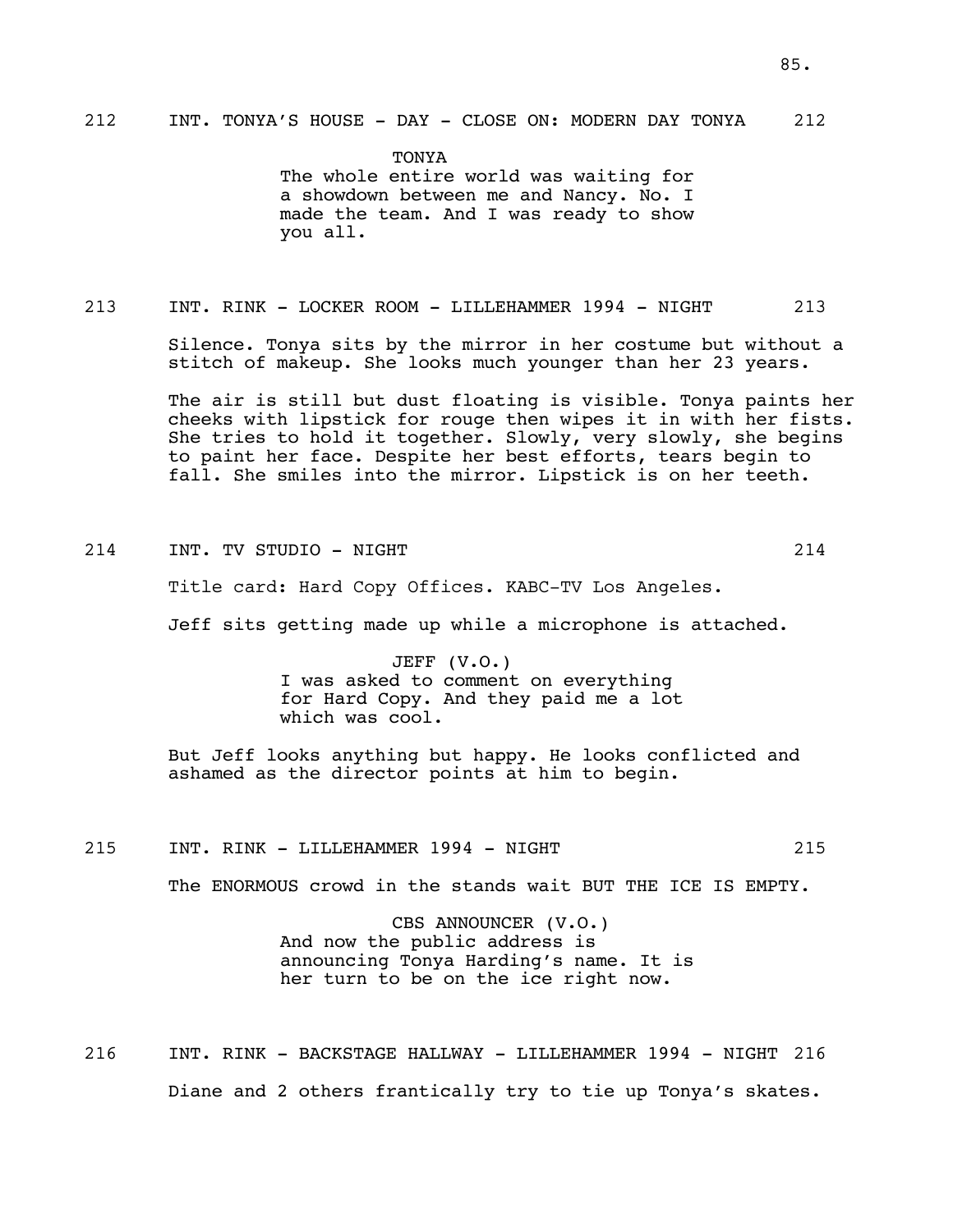CBS ANNOUNCER (V.O.) Tonya Harding, after her warm up, had a problem with her laces.

Officials watch the ladies crouch at Tonya's knees. The crowd is heard clapping impatiently in unison. Some start booing.

> CBS ANNOUNCER 2 (V.O.) If she's not out here I think they're gonna disqualify her. I'm not sure. I've never seen anything like this before.

TONYA How long do I have?

# DIANE

One minute.

## TONYA

A minute?

She ties her laces tight and runs out.

217 INT. RINK - SCORING AREA/GATE - LILLEHAMMER 1994 - NIGHT 217

Tonya rushes from backstage through the scoring area.

TONYA It's not going to hold me!!

She steps onto the ice.

218 INT. RINK - ICE LEVEL - LILLEHAMMER 1994 - NIGHT 218

Tonya steps onto the ice then skate over to Diane as the crowd jeers.

> TONYA I'm gonna break my ankle.

Diane gives her a pep talk. Tonya looks terrified and doomed and resolved as she tilts her head to God and says a prayer. She catches her breath and hits her mark.

The bizarre music begins. Tonya skates gamely but awkwardly.

She skates backward as the music soars then JUMPS, giving up in the air, arms and legs spread out clumsily.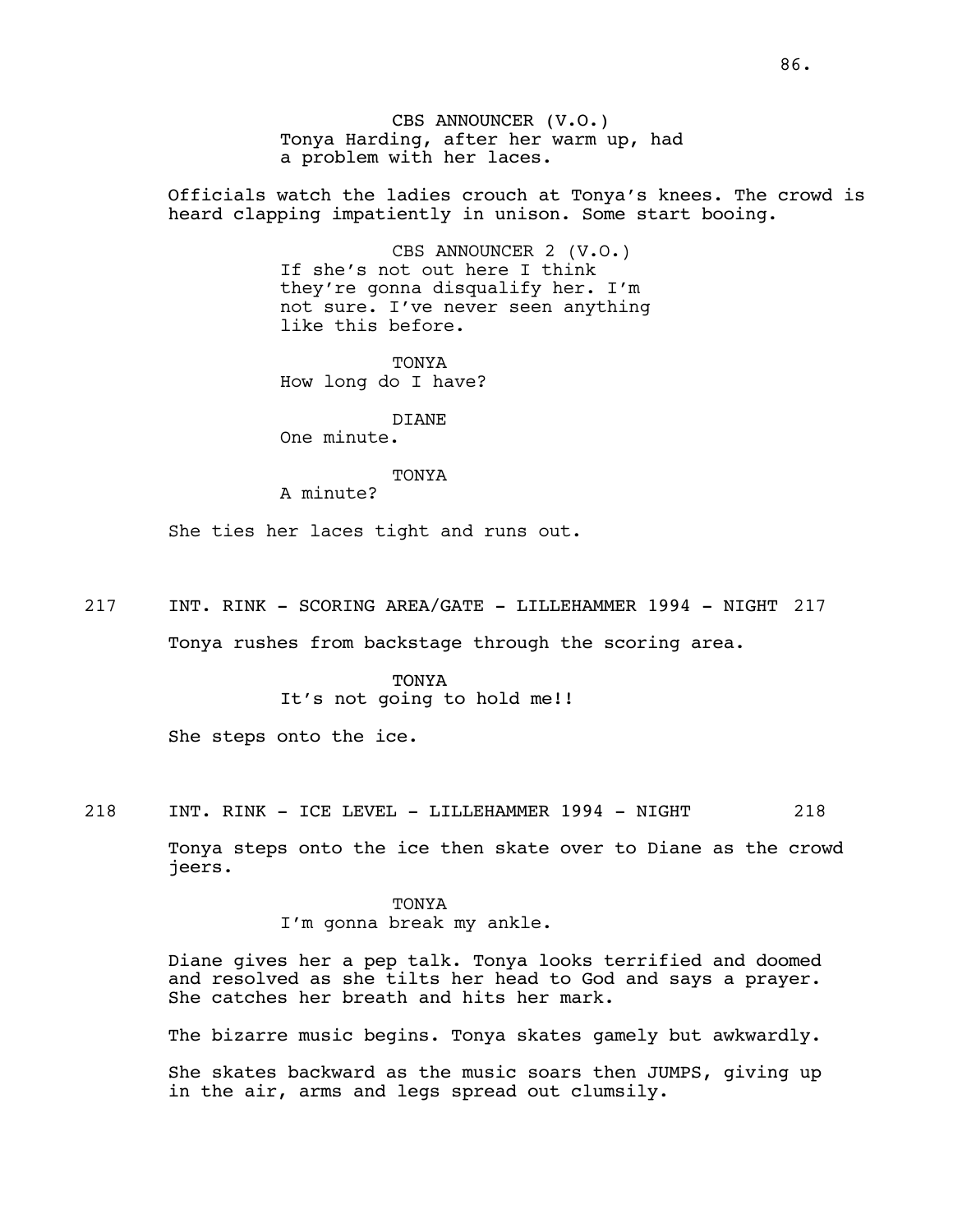She continues for a few seconds, arms spread out gracefully, then drops them, giving up. She starts to cry.

Tonya looks devastated as she skates over to the judges.

#### 219 INT. RINK - JUDGE'S TABLE - LILLEHAMMER 1994 - NIGHT 219

Tonya throws up her hands then throws her leg up ONTO their table pointing to her laces. The judges examine it as the music continues. Her face resembles the classic Tragedy Mask.

> **TONYA** My lace broke! I can't- I really tried to get out her on time. Please...

She looks humiliated and defiant and at a loss.

## 220 INT. DIVE BAR - OREGON - NIGHT 220

Lavona watches TV solemnly.

CBS ANNOUNCER (V.O.) In a situation like this, the judging panel will give her her best opportunity to put out her best performance. Things like this just don't happen!

ON THE TV - The judges mutter and Tonya skates off the ice.

CBS ANNOUNCER 2 (V.O.) Well I think they're allowing Tonya to fix her skate! Again, this is every skaters recurring nightmare.

221 INT. TONYA'S HOUSE - DAY - CLOSE ON: MODERN DAY TONYA 221 Tonya wears her big child star smile.

> TONYA Could I just say one quick thing about Nancy Kerrigan?

222 INT. RINK - ICE LEVEL - LILLEHAMMER 1994 - NIGHT 222 Tonya performs a series of jumps to a smattering of applause.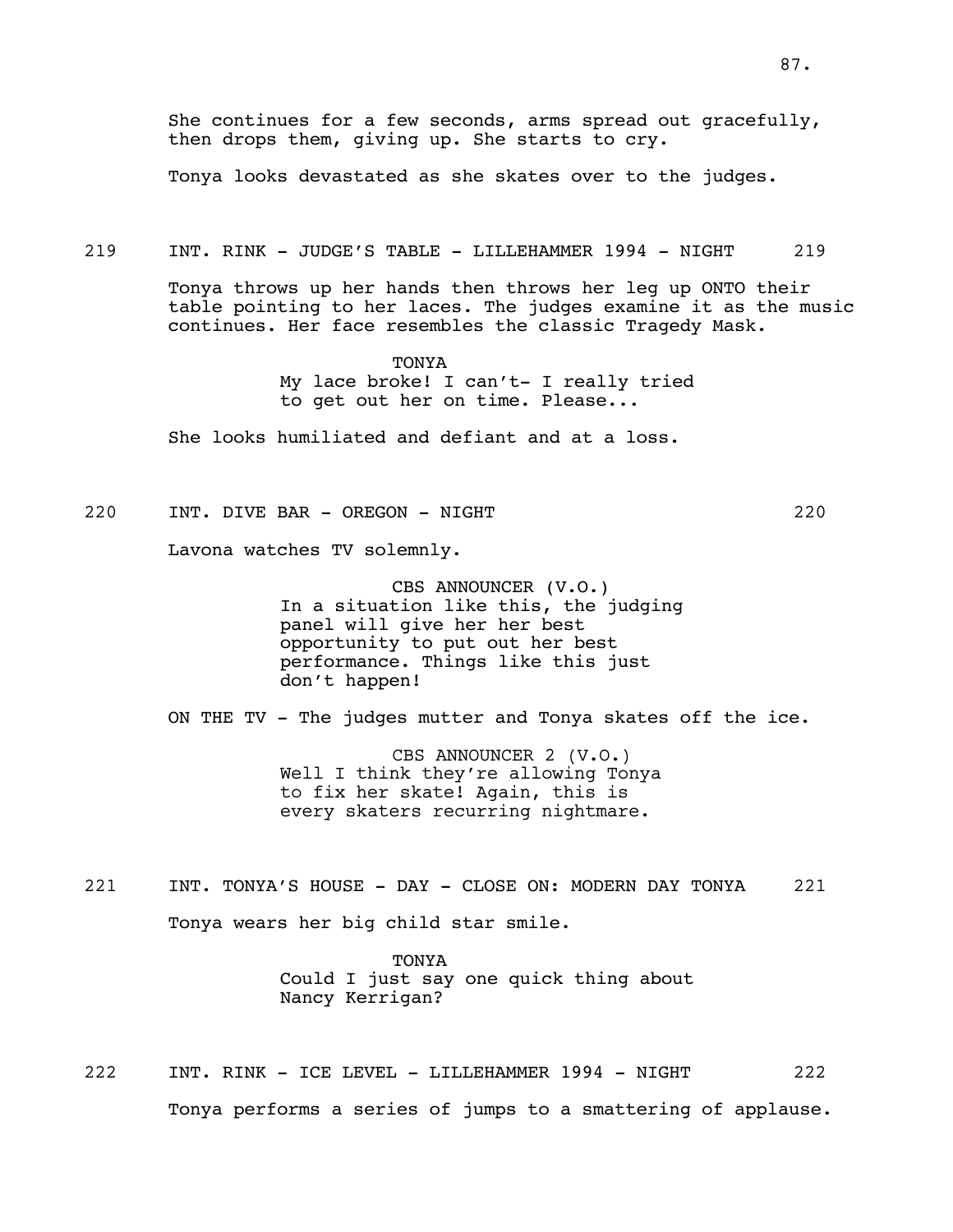So my lace breaks which I guess is my fault but really kinda isn't and I go out and do the same stuff as everybody else but I didn't get the marks cause I didn't have a shot with the judges to begin with.

223 INT. TONYA'S HOUSE - DAY - CLOSE ON: MODERN DAY TONYA 223

TONYA It was a big story. But I don't need a big story. I'm a big story on my own when I skate. I did my best and I got 8th. But Nancy-

224 INT. RINK - PODIUM - LILLEHAMMER 1994 - NIGHT 224

Nancy stands on the Olympic platform in second position.

TONYA (V.O.) She goes out and gives a beautiful skate- I never said different- She wins a friggin' silver medal & when they put that medal round her neck she looked like she stepped in poo.

As the medal goes on, Nancy looks like she stepped in poo.

225 INT. TONYA'S HOUSE - DAY - CLOSE ON: MODERN DAY TONYA 225

TONYA Come on! I mean, how am I the poor sport in all of this?

A judge BANGS his gavel.

TONYA (V.O.)(CONT'D) They postponed my trial until after the Olympics.

226 INT. COURTROOM - OREGON - DAY 226 Tonya and Bob stand before a judge. She looks at her feet.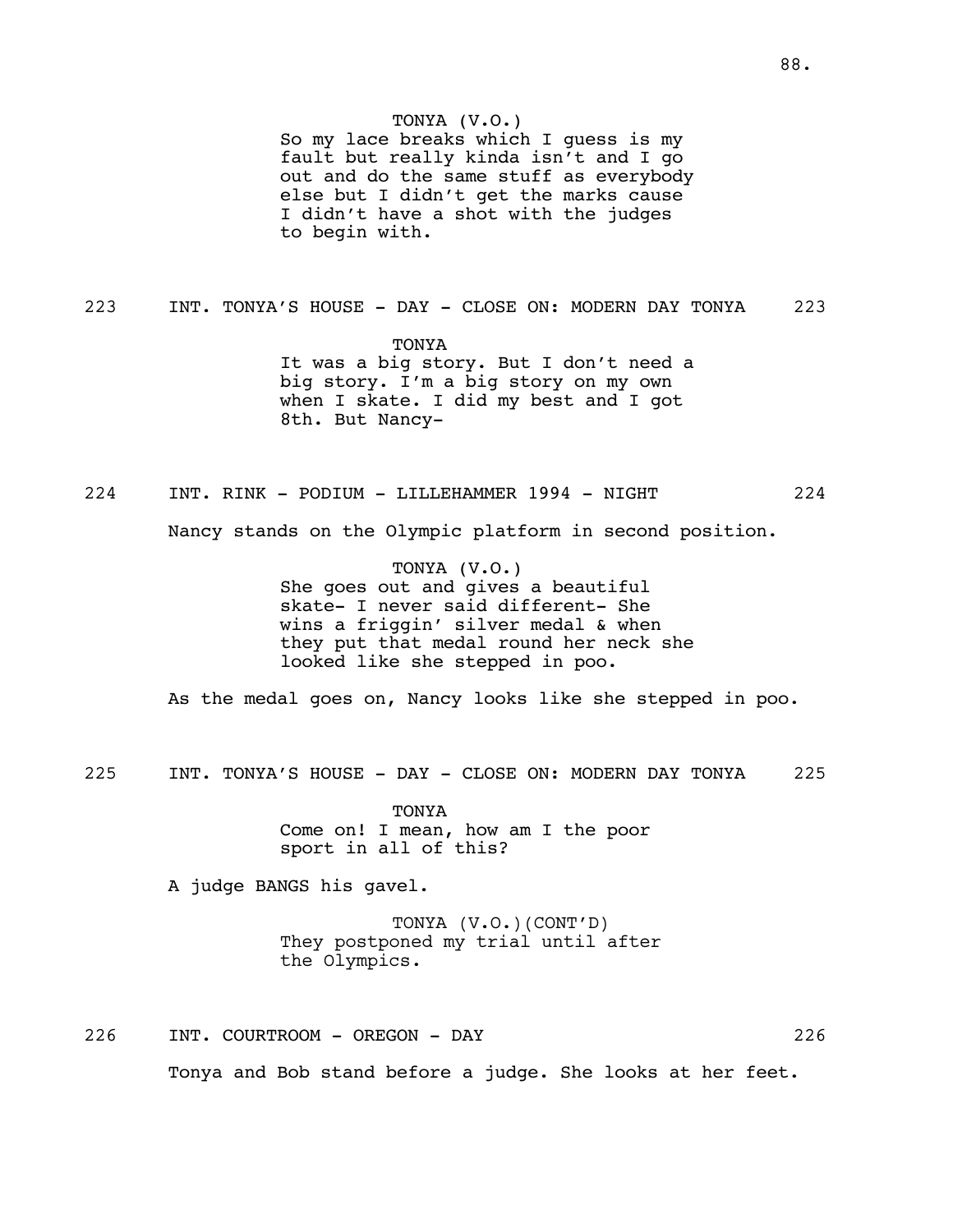## JUDGE LONDER

Tonya Harding. You are hereby sentenced to 3 years probation, \$100,000 fine plus \$10,000 to the D.A.'s office for special costs. Another \$50,000 to set up a fund for the Special Olympics. 500 hours community service; a psychological evaluation-

He stops. Tonya looks up.

JUDGE LONDER (CONT'D) -and your immediate resignation from the US Figure Skating Association-

Tonya face is blank.

JUDGE LONDER (CONT'D) Banning you for life from all Figure Skating Association competitions and events.

She flinches. This was a surprise to her.

TONYA

No. All I did was hindering prosecution. You're never gonna let me skate again? I'd rather do jail time. They only got 18 months.

The judge stares.

#### TONYA (CONT'D)

They got 18 months. I'll do that. Your honor. I don't have education. All I know is skating. I'm no one if I'm can't- I'm not this monster. I'm trying to do the best with what I know how to-. It's like you're giving me a life sentence. You can't do that.

JUDGE LONDER Miss Harding. That's enough-

TONYA Please! Just send me to jail so then I can still skate!

JUDGE LONDER I've given you my decision.

The judge bangs his gavel. Her lawyer nudges her, motions for her to take the deal. Tonya stares ahead.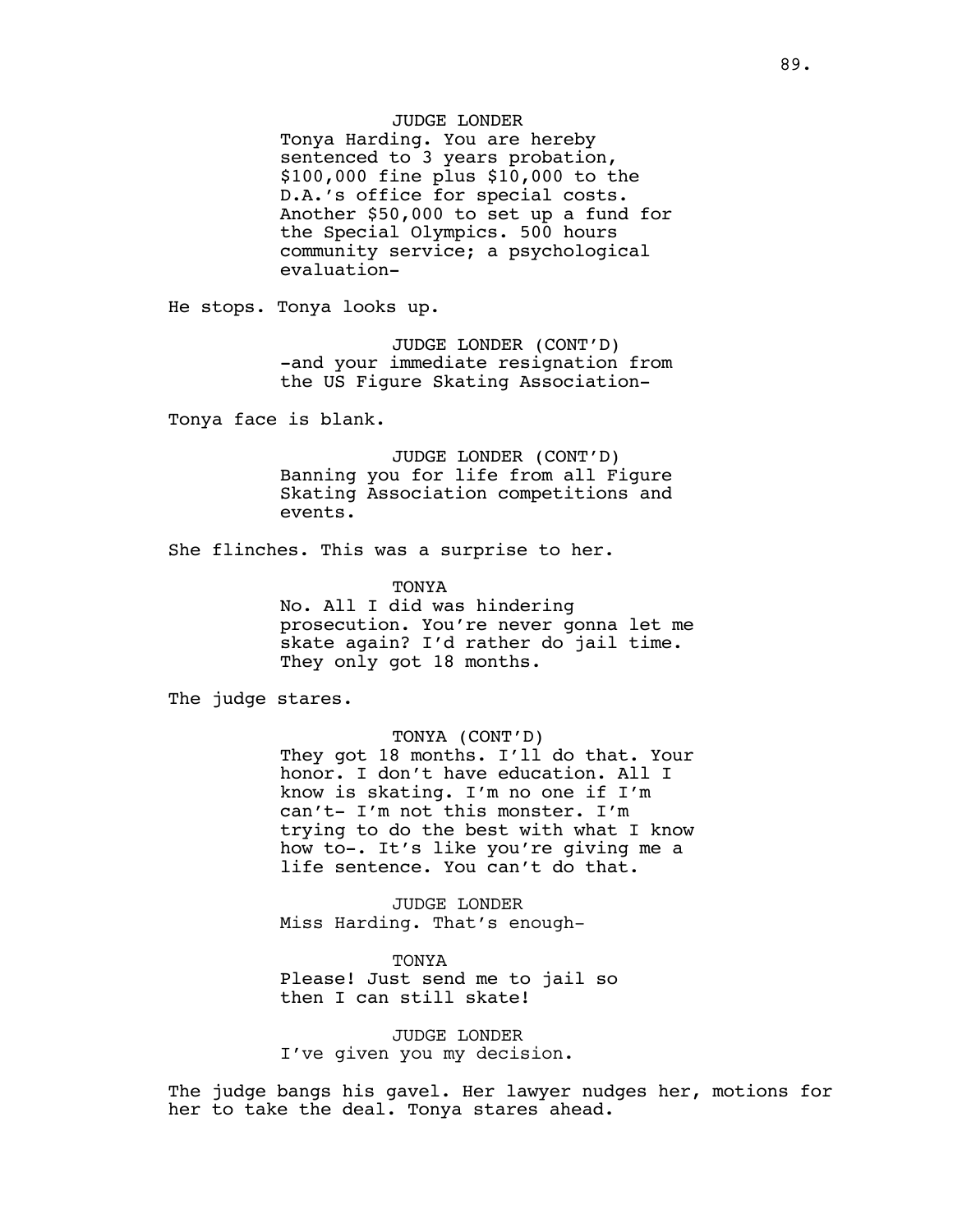| 227 |                                                                                                                                | INT. TONYA'S APARTMENT - LIVING ROOM - NIGHT                                                                                                                                                                                                                                                     |                |  | 227 |
|-----|--------------------------------------------------------------------------------------------------------------------------------|--------------------------------------------------------------------------------------------------------------------------------------------------------------------------------------------------------------------------------------------------------------------------------------------------|----------------|--|-----|
|     | Tonya, alone, hiding out in the dark, beer in hand, the only<br>light coming from the TV set. On the TV, a late night TV host: |                                                                                                                                                                                                                                                                                                  |                |  |     |
|     |                                                                                                                                | The top 10 excuses by Tonya Harding at<br>the Olympics. #4, got scared by<br>Nancy's giant teeth. #3, two words:<br>Rental Skates. #2, got mixed up before<br>competition and hit self in knee with<br>lead pipe. And the $#1$ excuse by Tonya<br>Harding: Couldn't land the triple<br>Gillooly. | TV HOST (V.O.) |  |     |
|     | The audience cheers.                                                                                                           |                                                                                                                                                                                                                                                                                                  |                |  |     |
| 228 |                                                                                                                                | INT. NAIL SALON - DAY - CLOSE ON: MODERN DAY JEFF<br>JEFF<br>I got a 2 year sentence and did 8<br>months to the day.                                                                                                                                                                             |                |  | 228 |
| 229 |                                                                                                                                | INT/EXT. JEFF'S HOUSE - MORNING<br>Jeff opens his front door and looks around cautiously.                                                                                                                                                                                                        |                |  | 229 |
|     |                                                                                                                                | JEFF $(V.O.)$<br>All that craziness, everything I'll<br>ever be known for, from start to<br>finish was just a few months. Before I<br>went to jail, I got up one morning,<br>the press had just disappeared. Like I<br>dreamed it.                                                               |                |  |     |

On Jeff's TV, press coverage of O. J. Simpson's arrest for killing his ex-wife.

230 INT. HARDING HOUSE - CLOSE ON MODERN DAY LAVONA 230

LAVONA I never see Tonya anymore and this is fine. I could care less. I lead a full life... I'm very happy.

The bird pecks at Lavona's ear.

90.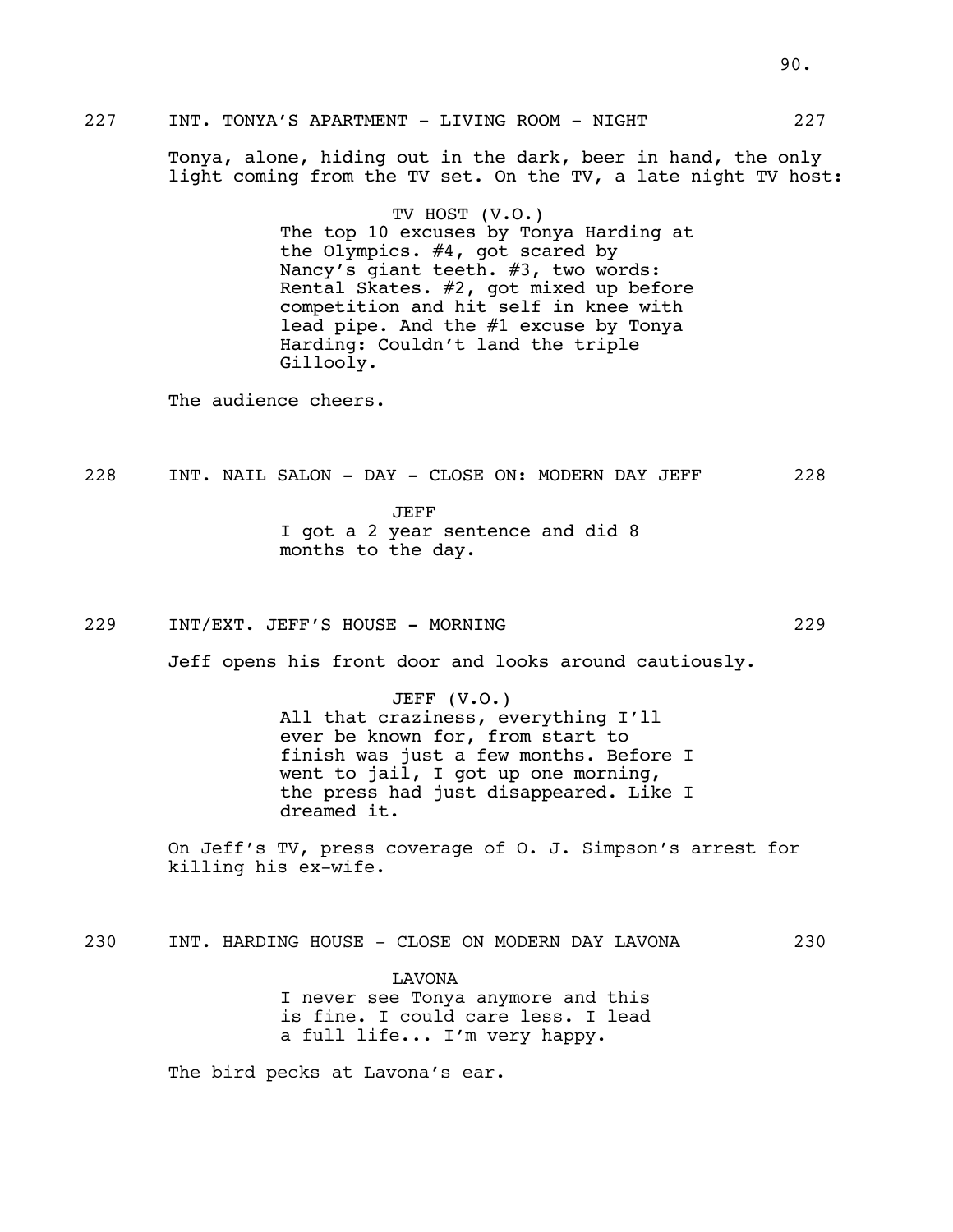JEFF

Tonya would never have thought of calling in a death threat. And I was more caught up in the terrible things she was saying about me rather than the fact that I ruined her career. Absolutely ruined it.

232 INT. BOXING RING - NIGHT 232

Title card: Creek Nations Gaming Center Tulsa, Oklahoma. 2003

A huge crowd has gathered around a boxing ring.

TONYA (V.O.) Once I was banned from figure skating for life, I didn't have a lot of options.

233 INT. HARDING HOUSE - DAY CLOSE ON MODERN DAY TONYA 233

TONYA I did what I hada do to stay in the public eye and pay the bills.

## 234 INT. BOXING RING - NIGHT 234

Tonya and a SCARY LADY BOXER trade punches and jabs.

TONYA (V.O.) I was the second most known person behind Bill Clinton in the world. That meant something. People still wanted to see me. So I became a lady boxer. I mean, why not? Violence was always what I knew anyway.

BAM! Her opponent slams her with a right to the jaw. Tonya momentarily see stars. She looks out at the crowd.

An arena of hate where there used to be love. Ugly faces shouting and booing.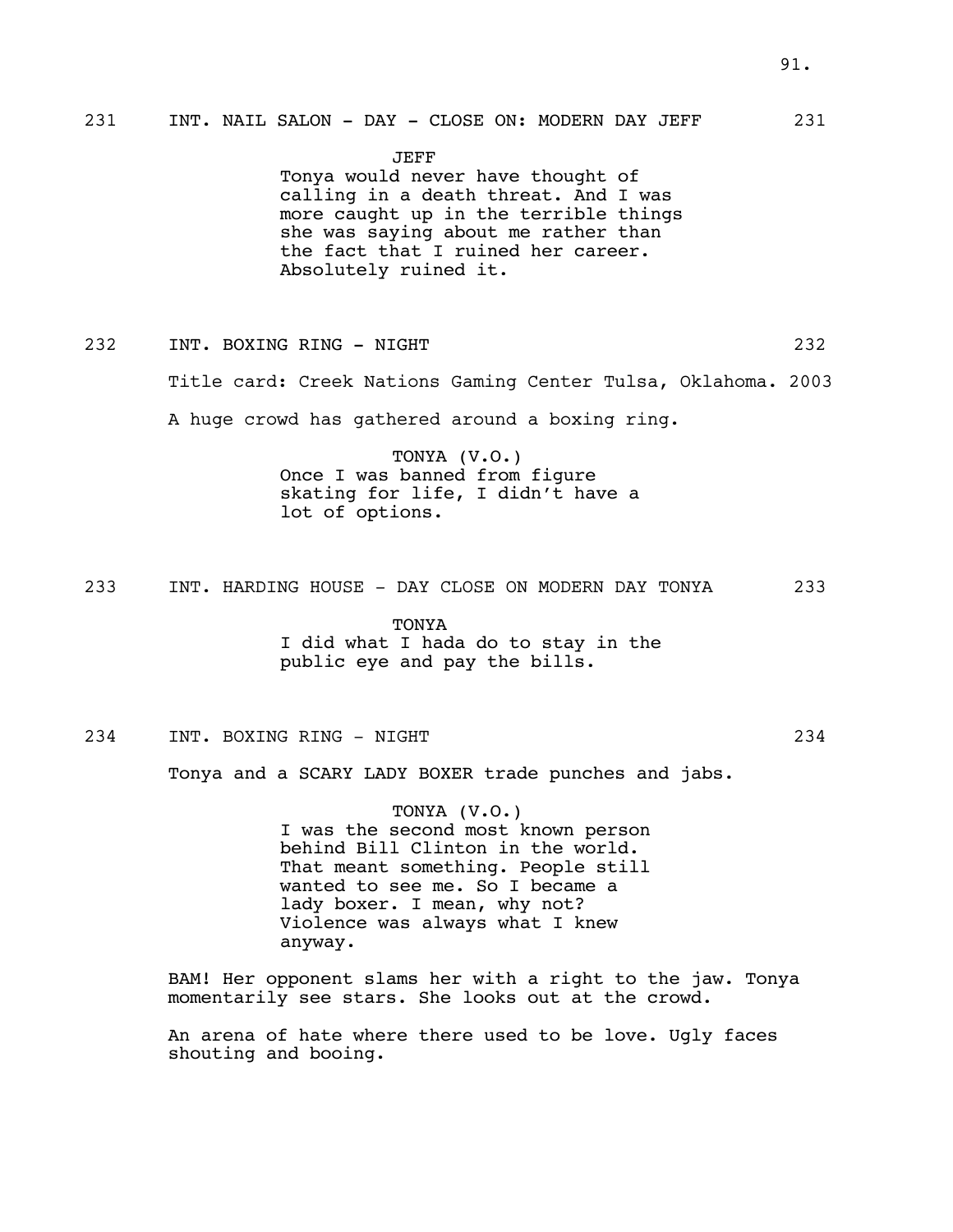TONYA (V.O.) America, you know. They want someone to love but they want someone to hate. And they want it easy. The match continues. Tonya's face is beaten and battered. TONYA (V.O.) But what's easy? The haters always say, Tonya just tell the truth. But there's no such thing as truth. It's bullshit. BAM! Tonya is hit hard in the face. As she goes down-235 INT. ICE RINK - NIGHT 235 Tonya's skates take flight in slow motion. 236 INT. BOXING RING - NIGHT 236 Tonya falls in slow motion. TONYA (V.O.) Everyone has their own truth. And life just does whatever the fuck it wants. 237 INT. ICE RINK - NIGHT 237 Tonya does the triple axel. Her moment of glory. 238 INT. BOXING RING - NIGHT 238 The crowd in the boxing ring jeers and cheers as Tonya goes down. 239 INT. ICE RINK - NIGHT 239 Tonya comes out of the triple axel victoriously.